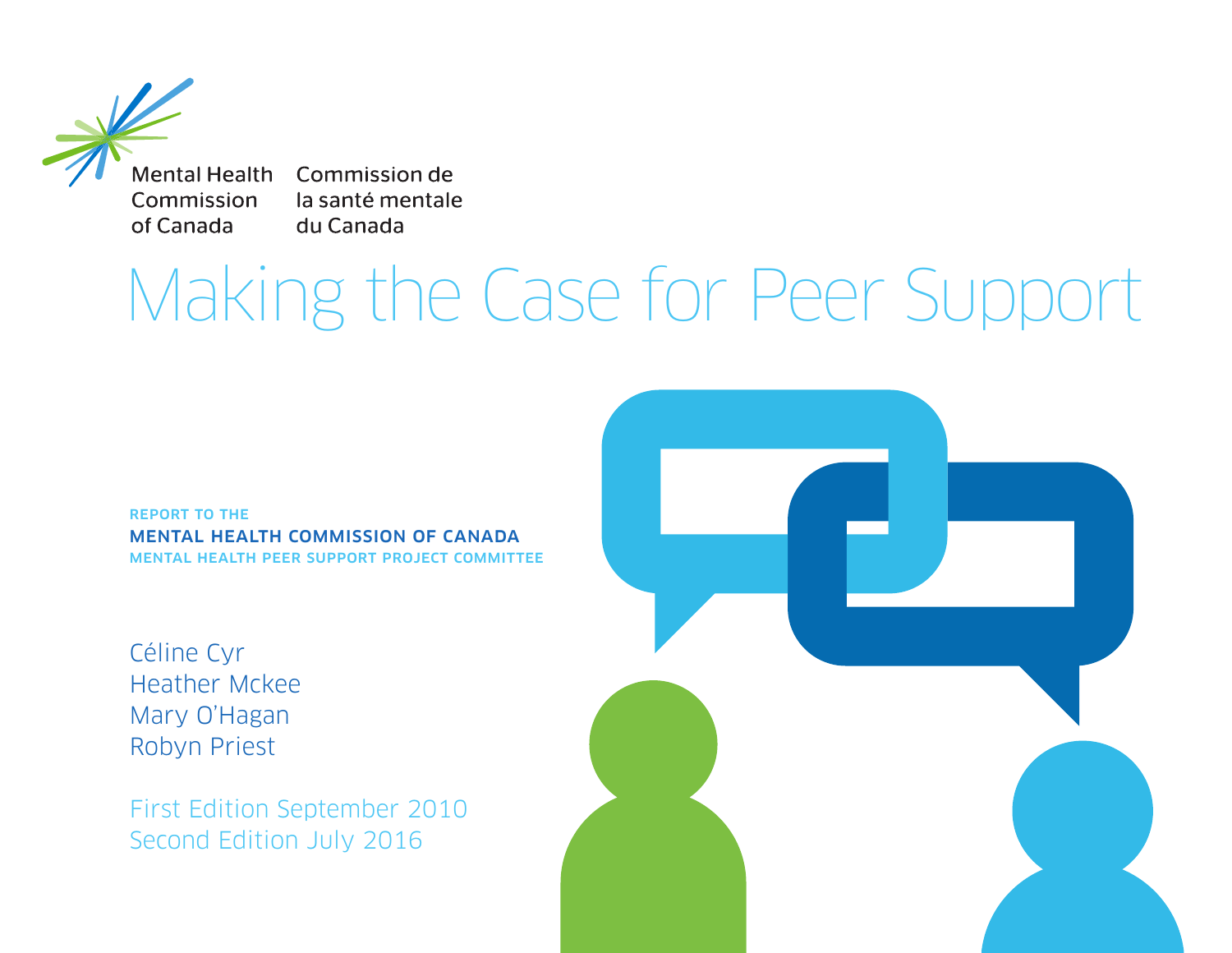# Acknowledgements

We would like to acknowledge those who participated in this project, either through participating in a focus group or completing an online survey. Without your input there would have been no rich data and consequently no report. We would like to extend a special thank you to those individuals who helped organize the focus groups. Thanks also to those of you who provided comments on draft versions of this report; your feedback has contributed to the development of a stronger report. Finally, we would like to thank everyone on the Service System Advisory Committee's Peer Support Project Committee for their tireless efforts in supporting and promoting this important work.

*Ce document est disponible en français.*

This document is available at www.mentalhealthcommission.ca

SUGGESTED CITATION: Cyr Céline, McKee Heather, O'Hagan Mary and Priest Robyn, for the Mental Health Commission of Canada (2010 first edition / 2016 second edition). *Making the Case for Peer Support: Report to the Peer Support Project Committee of the Mental Health Commission of Canada*. Retrieved from: http://www.mentalhealthcommission.ca.

©2010-2016 Mental Health Commission of Canada

This project has been made possible through funding from the Mental Health Commission of Canada. The work of the Mental Health Commission of Canada is supported by a grant from Health Canada.

2010 ISBN: 978-1-98800-546-1 2016 ISBN: 978-1-77318-012-0

Legal deposit National Library of Canada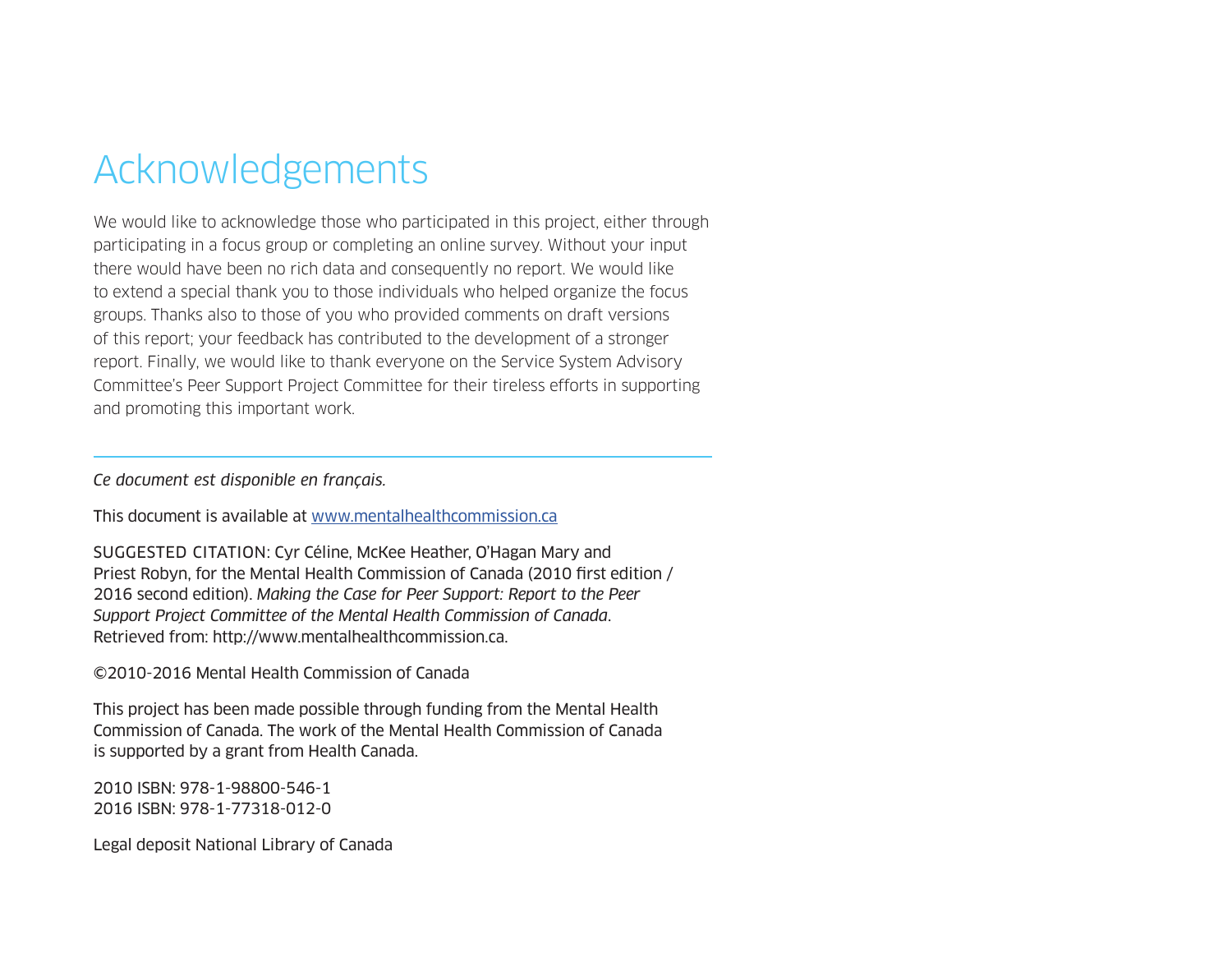# $\ominus$  Voices from Across Canada

- I have learned that there are many roads to wellness and the simplest, most insignificant, thing can be the catalyst for change in someone. I have learned that I am NOT alone and that there are others who are in my corner encouraging me to go on. I have also learned that by serving, by helping, by listening; that there is healing for me. It is kind of a selfish thing, but when you help others, you in fact are helping yourself."
	- Beginning five years ago, I participated in a weekly support group over a two years ago. I participated in a weekly support group over a two year period. It changed my life knowing other people who had struggled and overcome... Even though I have struggled with illness on and off since the age of fifteen, until that point in time I hadn't realized what was lacking in my life. Eventually, three years ago, I made a career change and became a Peer Support Provider. I never could have done this without the metamorphosis that took place during my two years attending the support group. I love my work and have never attained this level of wellness before."
	- It took me just over three years to recover. I have no idea where I would have been without my group. From the first time I went, I continued to hear and be encouraged by: Trust me. You will get better. Be patient. It will take time. Learn as much as you can. Set realistic goals and surround yourself with people that make you feel good. Above all, look forward. You cannot change the past but the future is yours for the taking."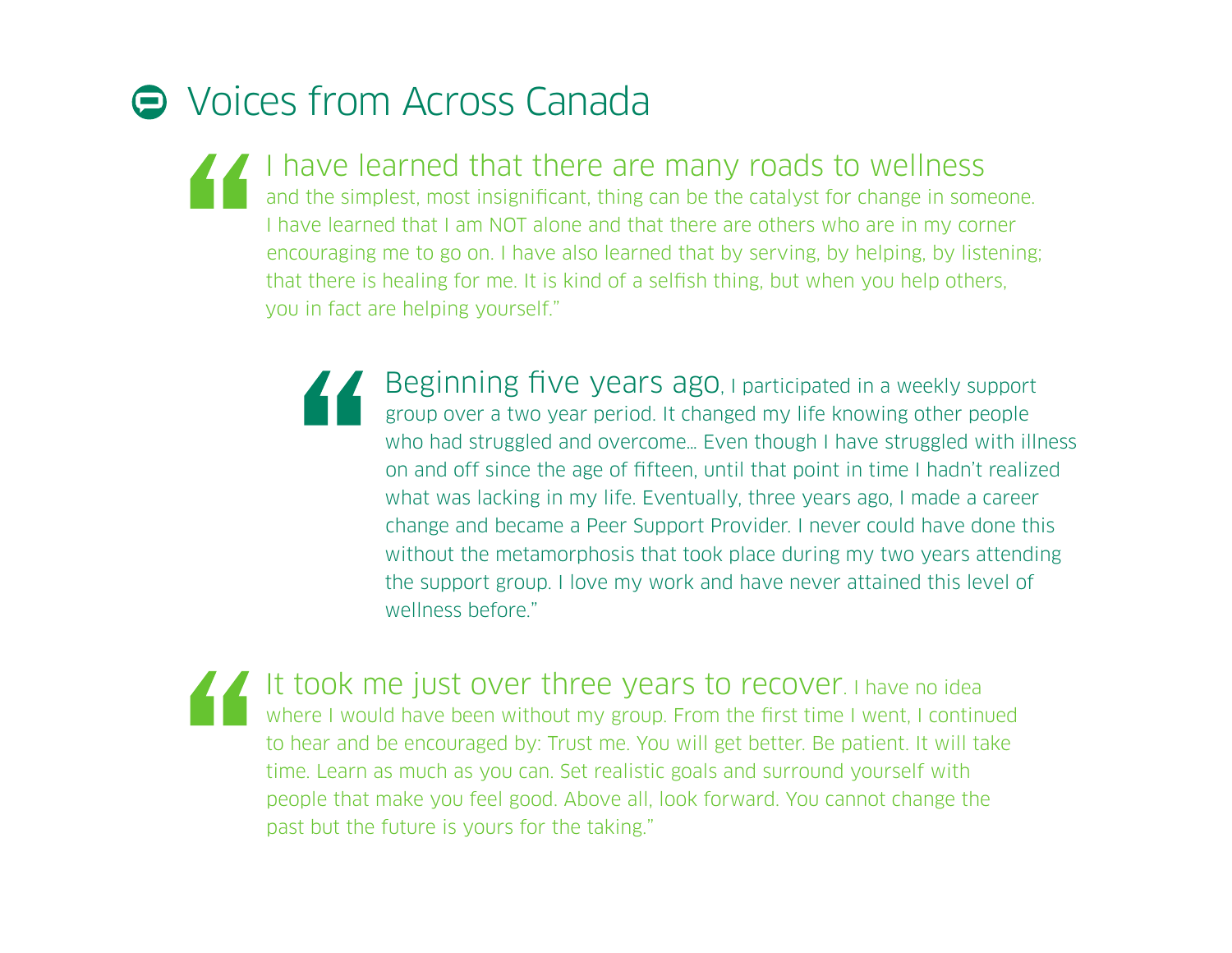# **O** Contents

| <b>Executive Summary</b>                                                    | $\overline{4}$  |
|-----------------------------------------------------------------------------|-----------------|
| <b>Introduction</b>                                                         | 8               |
| <b>Literature Review</b>                                                    | 10              |
| Canadian and International Literature on Peer Support                       | 10              |
| Effectiveness and Outcomes of Peer Support                                  | 27              |
| Values                                                                      | 31              |
| Involvement of Marginalized and Minority Consumer/Survivors in Peer Support | 38              |
| <b>Future Research</b>                                                      | 42              |
| The Report: Findings from the Cross-Canada Consultations in Context         | 45              |
| <b>Definitions</b>                                                          | 45              |
| Origins of Peer Support                                                     | 46              |
| Values of Peer Support                                                      | 50              |
| A Map of Peer Support in Canada                                             | 53              |
| Types of Peer Support                                                       | 53              |
| A Summary of Peer Support in the Provinces and Territories                  | 56              |
| Minorities and Other Population Groups                                      | 65              |
| <b>Challenges for Peer Support</b>                                          | 70              |
| Access to Peer Support                                                      | $\frac{70}{2}$  |
| <b>Funding and Planning</b>                                                 | $71$            |
| <b>Organizational Structures</b>                                            | $\overline{73}$ |
| Service and Workforce Development in Peer Support                           | $\frac{74}{1}$  |
| Relationships with Non-Peers                                                | 76              |
| Governance                                                                  | 79              |
| <b>Staff</b>                                                                | 83              |
| Volunteers                                                                  | 84              |
| <b>Work Conditions</b>                                                      | 85              |
| <b>Clients and Members/Participants</b>                                     | 86              |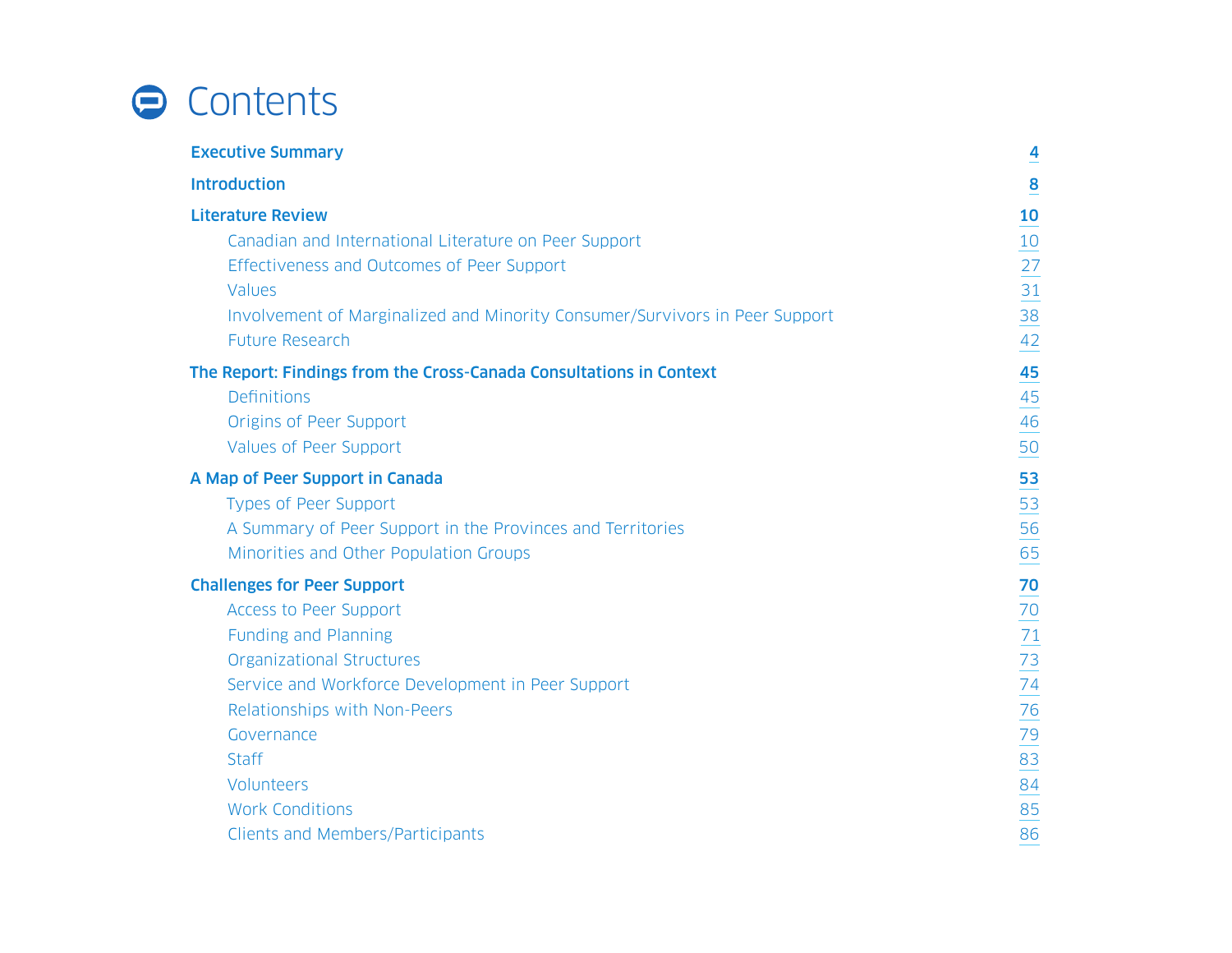| <b>Benefits and Successes of Peer Support</b>                  | 87  |
|----------------------------------------------------------------|-----|
| Some Examples of Good Practice                                 | 88  |
| <b>Success Factors</b>                                         | 95  |
| <b>The International Picture</b>                               | 98  |
| Legislation, Policy and Funding                                | 98  |
| <b>Making the Case</b>                                         | 102 |
| Mental Health Problems in Canada                               | 102 |
| Social Determinants and Consequences of Mental Health Problems | 103 |
| Responses to Mental Health Problems                            | 104 |
| Evidence Base for Peer Support                                 | 106 |
| Summary                                                        | 106 |
| <b>Conclusions</b>                                             | 107 |
| <b>Recommendations</b>                                         | 108 |
| <b>Reference List</b>                                          | 110 |
| French Reference List                                          | 123 |
| Appendix 1: Overview of the Mental Health Commission of Canada |     |
| and the "Making the Case for Peer Support" Project             | 125 |
| <b>Appendix 2: Questionnaire</b>                               | 127 |
| <b>Appendix 3: Informed Consent Form</b>                       | 137 |
| <b>Appendix 4: Respondents</b>                                 | 138 |
| <b>Appendix 5: Schedule of Consultations</b>                   | 140 |
|                                                                |     |
| <b>Appendix 6: Description of Literature Review</b>            | 142 |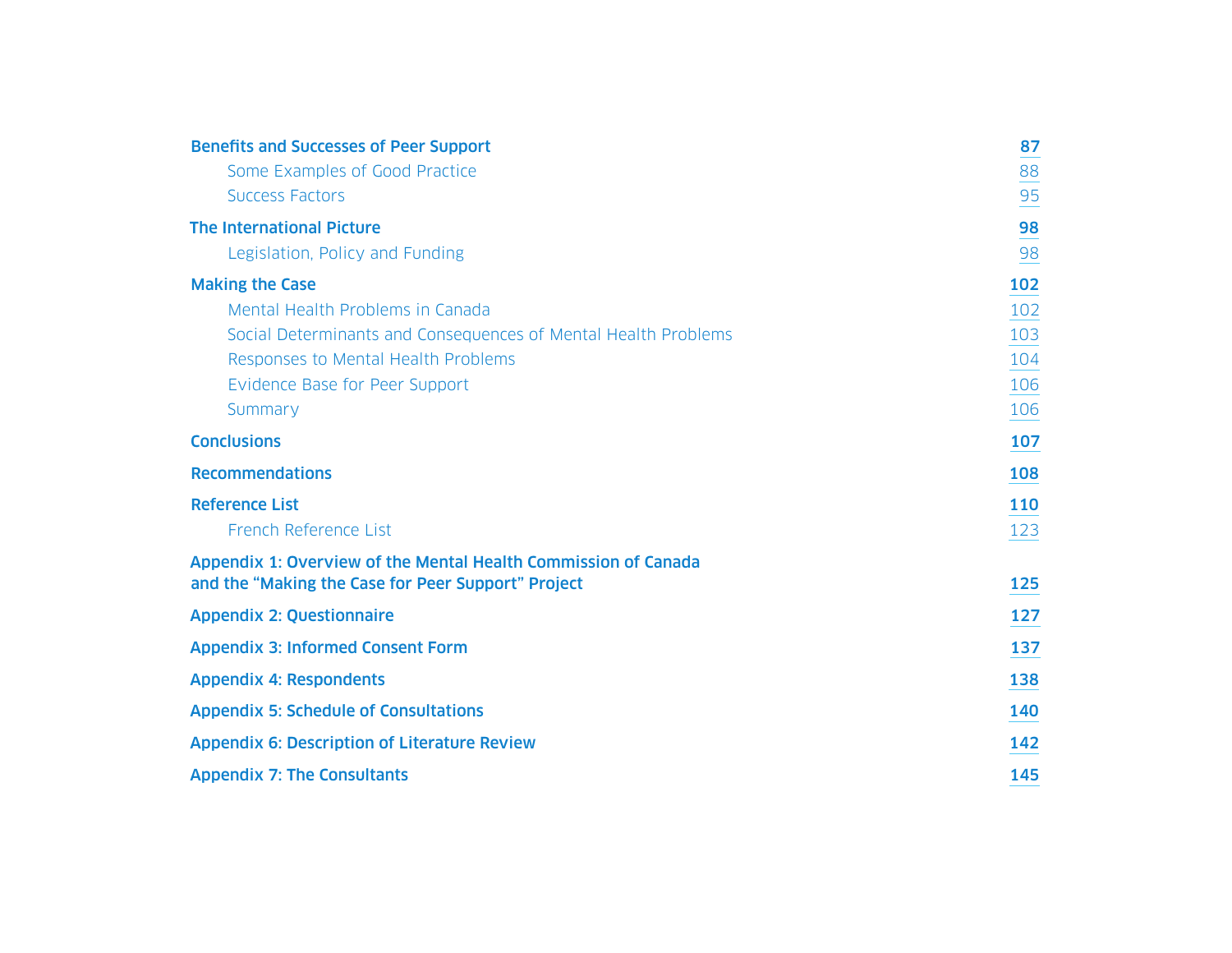# <span id="page-5-0"></span>**Executive Summary**

People with lived experience of mental health problems and illnesses from across Canada have contributed to the *Making the Case for Peer Support* project by sharing their experiences with peer support in their recovery journeys — francophones from Quebec and New Brunswick; young people overcoming a first episode of psychosis in Halifax; First Nation, Métis and Inuit peoples from downtown Toronto and northern British Columbia; and women with schizophrenia staying in peer-run crisis support services.

Over 600 individuals from across Canada took part in focus groups and interviews. Another 220 people offered their input through written and online surveys.

Together, this wide variety of people living with mental health problems and illnesses have worked together to create this report. Together, we want to share with the Mental Health Commission of Canada (MHCC), and Canadians who look to the Commission for leadership, our experiences with peer support — to describe it, to make the case for it and to make recommendations on how the Commission can join with us to support its development.

We also reviewed Canadian and international research, government policy statements, evaluation reports and other "grey" literature. This report describes what we heard and learned from many sources and many people.

### Peer support works. Peer support is effective.

People with lived experience of mental health problems or illnesses can offer huge benefits to each other. We found that the development of personal resourcefulness and self-belief, which is the foundation of peer support, can not only improve people's lives but can also reduce the use of formal mental health, medical and social services. By doing so, peer support can save money.

Canadian research has contributed significantly to our knowledge base. Several experimental and quasi-experimental studies have demonstrated not only the benefits to individuals involved, but also to the mental health system and communities as a whole, by saving millions of tax-payers dollars through reducing the use of the most expensive types of services.



A robust and growing research evidence base shows peer support is associated with:

- Reductions in hospitalizations for mental health problems;
- Reductions in symptom distress;
- Improvements in social support; and
- Improvements in quality of life.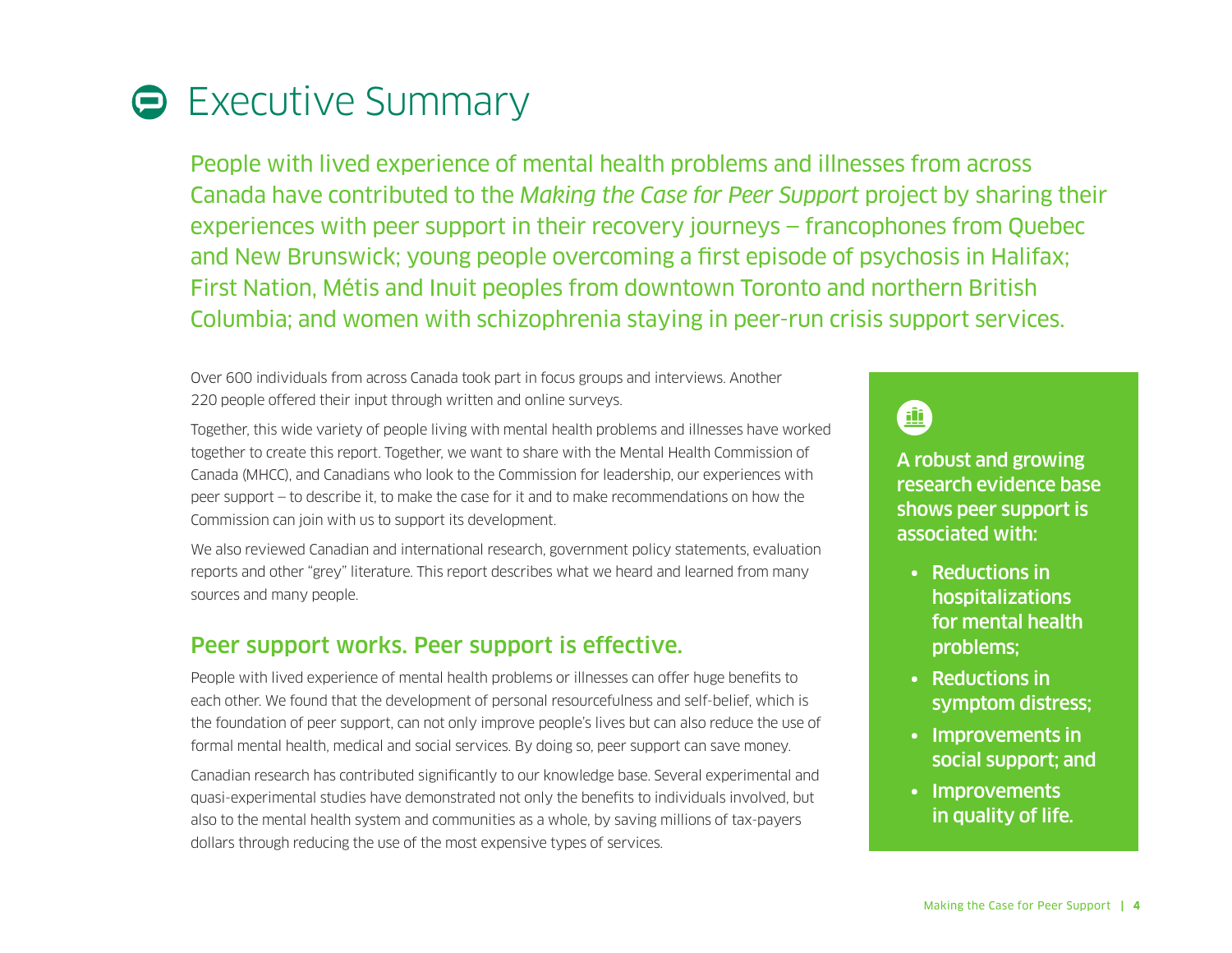The key to the success of peer support programs — both those that are independently run and those that are located within mainstream mental health organizations—is to hold on to the values of peer support and its unique features, while at the same time providing adequate funding and support to run efficient and effective programs. Research shows that the values and processes of peer support—among them, recovery, empowerment and hope—help individuals develop the skills they need to take charge of their lives and help change mental health services so that they can better contribute to the recovery process.

Mental health professionals and organizations are key partners in the ongoing growth of peer support across Canada. The development of peer support has been boosted by the recovery philosophy, which policy makers and service providers have placed at the centre of mental health policy in many jurisdictions across the world. Whatever shape it takes (i.e., support groups, one-to-one support, social activities, recovery education, social enterprises or advocacy services), a variety of stakeholders have an interest in ensuring that more people become aware of, are referred to, and can take part in peer support.

While peer support can take place in self-help groups in a local community centre, faith community or mental health service with no more funding than what is needed for refreshments, increasingly small, but important, amounts of government health funding are being invested into these services. From peer specialists helping people who are leaving the hospital to million-dollar consumer-run services and alternative businesses, leadership from government as well as champions from mental health services and other sectors can dramatically increase access to this evidence-based option.

Research knowledge, as well as the knowledge gained from the lived experience of people who take part in peer support, shows the remarkable improvements in people's lives that can occur even with relatively small investments. But there are still many challenges to the sustainability and growth of peer support.

Growth is uneven across the provinces at the levels of legislation, policy, funding, development and provision. Ontario, British Columbia, New Brunswick and Quebec appear to be furthest ahead in the development and support of peer support services, yet they still have a long way to go. While research shows that people from many backgrounds can benefit from the peer support process, we found that it was primarily white, middle-aged and urban mental health consumers who have been the face of the peer support movement. Aboriginal respondents said they have their own equivalents to peer support which have mental health benefits, but these are not recognized or funded by government or mainstream service organizations.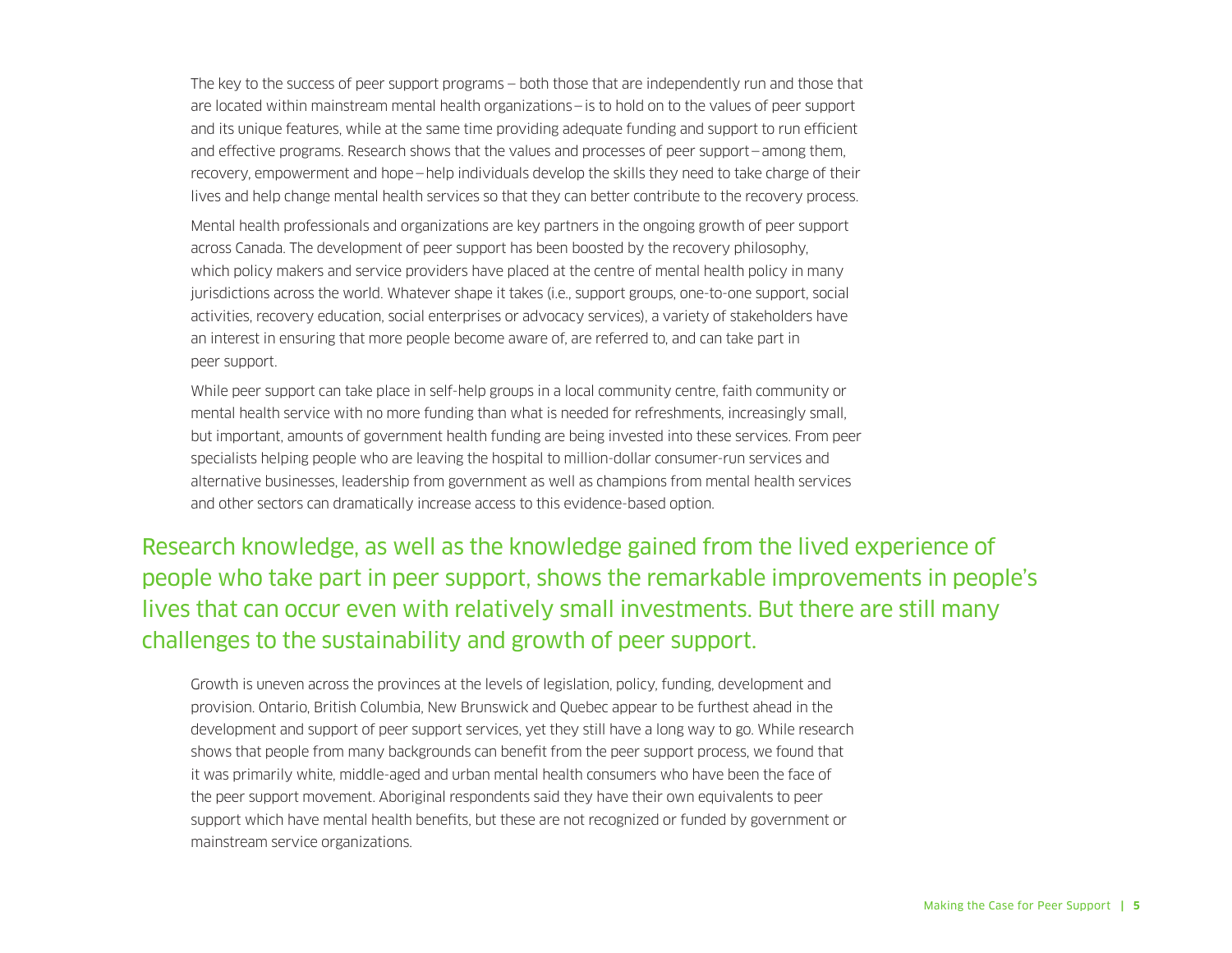Enhanced investment is needed to offer peer-provided, value-based training to people interested in being peer support providers. This will increase the number of people confident in their ability to work in a peer support role, who are paid a living wage, and who work in workplaces that have accommodations and flexible disability income benefit programs.

Most respondents agreed that peer support needs to continue to develop both inside and outside the mainstream mental health system. Independent peer-run organizations require policy, administrative and funding support to build and maintain strong infrastructures. Positive working relationships with mainstream service providers need to be cultivated through good communication and working honestly through differences.

The growth in the number of peer specialists and services in mainstream mental health services can help build positive relationships between colleagues working in both independent and mainstream services. Respondents were clear, however, that there are also challenges inherent in this growth that cannot be ignored. Peers working in mainstream mental health service organizations are often in large bureaucratic settings, where they may be but a small add-on, meaning there is risk of their values getting swamped. Some peers working in mainstream settings describe feeling dominated by professionals who do not understand the value of their work. Ongoing system change and training for professionals to develop the skills to work in and deliver recovery-oriented, anti-oppressive services in partnership with peer providers is required.

Peer support providers and organizations also face change as our values and programs become more integrated into the mainstream. We will need to continue to work to create our own groups and services, acknowledge the peers who have been excluded from our movement and reach out to work equitably with them. Negotiation with service systems, with which many of us have had negative and coercive experiences, is also important. Advocacy, research, evaluation and leadership skills are needed to be able to contribute to this process, as does the ability to maintain hopefulness in a time of increasing pressures on the health care system.



No single treatment model should dominate the policy environment… it is people with mental illness themselves who should be the final arbiters of the services that are made available… People and families living with mental illness are turning more and more to self-help and peer support as a substitute or adjunct to hospital, community and professional services… A new and tenuous addition to the mental health and addiction system, the future of self-help and peer support programs remains insecure."

— from *Out of the Shadows at Last,*  the Senate Committee report that was the catalyst for the formation of the Mental Health Commission of Canada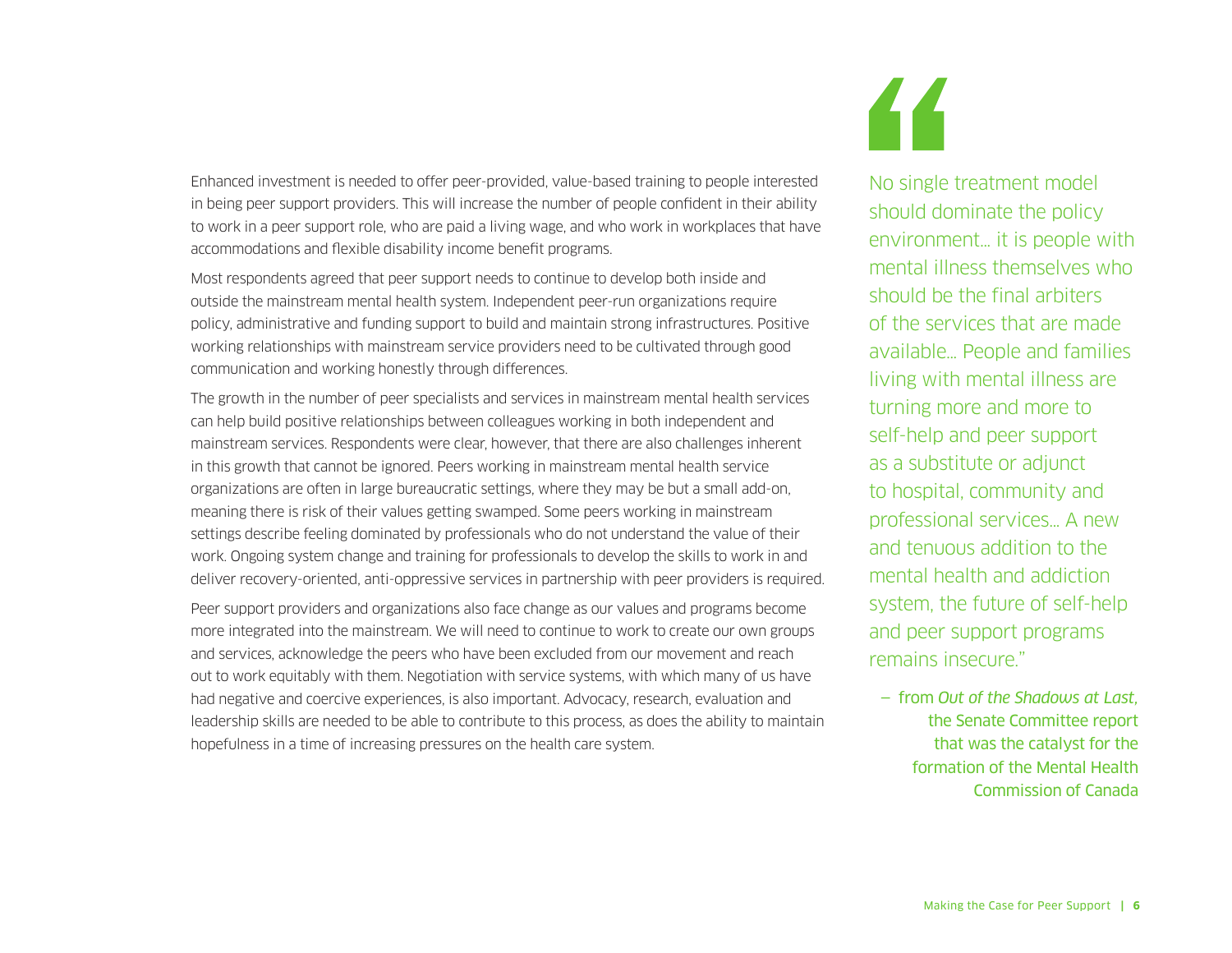We offer these recommendations below in the hope that this "new and tenuous addition to the mental health and addiction system" becomes well established and secure. The Mental Health Commission of Canada needs to lead the sustainable development of peer support across Canada with the following actions:

- **80** Develop guidelines on the definition of peer support as a core component of mental health systems, which include:
	- definitions and types of peer support;
	- peer support values;
	- peer support standards; and
	- peer support performance and outcome measures.

#### **2** Develop guidelines for the funding of peer support, which include:

- a target and deadline for the percentage of mental health funding to go to peer support;
- a recommended level of funding for peer support initiative, and for staff, that is equitable with other mental health services;
- recommended funding of a mix of independent and mainstream peer support initiatives;
- templates for contract specifications and accountability requirements; and
- recommended funding of development infrastructures for peer support.
- ° Create guidelines to support the development of peer support, which include:
	- templates for peer workforce roles and competencies;
	- curricula for peer specialists leading to a formal qualification;
	- options for affordable training opportunities;
	- education guidelines for peer support and its values for the non-peer workforce;
	- consumer/survivor-led evaluation of peer support; and
	- support for consumer/survivor-led organizational development, training and education for mainstream mental health services, funders and other key stakeholders on the roles, values, processes and structures of peer support.

#### Use this report and/or the guidelines developed:

- to highlight the need for peer support to be a core service available to everyone, in the MHCC's strategic framework for reformed mental health services across Canada;
- to promote peer support and to educate regional governments, health authorities and service providers about it, through conferences, publications and other forms of communication; and
- to develop a national resource centre for peer support, where information is provided in both French and English and is accessible to disabled people.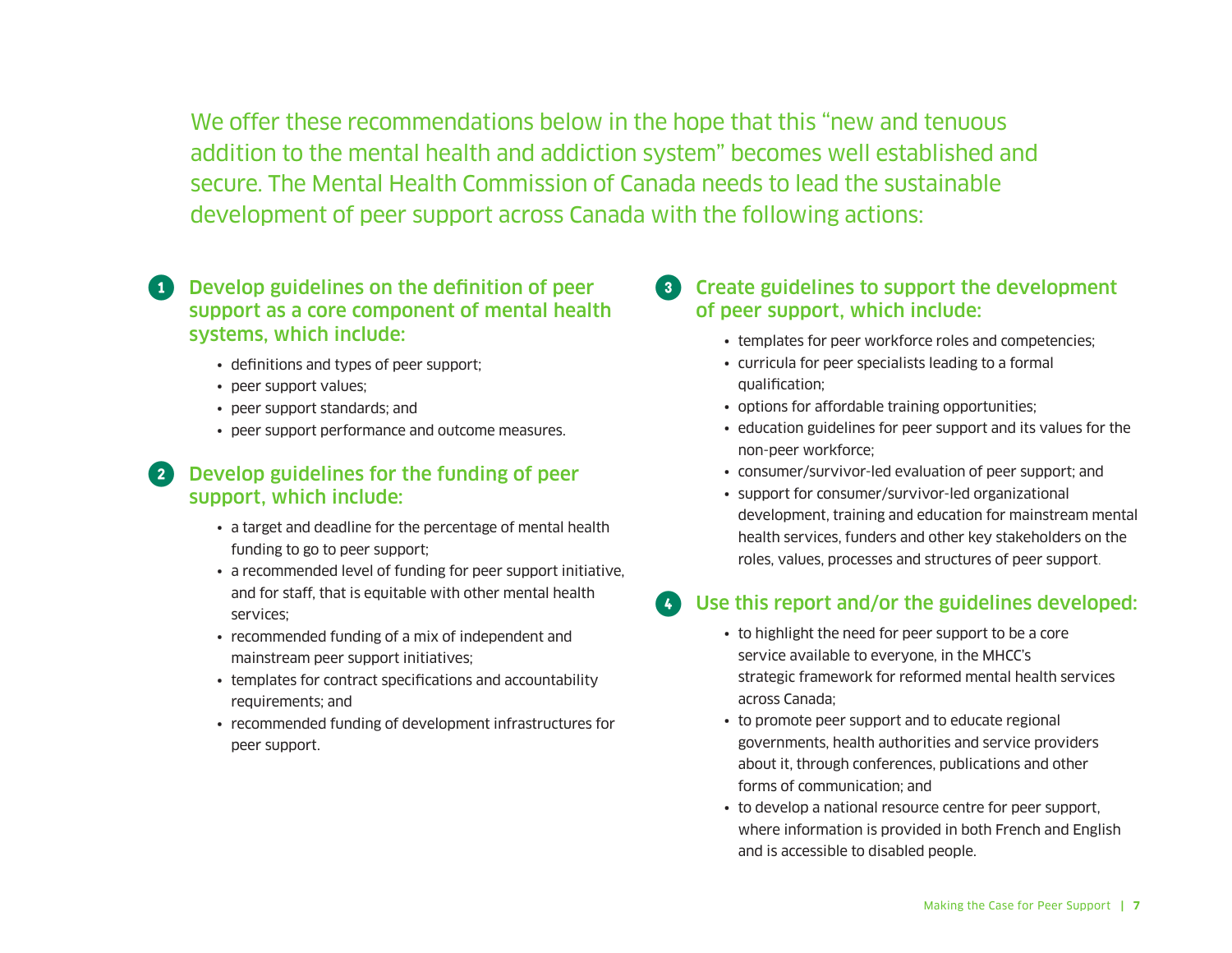# <span id="page-9-0"></span>**O** Introduction

The Mental Health Commission of Canada is a catalyst for national mental health reform, which includes dissemination of evidence-based information across Canada.

The MHCC also developed the *Mental Health Strategy for Canada*, which promotes peer support. The MHCC's Service Systems Advisory Committee commissioned this report and established a project group of people with lived experience of mental health problems and illnesses to lead it.

Peer support initiatives have an emerging evidence base and are highly valued by the people who use them. There are many issues that need to be addressed, however, before they can assume their full place in a reformed Canadian mental health system. The major issues surrounding peer support will be discussed in this report.

For our investigation, we conducted formal and grey literature searches and web searches, including French-language sources on:

- The international literature on peer support initiatives; and
- Policy and funding frameworks relating to peer support in Canada and other countries.

We also collected data on peer support initiatives across Canada through an online survey. This database provides contact information, as well as a brief description of the peer support services provided, for those organizations that completed the survey (n=65). This database is available as a separate document.

Most importantly, we received over 220 online and written submissions and conducted interviews and focus groups with over 600 individuals throughout Canada, to elicit:

- The views and experiences of people who both provide and use peer support initiatives; and
- The views and experiences of other stakeholders—mental health professionals, researchers and administrators.

# 画

#### This report has three functions:

- To provide a high level description of peer support in Canada and other countries;
- To make the case for peer support; and
- To recommend to the MHCC how it can drive the development of peer support in Canada.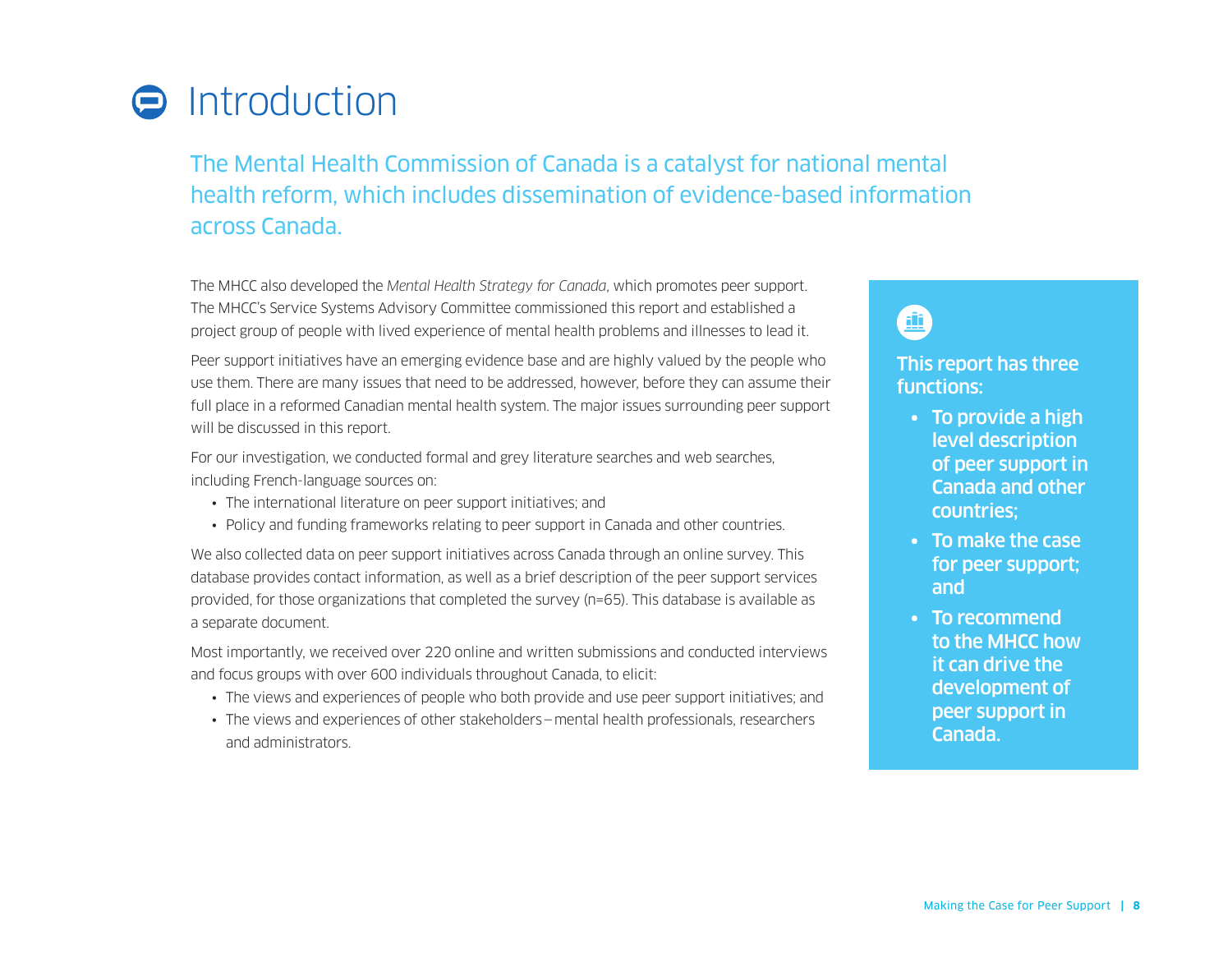We want to signal our awareness of the complex Francophone/Anglophone relationship in Canada. We worked hard to ensure Francophone Canadians were consulted for this report. We are, however, struck by the similarities in the responses between Francophone and Anglophone Canadians, demonstrating that the experience of mental health problems and illnesses and peer support can transcend linguistic and cultural differences. We also acknowledge that not all Canadians identify as Anglophone or Francophone, including its Indigenous peoples, whose healing practices have much in common with recovery and peer support.

Because of the size of Canada and the breadth of our investigation, we have kept this report at a high level. We have analyzed and interpreted all the information gathered and kept the provincial level information in summary form. This has been done to reduce the length of the report and to ensure the messages don't get buried in detail.

We begin with the literature review then continue with the remainder of the report which summarizes the findings from the consultations and makes the case for peer support. Our recommendations flow logically from our findings and the analysis. We have taken care to ensure they are achievable, reflect consumer/survivor aspirations and are consistent with progressive mental health reform in Canada.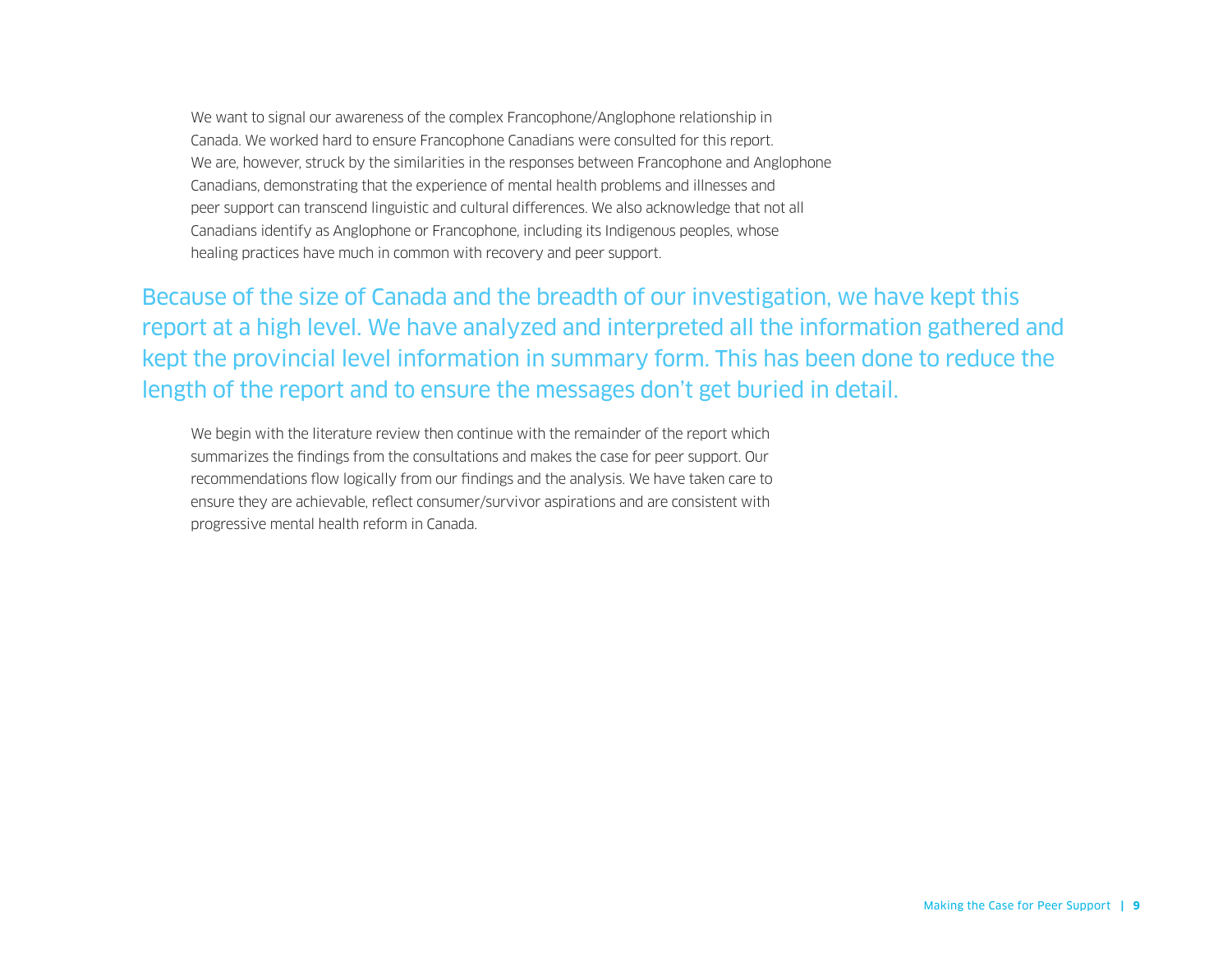<span id="page-11-0"></span>

### Canadian and International Literature on Peer Support

#### DEFINITIONS, MODELS AND FORMS OF PEER SUPPORT

To begin, what is peer support? At the most basic level, it may be described as support provided by peers, for peers; or any organized support provided by and for people with mental health problems and illnesses. We are using a broad definition of peer support so we can discover the full diversity of peer support initiatives within Canada. For the purposes of the *Making the Case for Peer Support* project, a working definition of peer support was proposed by the Project Committee and consultants and is outlined on page 41.

#### OTHER CONSUMERS' DEFINITIONS AND DESCRIPTIONS OF PEER SUPPORT

Defining the nature and meaning of peer support for mental health consumers is a challenging task as one of its defining features is its flexibility to suit people's needs and interests, so that "there are as many different definitions of peer support as there are peer support programs" (National Network for Mental Health, 2005, p.46). A selection of definitions follows:

"Peer support is based on the belief that people who have faced, endured and overcome adversity can offer useful support, encouragement, hope and perhaps mentorship to others facing similar situations."

*DAVIDSON, CHINMAN, SELLS, & ROWE, 2006, P. 443*

"Peer support is social emotional support, frequently coupled with instrumental support, that is mutually offered or provided by persons having a mental health condition to others sharing a similar mental health condition to bring about a desired social or personal change."

*GARTNER & RIESSMAN, 1982 IN SOLOMON, 2004, P. 393*

"Is there a spirit of advocacy in the group? To some degree or another is there an expression of the liberation dream? For this is the root of real self-help groups."

*ZINMAN, IN LEBLANC & ST-AMAND, 2008, P. 187*

"Traditional therapeutic relationships are different from peer relationships. Peer relationships have more of a mutual, reciprocal nature and include friendship and an equal power base."

> *QUOTE FROM UNNAMED 'CONSUMER/PEER' IN FORCHUK, JEWELL, SCHOFILED, SIRCELJ, & VALLEDOR, 1998, P.202*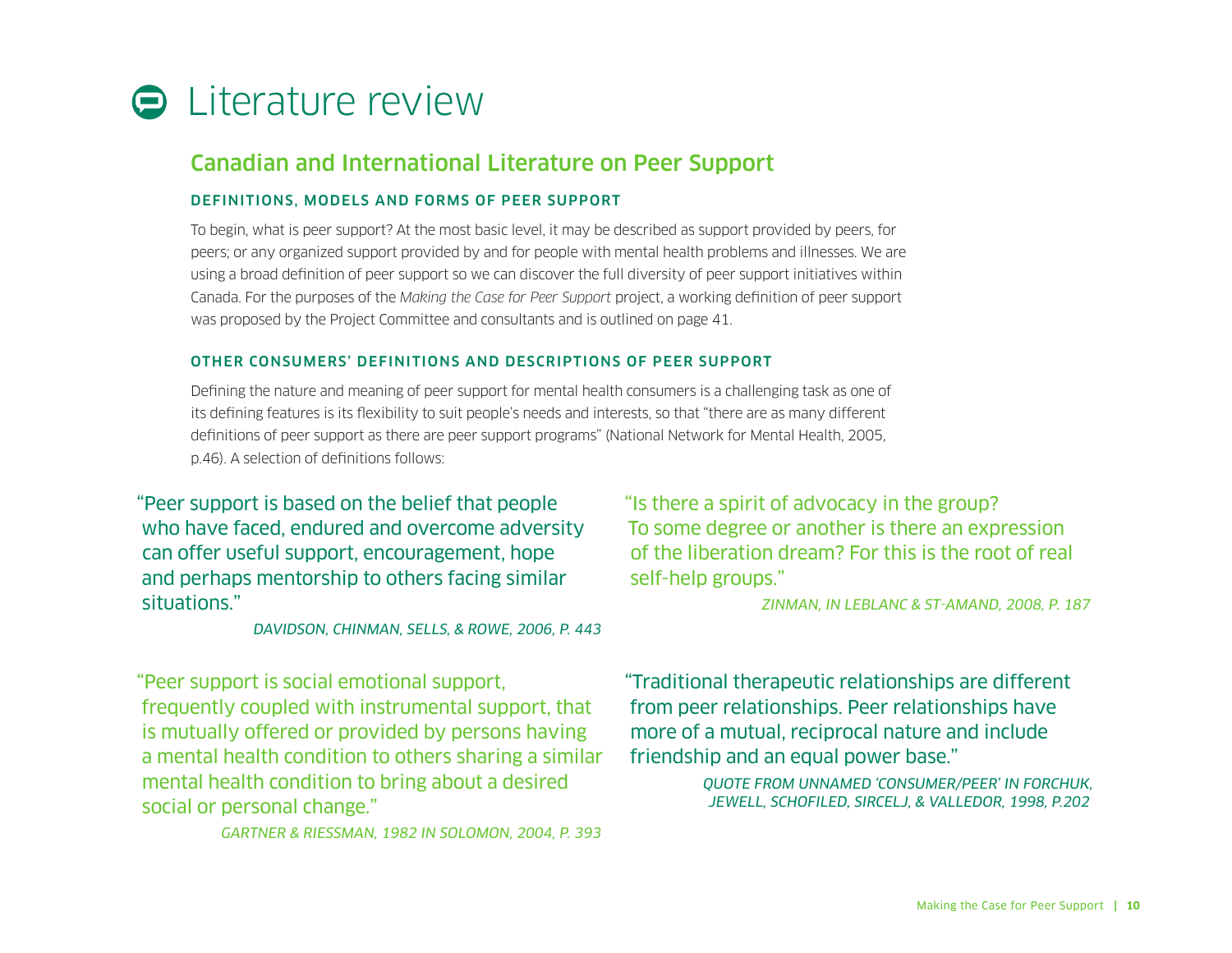"Peer support is 'the process by which like-minded individuals with similar experiences—who have travelled or are travelling the road—encourage and assist each other to continue the healing'."

*MUISE, 2007, P. 1*

"Peer support is about normalizing what has been named abnormal because of other people's discomfort."

*DASS & GORMAN, IN MEAD ET AL., 2001, P.137*

"Peer support is 'a system of giving and receiving help founded on key principles of respect, shared responsibility and mutual agreement on what is helpful'."

*MEAD, HILTON, & CURTIS, 2001, P. 135*

"Peer support 'is a process in which consumers/ survivors offer support to their peers. Peer supporters experience their own mental health issues and therefore are in a unique position to offer support to others in order to improve the quality of their lives'."

*BRITISH COLUMBIA MINISTRY OF HEALTH SERVICES, 2001, P.11*

"This [self-help] movement specifically incorporates peer lay individuals with experiential knowledge who extend natural (embedded [i.e., family, friends]) social networks and complement professional health services."

#### *DENNIS, 2003, P.322*

Some similarities can be discerned across the definitions. For the purposes of this review, we are focusing on peer support that takes place between two or more people, distinct from individuals engaging in self-help techniques on their own or self-management strategies (for examples of individual self-help, see Deegan, 1995; and the individual features of the Wellness Recovery Action Plan approach, Copeland, 1997). Shared experience, often a negative experience or one that is a challenge to the individual, is the connecting point. Social support and social networks are key features, as is the notion of change, of movement towards improved conditions or at least successful coping with the present state. The idea of reciprocity, of beneficial exchange between participants, is captured in the less commonly used term "mutual aid."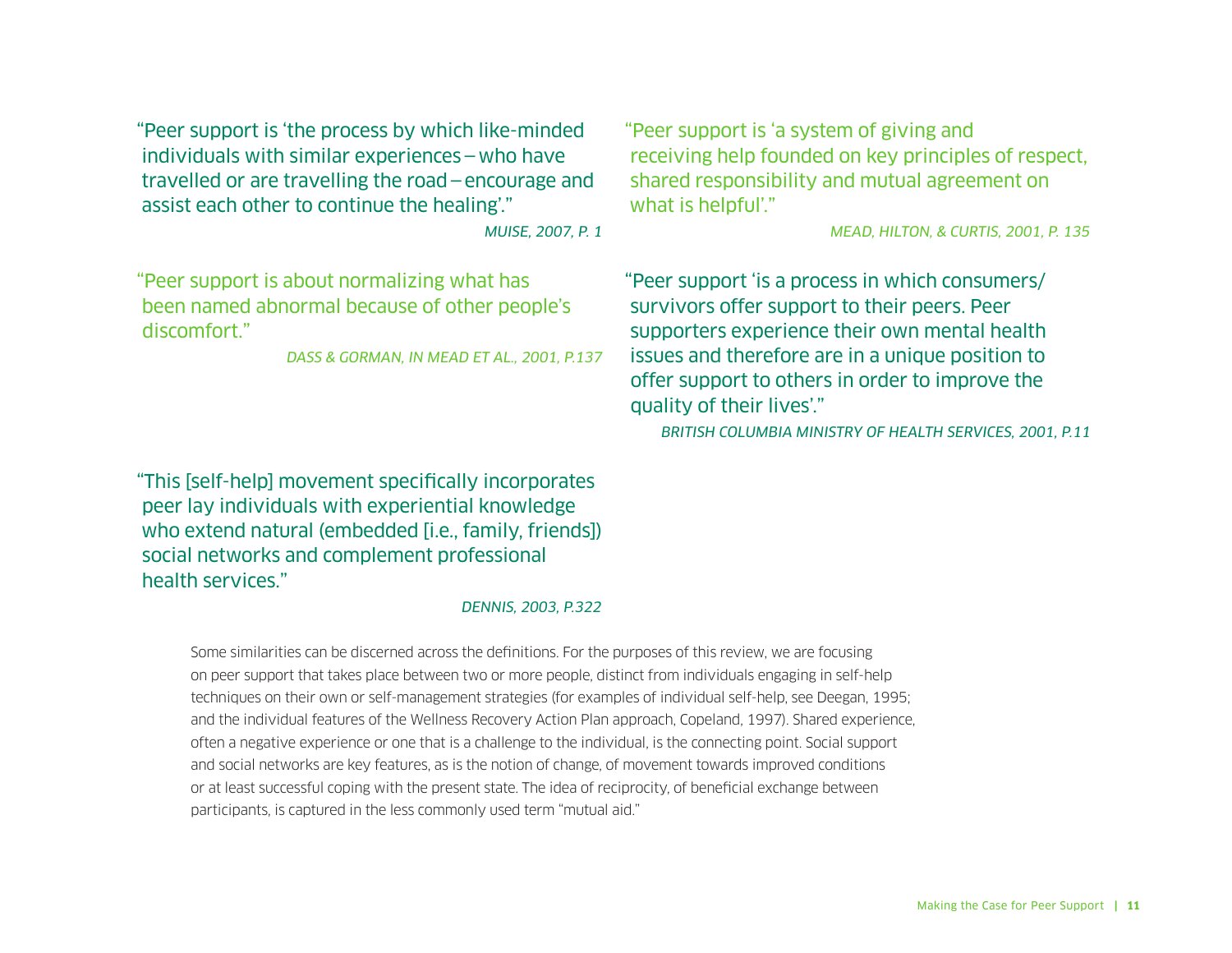There are also differences among definitions. Self-help and peer support in mental health can differ from many other health and social conditions by a focus on the shared experience of being a patient in the psychiatric system, often viewed as negative and coercive experiences, rather than on the illness experience (Beresford & Hopton, 2000; Burstow & Weitz, 1988; Everett, 2000; Hardiman, Theriot, & Hodges, 2005; LeBlanc & St-Amand, 2008; Shimrat, 1997; Story, Shute, & Thompson, 2008).

What some consumers speak of then is "the experience of consuming services" (Story et al., 2008, p.2) rather than, or primarily, the illness experience. For Mead & MacNeil, this is the result of peer support growing "out of a civil/human rights movement in which people affiliated around the experience of negative mental health treatment" (2004, p. 4). Hardiman and associates, in their summary of the evidence, argue that "a defining characteristic of populations served by consumer-run programs may be their shared negative experience with the traditional mental health system" (2005, p.112).

At a minimum, peer support is viewed as arising "in response to barriers or deficiencies encountered in the present health care system" (Dennis, 2003, p.322). In this conceptualization, peer support often involves consciousness raising about injustices, comparable to its use in other social movements such as the women's, disability or queer movements, rather than solely, or at all, dealing with psychiatric symptoms.

But peer support also can be built upon an acceptance of the medical model of mental illness and the need to learn how to cope and live with the experience of illness. This can take place in self-help meetings organized by peers alone, as well as within traditional mental health agencies and hospitals. Peer support has a long history of being recognized and valued by mental health, addiction and other health and social service professionals. In this vision, peer support fits comfortably within many traditional and emerging medical models, including health promotion, nursing, up to and including recommending self-help groups as part of treatment (Barbic, Krupa, & Armstrong, 2009; Dennis, 2003; Humphreys, Wing, McCarty, Chappel, Gallant, Haberle et al., 2004; Magura, 2008).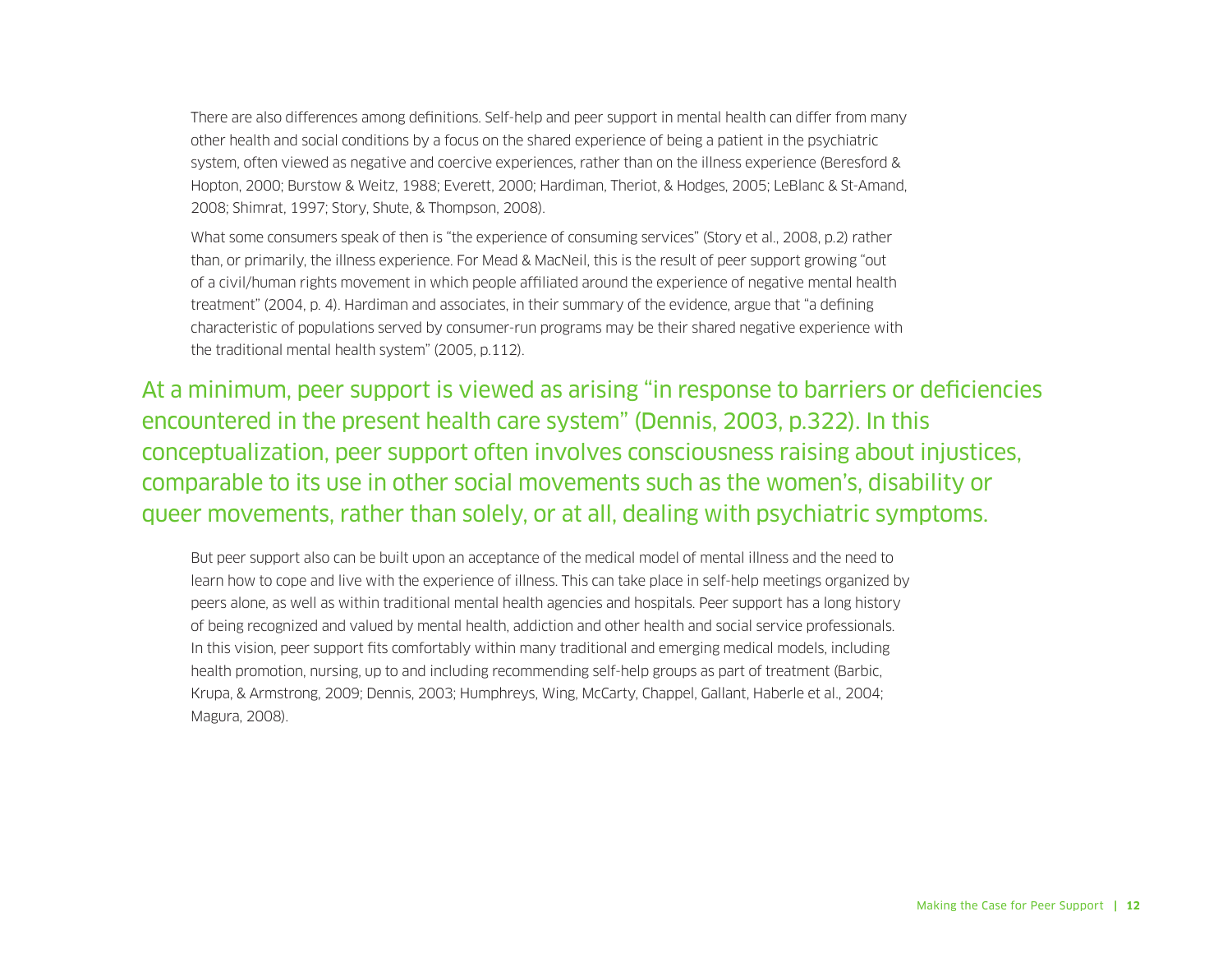#### FRAMEWORKS OF PEER SUPPORT: STRUCTURES & PROCESSES

Self-help is a process that takes place within many different structures and can occur through a variety of processes. In order to understand its nature, advocates and researchers alike have sought to create frameworks to explain the forms of organization and relationships in which self-help occurs.

The grassroots nature of many forms of peer support poses challenges for categorization, "it is not straightforward to define or even recognize what a service user-run or service user-led service is" (Doughty & Tse, 2005, p.12). Also authors use different terms to refer to similar concepts and these concepts may overlap in practice (Mowbray, Holter, Stark, Pfeffer, & Bybee, 2005a).

Despite these challenges, peer support has been categorized in both grassroots and academic literatures in several ways (Campbell, 2005b; Davidson et al., 2006; Doughty & Tse, 2005; McLean, 2000; Nelson, Janzen, Trainor, & Ochocka, 2008; Mowbray et al., 2005a; Solomon, 2004; Van Tosh & del Vecchio, 2000).

Some authors classify peer support activities by the ideological stance of the group towards psychiatric treatment and beliefs around mental illness and experiences of emotional distress or difference (Everett, 2000; McLean, 2000). This approach appears to be found in earlier work (before 2000) or reflect earlier phases of the consumer/survivor movement. Chamberlin and Emerick (in Van Tosh & del Vecchio, 2000) classified three types of consumer/survivor groups: exclusively anti-psychiatric, moderate (willing to work with the mental health system but from a critical perspective), and partnership-based (working closely with professionals with self-help as an adjunct to psychiatric treatment).

Authors may describe these ideological divisions as reducing over time: "consumer-run services were originally established an alternative to the formal mental health system but have evolved and are entering a phase of partnership and collaboration with the system" (Forchuk, Martin, Chan & Jensen, 2005, p. 577; see also Nelson et al., 2008; Schell, 2005). While some consumer advocates would suggest that there has always been a range of perspectives within the movement and within groups (Consumer Survivor Business Council & The National Network for Mental Health, 1994), the importance of the nature of the ideological stance is the impact it may have upon the type of peer support in which they engage.

# $\blacksquare$

According to activists in the consumer/survivor movement, "a self-help group can take many different forms; its parameters are limited only by the desires, energy and possibilities of its members."

> *ZINMAN IN CAMPBELL & LEAVER, 2003, P. 13*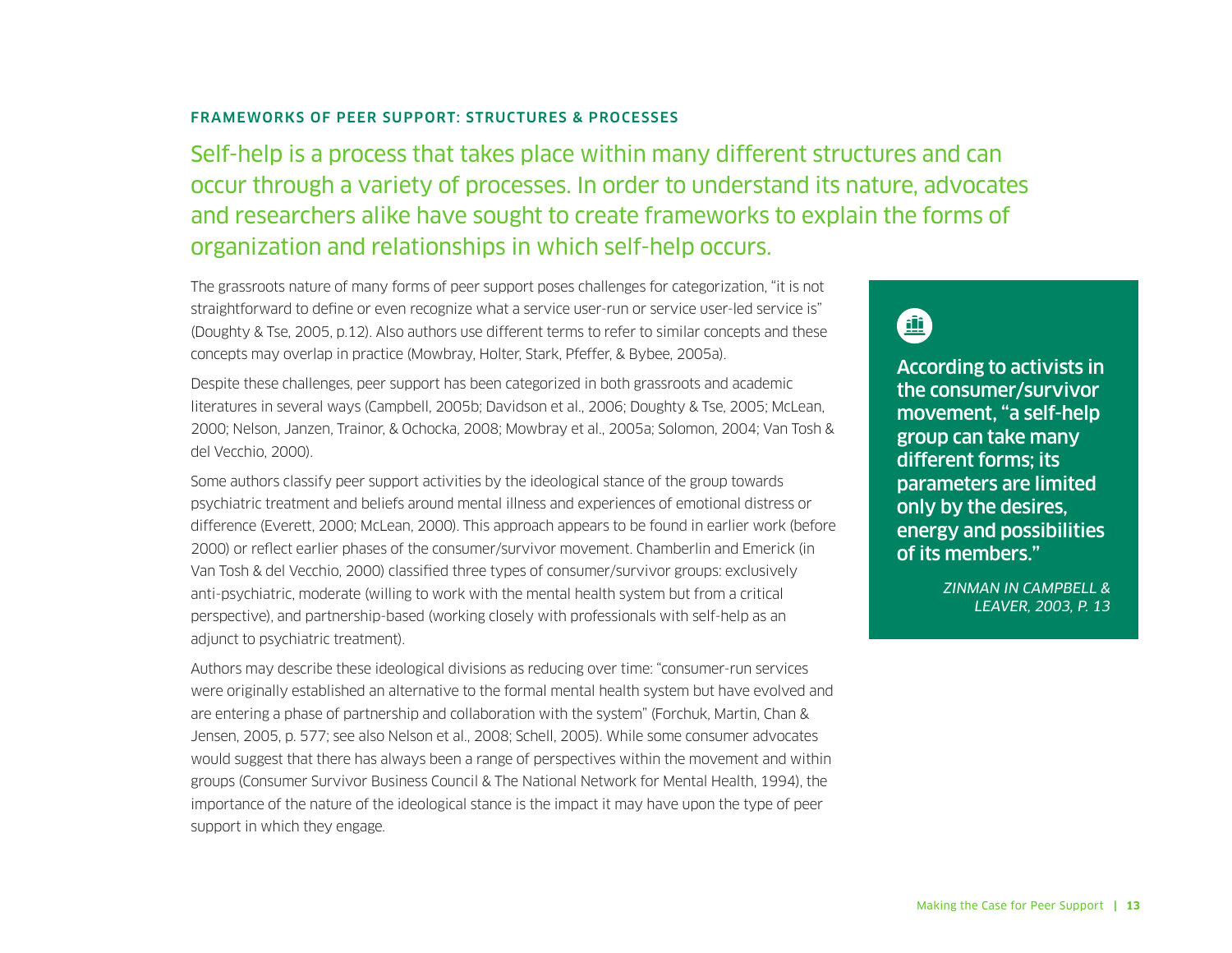After a review of consumer-run programs, Mowbray and colleagues conclude that "given the lack of definitional clarity for CRS [consumer-run services], there is considerable heterogeneity among programs identified as consumer-run" (2005a, p.279). As examples of this, they described the differences in a variety of programs on the basis of organizational features such as the number of paid staff positions, annual budgets and types of services provided. They then outline a two-by-two matrix model built on two key concepts: who has control of the organizations (consumers or service providers) and what is the aim (mutual support or formal service provision) (Mowbray et al., 1997 in Mowbray et al., 2005a).

### Thus this framework is based on process and structural criteria, in which four main options exist:

**<sup>1</sup>** consumers running mutual support; **2** consumers running formal service provision; **8** service providers offering mutual support for consumers; and  $\bullet$  service providers running services.

The proposed model echoes an earlier survivor-created definition based on two questions: "Who holds the real power? Clients or not?" and "Is there a spirit of advocacy in the group? To some degree or another is there an expression of the liberation dream? For this is the root of real self-help groups" (Zinman in Leblanc & St-Amand, 2008, p. 187).

While some consensus exists over the role of ownership, power and control as being essential factors in defining peer support run organizations, defining the meaning of "control" and "mutual help vs. service" remains elusive. As discussed in more detail below, maintaining these values in practice also remains a struggle within the consumer/survivor and mental health communities (Davidson et al., 2006; Mead et al., 2001).

A more common type of framework offered in the literature is based upon the organizational structure that provides or facilitates peer support. As an example, Solomon defines six categories: self-help groups, Internet support groups, peer-delivered services, peer-run or operated services, peer partnerships and peer employees (2004, p.393). Davidson et al. proposed three broad categories of peer support activities: mutual support, participation in peer-run programs and the use of consumers as providers of services and supports (Davidson, Chinman, Kloos, Weingarten, Stayner, et al., 1999, in Davidson et al., 2006, p.444). For their survey of existing groups, Goldstrom and colleagues also delineate three categories: mental health mutual support group, mental health self-help organization and mental health consumer-operated service (Goldstrom, Campbell, Rogers, Lambert, & Blacklow, 2006, p.95).

To describe different types and locations of peer support, this review will follow the common framework of organizing by organizational structure and processes of support. We recognize that this is a rough approximation of the realities of peer support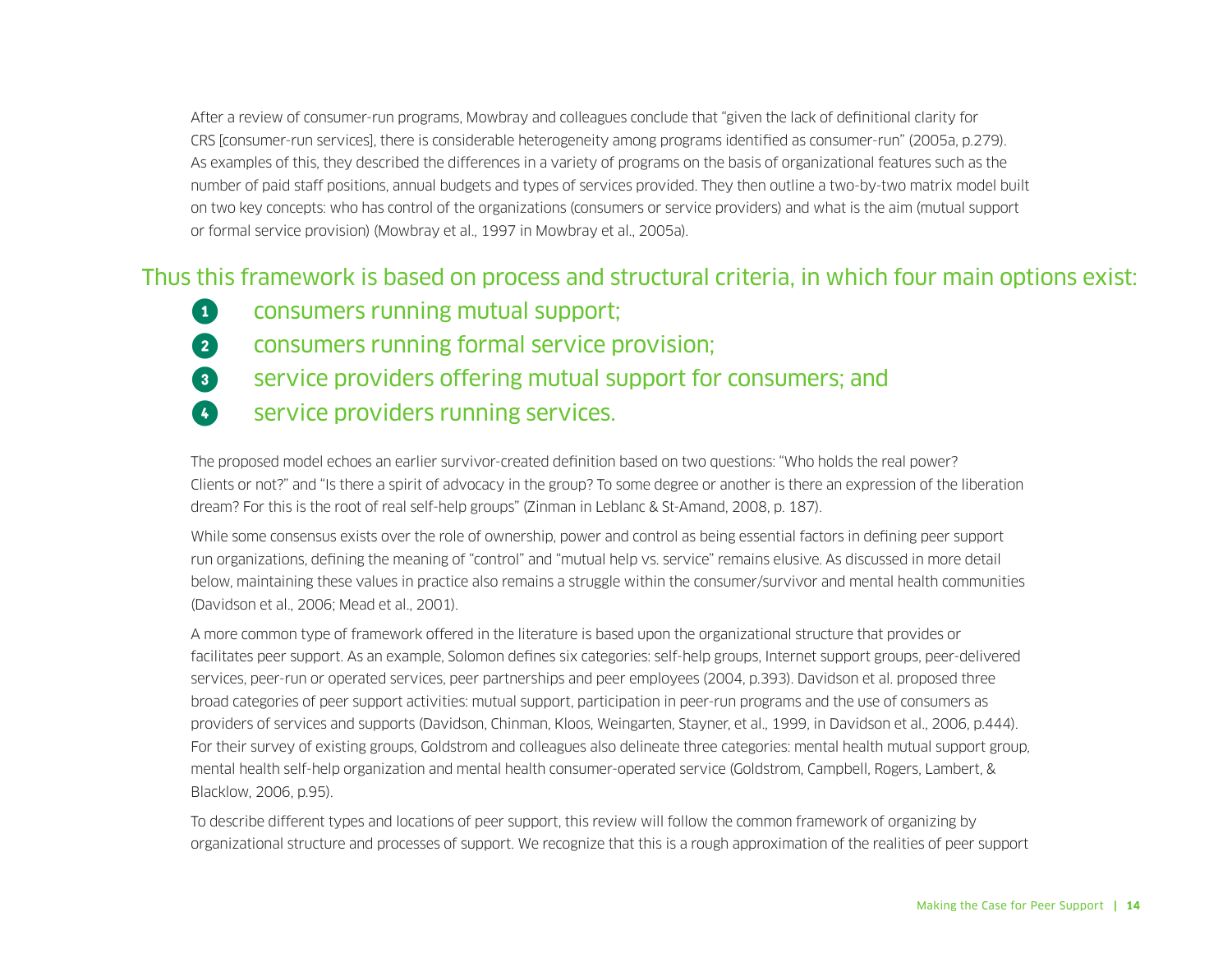work in communities across Canada and internationally. These structural elements may emerge out of one structure to become another over time or exist along a continuum.

For the purposes of the *Making the Case for Peer Support* literature review, we will focus on four main structures in which peer support takes place:

- **1** informal grassroots self-help groups run by volunteers;
- **2** independent peer-run organizations/initiatives, staffed and governed by consumers/survivors;
- **8** peer support programs within mainstream agencies; and
- **4** peer specialists employed or contracted by mainstream services.

#### SELF-HELP

### The best known peer support structure is the self-help group. Self-help groups exist for every imaginable illness, problem, life experience and identity.

This is exemplified by Alcoholics Anonymous (Health Systems Research Unit, Clarke Institute of Psychiatry, 1997; Salzer, 2002; Solomon, 2004; Trainor, Pomeroy, & Pape, 2005; Van Tosh, Ralph, & Campbell, 2000). One review organizes self-help groups by the different reasons they are formed: for dealing with transitional stressors such as childbirth and bereavement that occur over the lifespan, situational stressors such as adjusting to long-term or chronic disabilities and health promotion activities that focuses on information sharing (Dennis, 2003).

Mental health self-help groups are active across Canada, organized in many different ways. This may include meeting together on the basis of psychiatric diagnosis (e.g. Organization for Bipolar Affective Disorders, Alberta; Double Trouble/Double Recovery groups for people with addiction and mental health issues), specific groups of consumers (e.g. Women's Program, Manitoba Schizophrenia Society), as well as specific recovery strategies (e.g. Wellness Recovery Action Planning at Consumer Initiative Centre, Nova Scotia) among others.

Self-help groups are often sponsored and/or run by mental health, social service and community agencies (Solomon, 2004). They may be facilitated by a peer who has been mentored or formally trained in skills to run groups or by a clinician (although the focus of this review excludes clinician-facilitated groups).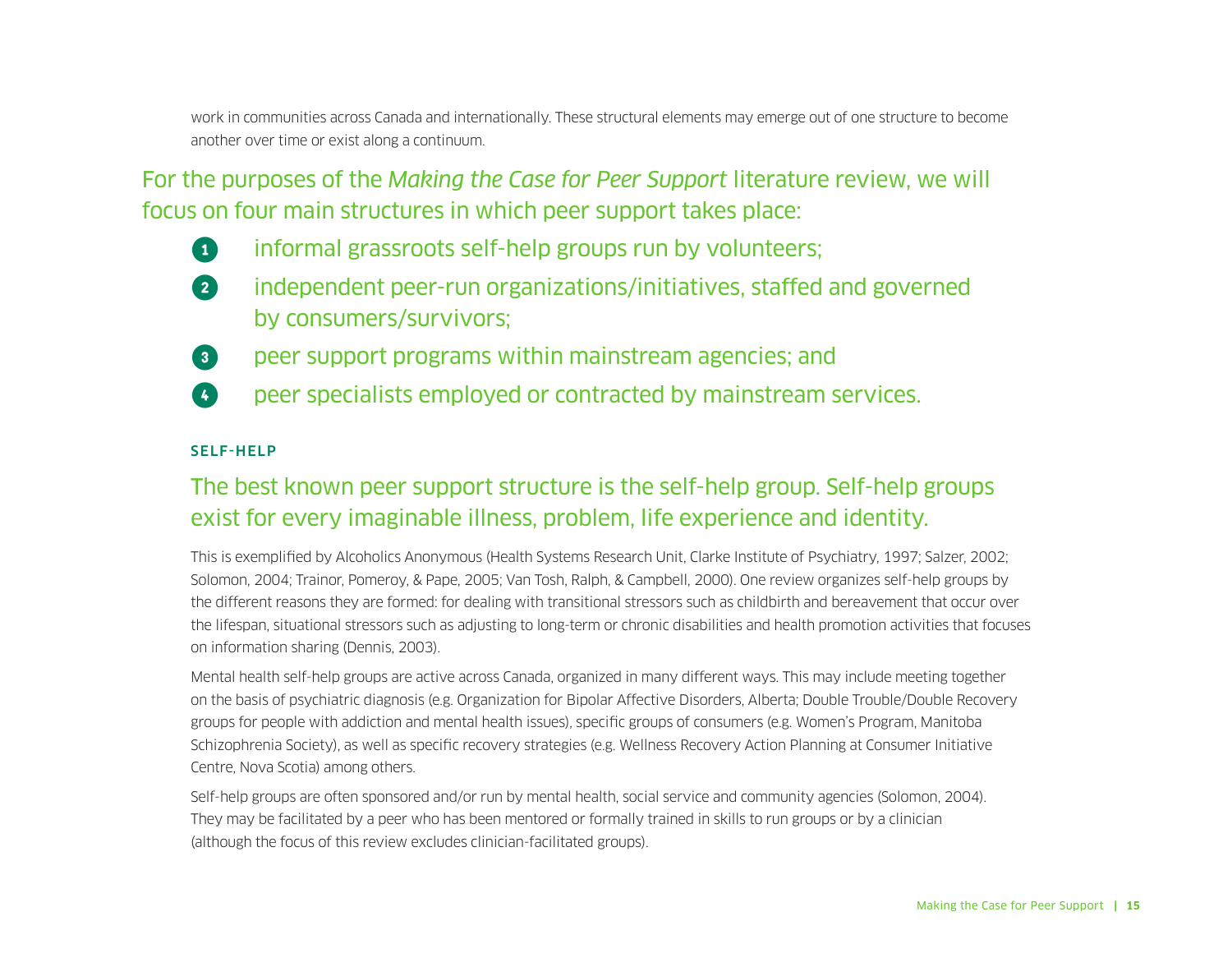Results from a comparable survey conducted in the United States were reported to be significantly higher, "17.5% of people with serious mental illnesses attended a self-help group (not run by a health professional) for a mental or emotional problem in the 12-months prior to the survey" (Wang, Berglund, & Kessler, 2000 in Goldstrom et al., 2006, p. 93). In another survey from the U.S., the number of groups and programs run by people with mental illness and their family members reportedly outnumbered professionally run mental health services by almost a two-to-one ratio (Goldstrom et al., 2006).

Despite these significant numbers, self-help groups may not be reaching all those who might benefit from them, as research indicates that "few people with SMI [serious mental illness] seek out and join these groups by themselves" (Chinman, Young, Hassell, & Davidson, 2006, p.177).

#### PEER-RUN ORGANIZATIONS

### At the next level of degree of organization and structure are peer-run organizations.

Many of these organizations developed out of grassroots self-help groups into more formalized structures (Goldstrom et al., 2005; Hutchinson, Arai, Pedlar, Lord, & Yuen, 2007; Shimrat, 1997). There are a wider variety of these types of organizations than in other categories of peer-run activities and some debates over the defining features of peer-run, as well as the nature of the helping process that occurs in these organizations.

Within the category of peer-run organizations, a distinction can be made between two key activities—advocacy and support (National Empowerment Center, 2007; Nelson et al., 2008). Campbell, in her review of eight consumer-run services participating in a national (U.S.) study, calls these the "emancipatory" and "caring" functions of the organizations (Campbell, 2005, p.34). Studies on 20 consumer-run drop-ins in Kansas, United States, used the terms "social supportive" and "empowering" for these concepts (Brown, Shepherd, Merkle, Wituk, & Meissen, 2008).

In a review of peer support provided for other health and social conditions (but not specifically mental health), Dennis identifies three "critical attributes" that are somewhat different. These are emotional, informational and appraisal support functions (2003, p.325). Emotional and appraisal (defined as providing motivation and optimism) support can be incorporated into the social support activities, while informational could fit in either support or advocacy functions, depending on the type of information that is being shared.

# $\qquad \qquad \Box$

Mental health self-help groups are a common form of support. The *Canadian Community Health Survey: Mental Health and Well-Being Report,* released by Statistics Canada in 2002, found that five percent of people who were identified with a mental disorder or substance dependencies sought help from a self-help group, with telephone hotline or internet support group each being used by two percent of people.

*STATISTICS CANADA, 2002, P. 3*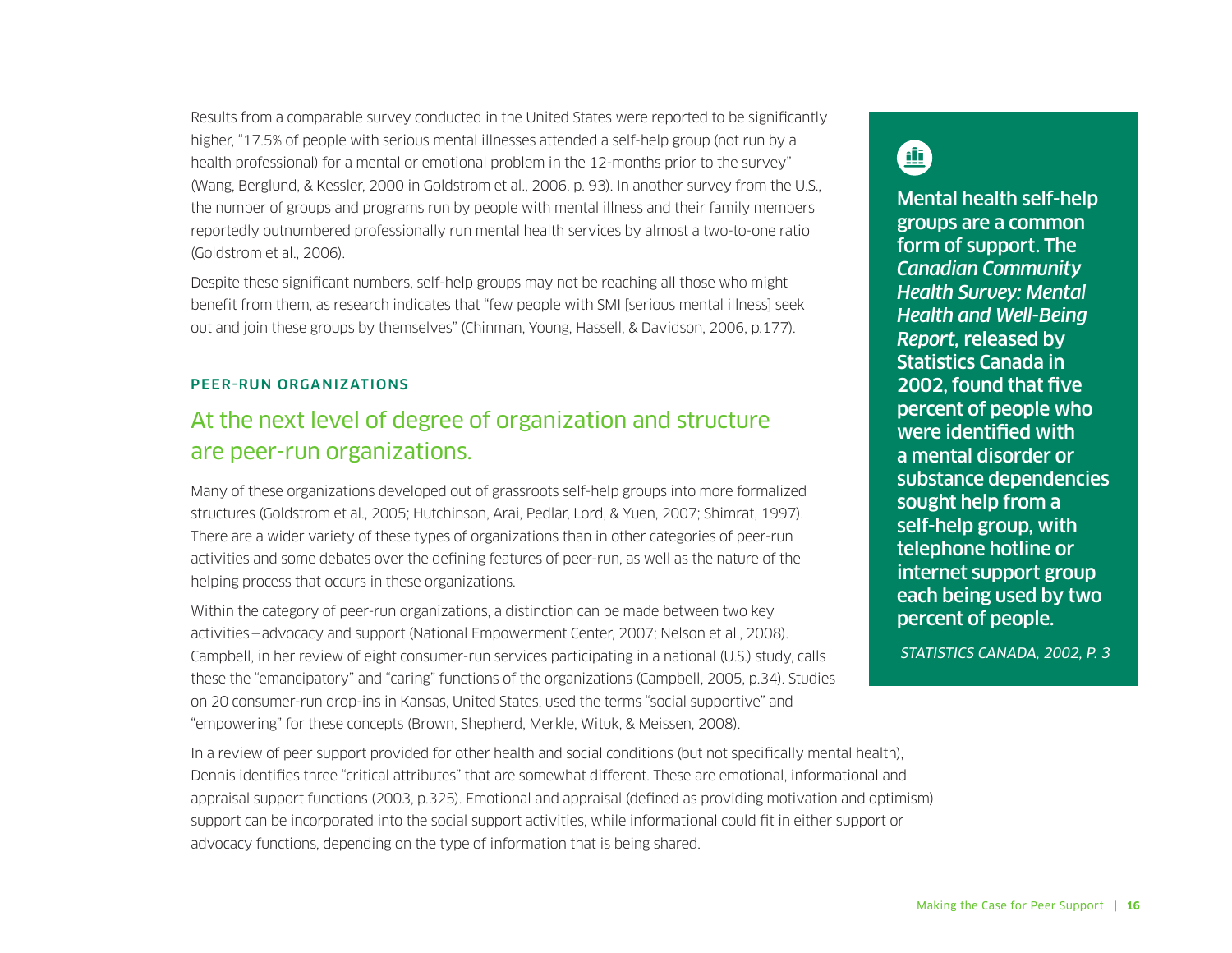Dennis' framework explicitly excludes "instrumental support (e.g., the provision of practical help or tangible aid)" (Wills & Shinar, 2000 in Dennis, 2003, p.325) as she claims that it is a rare occurrence in the peer support relationship. However, in the mental health context, practical support, such as that provided through drop-ins and other types of peer-run organizations (e.g., access to housing, food, transportation) is very common, perhaps identifying a difference in the way in which peer support has developed among people with mental illnesses.

Peer-run organizations may be defined by their choice to focus on one activity or the other, but many do advocacy and support functions (Nelson et al., 2008). Members and advocates may value one activity over the other, be active in different groups with different aims or at different periods of time.

Advocacy or emancipatory functions have the goal of creating "a society where a psychiatric diagnosis has no impact on a person's citizenship rights and responsibilities" (Campbell, 2005, p.36). Activism against involuntary, compulsory psychiatric treatment, participating in mental health planning tables or advocating for access to the basic elements of citizenship are some of the emancipatory functions that peer-run groups engage in (Canadian Coalition of Alternative Mental Health Resources, n.d.; Church, Fontan, Ng, & Shragee, 2000; Janzen, Nelson, Trainor, & Ochocka, 2006). While the supportive nature may be obvious in traditional types of self-help activities, there is little literature speaking to the way in which advocacy activities might also function as a form of peer support; by creating a new meaning for personal experience, providing social support and comradeship and working towards common goals.

Quebec has developed some innovative models of peer support advocacy based organizations. Founded in 1990, Association des groupes d'intervention en défense des droits en santé mentale du Québec (AGIDD-SMQ) represents 25 organizations throughout the province. Some of these organizations are self-help groups that have developed advocacy practices. The rest are organizations found in each administration region of the province that defend the rights of people with mental health issues. From its inception, AGIDD-SMQ trained peers so they could become informed advocates. Since then, courses on advocacy are delivered by service users through member organizations. AGIDD-SMQ has updated its peer support advocate training and documentation with its publication, L'entraide, reprendre sa voie dans la promotion-vigilance: Avec et pour moi … des pratiques à partager (2008).

Another noteworthy service-user initiative at AGIDD-SMQ, is the training of service users as representatives on various government committees in health and social services. Based on their 44

A self-help alternative can be anything from a support group, a theatre group, a dropin centre, a housing project or even a small business. Conventional mental health services provide many of these things too. In self-help it's not so much what you do, but how you do it that makes the difference. The 'how' is really the essence of self-help."

*O'HAGAN, 1994, P. 48*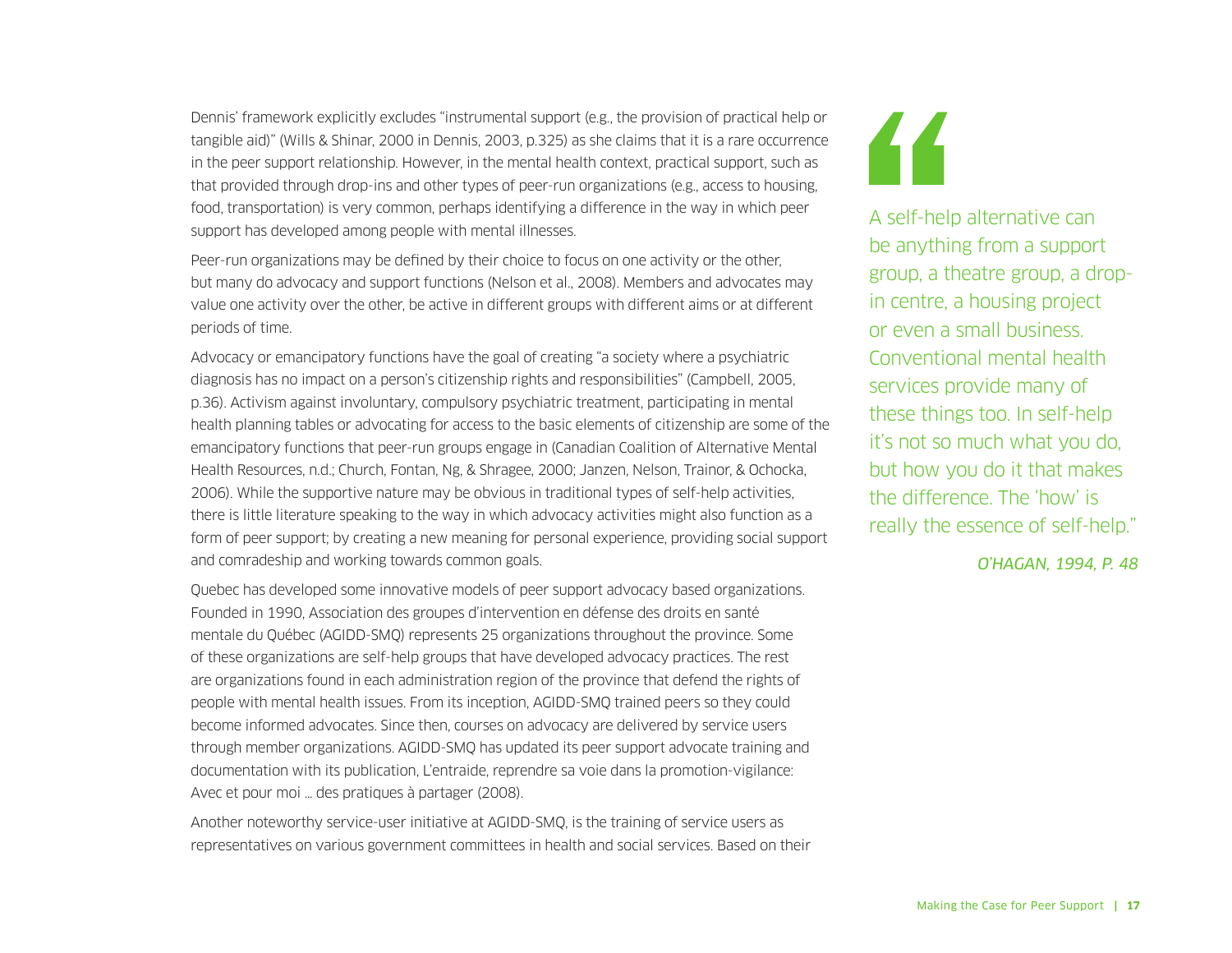book published in 1995, Guide critique des médicaments de l'âme, service users have delivered training in partnership with a non-peer trainer on psychiatric medication use from a critical perspective.

#### PEER SUPPORT PROGRAMS IN MAINSTREAM AGENCIES

### The process of peer support may be most commonly understood as part of the support or caring function.

Examples of supportive/caring functions include: running self-help groups, drop-ins and warm lines and the creation of a community of peers through the day-to-day activities of the peer group or organization. Within the support function of the peer-run organization, Mowbray and colleagues' category (described above) of the aim of the organization, separated into two types: mutual support or formal service provision, can be applied to further examine the nature of the peer support process.

While some consensus exists in the literature over the role of ownership, power and control as being essential factors of peer-run organizations, defining the meaning of "mutual support vs. service provision" remains contested within the consumer/survivor and mental health communities (Davidson et al., 2006). These differences are illustrated through the separation of peer-run organizations and peer-run services/programs within mainstream mental health services.

Solomon uses the term "peer-run or operated services" for those "services that are planned, operated, administered and evaluated by people with psychiatric disabilities" (Solomon, 2004, p.393). Further criteria include that the service be a freestanding legal entity, usually employing staff and with volunteers, but with many variances in the types of services provided. Examples include drop-ins, crisis services and peer matching support programs.

Solomon's categorization distinguishes these from "peer partnerships"- where primary control is with mental health peers but is shared with non-consumers (Solomon & Draine, 2001 in Solomon, 2004, p. 394). These are often located within mainstream (non-consumer specific) organizations, with the sponsoring organization having fiduciary responsibility for the program. Solomon compares this model to "hybrid self-help groups" where non-peer professionals "have a major role in the group" (Powell in Solomon, 2004, p.394).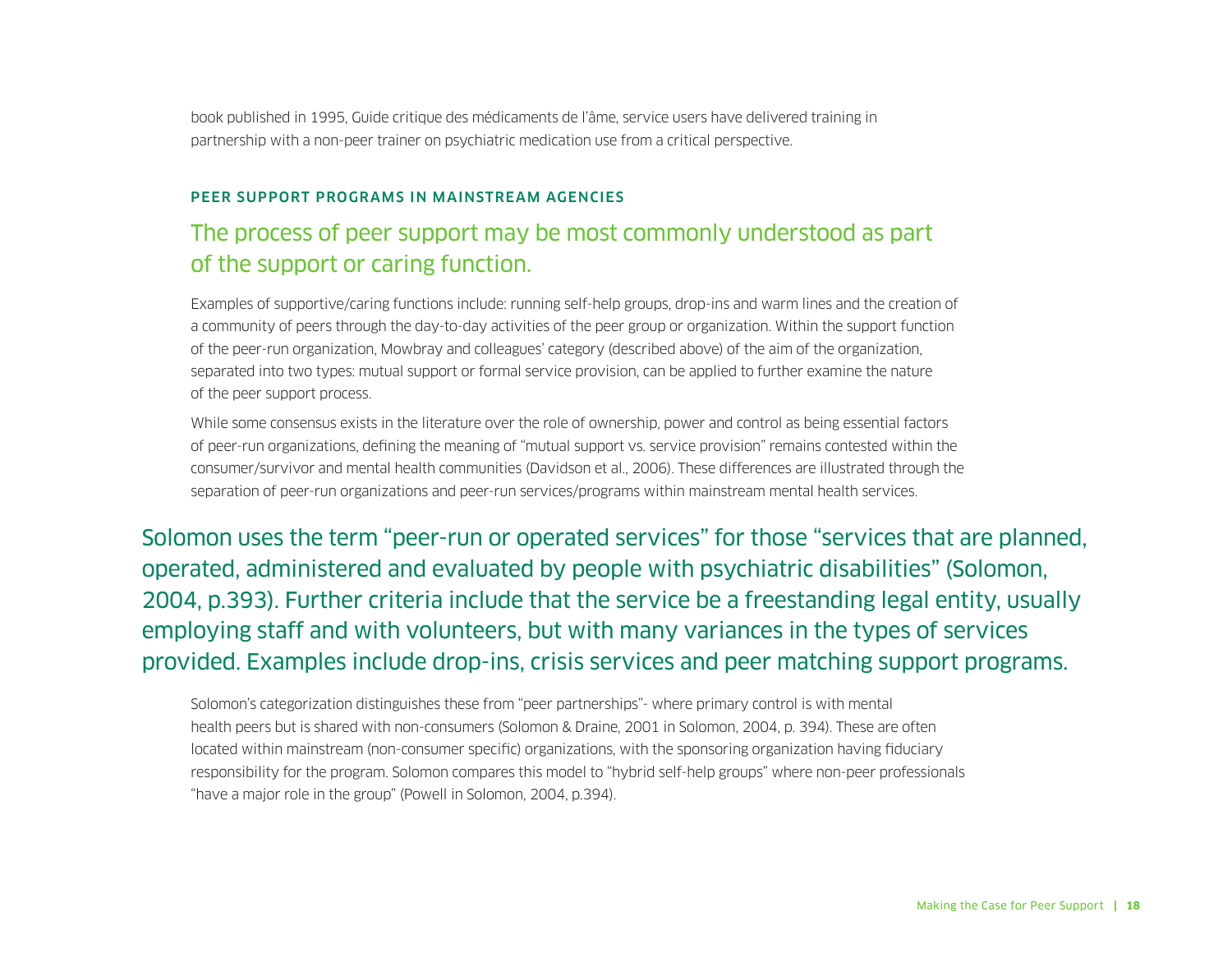The theory and research on consumer-run organizations described in this review has been built out of the experiences of English-speaking developed countries. Throughout the rest of the world, people with mental health problems and illnesses and experiences of psychiatric treatment, along with their family members, struggle to fight for improvements in their lives and care without access to even the limited amount of resources available to Canadian consumers.

In these contexts, our categories of support and advocacy functions may or may not be useful for understanding or may look different by degree.

#### **OUEBEC**

In Quebec, peer support is often comprised within the alternative approach in mental health. Although the distinctiveness of self-help is recognized, it shares common values with alternative treatment, alternative community housing, alternative crisis centres and alternative community-based case management.

This also speaks to the different organization of the mental health system in Quebec, New Brunswick and France, which has influenced the genesis of approaches, agencies and innovations.

Out of Quebec's network of community organizations, we highlight the work of three coalitions: Regroupement des resources alternatives en santé mentale du Québec (RRASMQ), Alliance des groupes d'intervention pour le rétablissement en santé mentale au Québec (AGIR), and Association des groupes d'intervention en défense des droits en santé mentale du Québec (AGIDD-SMQ).

These three agencies were chosen as they are currently the main players in the alternative and advocacy movement in mental health in Quebec. Between the three of them, they reach out to approximately half the community mental health organizations in Quebec. The RRASMQ and AGIR will be dealt with together as they have the same mission of supporting and representing alternative treatment organizations while AGIDD-SMQ has the specific mandate of advocacy.

# $\blacksquare$

The province of Quebec stands out amongst Francophone jurisdictions with its extensive network of community organizations. More specifically in the field of community mental health agencies, the "Alliance des forces communautaires et alternatives en santé mentale" which is made up of provincial coalitions and regional tables, represents a total of 420 organizations in Quebec.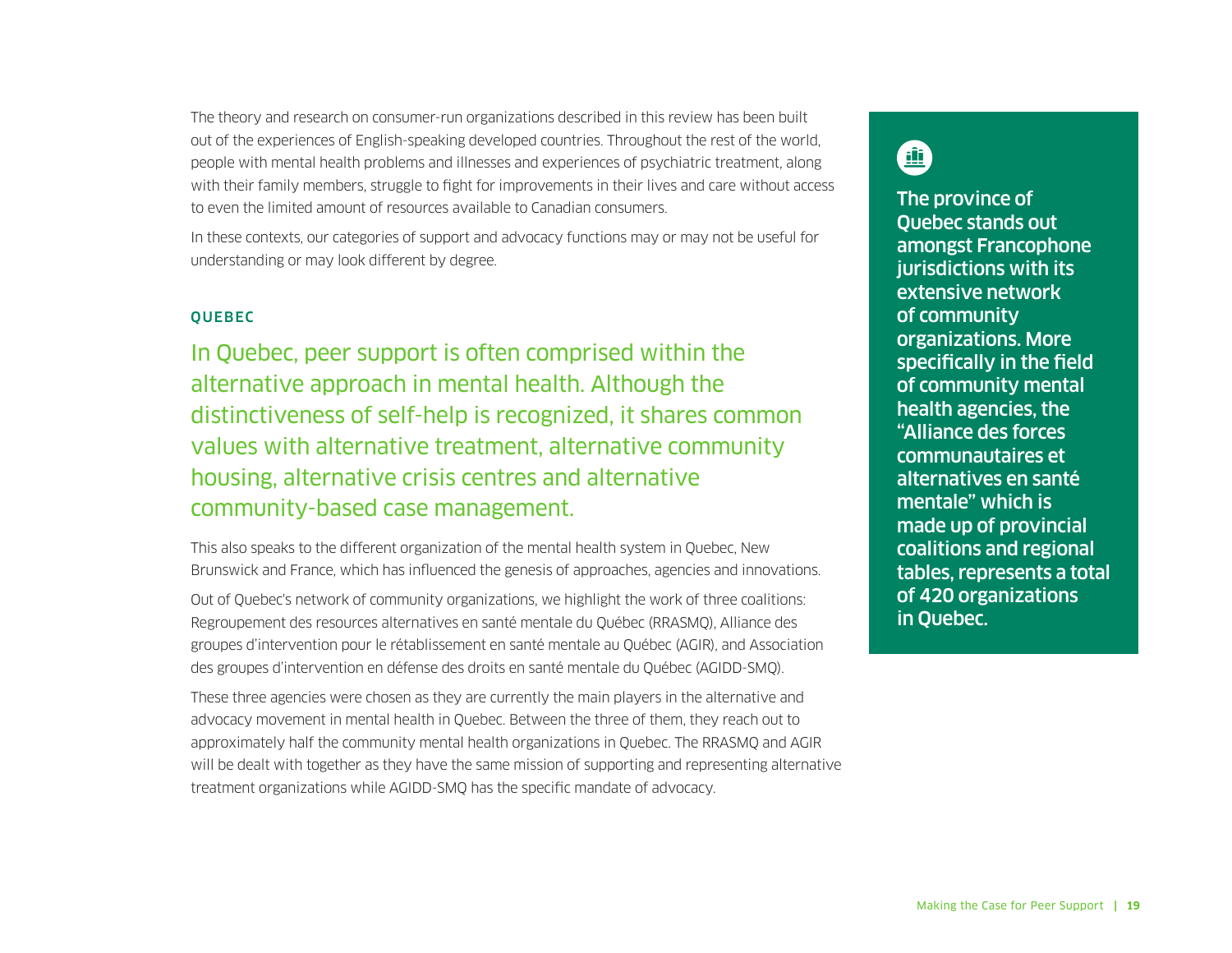#### RRASMQ AND AGIR

RRASMQ was founded in 1983 and now counts 120 member organizations throughout the province of Quebec. Self-help groups, crisis centres, community case management, housing, treatment centres and work integration are examples of member agencies. AGIR, founded in 1985 in the Quebec City region, represents 36 member organizations and has a similar mission as RRASMQ.

About half of the member organizations of both coalitions are self-help groups. Few self-help groups are run solely by service users. However, there is a strong tradition of service user involvement ranging from having a majority sitting on the board of administrators to running the activities of the centre.

Mutual aid is cited as one of the values of alternative member organizations of the RRASMQ and as such is not restricted only to self-help groups. The RRASMQ's manifeste mentions that:

*« L'alternative doit avoir comme orientation de créer des lieux, des temps et des espaces pour permettre l'émergence et la survie de l'entraide. Les ressources alternatives reconnaissent que cette notion est non seulement une valeur en soi mais aussi un processus, une démarche, une dynamique en constante évolution. Les ressources accordent une grande importance à la diversité, la valorisation et la richesse des expérience de chacune des ressources au sein du RRASMQ. »*

"The alternative must have guidance as to create places, times and spaces to enable the emergence and survival of mutual aid. The alternative resources recognize that this concept is not only a value in itself but a process in constant evolution. Member organizations place a high emphasis on diversity, development and wealth of experience of each agency in the RRASMQ."

*TRANSLATION, CYR, 2010*

#### *2009, P. 8*

This essential value is about solidarity between the individuals of the organizations, but also between RRASMQ organizations as well (2009, p.9).

If one wishes to know more about the experience of Quebec peer support, one also needs to look up the peer-reviewed literature on this alternative approach to mental health. Some Quebec writers on this topic are: Ellen Corin, Martine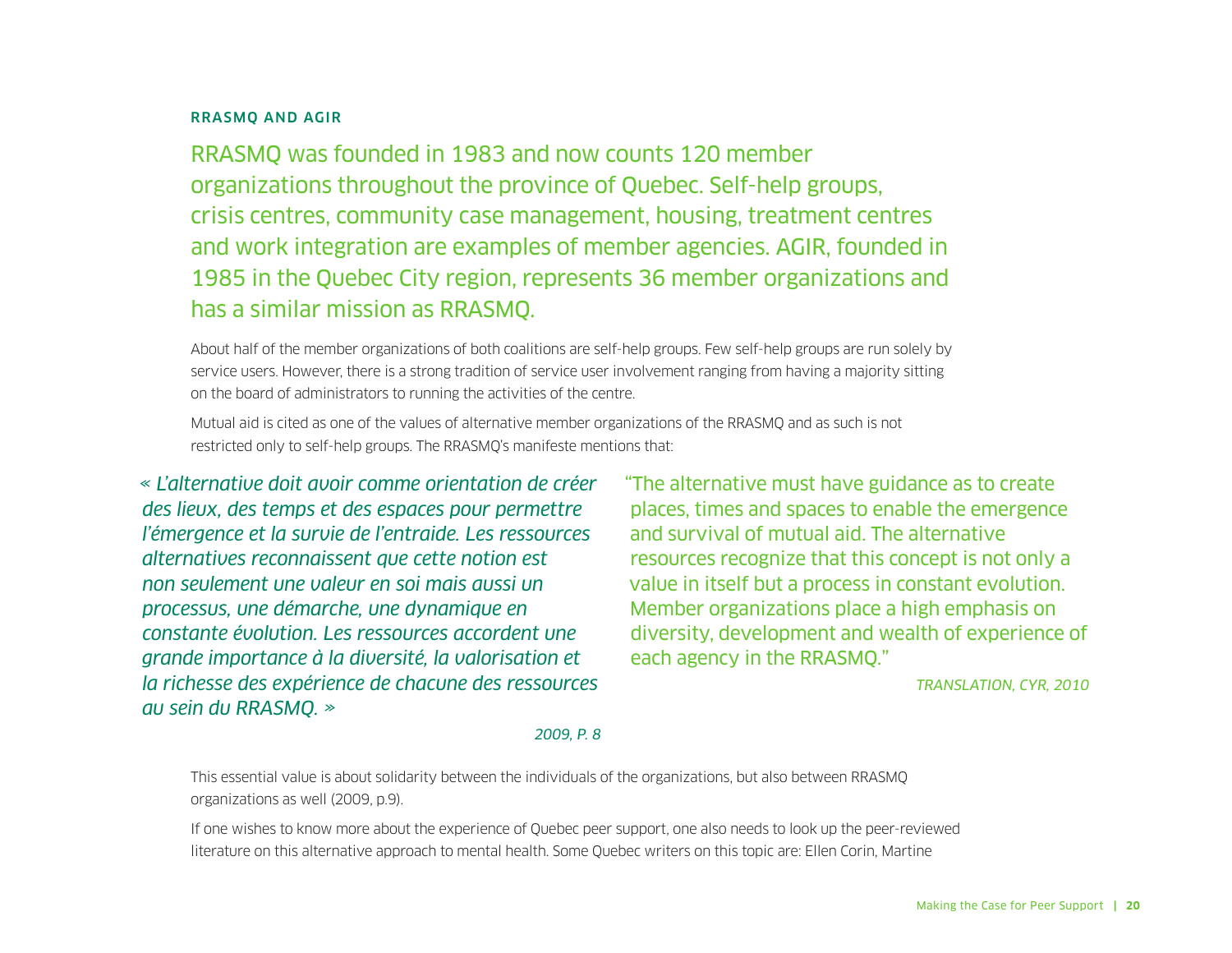Dupérré, Jean Gagné, Lorraine Guay Francine Lavoie, Hélène Provencher and Lourdes Rodriguez. Unfortunately, few of these writings are available in English. Much research focuses on defining what an alternative approach to mental health is and the experience of and potential benefits for service users. For example, in the book, Les resources alternatives de traitement, Isabelle Lasvergnas and Jean Gagné devote a chapter to evaluating the RRASMQ's specific contribution over the last twenty years (2000, p.31), while Lourdes Rodriguez, Ellen Corin and Lorraine Guay, report the results of their study where they asked service users what it was like to attend an alternative agency and what was helpful (2000, p.49). If we look to AGIR, they recently held a day of reflection on the theme of defining what an alternative practice is and what it its future will be (AGIR, 2009). The role of AGIR as a coalition of alternative agencies has been studied by Martine Dupérré in a recent publication (2009). Alternative organizations have the added pressure of defining what they do in comparison to mainstream service organizations and this includes peer support as well.

If one wishes to explore the wealth of peer support experiences and one speaks French, one would need to look up the grey literature: reports, newsletters, the journals "L'Entonnoir" of the RRASMQ (recently replaced by "L'autre Espace") and L'Aliéné of AGIR.

One could make the parallel that the Québécois are used to reflecting on self-identity and that it comes naturally to them to try to define alternative practices, within a society where the dominant model for treating overwhelming emotional distress is medical.

#### OTHER EUROPEAN EXPERIENCES

### France has undergone a major transformation of its mental health system over the last few years.

As stated by Le Cardinal, Ethuin and Thibault, « la différence entre le système culturel français et le système anglosaxon, est qu'il y a chez nous beaucoup plus d'aide médicosociale organisée par des structures étatiques » (2007, p.813). In other words, services are organized and delivered almost solely by the government. The development of a network of community organizations in mental health is recent. Let us go back to year 2000, to understand this fundamental shift in French mental health history.

Three community-based organizations advocated for the implementation of a new law in France. La Fédération nationale des associations de patients et ex-patients en psychiatrie (FNAP-PSY) is the national coalition of users. The second organisation called UNAFAM (l'Union nationale des amis et familles de malades mentaux) represents the national coalition of friends and family. Lastly, La Fédération d'aide à la santé mentale Croix Marine (Croix Marine for short), describe themselves as a national movement in favour of people who suffer from mental health issues. It is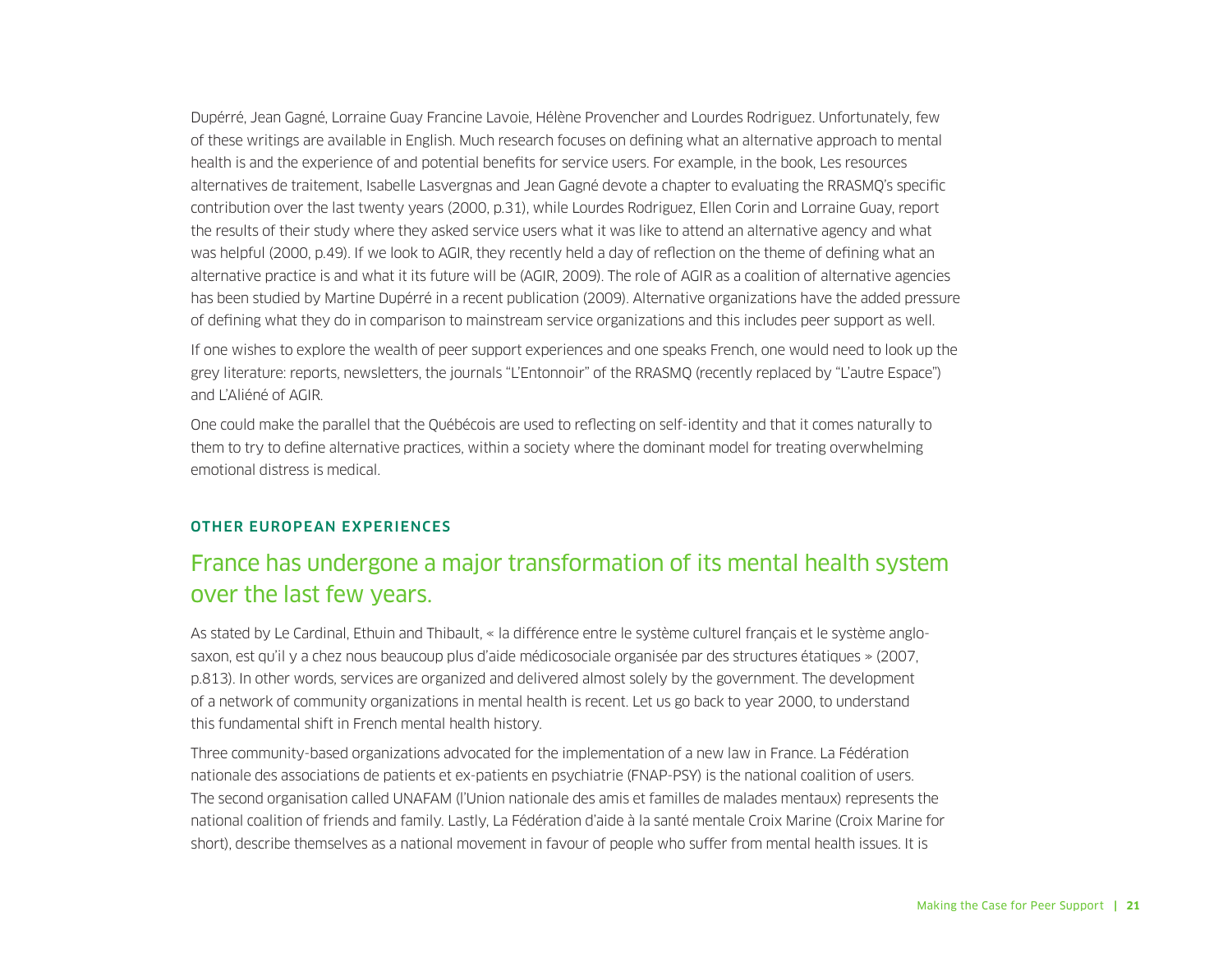made up of public and private medical establishments, as well as some user associations and therapeutic clubs. These three coalitions with diverse agendas joined their forces and banded together to advance the cause of users. « La loi No 2005-102, du 12 février 2005 pour l'égalité des droits et des chances et la citoyenneté des personnes handicapées » introduced for the first time the notion of "handicap psychique" or psychiatric disability. The law also included support for the established of self-help groups, groupe d'entraide mutuelle (GEMs), of which over 300 have since been created throughout France.

The three founding organizations, the FNAP-PSY, UNAFAM and Croix Marine are sponsoring different GEMs across France, with the goal that, in time, user's associations will be in charge in all GEMs. With respect to funding, 20 million Euros per year will be allocated and will come from the Caisse nationale de la solidarité pour l'autonomie (CNSA). This separate fund is described as follows:

*« … qui a l'avantage non seulement d'être indépendante mais de piloter elle-même l'élaboration des étapes de son évolution et de ses limites dans un dialogue permanent avec le terrain. »*

"…which has the advantage not only of being independent but will be in charge each step of the way as it is evolving and will also define its own limits in a continuous dialogue with the field." *TRANSLATION, CYR, 2010*

*BAILLON, 2009. P.33*

This independent source of recurrent funding gives a greater stability to these agencies, but also flexibility as the CNSA will be in a permanent dialogue with the groups. The average grant is 75,000 Euros per agency (ANEGEM, 2009) with which most GEMs have been able to hire two facilitators. In addition, funding has also been obtained by many GEMs from regional government sources.

Speaking at a conference in 2008 sponsored by the WHO Regional Office for Europe (WHO/Europe) on strengthening user and carer (family) involvement in mental health services and systems, a Croatian user described his experience. Reflecting on presentations from peers from France, Scotland, Belgium, as well as from other countries and Europeanlevel associations, where a common theme was the need for enhanced financial resources from governments and the challenges of relying on volunteers, the user from Croatia is recorded in the notes as saying:

"Strange to hear money spoke about so often. 350 Euro monthly in the country he is from; users have no social security, unemployment very high, and uneducated people many." (Daumerie, Caria, Roelandt, & Laferriere, 2008, p. 26, as in the original)

This conference was part of a recent WHO/Europe initiative that has the aim of increasing user involvement (see World Health Organization Regional Office for Europe, 2009). While the primary emphasis of the user and carer groups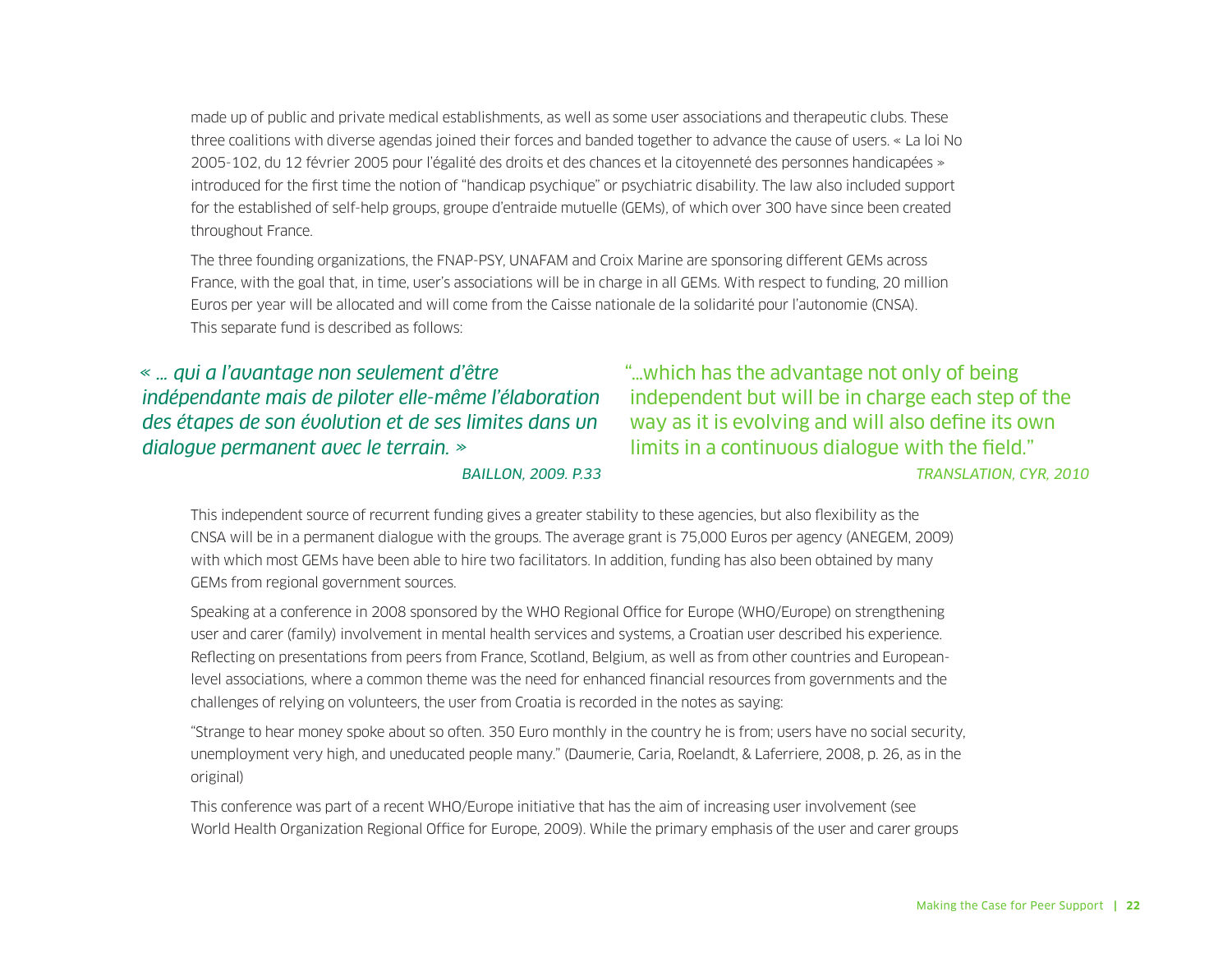involved is advocacy functions—specifically, strengthening their voices and associations in order to participate and shape policy making—peer support is not excluded. In a summary of recommendations, these groups noted the importance of working with groups internationally in order to "share experiences, to learn about good examples and practices and to overcome the burden of isolation"—a form of peer support at the organizational level (Daumerie et al., 2008, p. 32).

The impact of international networking upon the different forms and activities that the European user groups participated in was demonstrated by a group presenting at the conference that organized the first "Mad Pride" festival in Belgium, which both inspired controversy and involvement (Daumerie et al., 2008, p. 25). In addition to increased access to peer support and service user-led and run resource centres, the European groups recommended "create new jobs as peer [sic] workers to reduce the gap between needs of patients defined by health professionals and needs perceived by users" (Daumerie et al., 2008, p. 32).

Under the current WHO- European action plan and declaration for mental health reform, non-governmental peer groups are encouraged in their role of "organizing users who are engaged in developing their own activities, including the setting up and running of self-help groups and training in recovery competencies" (World Health Organization Europe, 2005, p. 5).

#### PEER SPECIALISTS

Much of the academic literature included in this review does not describe programs run by consumers within mainstream organizations where the degree of control by consumers may be contested.

This, despite the fact that this issue is a major area of debate within the consumer/survivor movement (CMHA Ontario, CAMH, Ontario Federation of Community Mental Health and Addiction Programs, & Ontario Peer Development Initiative, 2005; Morris, 2004; O'Hagan, McKee, & Priest, 2009).

A variety of terms are used to describe and define these roles including peer specialists, prosumers, certified peer specialists, peer providers and consumer-providers (Gates & Akbas, 2007; Mancini & Lawson, 2009; Salzer, 1997; Solomon, 2004). These are positions that are focused on providing peer support, where being willing to openly self-identify as a peer is considered an essential function of the job. This is different from positions open to any candidate, even though "increasingly mental

## 亜

Peer support continues to have a growing impact on mainstream services through the increasing number of people openly selfidentified as peers who work in mental health systems to provide support and service to others in their process of recovery.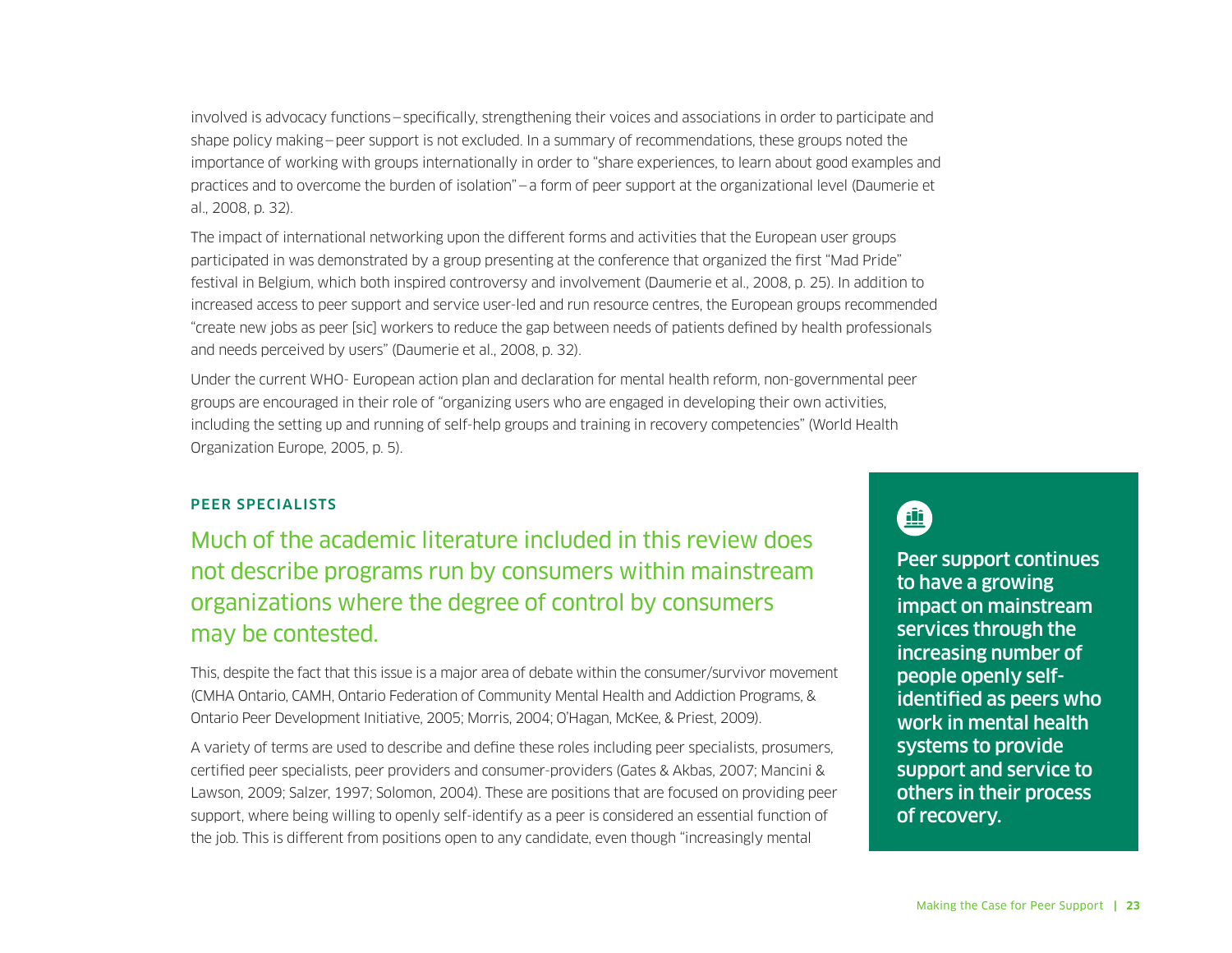health services are employing people who have their own experience of mental illness – in a range of roles and responsibilities" (Warriner, 2007, p.3).

While the numbers of people in peer support roles is growing, the academic literature is only now beginning to catch up. Solomon's review of the research including the role of peer providers noted that only anecdotal-level evidence existed to define their roles (2004).

The lack of formal role descriptions for the people who are paid and who volunteer for specific tasks may be seen as both a strength and a weakness of peer support groups. For those who place a strong value on egalitarian relationships, creating divisions among peers on the basis of different roles within an organization may be problematic. Some of the earlier consumer/survivor groups avoided government funding in order to run on a collective, consensus-based model, rather than have paid managers, staff and volunteer boards (Shimrat, 1997).

The Georgia, United States, peer support certification process has become a well-known model, although there are a range of programs around the world now offering comparable training. The Georgia model claims to have led to the creation of over 200 new employment opportunities for consumer/survivors in that state and increasingly across the U.S. as other states adopt this innovation (Center for Mental Health Services, 2005). These certified peer specialists work in both mainstream mental health and other services and independent consumer/survivor-run organizations.

Some advocates feel strongly that the development of formalized training and certification of peer specialists is essential as "mental health system providers often resist transformation initiatives that focus on consumer-directed services and may not want to hire consumers as professionals" (Center for Mental Health Services, 2005, p. 15). Georgia peer specialists argue that training and certification has been key to supporting that transformation.

Supporters of certification approaches also argue that they can be the foundation for the type of research required to define peer support as an evidence based practice. Training can be conducted using standardized manuals (for a review of some see Woodhouse & Vincent, 2006), which allows for the replication of practices, a traditional component of evidence based research (Addis & Krasnow in Campbell & Leaver, 2003).

Critics of the standardized approach to peer support question the impact of "professionalizing recovery" by adopting the language and styles of traditional mental health services (The Herrington Group, 2005, p.6). For example, some question the use of the term "peer specialist" instead of peer

# $\blacksquare$

In a qualitative review of the perspectives of key stakeholders (consumers, administration, providers) positive roles for peer workers were thought to be support, role modelling and providing hope for recovery, helping connect people with their communities and acting as a "bridge" between consumers and mental health services.

*CHINMAN ET AL., 2006, P.184*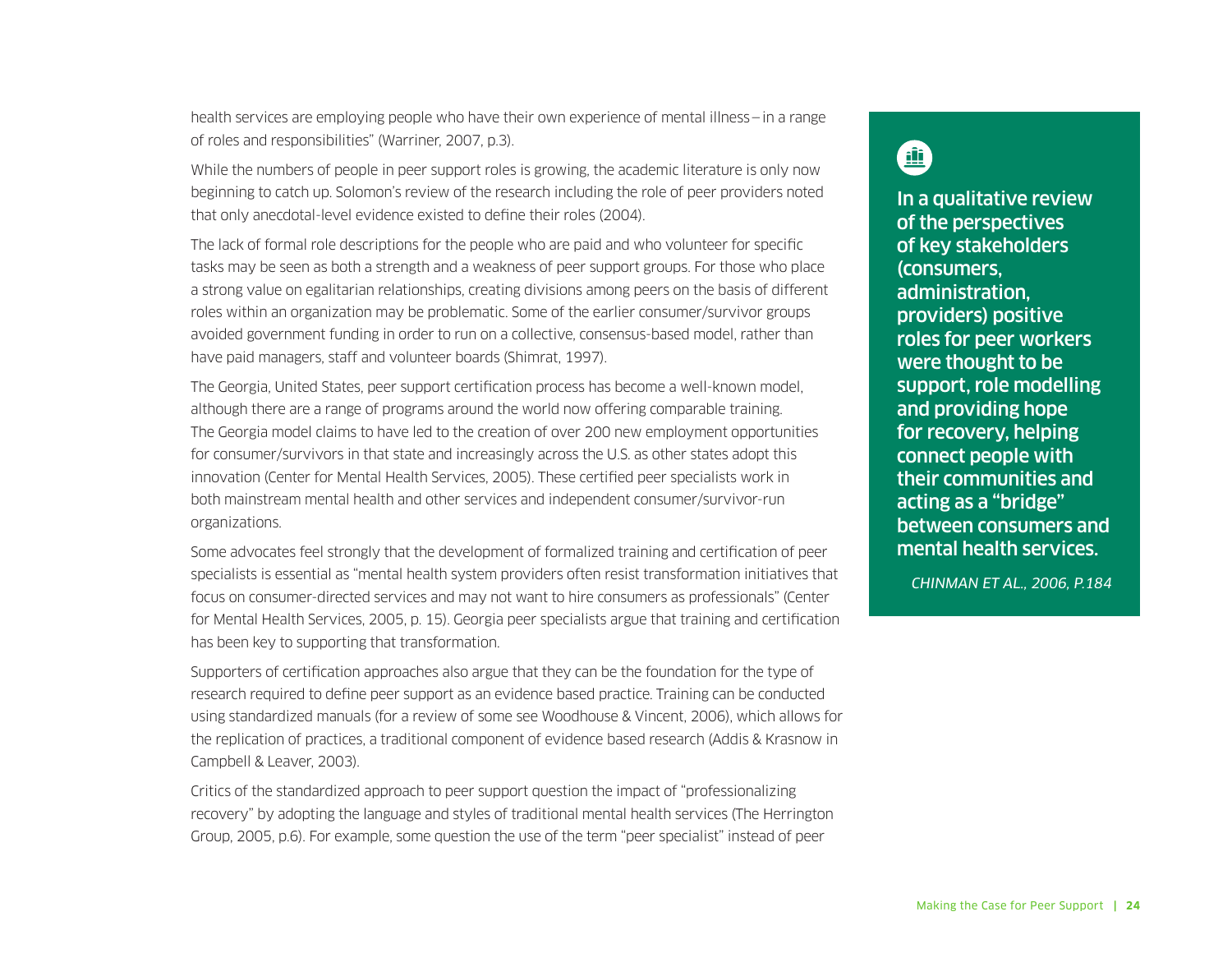specialist (McIntyre, 2008). In addition, some forms of consumer-run organizations such as alternative businesses may not as easily fit the image of peer support as presented in some forms of peer support training programs.

Understanding the impact of training and certification of peers upon the nature of the active ingredient or the change mechanism of peer support is taking place on the ground by peers and through research. In a qualitative, grounded theory study of peer providers, the "emotional labour" of their role resulted in role strain and blurred boundaries when they were viewed by consumers who were their clients "less as fellow survivors and more as mental health professionals" while "at the same time they may also feel that they are undervalued by their non-peer co-workers who they feel treat them more like patients than professionals" (Mancini & Lawson, 2009, p.12).

Quebec has become a laboratory for this new experience, which is being studied by Hélène Provencher of Université Laval. "Pair aidant réseau" is the first Francophone peer specialist training, which also has plans to expand to France in the near future. This initiative has taken roots in the political context of Quebec's 2005-2010 Mental Health Action Plan from the Ministry of Health and Social Services. Specifically, this reform called for the hiring of peer specialists in 30% of assertive community treatment and case management teams across the province.

A Quebec organization, l'Association Québecoise pour la Réadaptation Psychosociale (AQRP), dedicated an issue of their journal 'Le Partenaire' to consumer/survivor initiatives such as the National Network of Mental Health (Gélinas, Forest, 2006, p. 4-8) plus a summary of the literature on the integration of peer specialists in the Anglophone international mental health movement (Gélinas, 2006, p.9-41). The information in this last article was not previously available in French-language material in Quebec.

#### THE ACTIVE INGREDIENTS IN PEER SUPPORT

### The nature of the control of the organization or structure within which peer support occurs is important to understand in that research suggests that structure shapes the processes and nature of peer support.

This is what authors call the "active ingredients" (Davidson et al., 2006; Weaver, Randall & Salem cited in Rogers, Teague, Lichenstein, Campbell, Lyass et al., 2007), "helping technology" (Hardiman, Theriot, & Hodges, 2005) or "helpful processes" (Nelson et al., 2006, p.250) of peer support.

Davidson and colleagues argue that the potential uniqueness of peer support is "just beginning to be explored and developed" in research (2004, p.448). To provide direction for this exploration, they propose a theoretical continuum of helping relationships, from the "one-directional" relationship at one end of the spectrum (exemplified by office-based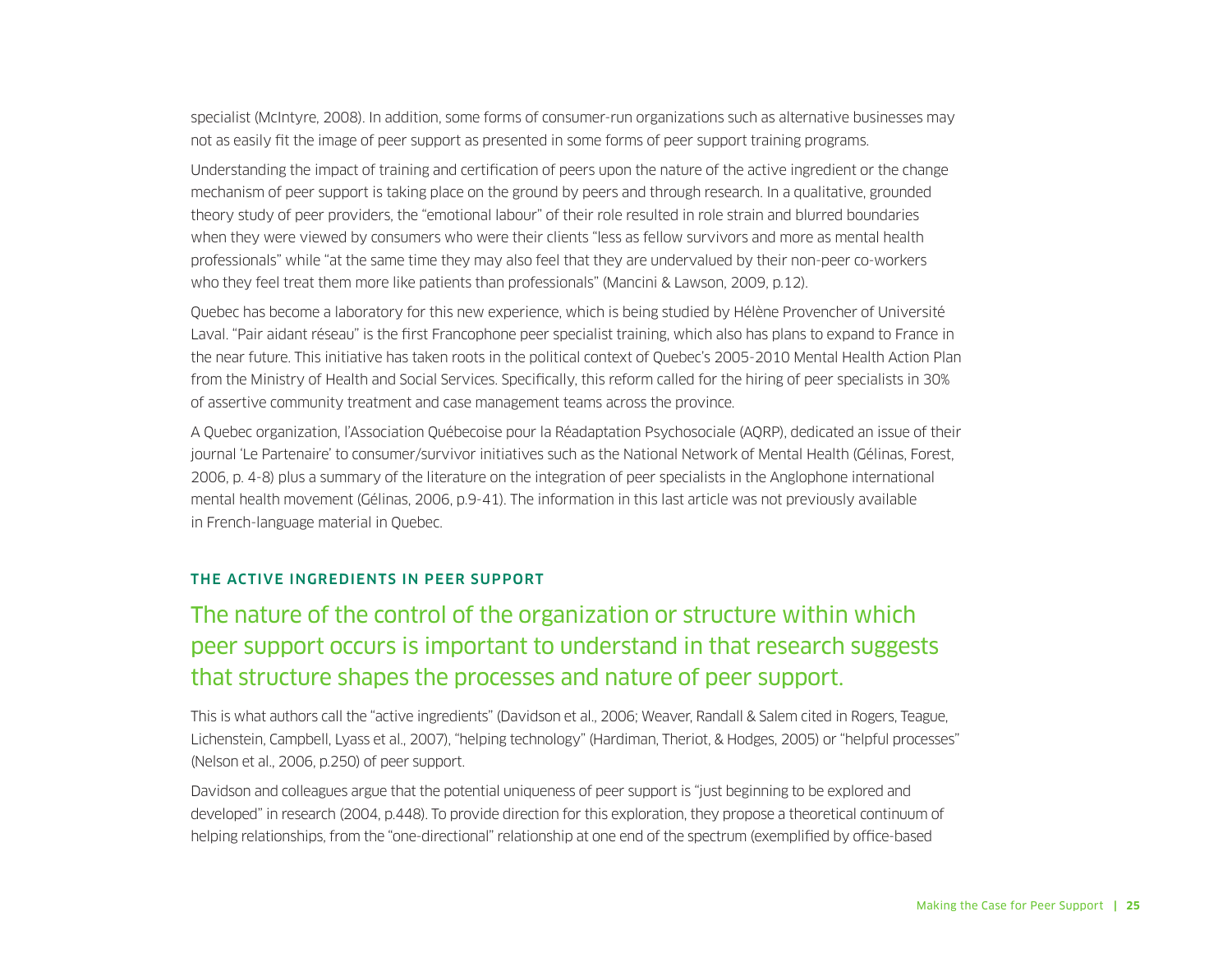clinical psychotherapy) to the "reciprocal" naturally occurring relationships found among friends (p.444-445). Dennis also developed a continuum model, distinguishing as well two types of social networks, those that are "embedded" (i.e. naturally occurring without deliberate organization such as family and friends) and those social networks that are created—the many different types of peer support of this review (2003, p. 322).

Within this spectrum exists the range of roles and relationships played by people with personal experience of mental health problems or illnesses and the mental health system; as peers in self-help groups, as peer workers in consumer-run agencies, peer providers working as adjuncts to traditional services and as providers in mainstream agencies—openly self-identified or not.

The points on this continuum are defined by a number of criteria, one of which is the degree of reciprocity within the relationship. Davidson et al., focus on peer staff working in mainstream organizations but providing 'peer' based rather than conventional clinical services. In these situations, the mutuality of the peer relationship becomes an "asymmetrical—if not one-directional- relationship, with at least one designated service/support provider and one designated service/support recipient" (2006, p.444).

Is this peer support? For many advocates, the answer is a categorical "yes" or "no," but many more struggle to understand these complex roles, as they represent relationships that are "neither fish nor fowl" (Davidson et al., 2006, p.446).

For those who would say "no," the rationale includes that these relationships lack "the reciprocity that is core to mutual support" (Davidson et al., 2006, p.446). Many advocates explicitly warn against the creation of unequal roles in peer-run structures, "maintaining [the] non-professional vantage point is crucial in helping people rebuild their sense of community" (Mead & MacNeil, 2004, p.4). The formally structured and funded consumer/survivor initiatives in Ontario were originally designed not to provide services, but to create new kinds of opportunities that moved beyond the "limitations of the service system" that do "not give people the chance to use their own skills and capacities; instead, they become clients again" (Consumer Survivor Development Initiative, 1992, p.2-3).

However, the degree to which mutuality can be said to exist where one peer is paid to provide service to another is debatable (Mancini & Lawson, 2009). Developing a list of critical ingredients of consumer-run services by expert panel review, the criteria that led to the most discussion was the role of staff, including the role of hierarchies between staff and members (Holter, Mowbray, Bellamy, MacFarlane, Dubarski, 2004). One author advocated the provision of training to support peer workers, but to keep training minimal so that the "peerness" of the relationship is not lost (Giblin, 1989 in Dennis, 2003).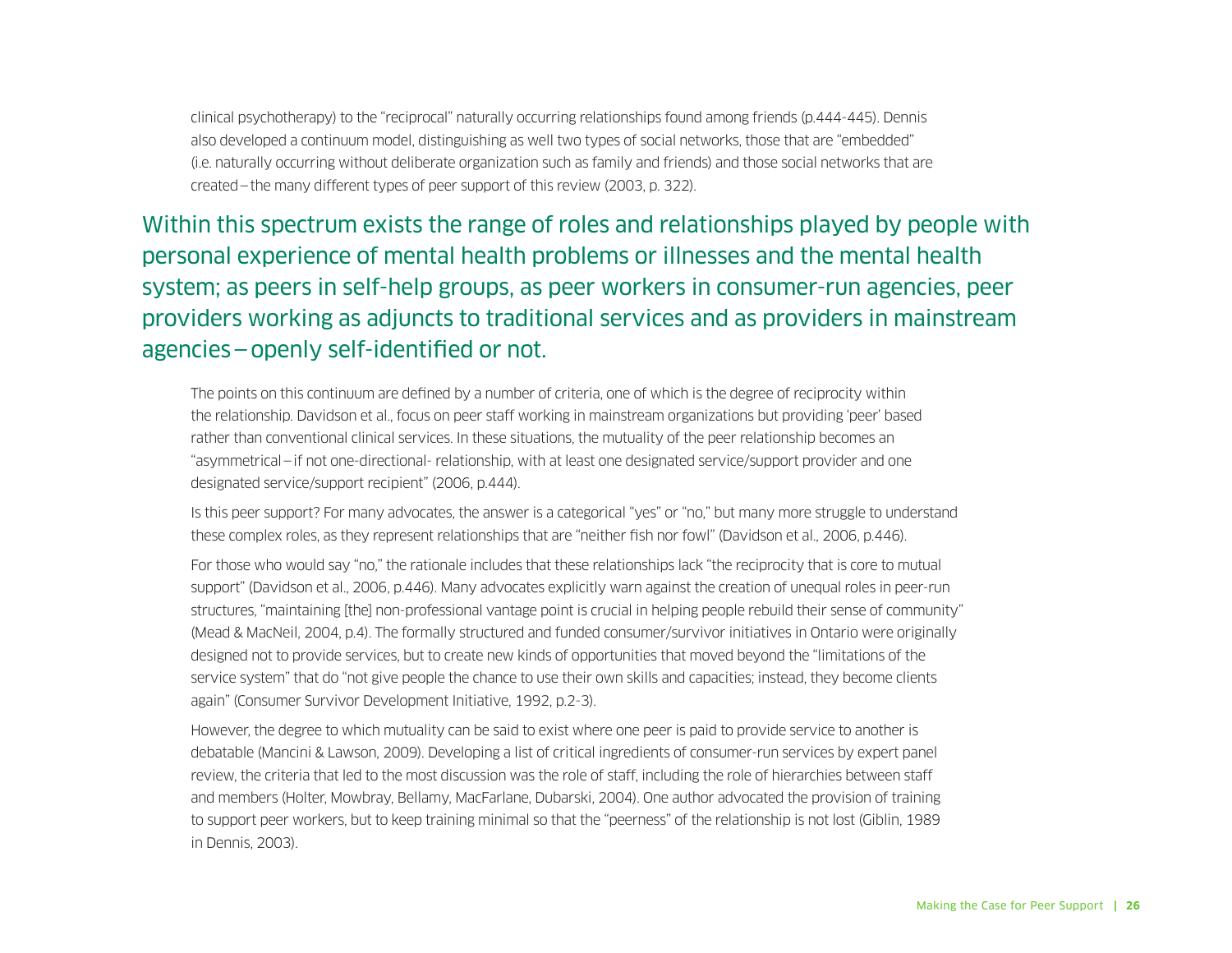<span id="page-28-0"></span>At what point along a continuum of helping relationship does the peer worker transition into a paraprofessional role? At what point do "their talents and accountability to the target population" shift "to the health care system" (Eng & Smith, 1995 in Dennis, 2003)?

Rather than debate whether or not this is "real" peer support, Davidson and colleagues seek to understand the nature of this role and relationships, recognizing that research in this area is in its infancy. Such future research may shed light on the nature of many types of peer support.

Our challenge is to identify those specific interventions people in recovery can offer that are based at least in part on their own personal history of disability and recovery such that other people who do not share this history would be unable to provide them or at least be at a distinct disadvantage in their efforts to do so (Davidson et al., 2006, p.447).

### Effectiveness and Outcomes of Peer Support

#### TYPES AND CHALLENGES OF RESEARCH ON PEER SUPPORT

A growing body of literature has increasingly been able to demonstrate positive outcomes for peer support in the context of self-help groups, consumer-run organizations and services, as well as peer specialists in mainstream services.

Several projects conducted over the past decade have been earning peer support-based organizations recognition as evidence based practices (Centre for Research and Education in Human Services, 2004). Until recently, researchers and advocates would only be able to say that "little systematic research or empirical evidence is available about the effects of such programs or their intended outcomes" (Rogers et al., 2007, p.786).

Newer collaborative and multi-method approaches to mental health services and community-based research, in which methods are selected which are appropriate to the research question rather than according to a priori ideology and also include active involvement of all stakeholders, hold much promise to confirm the early findings on effectiveness while retaining the richness of participant perspective and context.

Research has been conducted using both quantitative and qualitative methodologies, using 'values-based' practices as a complement to evidence developed by traditional empirical methods and using participatory research designs more consistent with peer support values. This is important, as "attempting to force [consumer-run organizations] into a true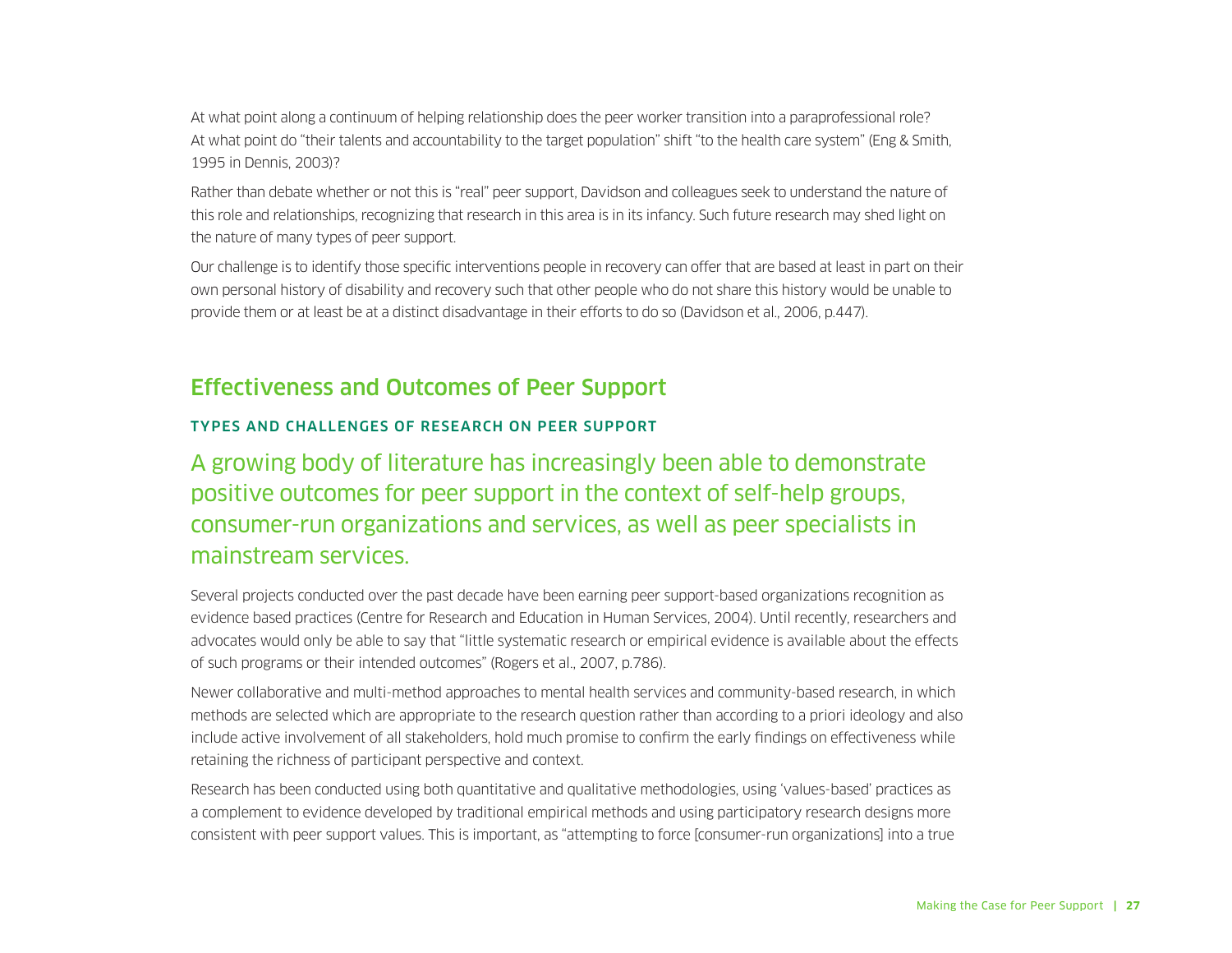experimental design would change the conditions of these initiatives, thereby defeating the purpose of examining [them] as they naturally occur." (Humphreys & Rappaport, 1994 in Nelson et al., 2006, p.255)

Although tension exists within the movement over the role and value of research on peer support, some advocates argue that peer-run organizations and activities will not continue to grow and expand without greater engagement with mainstream research methods and evaluation processes in order to demonstrate their continued relevance in an evidence-based system (Campbell & Leaver, 2003; Davidson et al., 2006; Hardiman et al., 2005). For these advocates, one of the goals of increased evaluation and research of peer-run programs is to ensure that consumer providers are treated as equals with non-identified providers in mainstream mental health systems.

Regardless of practical, methodological or philosophical challenges, a diverse and growing field of research has developed to measure the effectiveness of self-help strategies and groups, peer-run organizations and services and, increasingly, peer specialists in mainstream mental health services.

#### EFFECTIVENESS AND OUTCOMES OF PEER-RUN ORGANIZATIONS

The methodological quality of research conducted with and on peer-run organizations, offering a range of support/caring and advocacy/emancipatory functions, has significantly improved over the last decade (Campbell & Leaver, 2003; Centre for Research and Education in Human Services, 2004; Doughty & Tse, 2005; Forchuk et al., 2005; Rogers et al., 2007). The result is increased confidence in the effectiveness of this type of peer support.

Previous research had demonstrated promising results, but the studies were mostly descriptive, exploratory or qualitative with small samples and considered to have limited generalizability (Campbell, 2005; Rogers et al., 2007). However, these studies did suggest that participants in peer support organizations were satisfied with their involvement, had a decrease in use of hospital services and experienced improvements in their psychiatric symptoms, social networks, quality of life, self esteem and social functioning. See Campbell, 2005 pp. 46-57 for a review of the evidence base from 20 studies published from 1995 to 2002 and Doughty & Tse, 2005 for a systematic review focusing on international, primarily quantitative studies.

# 鱼

Self-help as a strategy to help people cope with a variety of health and social conditions has a well-established body of research showing its usefulness for reducing symptoms and the use of formal health care use and increasing a sense of self-efficacy, social support, ability to cope with stress and quality of life.

> *CAMPBELL & LEAVER, 2003; HUMPHREYS ET AL., 2004; SOLOMON, 2004*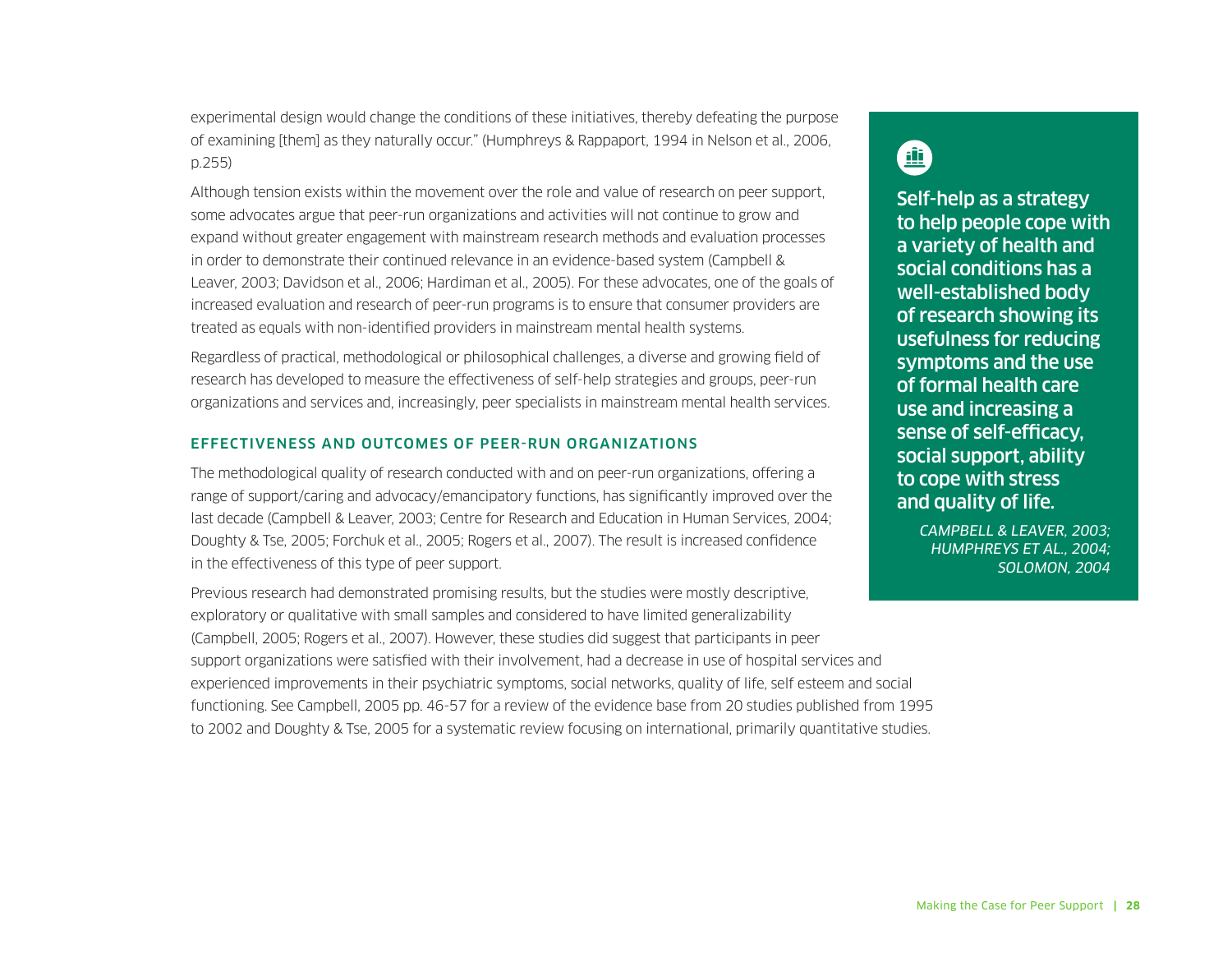#### CONSUMER OPERATED SERVICES PROGRAM, UNITED STATES

### Since that time, results from a large-scale controlled trial and experimental and quasi-experimental Canadian studies have been reported.

One of the largest experimental studies conducted on peer-run services was the Consumer Operated Services Program, known as the COSP study, which took place in the United States between 1998 and 2002 (Clay, 2005). Eight peer-run organizations participated in the study, offering three main types of peer support services: drop-ins, mutual support and education/advocacy. In addition, the research team included people with lived experience and was led by self-identified survivor academic (Jean Campbell).

The COSP study's "overall purpose… was to rigorously examine the effectiveness of COSP's [consumer operated service programs] on various psychological, social, and objective and subjective functioning domains among individuals who receive traditional mental health services" (Rogers et al., 2007, p.787). Participants were randomized to either a traditional mental health service or a traditional service plus consumer-operated program (Campbell, 2005a).

Among all three types of consumer-run programs, there was more improvement in a composite well-being scale incorporating a range of measures (quality of life, empowerment, hope, social justice, recovery, social acceptance) among the participants also involved in peer support groups, but the results were not significant (Campbell, 2005a). However, the drop-in groups on their own demonstrated significantly higher improvements on the measures used in the study.

#### CONNECTIONS PEER SUPPORT PROGRAM AND TRANSITIONAL DISCHARGE MODEL, ONTARIO

Two significant research studies in Ontario used experimental and quasi-experimental methods to evaluate the effectiveness of several types of peer support activities.

One, a study conducted in southwestern Ontario, looked at the impact of a transitional discharge model and peer support program on outcomes for people being discharged from hospital after a long-term stay.

血

Particular features and values of the peer support organizations that had the highest association with improvements were "inclusion" and "selfexpression" variables. Inclusion referred to a sense of community, no hierarchy among members and staff and no coercion. Selfexpressive variables were artistic expression, opportunities for sharing life experiences and telling one's story and formal peer support activities.

*CAMPBELL, 2005A*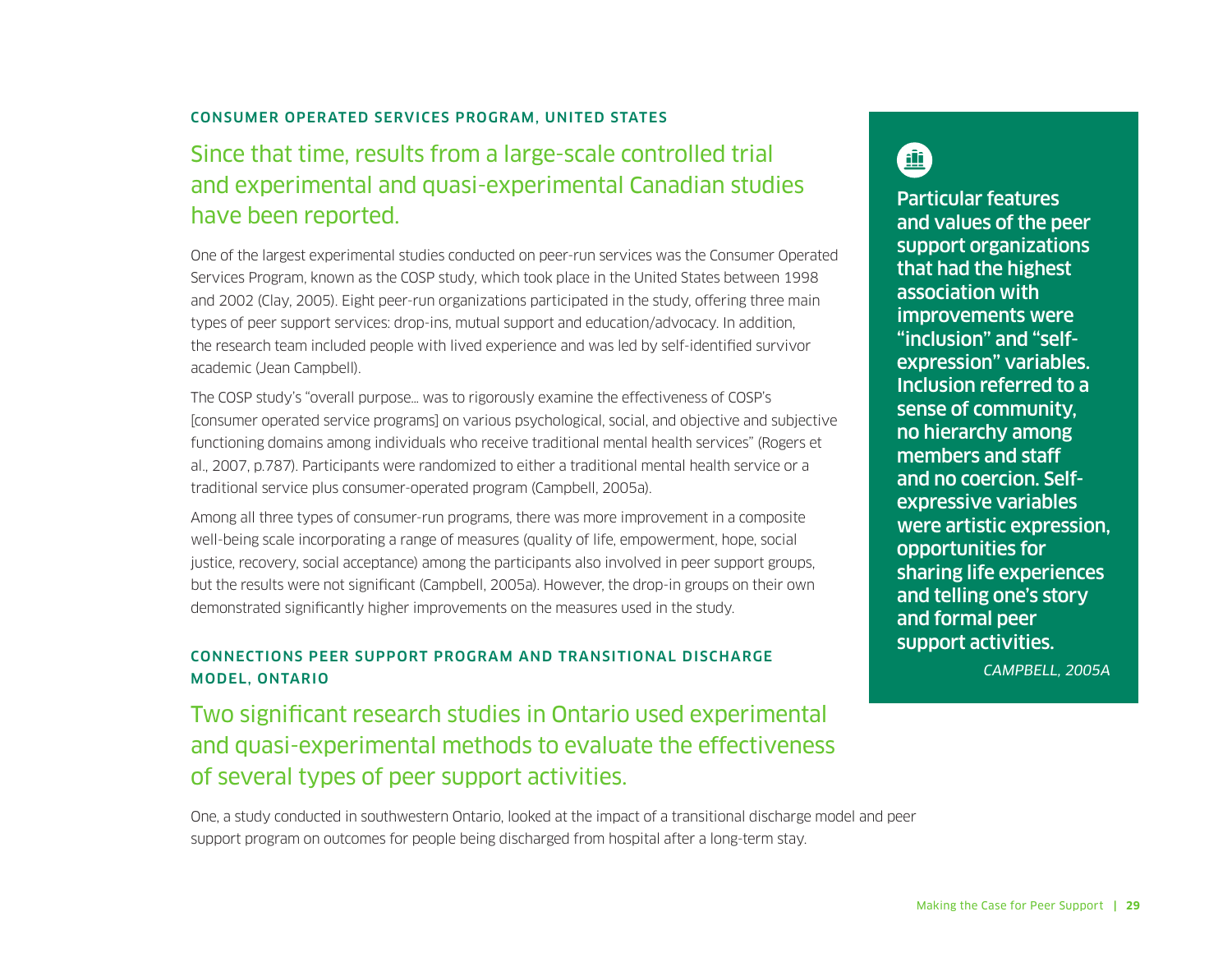Trained peer support volunteers met with patients before they were discharged and after in the community to support their return to community life. A control group consisted of people whose transition to the community did not include dedicated peer support (Forchuk et al., 2005).

While there were no significant differences in quality of life, levels of functioning or use of hospital services for the group receiving peer support, they were discharged much earlier from the hospital, on average 116 days sooner. This early discharge resulted in considerable hospital cost savings (Forchuk et al., 2005, p.556).

Peer support in this study represented an interesting hybrid of different models. The individual peer volunteers were trained, supervised and received ongoing support by part-time volunteer coordinators from more than 11 consumerrun organizations, who received time-limited project funding from a non-governmental source (Forchuk et al., 2005). The role of the peer volunteers was strictly non-clinical and was based on a "friendship" model of peer support (Forchuk et al., in Forchuk et al., 2005, p.557). Peers met with their match to go for coffee, attend free community events or just talk. The consumer-run groups provided the infrastructure that allowed for the training and management of over 300 volunteers.

#### LONGITUDINAL STUDY OF CONSUMER/SURVIVOR INITIATIVES, ONTARIO

The Longitudinal Study of Consumer/Survivor Initiatives in Community Mental Health was a participatory action research study conducted by four consumer-run groups in southwestern Ontario, the provincial network organization of these groups and a community–based research group (Centre for Research and Education in Human Services, 2004).

Using both qualitative and quantitative methods, this study examined the types of activities and the impact they had with new members. The study also looked at any impacts made by the consumer-run groups at the systems level, representing the advocacy function of the groups.

Over the 18 months that members of these groups were followed, improvements occurred in satisfaction with their quality of life and social support and reductions in hospital admission rates and use of hospital emergency services (Community Mental Health Evaluation Initiative, 2004, p.23). Consumer-run groups were also active at the systems level, taking part in political advocacy, creating connections with hospitals in order to increase people's access to peer support, as well as taking part in the research study itself.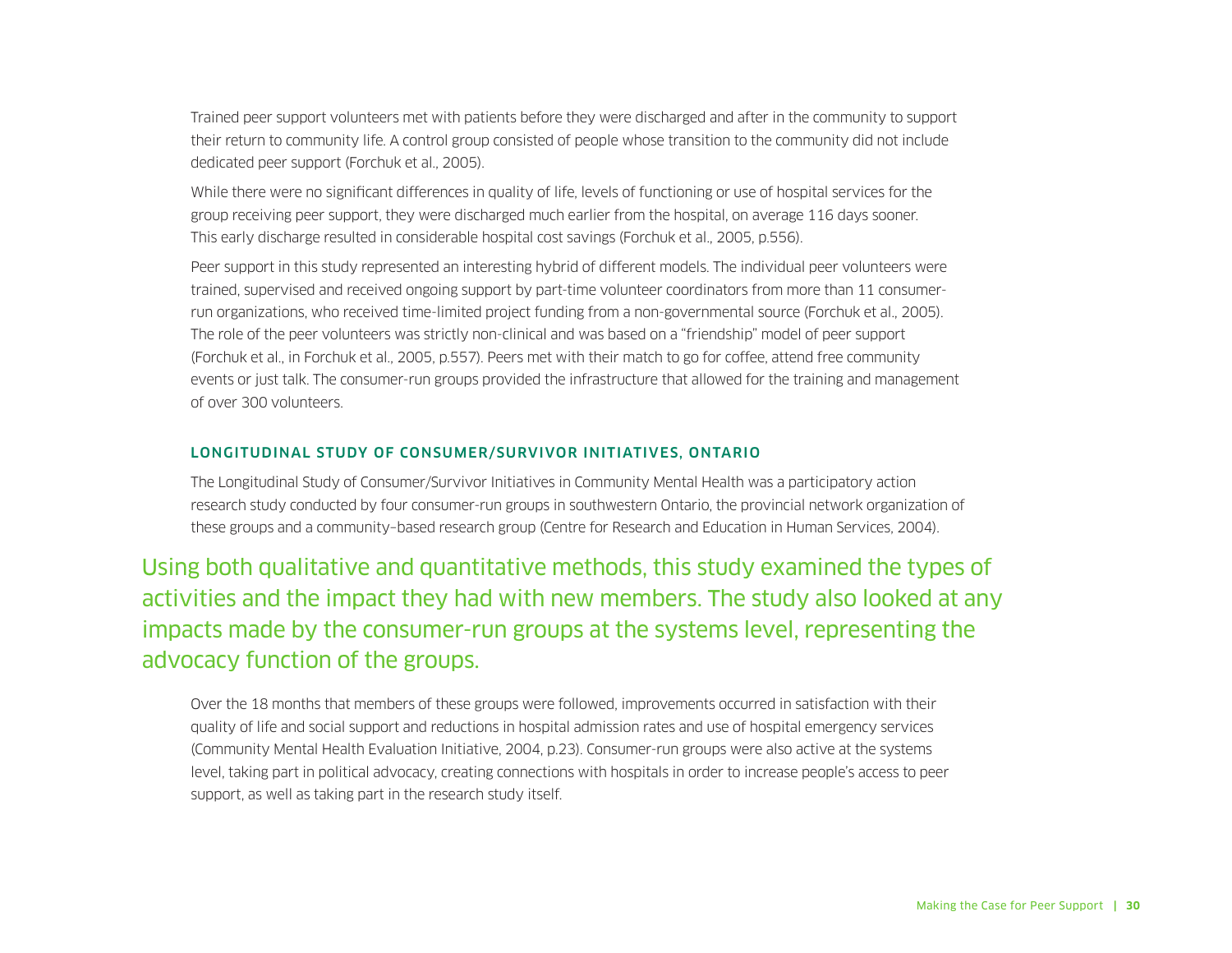#### <span id="page-32-0"></span>EFFECTIVENESS OF PEER SPECIALISTS

### Much of the research that was first conducted on peer workers in mainstream mental health organizations focused on whether there was any risk to clients in doing so.

While often this research focused on people with lived experience working in traditional service roles (e.g., case managers), the evidence base developed to show that no detrimental effect was shown and that outcomes were equivalent for people receiving services from peer or non-peer workers (Chinman et al., 2006; Davidson et al., 2006; Simpson & House, 2002).

More emphasis is now being placed on what unique value peer workers bring to their work, particularly where they are facilitating or providing mutual support activities and the structures and cultures in mainstream organizations that will increase positive outcomes from the use of peer workers. Research is looking at the potential barriers that peer providers face integrating into the mainstream mental health labour force. Authors have suggested that these include: peers' past negative experiences with services affecting their current role as providers, feeling stigmatized or not treated as equals by non-peer colleagues, negotiating blurred boundaries and dual roles as providers and patients and lack of consensus and policies on confidentiality and self-disclosure (Davidson et al., 2006; Gates & Akbas, 2007; Hodges & Hardiman, 2006; Mancini & Lawson, 2009).

Results from one qualitative, exploratory study, proposed some responses to these and other challenges primarily in terms of human resources and workgroup management (Gates & Akbas, 2007). However, the findings of this study, as with most on this theme, remain to be evaluated in practice.

# $\blacksquare$

One of the most recent studies has gone further to conclude that, based on a pilot program in five mainstream mental health services, the expansion of "peer specialists across mental health services in Scotland, and beyond, would be beneficial for service users, peer specialists and mental health teams."

*MCLEAN, BIGGS, WHITEHEAD, PRATT, & MAXWELL, 2009, P.1*

#### Values

Peer-run organizations have been described as "value-based services," that is, mental health services valued by consumers but lacking sufficient quantitative research on their effectiveness to declare them "evidence-based" (Tracy in Hardiman et al., 2005, p.112). Understanding shared values and any challenges between values, for peer support is necessary "because values suggest both the processes and goals towards which policy and practice should be directed" (Hardiman et al., 2005 & Tracy in Nelson et al., 2008, p.194).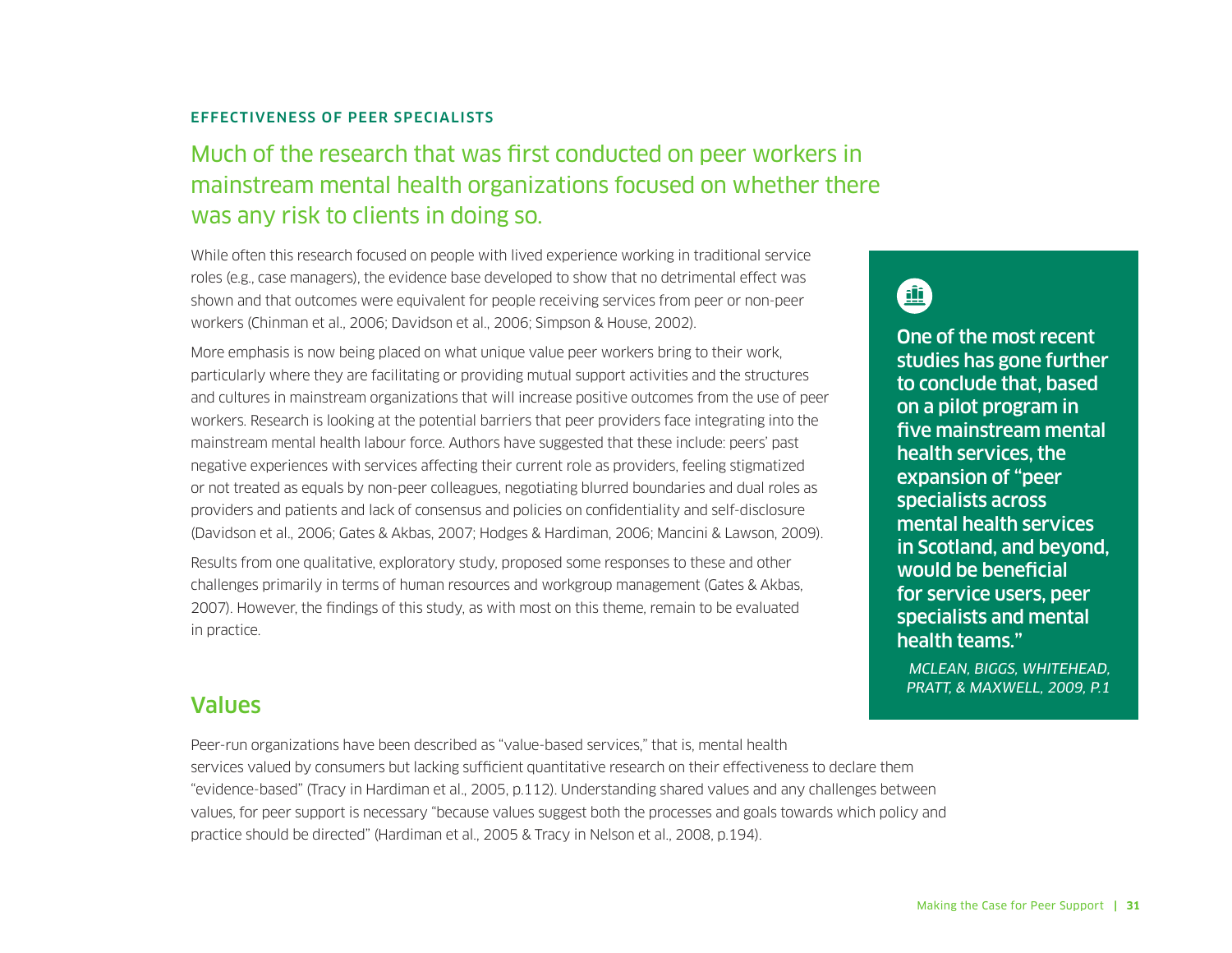### The research and grey literatures on peer support values are primarily descriptive and theoretical. Particularly within the context of peer support and peer-run organizations, it is often difficult to categorically separate out values from definitions, processes, and outcomes.

Thus the term "empowerment" is used to describe a value, a process that takes place within an organization and an outcome of that activity (Rogers et al., 2008). A few studies empirically define and measure concepts such as empowerment, primarily as outcomes (Segal, Silverman, & Temkin, 1995; Rogers et al., 2008).

In a review of American consumer/survivor self-help programs, values are described as "the driving forces behind its [self-help] development and success" (Van Tosh & del Vecchio, 2000, p.11). The authors distinguish between common values shared with other self-help movements and ones unique to mental health consumer/survivor groups. Shared self-help values, according to these authors, include: "peer-based support and assistance; non-reliance on professionals; voluntary membership; egalitarian, non-bureaucratic and informal structure; affordability; confidentiality; and non-judgmental support" (Tosh & del Vecchio, 2000, p.11).

Values that are claimed to be unique include empowerment, independence, responsibility, choice, respect and dignity and social action. Other features of self-help, such as peer support, hope, and recovery can be considered as values (Tosh & del Vecchio, 2000, p.11-12).

"Common ingredients" described in the Consumer Operated Services Program (COSP) study in the United States included three main categories: structure, values and process (Campbell, 2005, p.8). Values that were found to be common across the eight peer-led programs were the peer principle, the helper's principle, and empowerment.

In another review, the foundational values of peer support were found to be social support, valuing and sharing experiential knowledge, respect for the experiences of others who have gone through similar situations and a sense of community identity related to shared lived experiences (Solomon, 2004). Values commonly found in the literature in relation to peer support are described below under five thematic headings.



Ontario's Consumer/Survivor Initiatives are "guided by a set of values that include member empowerment and participation, social justice, sense of community and peer support and mutual learning."

> *CENTRE FOR RESEARCH AND EDUCATION IN HUMAN SERVICES, 2004, P.1*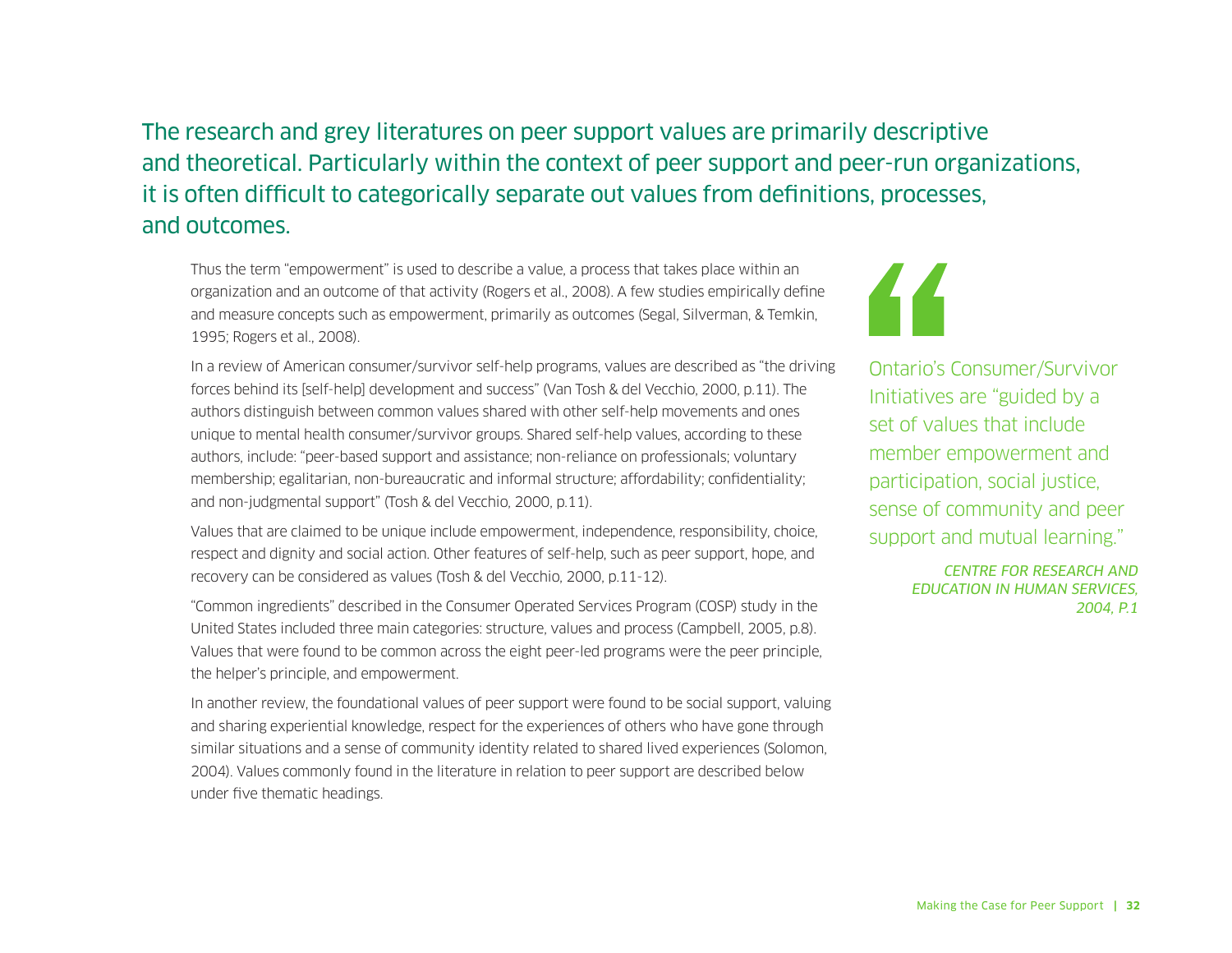#### EMPOWERMENT AND PARTICIPATION

Some describe "enhancing personal empowerment [as] the primary objective of self-help agencies" (Segal & Silverman, 2002, p. 304). Campbell, in her framework of the caring and emancipatory functions of peer-run organizations, defines empowerment as one of the caring functions (in Rogers et al., 2007).

While empowerment is said to be a key value, defining it is challenging as "no consensus on its meaning appears to exist" (Rogers et al., 2007, p.787). In part, it is defined by its opposite— "feelings of disenfranchisement and powerlessness among mental health consumers as a result of a perceived lack of choice and control over their mental health services and treatment" (Rogers et al., 2007, p.787). Others extend the importance of a sense of control to all aspects of peoples' lives where they often feel disenfranchised, including housing, jobs and involvement in shaping mental health systems. Independence, another related value, speaks to the need not to have to depend on others for basic aspects of living (Van Tosh & del Vecchio, 2000).



The concept of empowerment is central to the belief system of consumer/survivor self-help."

*TOSH & DEL VECCHIO, 2000, P.11*

### Beyond a response to disenfranchisement, empowerment includes reciprocity between people in the helping process, gaining control over one's life and a person's ability to influence one's environment (Campbell & Leaver 2003).

Values, like structures and activities, can and do change and evolve over time. The Mental Patients Association in Vancouver, started in 1971 by ex-mental patients provided housing and drop-in space, run "on the principles of self-help and self-government (participatory democracy)." They described their membership-driven governance model as power reversal, "essential to improving decision-making abilities and people's sense of self worth" (Frank, 1979, p.116).

Moving south along the coast, to the San Francisco Bay area, California, United States, Segal and associates conducted an investigation in the early and mid-1990s of four self-help agencies. There groups were said to reflect the "original principles" of the "early leaders of the self-help movement that founded them" (Segal & Silverman, 2002, p. 304). The first of these principles, that "the people who use the services also run them and make all decisions" is defined by the researchers as "organizational mediated empowerment" (p. 305). This self-help value is in contrast to what people experience even in supportive professionally-led services; "it seems that the crucial element lacking is the opportunity for empowered decision making" (p.309).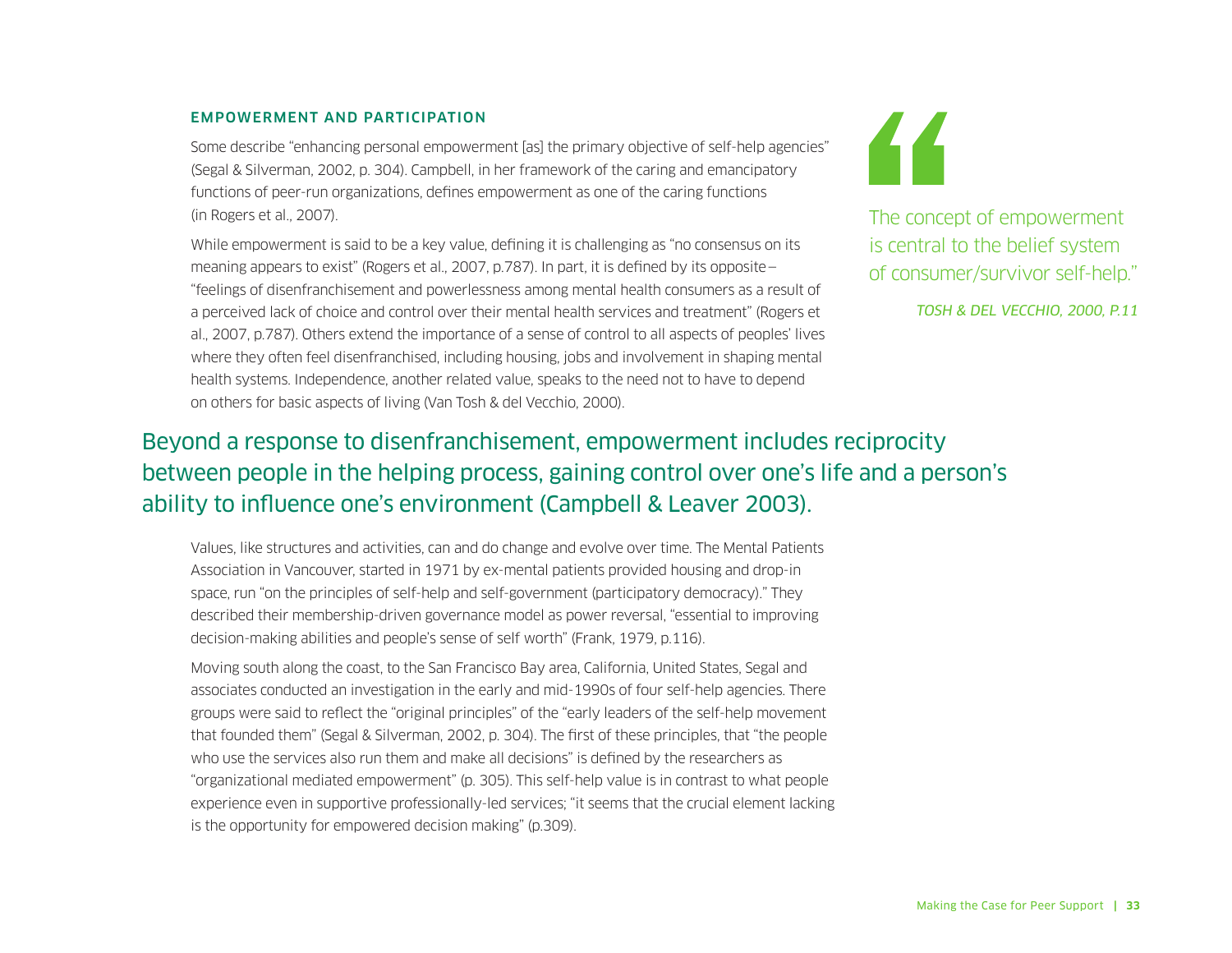This early vision of models of alternative support, based on "a suspicion of leaders and of organizations" (Shimrat, 1997, p. 53) has largely been eclipsed (at least in visibility to outsiders) by more mainstream and traditional consumer organizations.

#### CHOICE, "VOLUNTARINESS" AND SELF-DETERMINATION

Having a choice in what services and supports to use is a key value for consumers, driven both by a sense of the loss and potential loss of these values by mental illness and the mental health system and by a focus on self-determination, a common theme in groups of people with disabilities.

Voluntary use of peer support was the top-rated value of peer support organizations in one survey of key informants (Holter, Mowbray, Bellamy, MacFarlane, & Dukarski, 2004).

The importance of self-determination is often exhibited by fears within the consumer/survivor movement of "cooptation," a process of traditional systems using the language and structures of peer support without change in the underlying power imbalances between "psychiatrized" and other people. For advocates, not only is "consumer control… an essential organizational characteristic," it has also been shown to be "the best predictor of personal empowerment and social functioning" (Segal and Silverman, in Brown, Shepherd, Wituk, & Meissen, 2007, p. 75).

#### PEER SUPPORT, RECIPROCITY AND THE PEER PRINCIPLE

In Ontario, members of the Ontario Peer Development Initiative, a network of consumer-run organizations, held a province-wide meeting to affirm peer support "as the fundamental value of consumer/survivor organizations" (The Herrington Group, 2005, p. 2). Peer support can thus be described as a value, as well as the process of peer-run activities.

The peer principle refers to "relationships based on shared experiences and values that are characterized by reciprocity and mutuality" (Clay, 2005, p.11). Surveying key informants to develop a theory of the critical ingredients of consumer-run services, one study organized these values into process measures, grouped into overarching categories of opportunity role structure and social support (Holter et al., 2004, p.53).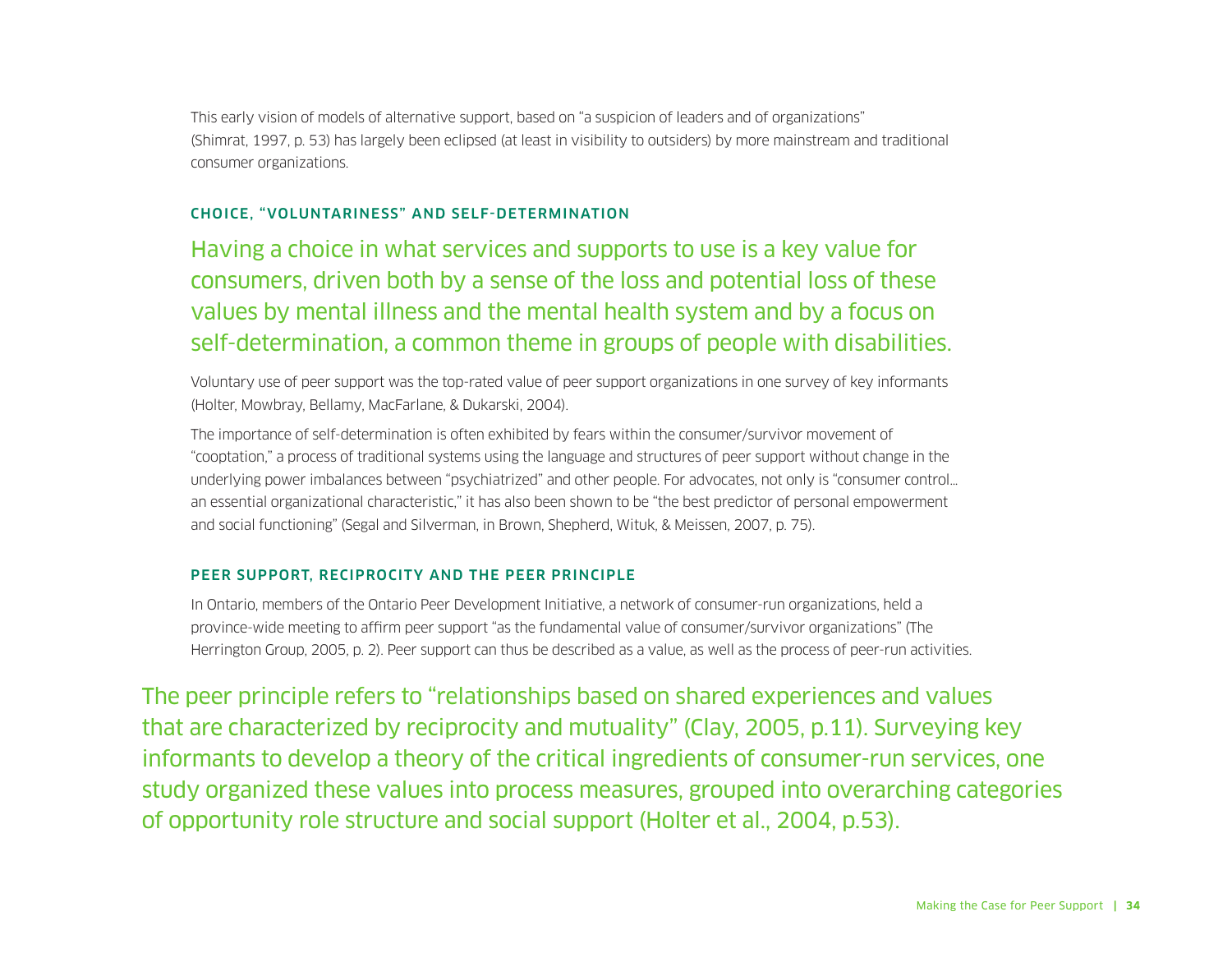#### RECOVERY AND HOPE

Recovery has emerged around the world as a driving force for reform of mental health services and as a value shared through the peer support process (Clay, 2005; Mental Health Advocacy Coalition, 2008; Mental Health Commission of Canada, 2009; National Empowerment Center, 2007; New Freedom Commission on Mental Health, 2003; OPDI, n.d.; Orwin, 2008; Sainsbury Centre for Mental Health, 2005).

## As with other concepts, recovery has many definitions and meanings. For some, this fluidity is a virtue.

The consumer/survivor movement is often viewed as one of the main sources of the recovery concept, as "peer support is the only mental health role to emerge that is grounded intrinsically in recovery" (Orwin, 2008, p. 3). As mental health systems increasingly adopt the language and value of recovery, peer support advocates both celebrate this value shift but also question non-peers' versions (Mental Health "Recovery" Study Working Group, 2009; National Network for Mental Health, 2005) and stress the need to "ensure that what is being promoted is real recovery and empowerment—that is, the opportunity for people to make their own decisions and control their own lives" (National Empowerment Center, 2007, p. 50). The values underlying a recovery-oriented mental health system, according to the Consumer Issues subcommittee of the United States' New Freedom Commission, are: self-determination, empowering relationships, meaningful roles in society and eliminating stigma and discrimination (in Campbell & Leaver, 2003, p.7).

Francophone mental health movements have developed their own identity over the years. The "recovery paradigm" is making inroads both in Quebec and in France. At a fundamental level, French Canadians and the French envision the field of mental health differently. While the perspectives are different, there are intersections with the recovery vision. In Quebec, the alternative movement, with its slogan "ailleurs et autrement" (elsewhere and differently) meant that, with deinstitutionalization, resources would be developed outside psychiatric institutions where new practices would emerge (RRASMQ, 2009, p.5). The advocacy wing of the movement with its emphasis on rights and empowerment are also important in shaping the Quebec landscape.

In France, the "psychiatrie citoyenne" movement has been exemplified by Jean-Luc Roelandt and Patrice Desmons in their book, Manuel de psychiatrie citoyenne. Another text, L'avenir d'une désillusion, focuses on the need to eliminate the exclusion lived by the psychologically hurt and

## 血

Recovery is defined in the Blueprint [New Zealand mental health implementation plan] as the ability to live well in the presence or absence of one's mental illness (or whatever people choose to name their experience). Each person with mental illness needs to define for themselves what living well means to them. The definition is purposefully a broad one, because the experience of recovery is different for everyone and a range of service models could potentially support recovery.

*MENTAL HEALTH COMMISSION [NEW ZEALAND], 1998, P.1*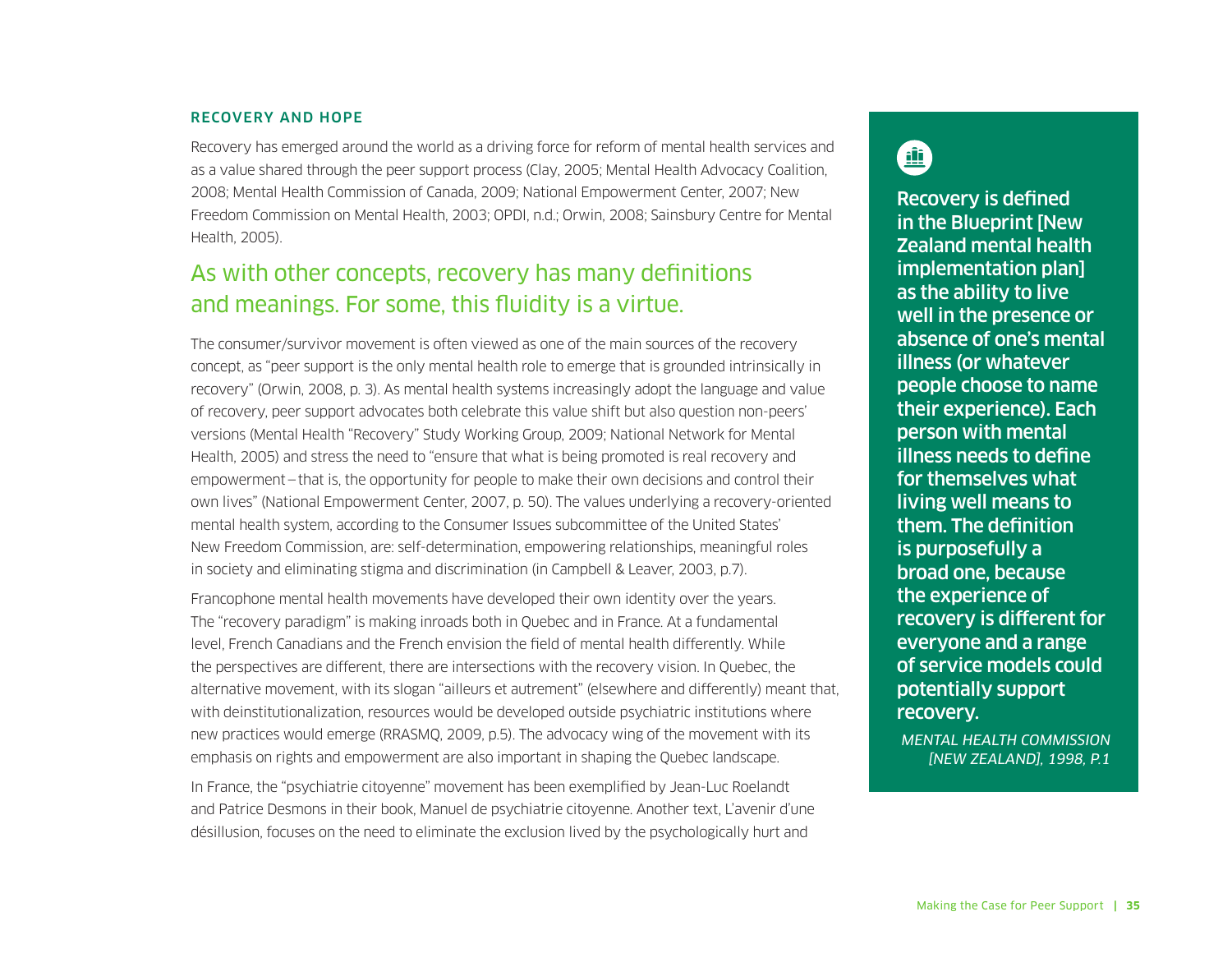on how they can become fully fledged citizens. Another influence is the concept of psychological resilience of Boris Cyrulnik and other exponents. This is about a person's ability to grow in the face of violence, trauma or severe neglect. Resilience emphasizes the role of society in order to develop resilient citizens—psychological resilience goes hand in hand with a resilient society.

As with the Anglophone movements, there is international sharing of experiences, which can lead to similarities in values and processes. Over the years, Quebec community mental health activists have been training people in France, Belgium and Switzerland on mutual aid and the role of peer support specialists.

Francophone Europeans are also attending and presenting at Quebec conferences. Most recently, Roy Muise, a consumer advocate from Nova Scotia and one of the first certified peer specialists in Canada, trained people in France on peer support.

Hope is described as a facet of the larger goal of recovery (Mead & Copeland, 2000) and as a value in its own right (Van Tosh & del Vecchio, 2000). Recovery is driven by "a vision of hope that includes no limits" (Mead & Copeland, 2000, p.317, emphasis in the original). Hope is related to the peer support process in that it is said to be fostered by reciprocal relationships; "as we feel valued for the help we can offer as well as receive, our self-definitions are expanded" (Mead & Copeland, 2000, p.318). Again, this value is contrasted to the unidirectional nature of the professional and client relationship, which advocates say result in "conventional service providers [being] haunted by guarded hope" (Storey, Shute, & Thompson, 2008, p.2, emphasis in the original).

#### VALUING EXPERIENTIAL KNOWLEDGE, MUTUAL LEARNING, & THE PROCESS OF "RE-NAMING"

Peer support advocates often promote critical learning and the "renaming of experiences" based on peer learning and experiential knowledge (MacNeil & Mead, 2005). For people in recovery "critical learning doesn't assume a medical definition of the problem and opens us to exploring other ways of thinking about the experience" (Mead & MacNeil, 2004, p.10). Central to this is the process that occurs among peers "by sharing our own process with this shift we aren't telling the other person what to do but offering our own critical learning experience" (Mead & MacNeil, 2004, p.10).

This value is often seen as part of the caring function of peer support, yet it can also be viewed as being 'emancipatory' in its challenge to dominant paradigms. Expressed through participation in self-help groups oriented to "working together to redefine the meaning of symptoms" (Mead & Copeland, 2000, p.323), critical learning can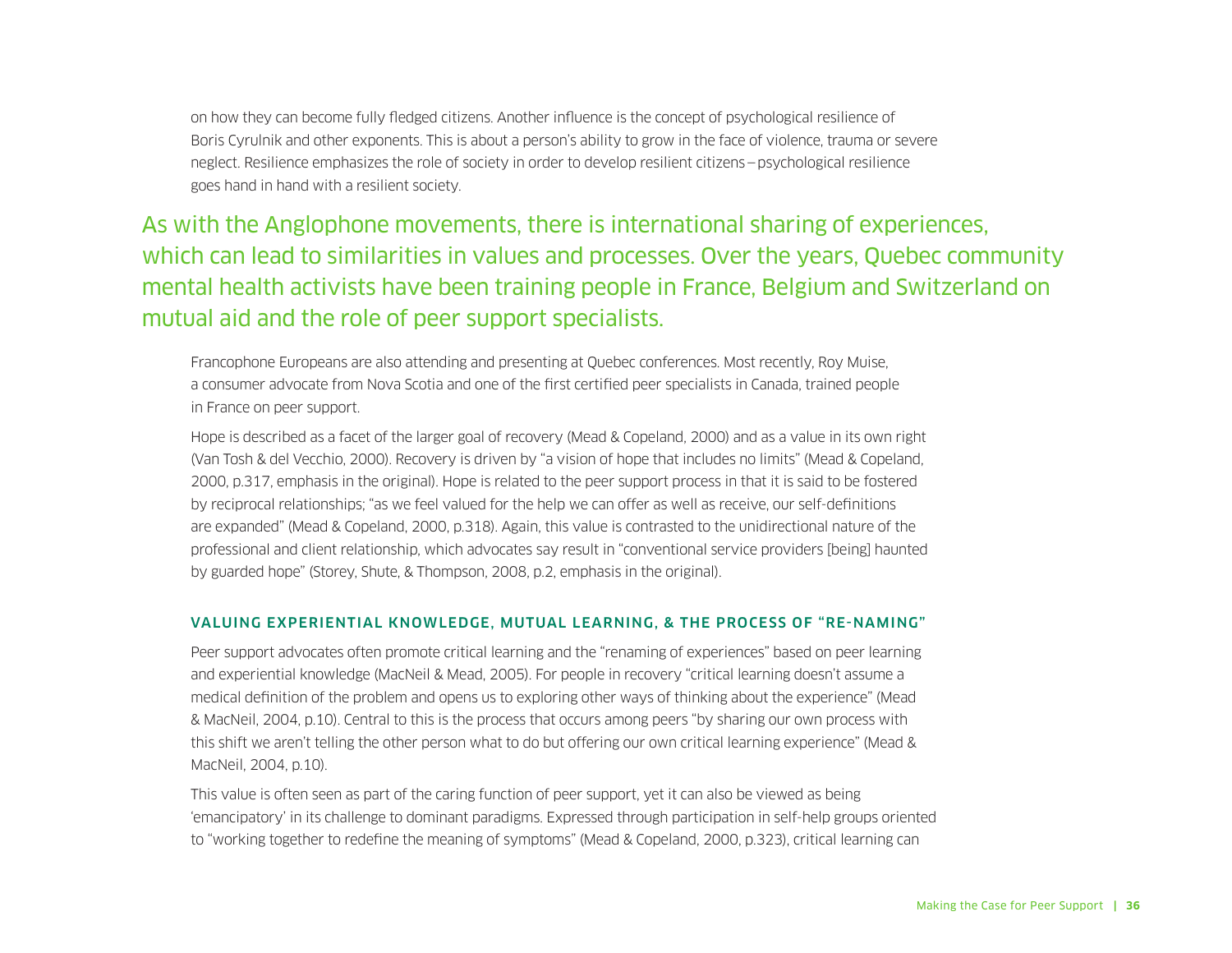provide new tools for individual recovery. But peer or social learning that takes place in peer-run organizations can also achieve broader goals in that it can change society's meanings of mental illness.

Alternative businesses, also known as social enterprises, have developed a particular version of this mutual learning, "where people acquire new knowledge to transform their definition of self" (Church et al., 2000, p.23). Skill development in this context is not just about "improvement in the skills, behaviours and general functioning of employees; rather it is empowerment" (Church in Church, Fontan, Ng, & Shragge, 2000, p.20).

## As mentioned in the Anglophone portion of this literature review, confusion about the principles, values and benefits of peer support is also an issue in Francophone writings, and merits further study. However, despite this apparent shortcoming, the values described help to understand self-help better.

The *Cadre de référence des groupes d'entraide membres du RRASMQ* (1996, p. 3-4) is representative of the values cherished by the peer support movement in Quebec and elsewhere: valuing experiential knowledge, focusing on strengths as opposed to weaknesses, respecting the rhythm of everyone, collaboration as opposed to competition, the right to make mistakes and recognizing and valuing differences. One word about the value of "difference" which can be paradoxical as brought up by Boutet and Veilleux from Centre d'entraide Émotions of Quebec City in their chapter on their agency's approach (2007, p.13). Service users suffer from the effects of stigma and wish to be treated no different than the rest. However, the plurality of experiences translates as differences among peers and as such is valued positively.

Moreover, several self-help groups are successful in applying these values despite the normal ups and downs of group life and their limited means. Direct experience of a group as a participant or observer is often necessary to believe and understand how such groups of disfranchised, stigmatized and hurt users have succeeded in carving out a new identity and helping each other. We also could have added the values of reciprocity, equality, freedom and gratuitous, which are mentioned as characteristics in the RRASMQ framework. Empowerment as a value is also pertinent as it includes the constellation of values mentioned above and is mentioned by several authors as an inherent value in peer support, alternative or recovery-based approaches.

The question of the autonomy of self-help groups, of "par et pour" ("for and by" users) as the expression goes in Quebec, is still present. What qualifies as a peer support group? How can we encourage self-help groups that are entirely run by service users? Serge Goulet in his reflections as an "entraidant" in one of the few articles in French on mutual aid in self-help groups in mental health, discusses his worries about the future of groups that are "autogéré"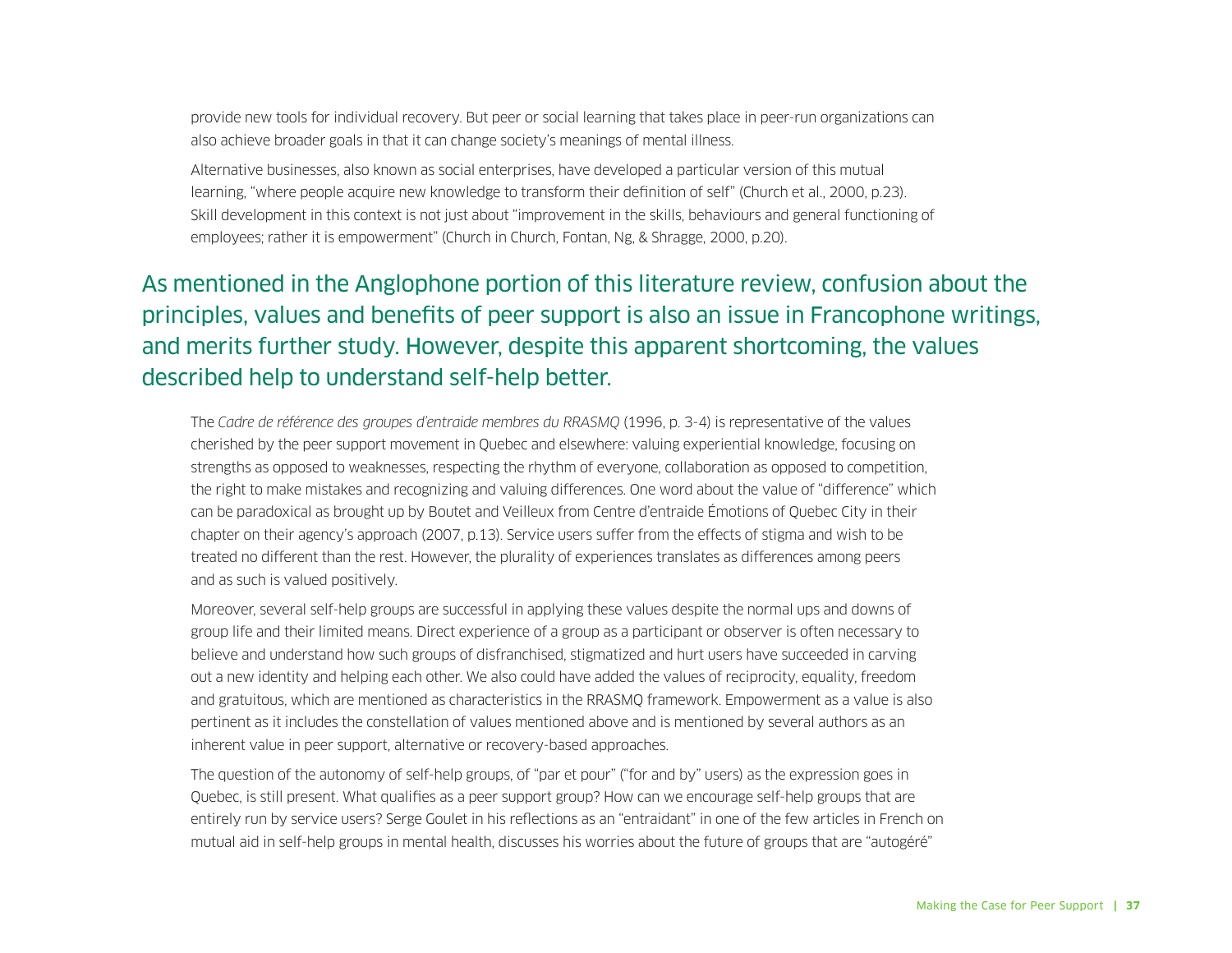or managed totally by service users (1995, p110). In the Montreal region, the demise of the self-help group "Solidarité-Psychiatrie" which later changed its name to "Solidarité en santé mentale" was a blow to the alternative mental health community. "Sol" as it was known, was the loss of an organization, but also of a symbol. "Sol" had been around for so many years and had succeeded in doing the so-called impossible at the time—survive and thrive without any service providers. "Les Frères et Soeurs d'Émile Nelligan" which was a coalition of self-help groups run by service users, is still around, but they too struggle. How can we best support these initiatives?

We will give Goulet the last words on the situation of self-help groups in Quebec:

*« L'histoire des groupes d'entraide dans le "Mouvement alternatif" au Québec est marquée par une forte diversité dans la façon de concevoir et de réaliser l'entraide. Les groupes d'entraide ne sont pas tous nés de la même façon, ne fonctionnent pas non plus selon les mêmes principes. Cela constitue une richesse mais cela provoque à la fois débats, confrontation, inquiétudes par rapport à ce que devrait être l'entraide »*

"The history of self-help groups in the 'alternative movement' in Quebec is marked by high diversity in how to design and implement mutual aid. Selfhelp groups are not all born the same way, do not operate under the same principles. This is a treasure, but it causes debate, confrontation and concern over what should be mutual aid." *TRANSLATION, CYR, 2010*

*GOULET, 1995, P.104*

## Involvement of Marginalized and Minority Consumer/Survivors in Peer Support

Among people who experience mental health problems and illnesses and the mental health system is a wide range of experiences and identities, which are in turn reflected in the diversity of the consumer movement.

Some define consumer/survivor activism as equivalent to other social movements, such as anti-racism, women's, and gay, lesbian, bisexual, and transgender movements (Consumer Survivor Business Council & National Network for Mental Health, 1994). Anti-oppression is one concept that has been used to bring together an understanding of the way in which different identities and experiences relate. This is a process of putting "structures of oppression and discrimination at the centre of analysis, attending to the diversity of oppressions and their interlocking nature, in an attempt to eradicate oppression, in all its forms" (Supportive Housing and Diversity Group, 2008, p. 4).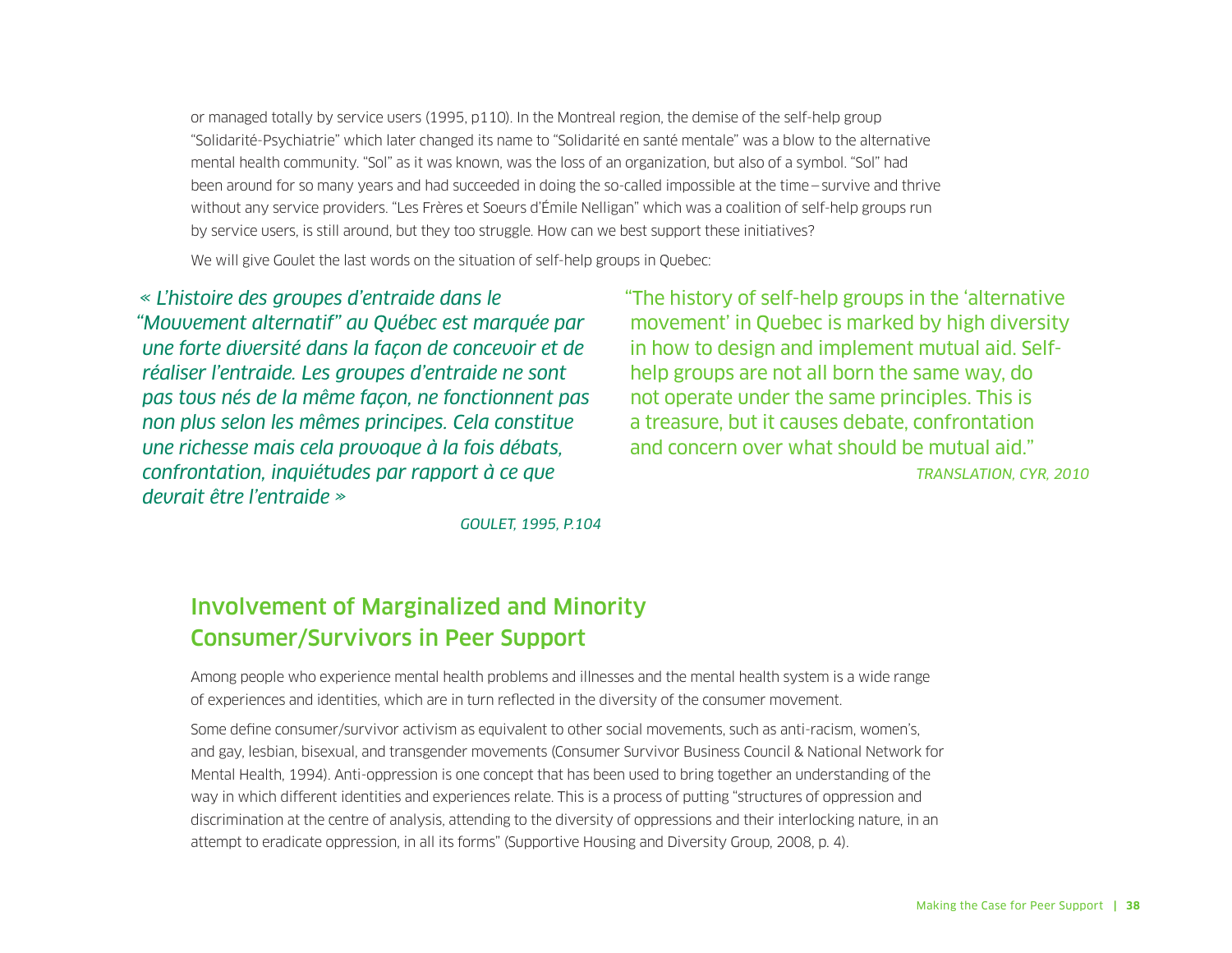For some survivor activists, the experience of mental health problems and illnesses or involvement in the mental health system is only a small part of the shared experience. For them, the issues of poverty, social marginalization, trauma and discrimination on the basis of race, gender, sexual orientation, gender identity and other identities are their defining experiences (Brown, 2002; Shimrat, 1997). Peer support is consciousness-raising "through developing an understanding of oppression as a common theme among all of us with psychiatric labels" (Mead, Hilton, & Curtis, 2001, p.134).

People with labels and experiences of mental illness may be active in peer support activities that are organized around another part of their personal identity, such as sexual orientation, race or immigration experience. In one review of the involvement of black and minority ethnic users in mainstream mental health services, while racialized users expressed dissatisfaction with involvement and racism from other users, they still found that "the most productive and satisfying involvement for service users has been through peer groups where supporting each other and finding a common purpose were the main aims" (Kalathil, 2008, p. 23).

Communities in other parts of the world have developed different explanations, such as the Maori concept of *tino rangatiratanga* or "self determination." However, the degree to which people's different identities and diversities of experience are recognized as existing within the consumer community and the way in which people negotiate differences and create meanings of shared experiences through peer support has not yet received much research attention.

The discussion is not simply academic. The meaning of identity is key to many notions of peer support. If the foundation upon which the consumer experience changes, for example, through the shift to a post-institutional mental health system located within the communities it serves, than how does the identity of consumer change? As one service provider describes it, "is being 'a consumer' about a shared label or a shared experience" (Warriner, 2009, p. 8)?

The experiences of racialized consumers in peer support groups, both general ones and those created specifically by racialized survivors, has received some research attention. British black and minority ethnic users have, for example, created a number of user-run organizations and developed a relatively significant amount of literature on their experiences. Based on the experiences of these users, one review concludes that black and minority ethnic users do want to participate in shaping the services that affect their lives but face increasing barriers to doing so (Begum, 2006).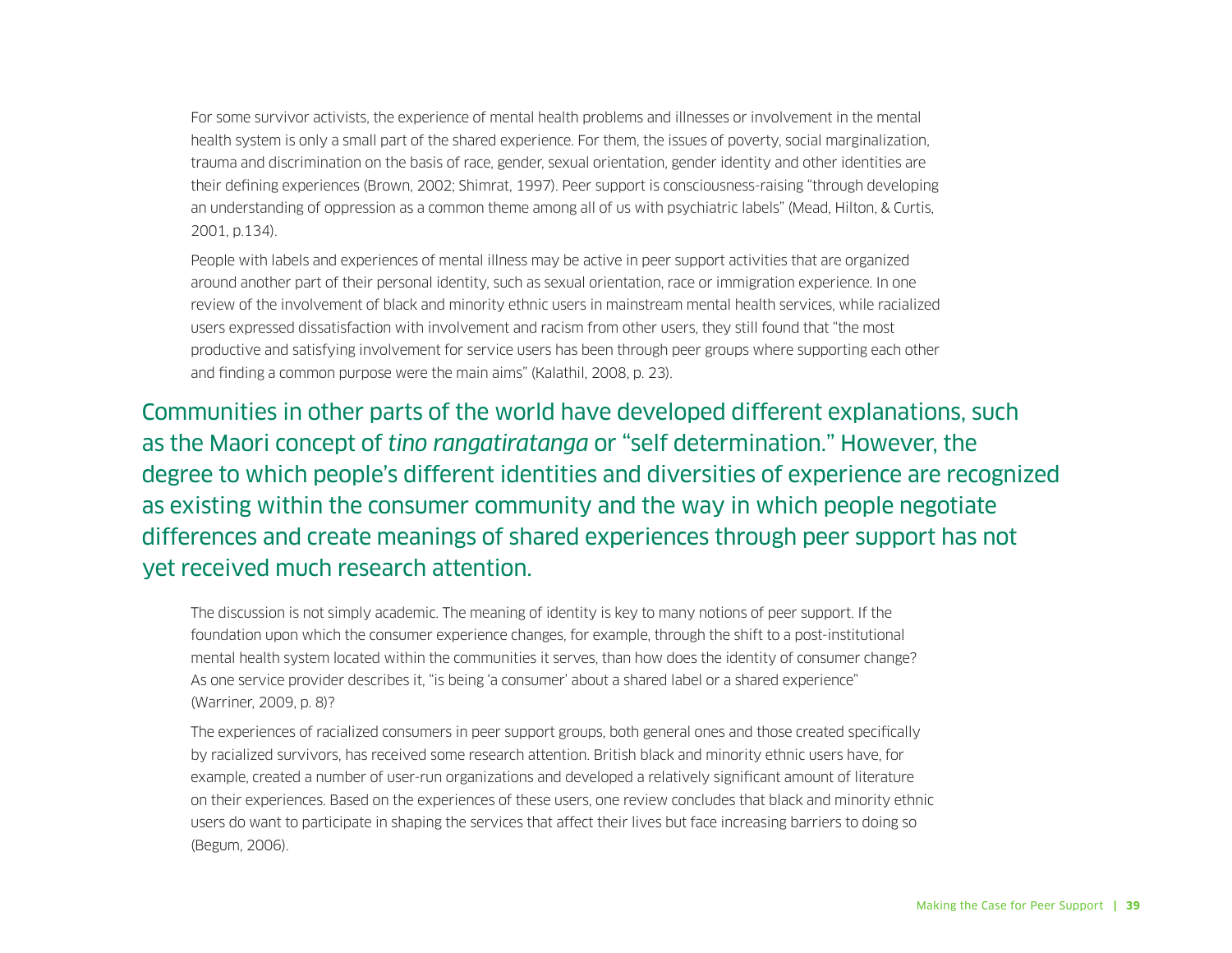It is clear that consumers from a range of racial and cultural backgrounds participate in and benefit from peer support. For example, Vet-to-Vet, a peer education and support group for American military veterans with chronic psychiatric disorders developed by a peer advocate, has been successfully implemented in the Veterans Affairs healthcare system. In one study of over 1,800 vets from black, Hispanic and other backgrounds represented over 50% of participants (Barber, Rosenheck, Armstrong, & Resnick, 2008, p.437).

Women living in seven different communities across Ontario, who were considered by clinicians to be at high risk for postnatal depression and who took part in one-to-one telephone supportive conversations with a peer, reported high rates of satisfaction and halved their risk of developing depression, a significant finding (Dennis, Hodnett, Kenton, Weston, Zupancic, Stewart, & Kiss, 2009). The peer volunteers included women from a variety of backgrounds, with over half self-identifying their ethnicity as "non-Canadian", half were not born in Canada and 20% were newcomers having moved to Canada within the past five years (p. 3 of 9). Having peers from diverse backgrounds may be important to ensuring the success of such support, as being a newcomer and undergoing "acculturation" to a new society was linked in this study to increased risk for experiencing depression in the post-natal period.

## $\blacksquare$

The mainstream service user movement cannot represent black and minority ethnic service users until race equality and anti-discriminatory practice becomes integral to everyone's work.

*BEGUM, 2006, P. VIII*

Members of a self-help group in Hong Kong reported positive experiences with their group that included the importance of the knowledge they learned from their peers, the warm and caring atmosphere that developed and the growth of their social networks; all of which led to subjective improvements in their mental health (Leung & Arthur, 2004). The authors suggest that part of the success of the tightly knit group that developed was the need to develop support within communities where stigma against mental illness remained high.

Users from black and minority ethnic communities experience both the strengths and challenges of the interconnection of identities. As such, they may often have their unique experiences devalued or unrecognized by both mental health peers from dominant racial and cultural groups and by non-psychiatrized members of their racial and ethnic communities. Begum notes that while funders and policy makers may connect with community leaders, they often fail to directly connect with minority users.

Support for this comes from other countries as well. In one of the few studies specifically on differences among members of consumer-run organizations, significant differences were found in the sense of community and social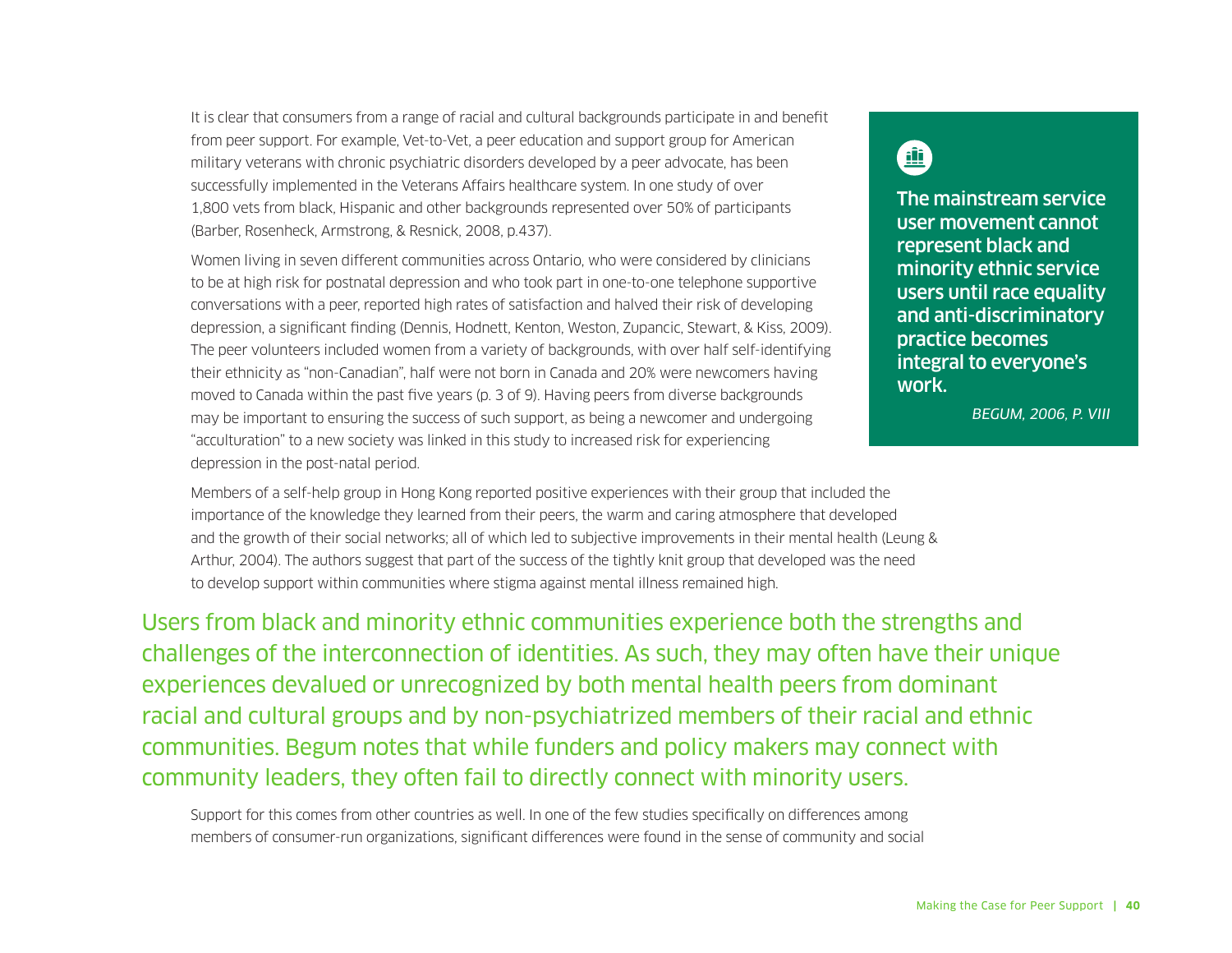support depending on the racial composition of the membership (Woodward, Mowbray, Holter, & Bybee, 2007). Based on clubhouses (a non-peer model) and consumer groups located in Michigan, United States, the study found that as the number of African-American consumers participating in these agencies increased, so too did their individual sense of community. However, at the same time, white consumers perceived a decrease in community with growing racial diversity. The authors note that there is no reason to assume that the racism against African-Americans and other communities by whites that exists in the broader mental illness system and society will not also exist in consumer-run organizations. However, such findings speak to the ways in which the identity of the consumer and the experience of mental health problems or illnesses are not necessarily enough to overcome other oppressive social structures.

Consumer/survivor groups have acknowledged the need to move beyond a singular focus on the shared experience of mental health problems and illnesses and develop cultural competency understandings and practices (National Empowerment Center, 2007; Van Tosh & del Vecchio, 2000). It remains a struggle to do so, as black and minority ethnic users described their experiences in the British user's movement,

The impact and interrelationship among diverse identities is particularly evident in the growing number of people with mental health problems or illnesses who are coming into contact with the criminal justice system. One American consumer-run organization says of the experiences of criminalized consumers, "it's just a different door—race, ethnicity and class, not criminality, often dictates whether a person enters the mental health system and treatment or the criminal justice system" (Mayes, 2008, slide 2). Despite this reality, again, a divide may exist between members of the consumer community, this time through the experience of incarceration or even contact with police and diversion. According to the Howie the Harp Advocacy Center, an American peer-run organization, most consumers who have been in jail haven't been connected with the consumer movement and most peer groups have not made much effort to connect with this group (Mayes, 2008, slide 4). This center has been active in addressing this divide by developing peer support training for people with forensic histories, who in turn connect with peers.

Consumer/survivors who are gay, lesbian, bisexual, transgender and other sexual and gender minorities have been active both within the broader mainstream consumer/survivor movement and, in some places, have created their own spaces. For some consumers, their experience of mental health problems or illnesses and queer identity are strongly interconnected. Some make the connection between their experiences of homophobia within the mental health system to their roles as activists in the consumer community (Suhanic, 2001).

## $\qquad \qquad \Box$

In user groups, raising issues related to one's race and identity sometimes generated accusations of creating divisions within the group. The focus was on user/survivor identities; the tendency was to brush over other markers of identity, like that of race.

*KALATHIL, 2008, P.15*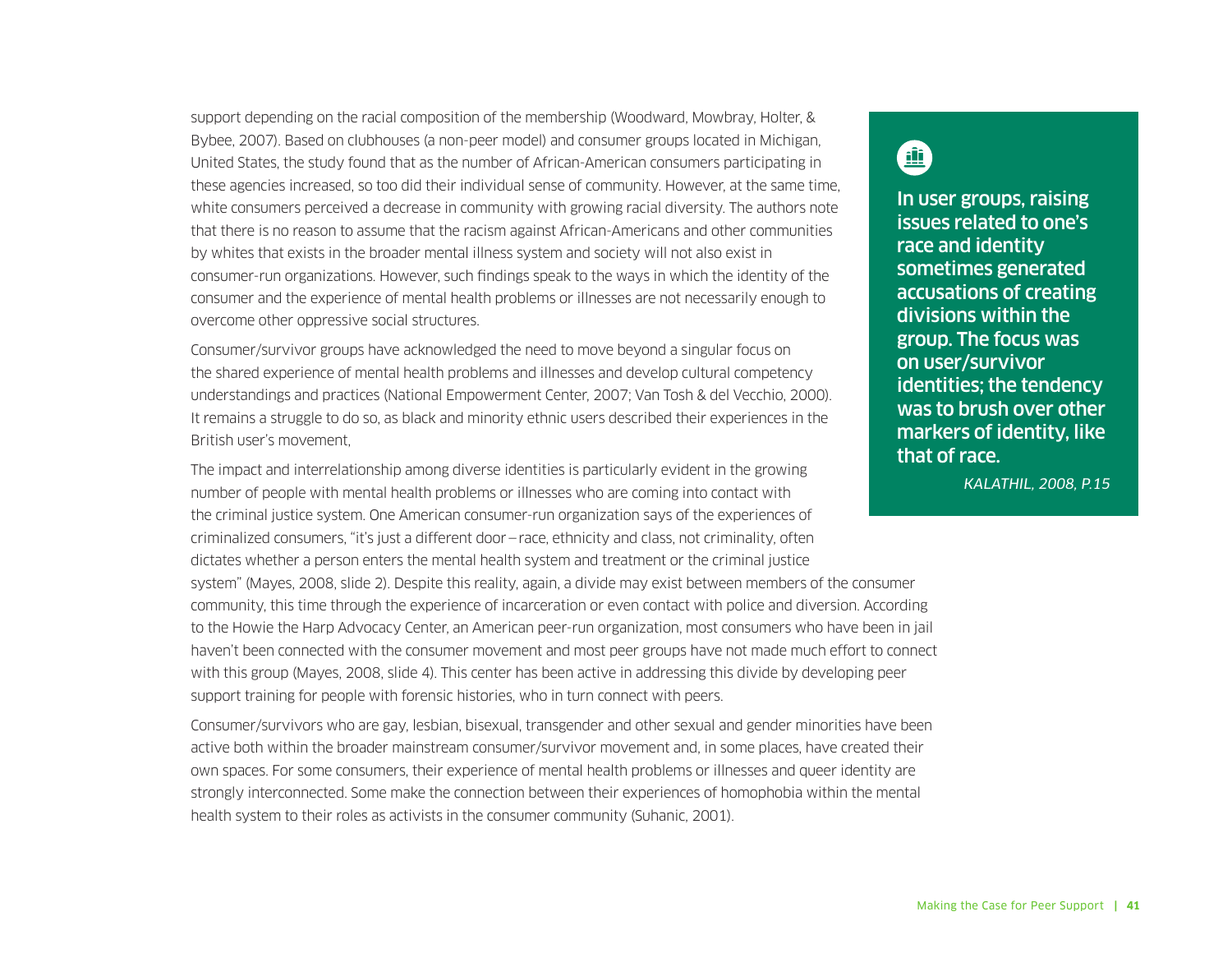While traditional mental health services are increasingly recognizing the need to provide culturally competent services that include the experiences of lesbian, gay, bisexual and transgender (LGBT) consumer/survivors, the need for consumer-run support has led to the creation of a few groups and organizations (e.g., the Rainbow Heights Club in New York, United States, Pink and Blue peer support groups, Davis, 2006).

One diversity that has historically been highly debated within the mental health system has been the needs and experiences of people with so-called serious or severe mental illness, including those who the system often considers "hard to serve." Some researchers have concluded that consumer services organizations are particularly accessible to individuals who would not otherwise use traditional mental health services, either through choice, ineligibility or denial of service (Beresford & Branfield 2006; Campbell & Leaver, 2003; Hardiman et al., 2005; Mowbray et al., 2005).

In Ontario, Consumer/Survivor Initiatives have been criticized as not being useful for people with the most severe experiences of mental illness. To address this, the Longitudinal study on these groups, specifically asked, "Who uses self–help organizations?" They found that, while different from people receiving assertive community treatment team services, members of these peer-run organizations experienced both severe illness, along with some degree of functioning but also significant instability in their lives (Goering, Durbin, Sheldon, Ochocka, Nelson, & Krupa, 2006).

### Future Research

As peer support remains a valued resource for recovery for many people who experience mental health problems or illnesses, researchers and advocates alike support ongoing research and evaluation (Centre for Research and Education in Human Services, 2004; Hardiman et al., 2005) in order to increase our understanding of its nature and its impact.

Davidson and associates, focusing on the "active ingredients" of peer support, write, "we consider the state of the field to be similar to where research on psychotherapy stood prior to the introduction of manualization and other rigorous design features (e.g. fidelity scales)" (2006, p. 449). While not all advocates would share this focus on standard rules and approaches, the challenge of developing processes that achieve similar evaluation aims using approaches built on survivor experiential knowledge and values is welcomed (MacNeil & Mead, 2005).

Results from the experimental COSP study of peer-run organizations supported earlier findings that, even among peer-run organizations running similar programs, the specifics of each and the types of participants, were quite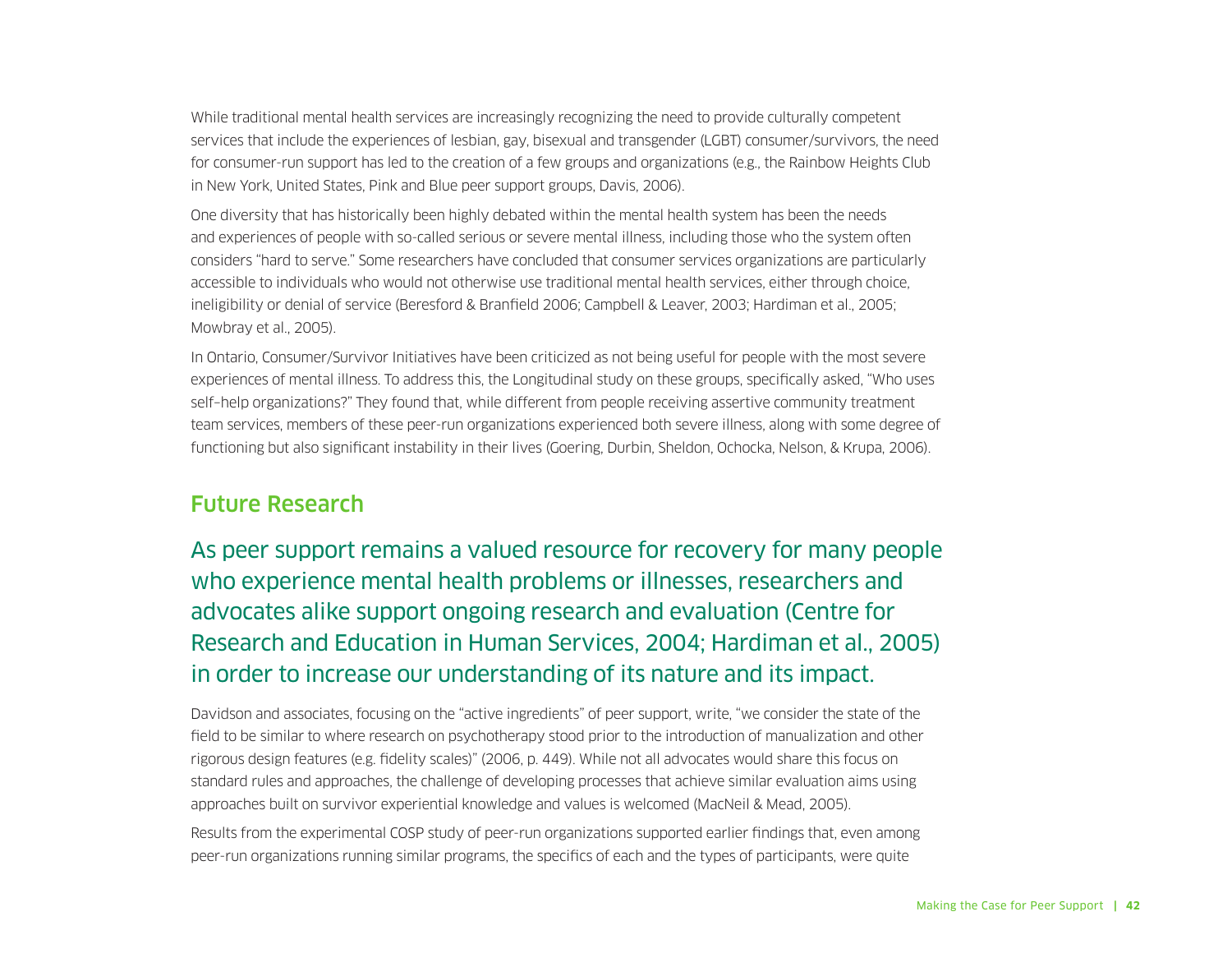different. Results could not, therefore, be analyzed by the original program categories, a finding which the research team suggests warrants further research (Rogers et al., 2007). Mowbray et al., argue that while this heterogeneity makes it particularly challenging to evaluate consumer operated programs as an evidence-based practice (because they lack the formal set of standards found in other programs, like assertive community treatment teams), it also makes it all the more necessary for programs to develop fidelity standards, to ensure adherence to key values within a wide range of models (2005).

The research team for the Ontario study of Consumer/Survivor Initiatives (Longitudinal study) supported further research built on a participatory action research approach consistent with consumer values and providing opportunities for development of research and evaluation skills. Specific future topics included more research with other groups (beyond the few who took part in the study), especially those in northern and rural regions and research on new models of peerrun services, such as peer-led supported education, employment programs or housing (Centre for Research and Education in Human Services, 2004).

As peer support activities continue to specialize to work with different groups of consumers and the mental health system increasingly acknowledges the importance of becoming culturally competent, research will be needed for better understanding of the intersections of different identities.

Another important area may be to ask what the future of peer support will be as mainstream mental health services increasingly adopt the language and the practice of recovery and focus on wellness. If peer support has traditionally been defined by "what makes it different from the services they [people with mental health problems or illnesses] have been receiving" (Pocklington, 2006, p.3), then what would peer support look like if mainstream services genuinely reform themselves to better meet the needs and values of the people they serve? How will peer support respond to the very system change that the consumer/survivor movement has struggled for, that of promoting recovery and inclusion?

A service provider in a leadership position in New Zealand, a man without a personal history of mental illness, proposes open discussion on whether, in a post-institutional mental health system, some fundamental changes will need to take place within the consumer movement.

鱼

The more effectively mental health services are integrated into community, where social determinants of health might assume greater importance, the less important will become the need to define, determine and isolate the notion of "mental health consumer."

*WARRINER, 2009, P.8*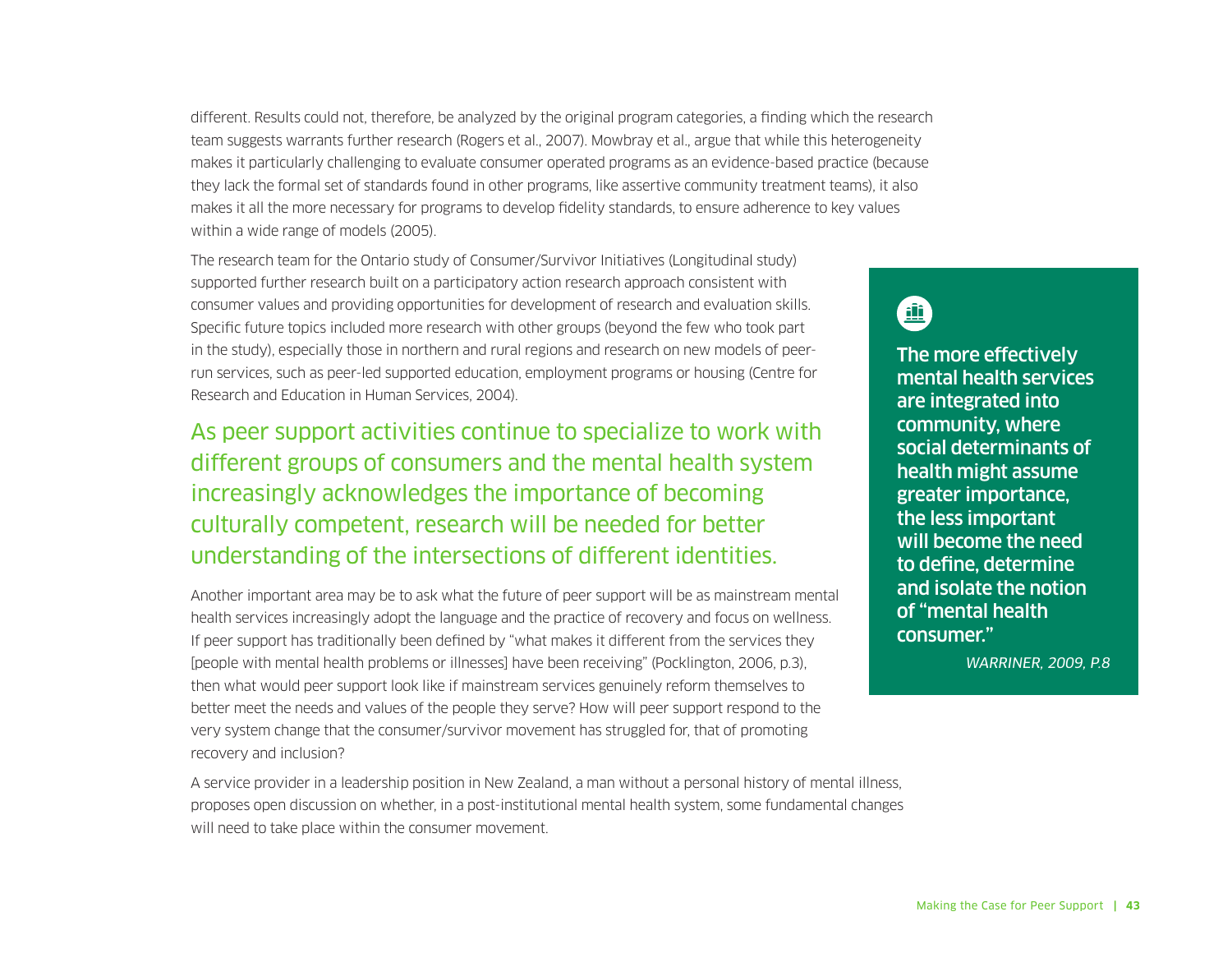The move towards an evidence-based mental health care system creates many challenges and opportunities for the peer support movement. Hardiman and associates suggest steps for consumer-run programs to consider taking, beginning with a "dialogical process first within their own organizations, and then extend outward", asking key questions about the meanings for them of knowledge, evidence and how the evidence-based practice approach will impact peer support services (Hardiman et al., 2005, p.116).

Key to this process is support for the growth of survivor-led research. Survivor academics and advocates are also developing alternative visions to "forge a philosophy for research that will value users' experiences" (Rose, n.d., slide 26) and strategies to critically incorporate consumers' experiences directly into research and evaluation processes and outcomes (Beresford & Branfield, 2006; Centre for Research and Education in Human Services, 2004; MacNeil & Mead, 2005; Mead et al., 2001; Tew, 2008; Turner & Beresford, 2005).

Creating methods and approaches to better understand peer support in ways that are consistent with the values of the consumer/survivor movement is a key area for future research. As MacNeil and Mead conclude in their description of developing trauma-informed peer support standards, "there is much work yet to be done" (2005, p.241).

## $\blacksquare$

Peer support work within mainstream mental health services can be expected to continue to grow, so ongoing work to provide the best possible use of these positions and the structures needed to support this work have been identified as a need.

*MANCINI & LAWSON, 2009*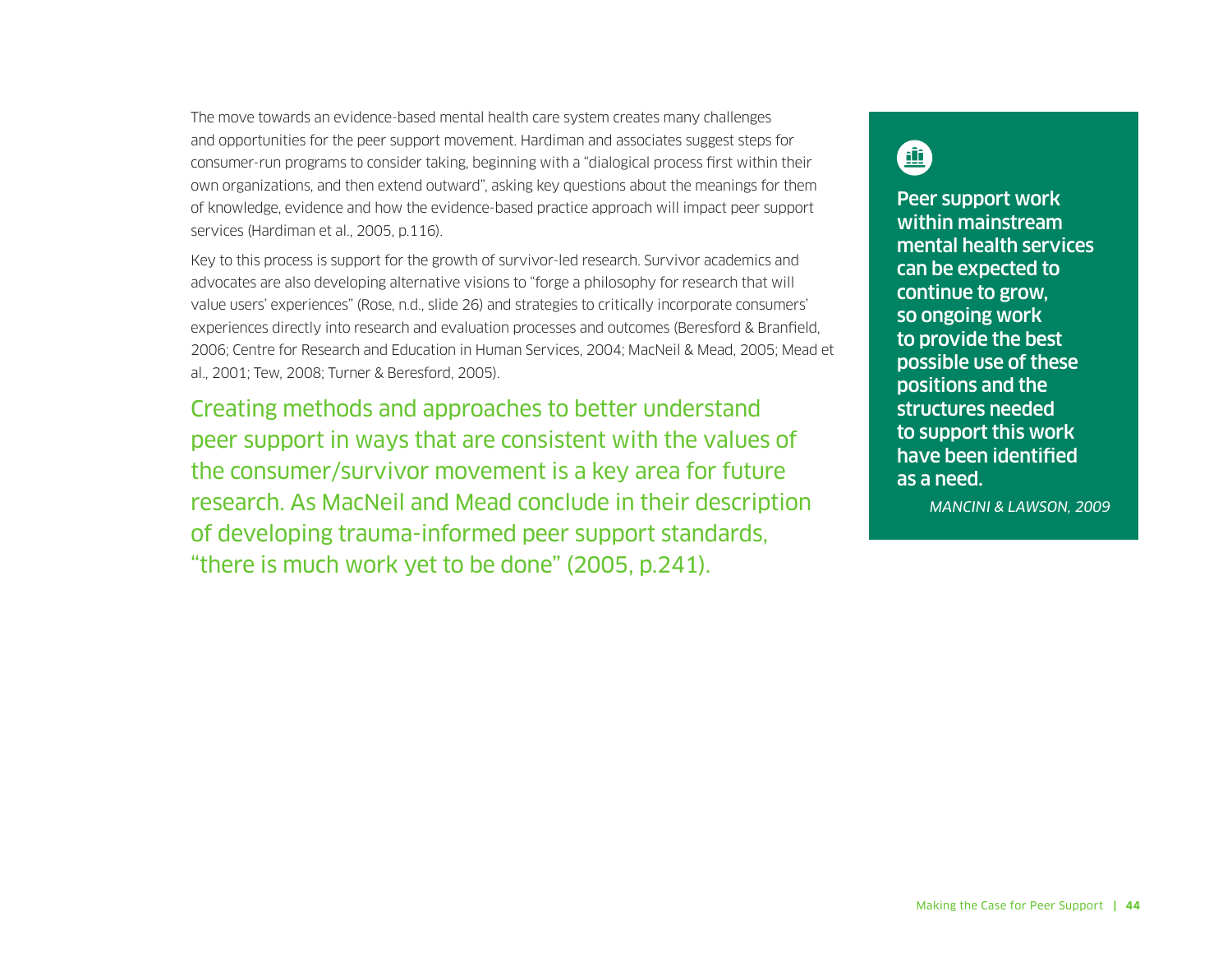# **● The Report: Findings from the** Cross-Canada Consultations in Context

### **Definitions**

The key terms we are using in this report are defined below.

#### CONSUMERS/SURVIVORS AND PEERS

Consumers/survivors and peers are two expressions we use for people with lived experience of mental health problems or illnesses. We tend to use "consumers/survivors" as a general term and "peers" in the context of peer-run services.

#### PEER SUPPORT

We have used a broad definition of peer support for this project and define it as any organised support provided by and for people with mental health problems or illnesses. The families of people with mental health problems or illnesses also provide peer support to each other. However, this report does not include peer support for families.

Peer support is sometimes known as self-help, mutual aid, co-counselling or mutual support. These terms are all used for processes that bring people with shared experiences together in a wide variety of structures; in groups, in organizations, online and one-to-one.

#### INDEPENDENT AND MAINSTREAM

We refer to independent peer-run initiatives as those which are run by consumers/survivors and to mainstream peer initiatives as those which are not run by consumers/survivors. The mainstream agencies referred to in this report are usually community or hospital based services funded through health departments or ministries.

#### CLIENTS AND MEMBERS OR PARTICIPANTS

We define clients as people who use peer support services within mainstream agencies and members or participants as people who use independent peer-run initiatives.

initiatives as the programs, networks, agencies or services that provide peer support. They can be:

- Funded or unfunded;
- Use volunteers, paid staff or both;
- Operate out of psychiatric consumer/ survivor run organizations or other [non-specifically peerrun] agencies;
- Delivered by a group of peers or by an individual peer in a team of professionals;
- A primary activity of the initiative or a secondary benefit (e.g. consumer-run businesses); and
- Part of an indigenous healing ritual.

*MENTAL HEALTH COMMISSION OF CANADA, 2009*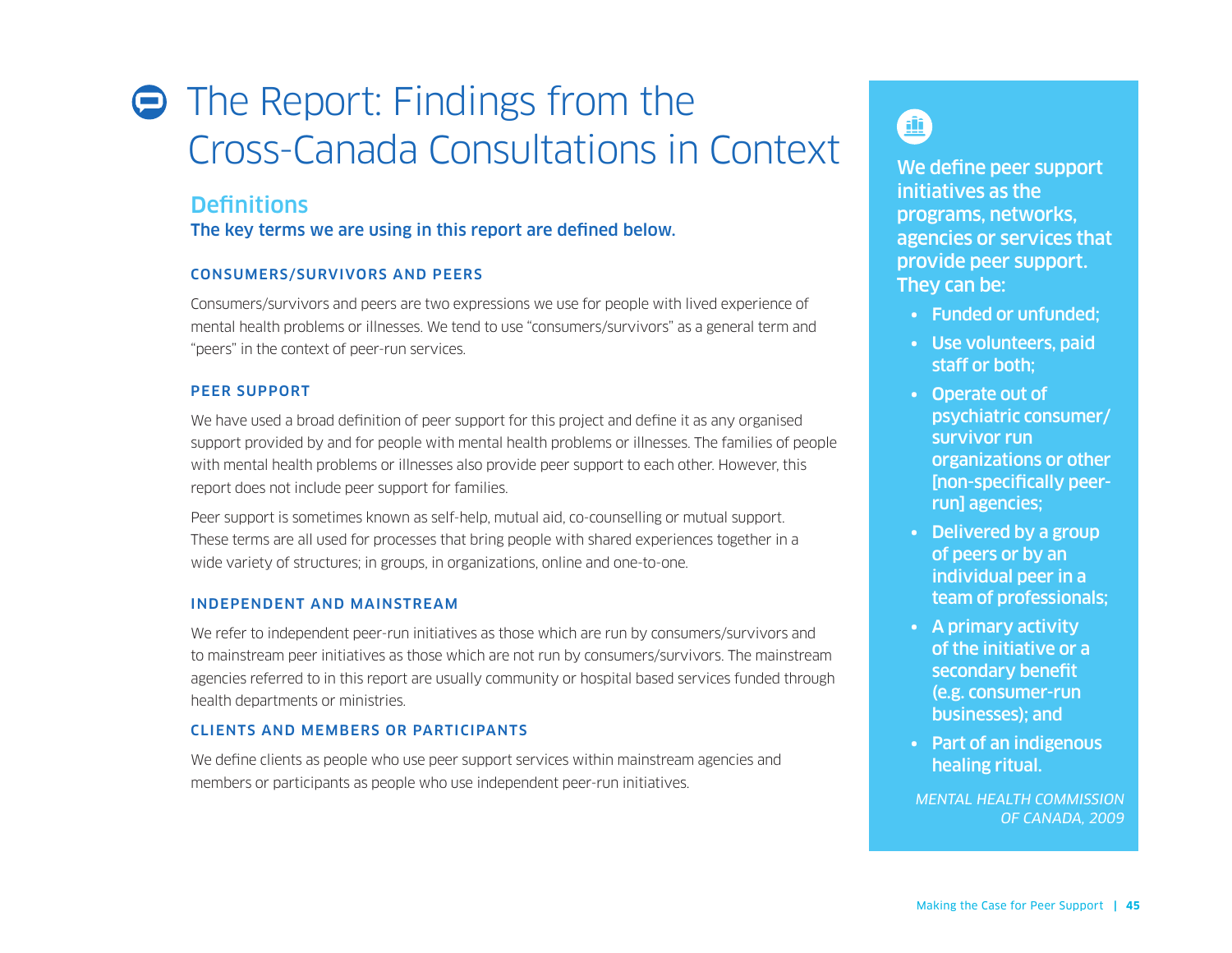#### DEFINITIONAL UNCERTAINTIES

In our consultations we came across uncertainties surrounding some definitions in peer support which will need to be clarified as the area develops. For instance:

- Should peers name themselves in a way that defines them in relation to the mental health system, with terms such as consumer or survivor?
- Does peer support become something else when it's run from a mainstream organization?
- What is the difference in role between friendship and the peer support relationship?
- What are the differences in roles between paid staff and/or volunteers and members in an independent peer-run initiative?
- If services are defined by the traditional professional-client inequality, then should we even define independent peer-run initiatives as services?

## Origins of Peer Support

The origins of peer support lie in the social nature of human communities and more specifically in the consumer/survivor movement (or the alternative movement as it is known in Quebec) as well as in the recovery philosophy in mental health.

#### CONSUMER MOVEMENT

People have always engaged in mutual support to deal with life's difficulties within their families and local communities. But the idea that people from disparate families and communities who share a life experience can support each other is a more recent phenomenon; it has arisen from the development of membership to multiple communities in modern society. These multiple communities have taken on a new dimension in the last decade with the development of online communities.

The earliest known peer support group in mental health was the Lunatic Friends' Society established in England around 1845. Some peer-run groups also formed in Germany in the late nineteenth century, which protested on involuntary confinement laws. In addition to this a number of individuals in the eighteenth and nineteenth centuries publicised their protests about their treatment in autobiographies and petitions (Peterson, 1982).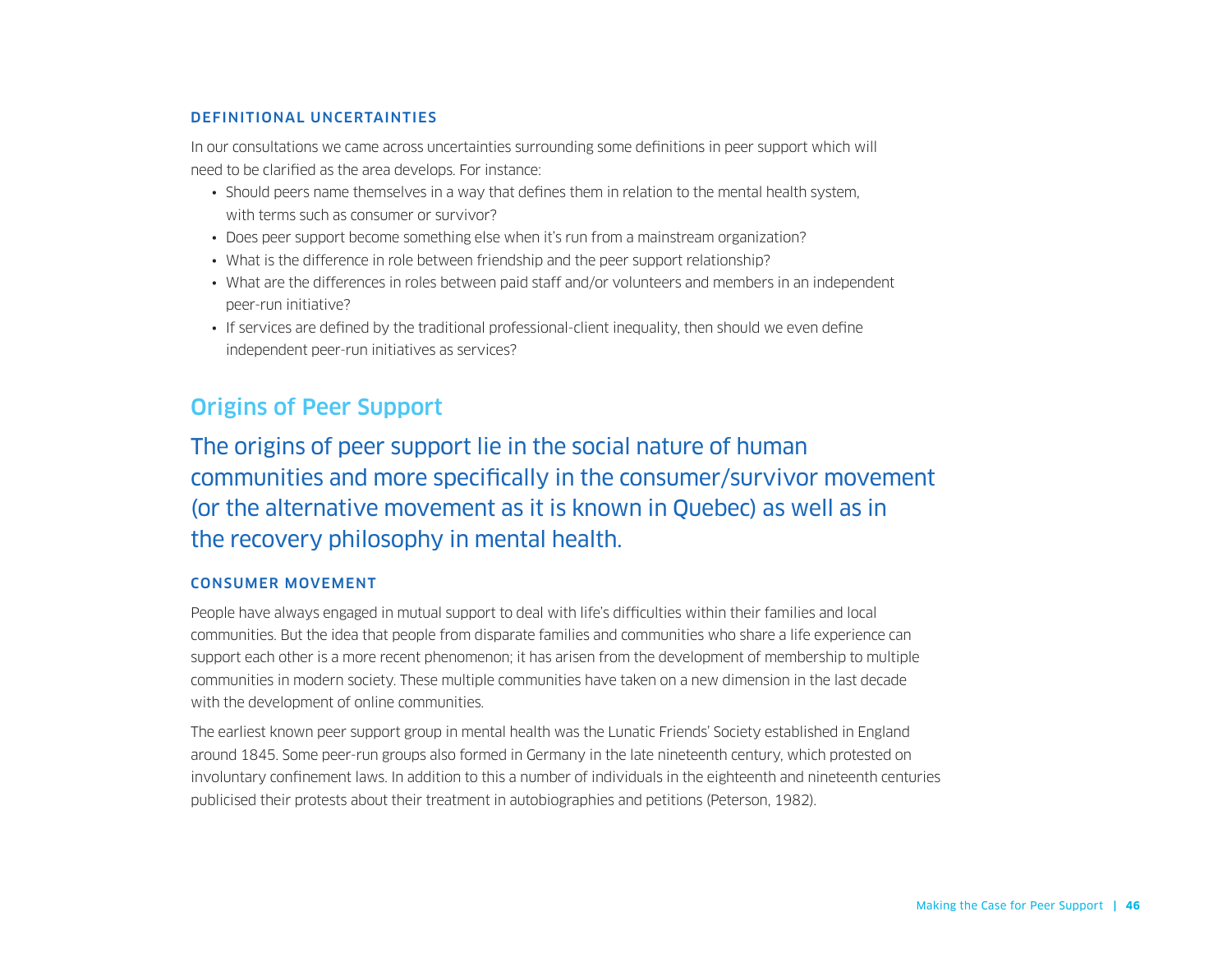The most well-developed peer support network was established in 1937. Alcoholics Anonymous has spread to every country and its twelve step method has been adapted for other addictions and for mental health problems. Also in 1937, an American psychiatrist called Abraham Low established Recovery Inc (now Recovery International) which uses cognitive behavioural techniques in a peer group setting. It currently supports 600 groups across North America. GROW, a 12-step program started by a priest in Australia in 1957, has also spread to many countries. These forms of peer support are all apolitical.

## The consumer/survivor movement exists mainly in democratic countries. It has changed in the past 40 years from a small, unfunded, radical movement to a larger, more diverse and diffuse collection of people.

The movement originally worked independently of the mental health system on two main fronts: peer support and political action. In peer support people aim to change themselves and recover from their experiences. In political action people aim to change the people and systems that affect their well-being. The first Canadian peer support service, the Mental Patients Association was established in 1971 in Vancouver. Since then Ontario has developed more independently funded peer support services than other provinces (Chamberlin 1978; Everett, 2000).

In the last decade or two many consumers/survivors have also taken up new opportunities to work within the mental health and addiction service system. It could be argued that we are in a third wave of development in peer support—the use of peer support within mainstream mental health services, where peers are contracted or employed, usually to provide one-to-one support for people using the service. This development gives new opportunities for the growth and funding of peer support, but some respondents expressed concern that mainstream services may be adapting peer support to their own values rather than the values of the consumer/ survivor movement.

## $\blacksquare$

A new brand of peer support and advocacy in mental health emerged out of the international consumer/survivor movement which began in the early 1970s, around the same time as the civil rights movement, gay rights, the women's movement and Indigenous movements. All these movements have in common the experience of oppression and the quest for selfdetermination. The new brand of peer support was initiated by peers themselves and was based on a critical perspective of psychiatry and society, rather than just the need to "reform" oneself.

*CHAMBERLIN, 1978*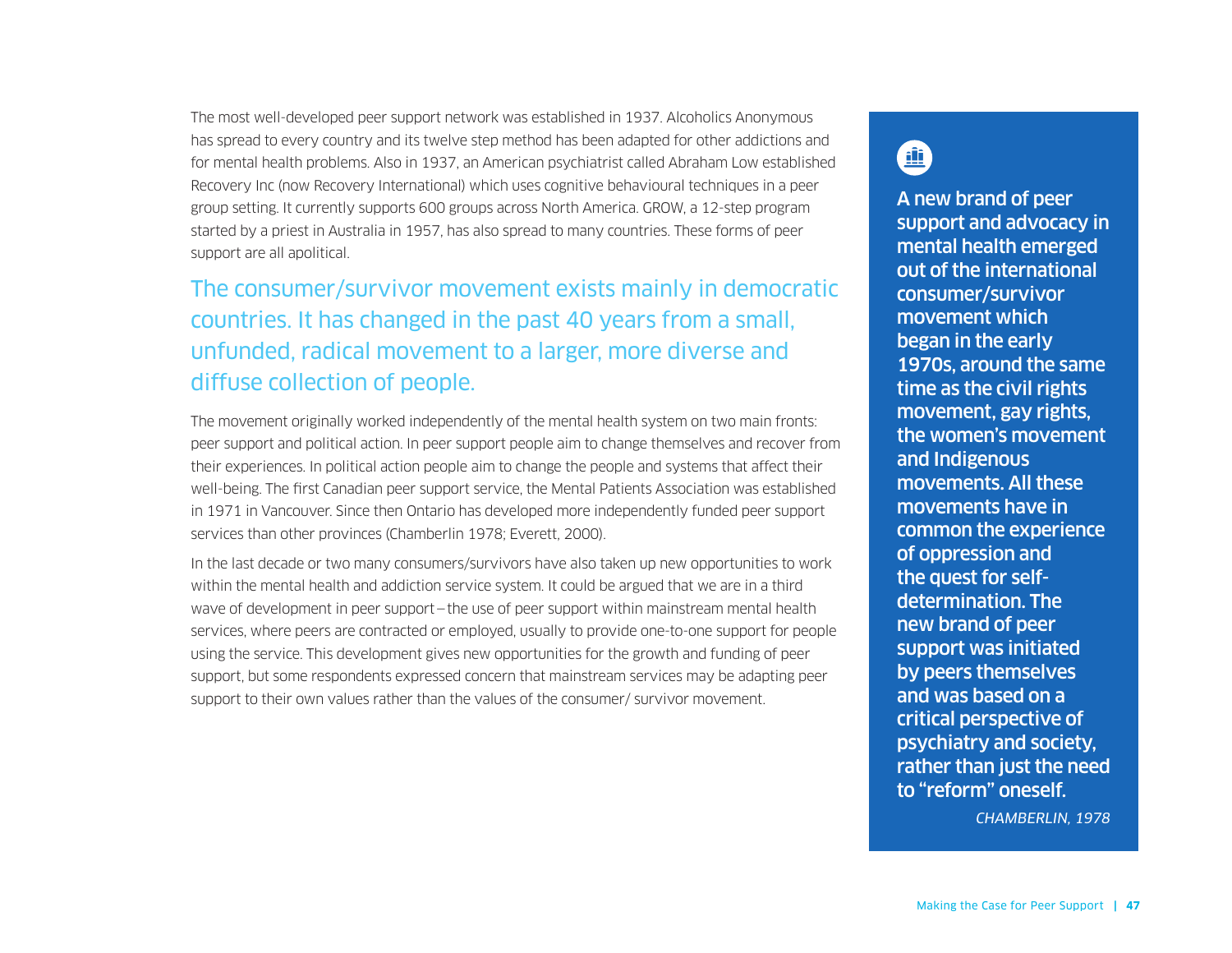#### RECOVERY PHILOSOPHY

The recovery philosophy underpins mental health policy in all English speaking jurisdictions across Canada and in Quebec. In French, "recovery" is usually translated as "rétablissement." Francophones and Anglophones we consulted had similar views on recovery.

## We asked people what recovery means to them. These kinds of responses were typical:



Recovery evolved out of the consumer/survivor movement and progressive thinking in psychosocial rehabilitation in the late 1980s (O'Hagan, 1994). It is a philosophy where:

- hope for and self-determination of people with a diagnosis of mental illness is paramount;
- mental health problems and illnesses are seen as a valid and challenging state of being rather than just illnesses;
- there is recognition of the multiple determinants and consequences of mental health problems;
- there is recognition of the broad range of responses needed; and,
- people with a diagnosis are the major contributors to their own recovery.

(California Institute for Mental Health, 2006; The Future Vision Coalition 2008; Mental Health Advocacy Coalition, 2008; New Freedom Commission, 2006; Sainsbury Centre for Mental Health, 2005)

This philosophy takes us in the direction of the leadership of service users in services, including as part of the workforce. It strongly implies that we need a much broader range of services than is available now, including peer-run services. It puts service users at the heart of their own recovery and the recovery of their peers.

A good way to understand the recovery philosophy is to compare it and its application to traditional mental health services, as the table on the following page shows (Mental Health Advocacy Coalition, 2008). This table needs to be viewed as a continuum; most contemporary services sit somewhere between the two extremes.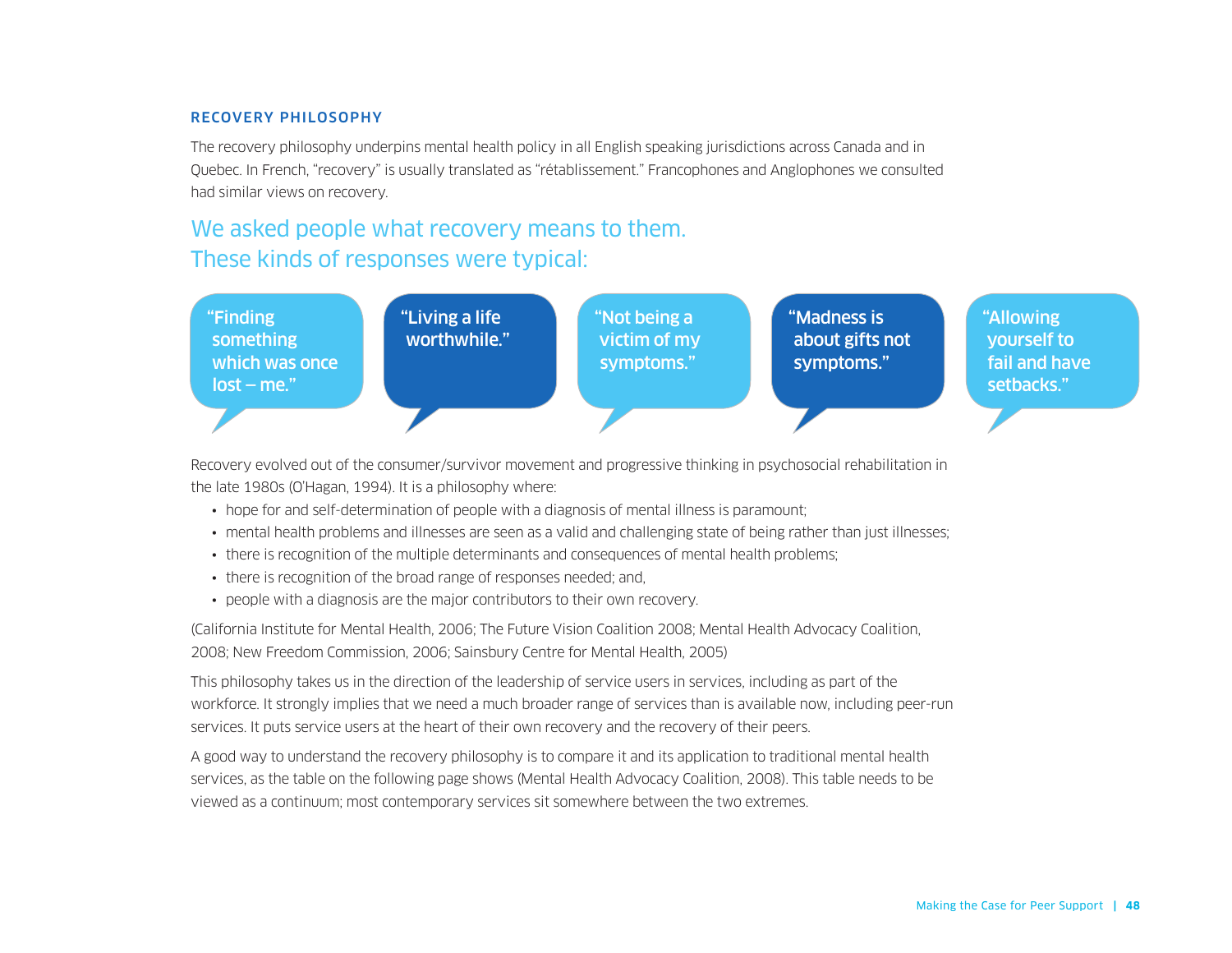|                 |                                                  | <b>Traditional Services</b>                                           | <b>Recovery-Based Services</b>                                                                                           |
|-----------------|--------------------------------------------------|-----------------------------------------------------------------------|--------------------------------------------------------------------------------------------------------------------------|
| Continuum       |                                                  |                                                                       |                                                                                                                          |
| <b>Beliefs</b>  | Views of mental health<br>problems and illnesses | Pathology<br>No meaning in mental health<br>problems or illnesses     | Crisis of being<br>Full human experience                                                                                 |
|                 | Philosophy                                       | Maintenance<br>Paternalism                                            | Recovery<br>Self-determination                                                                                           |
|                 | Language                                         | Focus is on language that is:<br>• Medical<br>• Objective<br>• "They" | More focus on language that is:<br>• Personal<br>· Subjective<br>$\cdot$ "We"                                            |
| People          | Service users                                    | Passive recipients                                                    | Active agents and participants                                                                                           |
|                 | Families                                         | Unsupported and grieving                                              | Supported and supporting                                                                                                 |
|                 | Workforce                                        | • Mainly medical<br>• Expert authorities                              | • Diverse workforce incl. peers<br>• Collaborators                                                                       |
|                 | Communities                                      | Fearful and discriminatory                                            | Accepting and inclusive                                                                                                  |
| <b>Services</b> | Main service types                               | Drugs and hospitals                                                   | Broad range of therapies, peer support,<br>recovery education, housing, education<br>and employment support and advocacy |
|                 | Service cultures                                 | Authoritarian<br>Segregation from society                             | Participatory<br>Inclusion in society                                                                                    |
|                 | Service settings                                 | Hospitals and clinics                                                 | Community, home-based and<br>online services                                                                             |
| <b>Outcomes</b> | Social networks                                  | Service community                                                     | Natural community                                                                                                        |
|                 | Housing                                          | Hospitals, group homes and other<br>residential services              | Own home                                                                                                                 |
|                 | Work                                             | Pre-vocational services<br>Sheltered workshops<br>Unemployment        | Real work for real pay<br>A valued contribution to society                                                               |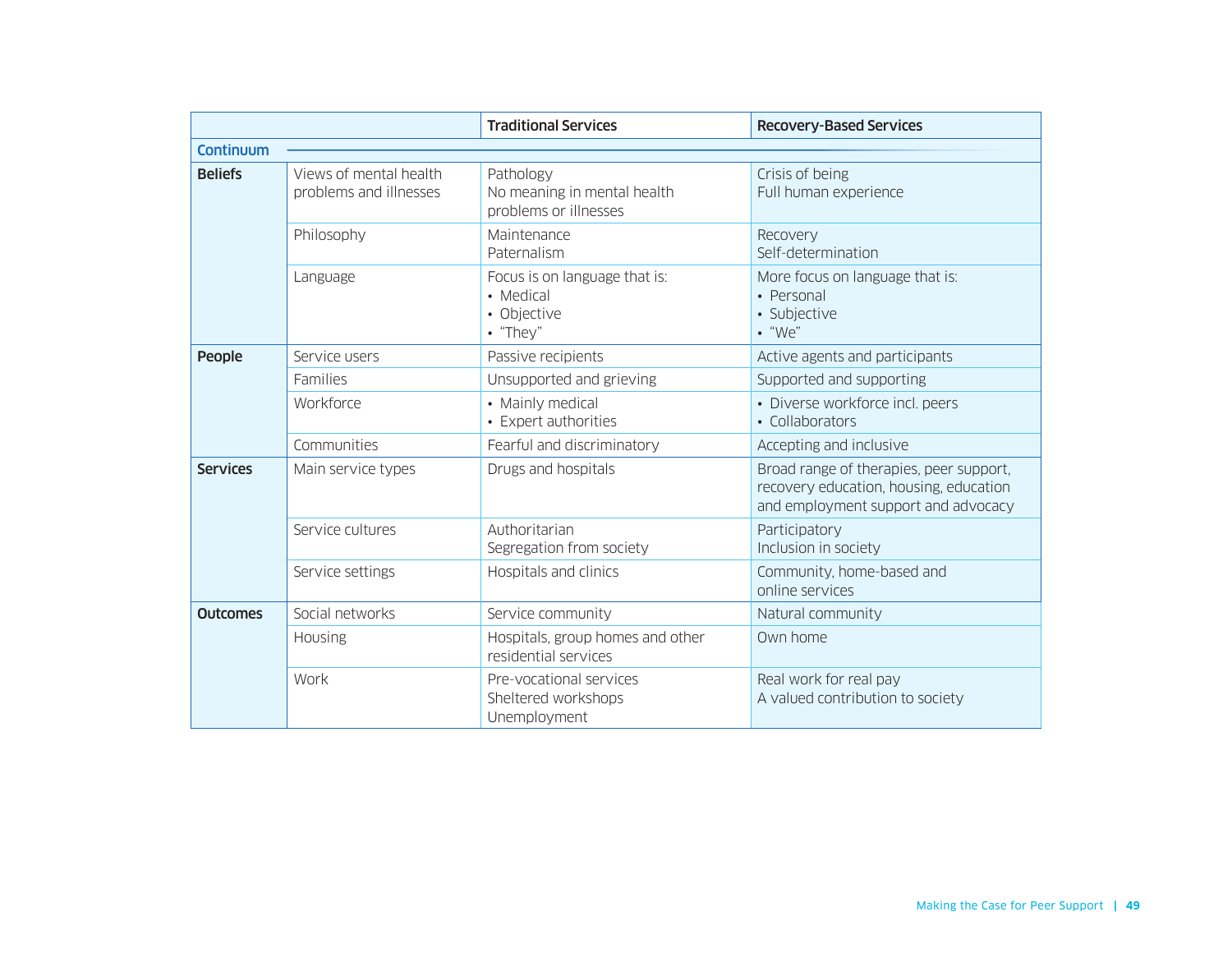In summary, there have been three waves of peer support over the last century—the twelve-step approaches starting in the 1930s, the more politicized independent consumer/survivor peer groups starting in the 1970s and the introduction of a peer support workforce into mainstream services in the 2000s. These developments have been reinforced by the emergence of the recovery philosophy in mental health services, starting in the late 1980s.

### Values of peer support

"In three words, peer support is: humanize, de-pathologize and socialize."

"Peer support is about providing all the tools besides medication—the tools for the other 80% of your life."

We asked all respondents about the values of peer support. Most believed peer support initiatives apply values that differ from those applied in mainstream services. These values revolve around three themes—self-determination and equality, mutuality and empathy, and recovery and hope.

#### SELF-DETERMINATION AND EQUALITY



Respondents described the power relationships in the peer support context as egalitarian, empowering, transparent and respecting of autonomy and self-determination. Participation is entirely voluntary and it is up to each person to decide what is best for them and for the peer support service to enable choice in how people use them.

In contrast, respondents often described the power relationships operating in mental health services as controlling, directing, hierarchical, patronising or authoritarian. It was much less common for them to experience mainstream services as empowering or egalitarian.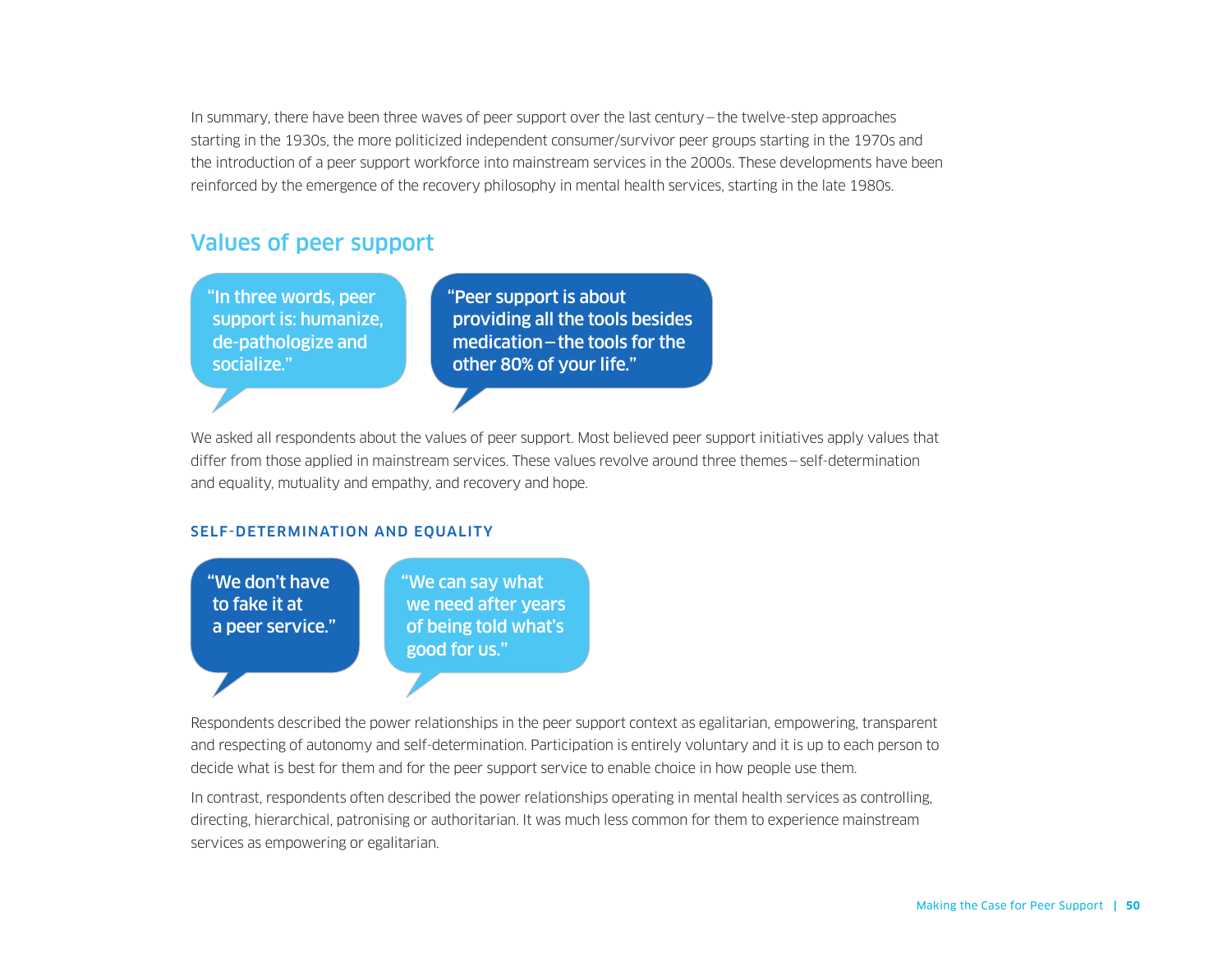Self-determination was seen to be reflected in the following kinds of practices:

- When peer members participate in the running of independent peer-run organizations or peers are free to shape the services they provide within mainstream services;
- When members or clients are encouraged to choose their goals and supports in both independent and mainstream settings; and
- When there is a commitment to social justice, especially in independent peer support initiatives.

#### MUTUALITY AND EMPATHY

"In peer support we can see what professionals can't see."

"They don't deal with deep and personal issues in mental health system but we do here."

"I want to be listened to and validated in my pain; I want to express my distress and NOT shut up and locked up."

"Been there, done that, going back to help."

Respondents often described the importance of shared experience in peer support. They used expressions such as camaraderie, empathy, reciprocal, mutual, acceptance, community and belongingness when asked about peer support values. Many also valued confidentiality. Even paid peer specialists talked about mutuality in their relationships with clients or members. Respondents felt peers could be more honest with each other than people in the traditional client professional relationships. On the one hand people didn't have to fake it in peer support settings and could deal with deep personal issues. On the other hand, others who understand could challenge people if they were stuck. Positive role modelling is also an important feature of mutuality.

Mental health services were described by some as focusing just on a person's illness, as trying to fix people rather than work with them and as valuing book learning over lived experience.

Respondents believed that peer support environments are more accepting and less threatening or intimidating than some mental health services. They spoke of non-judgmentalism, dignity, safety, respect, diversity, compassion and unconditional positive regard.

People told us mutuality is reflected in the following types of practices:

- When peer support involves reciprocal roles of helping, learning and responsibility; and
- When there is less role distinction between peer staff and members or clients than there is in the traditional relationship between professionals and clients.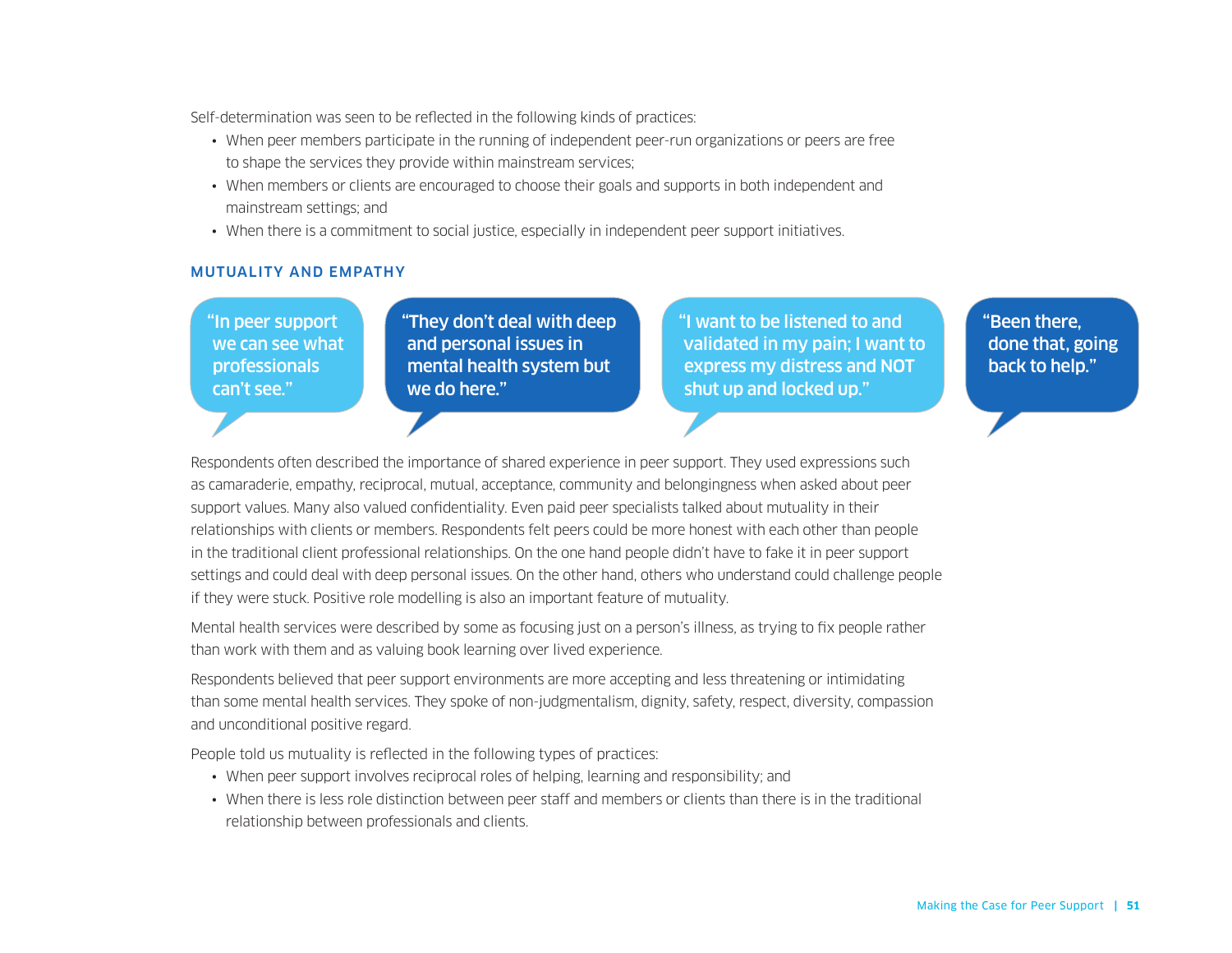#### MUTUALITY AND EMPATHY

"Peer support is not about how ill we are but how well we are."

"Professionals forget we know how to live with mental illness as we do it each day."

"Recovery and hope is reflected in the Aboriginal world view; holistic health being the balance with the spiritual, mental, emotional and the physical."

Respondents described peer support initiatives as holistic and encompassing the psychological, social and spiritual domains of life and as offering hope and tools for recovery and personal growth. Peer support helps people gain a sense of purpose and self-responsibility. It encourages people to reframe their personal stories to move beyond an illness or victim identity. It needs to enable them to be "the architects of their own well-being."

The dominance of the deficits approach and medical model in mental health services was criticised, as either limited or harmful by respondents who talked about peer support helping them to regain a healthy identity as well as roles and relationships disrupted by their mental health problems or illnesses and use of services.

### Recovery and hope is reflected in the following types of attitudes and behaviour:

- When people believe in each other;
- When they feel better about themselves;
- When they feel optimistic about their future; and
- When they are making positive changes in their lives.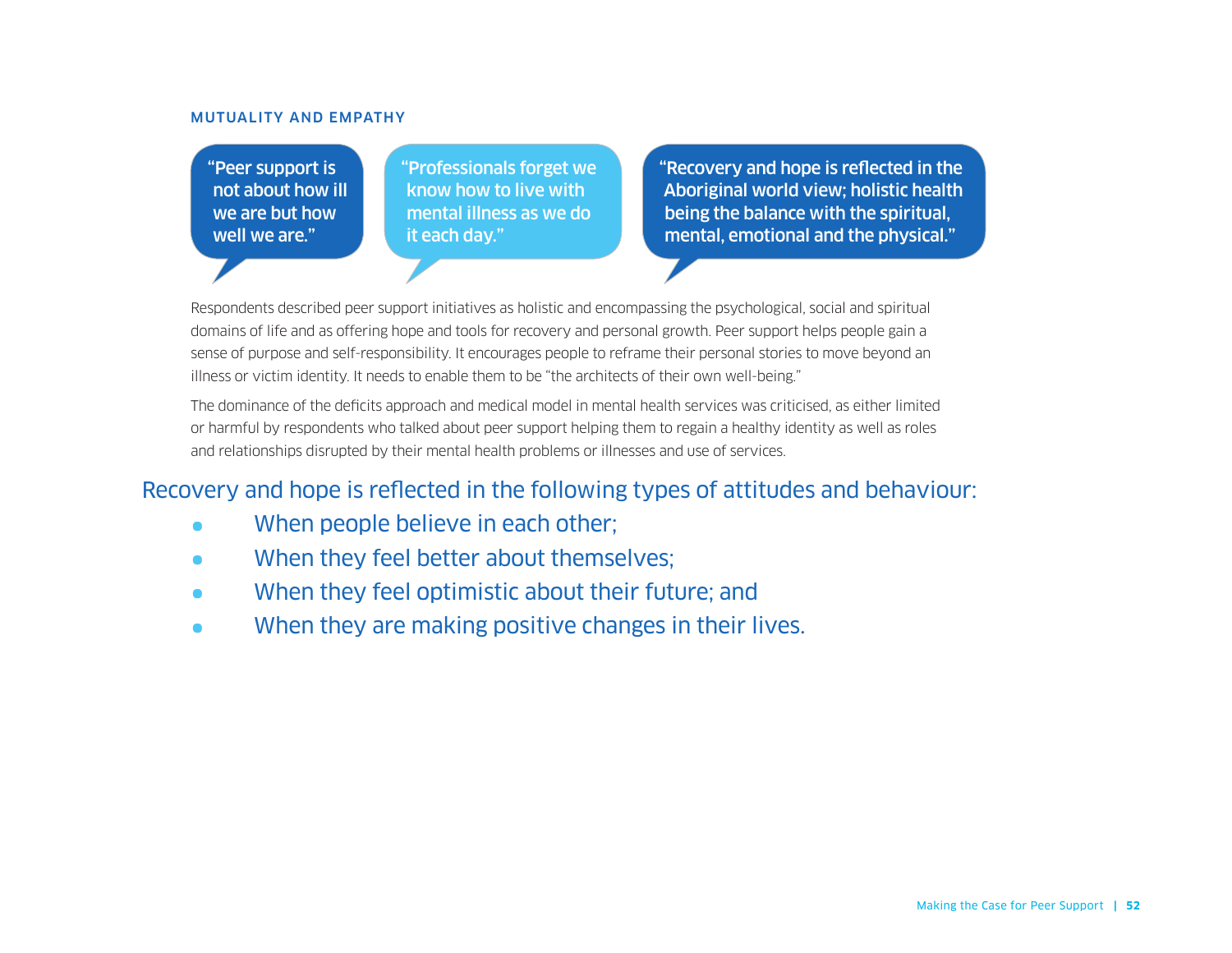## A Map of Peer Support in Canada

Canada is geographically the second largest country in the world with a population of 33 million people. It is a wealthy, developed country, rich in resources, with a nationalized health service and welfare provision. Canada has a diverse population, including an Aboriginal population consisting of approximately four percent of the population (Kirmayar & Valaskakis, 2008).

## Types of Peer Support

One way of understanding the variety within the peer support landscape in Canada is to view it in various dimensions, including the different types of provision, interest groups, organizational structures, methodologies, technology and funding.

#### TYPES OF PROVISION

We found a huge variety of peer support resources, responses and services across Canada. The most common are self-help support groups where peers meet regularly to provide mutual support, without the involvement of professionals, and one-to-one peer support such as co-counseling, mentoring or befriending.

There are also many types of peer support services that are more specialized. Many of these types of services or resources are also delivered by mainstream providers. There are examples of most of these types of services across Canada but many are not commonly available. These other peer support services include:

- Support in housing, education and employment;
- Support in crisis (e.g. emergency rooms, acute wards and crisis houses);
- Traditional healing, especially with Indigenous people;
- System navigation (e.g. case management);
- Material support (e.g. food, clothing, storage, internet, transportation);
- Artistic and cultural activities;
- Mentoring and counseling;
- Recovery education for peers;
- Social and recreational activities:
- Small businesses staffed by peers.
- Systemic and individual advocacy;
- Paper and online information development and distribution; and
- Community education and anti-discrimination work.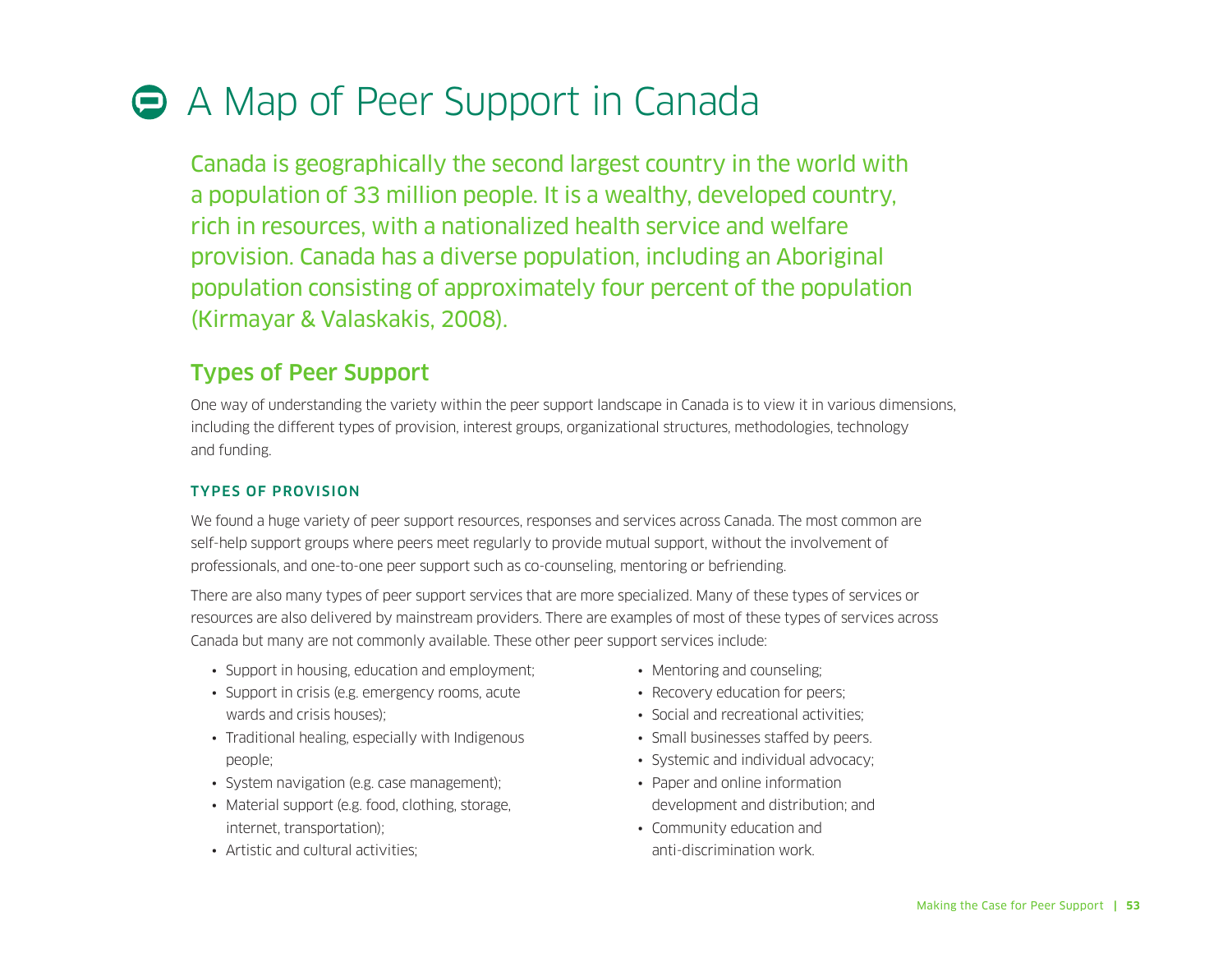#### INTEREST GROUPS

We also found that some peer support initiatives for people with a diagnosis of mental illness specialize in the populations they serve, for example there are initiatives that are specifically for:

- Life stage (e.g. young people, new mothers);
- Gender ( e.g. women);
- Sexual orientation;
- Ethnic groups (e.g. Chinese);
- Language groups (e.g. French, Cree);

#### ORGANIZATIONAL STRUCTURES AND ARRANGEMENTS

There are a range of organizational structures that peer support initiatives can sit within:

- Informal grass roots networks run by volunteers;
- Funded independent peer-run initiatives staffed and governed by consumers/survivors;
- Diagnostic groups (e.g. depression, bipolar, schizophrenia, "dual diagnosis");
- Occupational groups (e.g. armed forces and veterans); and
- Faith based groups (e.g. Christian).
- Mainstream agencies with peer support programs within them; and
- Mainstream agencies that employ or contract individuals to provide peer support.

The distinction between these types is not always clear cut. There are occasional examples of peers who are employed by independent consumer/survivor agencies but work in mainstream settings or of mainstream boards with a majority of consumer/survivors on them.

There is also a very recent trend for employers to create peer support initiatives. Veterans Affairs Canada and the Department of National Defense have set up a peer network for the armed forces, veterans and their families who have Operational Stress Injury. We also heard that a car manufacturing firm has set up a peer support network for employees with mental illness but we have been unable to verify this.

#### **METHODOLOGIES**

## Some of the oldest methodologies that equate to peer support come from Canada's Aboriginal peoples in the form of sharing circles and sweat lodges.

Some Western practice methodologies or technologies in peer support are emerging. Perhaps the best known ones are the Wellness Recovery Action Plan, known as WRAP (Copeland, 1997) and "Intentional Peer Support" (Mead 2005).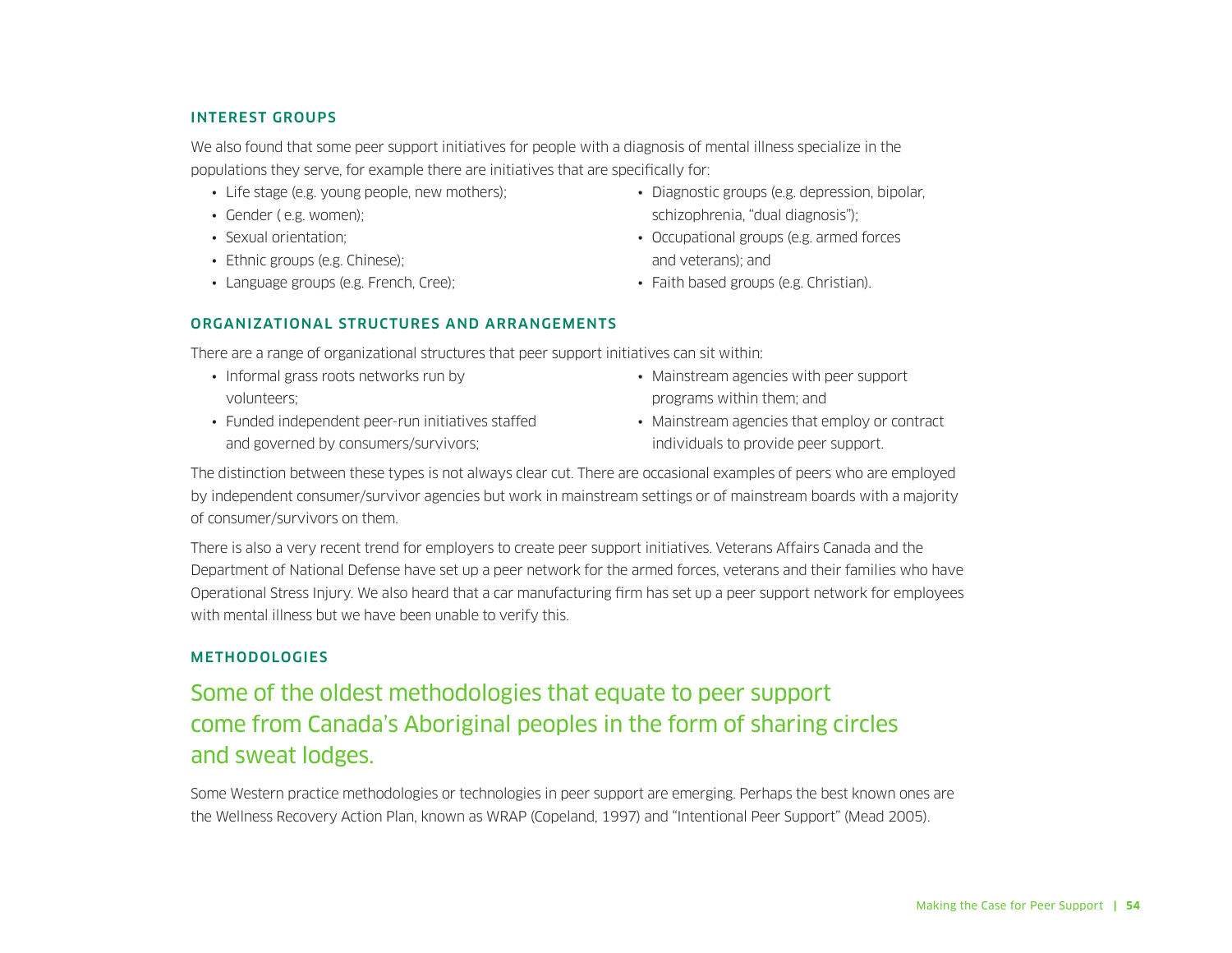WRAP is a self-administered template that provides a structure for people to monitor their distress and wellness and to plan ways of reducing or eliminating distress. Many peer support initiatives and some mainstream mental health services train people to do their own WRAP, in Canada and elsewhere.

Intentional peer support is a philosophy and a methodology that encourages participants to step outside their illness and victim story through genuine connection and mutual understanding of how they know what they know; redefine help as a co-learning and a growing process; and help each other move towards what they want. Training in intentional peer support is available in a number of countries, including Canada.

Some existing generic self-help and clinical methodologies can be incorporated into peer support, such as Cognitive Behavioral Therapy, mindfulness and meditation.

#### **TECHNOLOGY**

Peer support in itself is a low technology activity but information technology is opening up new ways of delivering it, such as Skype (online telephone audio and video calls) video conferencing, instant messaging, interactive websites and mobile technology. This is already starting to enable online peer support. However, there is some evidence that a majority of people with major mental health problems do not have access to the internet and those who do seldom use it for health related purposes (Borzekowski, Leith, Medoff, Potts, Dixon et al., 2009; Nicholson, & Rotondi, 2010). Despite this there is little doubt that online peer support will become much bigger in the future, especially in rural areas and for people who prefer remote interactions. The challenge will be to make it available to the most disadvantaged consumers/survivors.

#### FUNDING ARRANGEMENTS

Because of the variety of types of peer support and the variety of organizational structures they sit in, the sources of their funding also varies. Grass roots support networks sometimes exist with just donations from the members or with small philanthropic grants. Once independent peer support initiatives start to employ people they are much more likely to enter into a contractual arrangement, usually with the local health funder. Peer support services or workers inside the mainstream services receive their funds through the service, just like any other team or employee.

It is difficult to get an accurate estimate of the proportion of mental health funding that goes into peer support and peer-run initiatives but we know that the percentage is tiny, even in the jurisdictions where peer support is most developed, such as Ontario at 2%, and British Columbia which is probably even lower.

## 鱼

### **Other practice** methodologies have been developed, such as:

- PACE (Personal Assistance in **Community** Existence) Recovery Program—workshops designed to shift the culture of services from maintenance to recovery and hope;
- Recovery education curricula developed in Vermont, British Columbia and Ontario;
- Self-stigma workshops for consumers/ survivors in development in New Zealand; and
- User-led research projects in England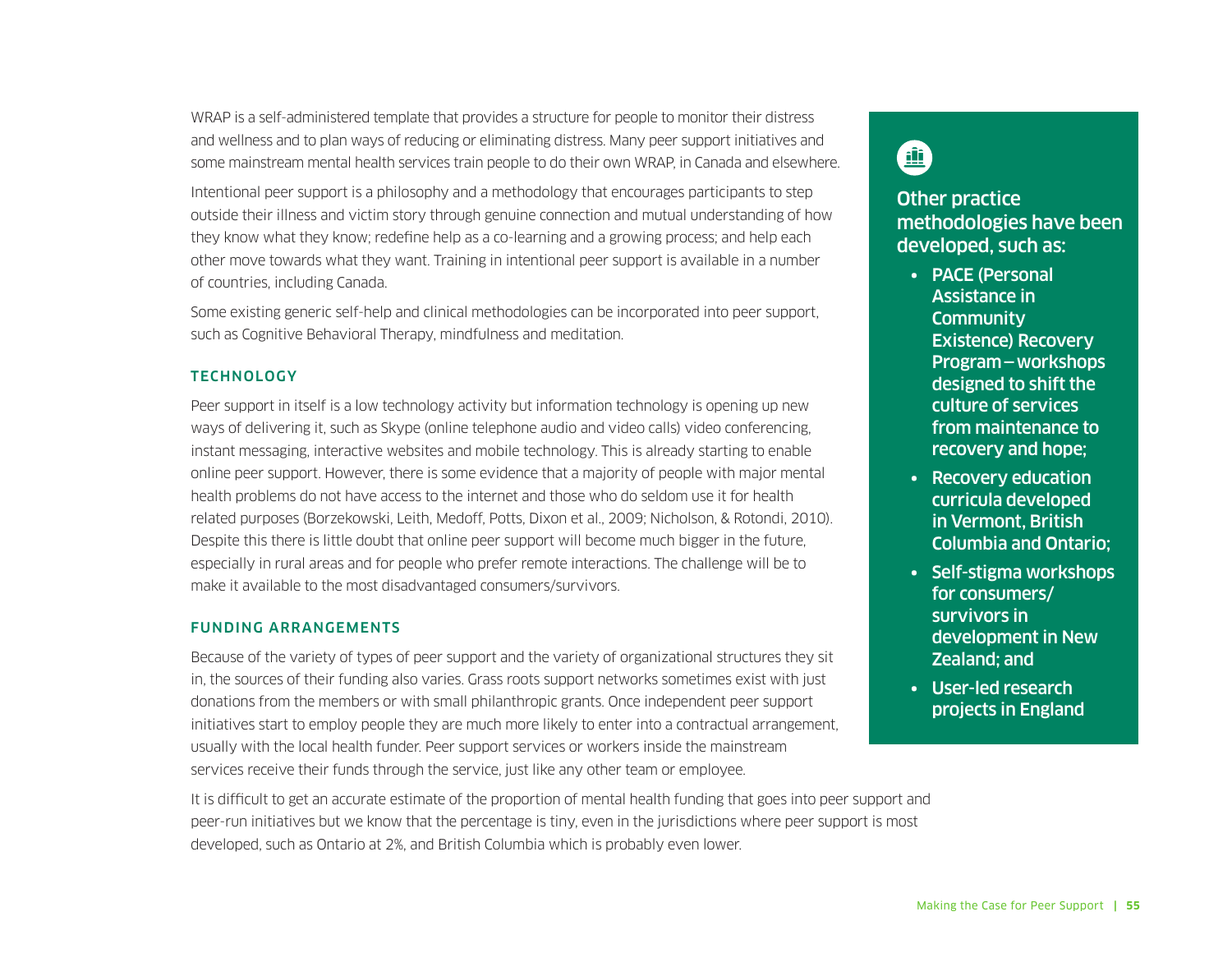## A Summary of Peer Support in the Provinces and Territories

We may have left out some details in these summaries that are important to the local people, but our priority has been to give fair coverage to all the provinces and territories by providing a high level description of peer support activities. Virtually all the initiatives we describe in this section are funded.

#### ALBERTA

## Alberta has one provincial health structure, Alberta Health Services, which replaced the eight regional health authorities in mid-2008.

A few years ago the provincial government allocated some time limited funding for a peer program in Edmonton. When provincial funding ceased the host agency paid for the peer support initiative out of its operational budget. Currently there is no provincial government funding directly allocated for peer support.

There are a few peer initiatives within Alberta. They include a consumer-run program, Opportunity Works, in Calgary which provides peer support and business development for people with lived experience who want to be selfemployed, and a number of self-help groups linked with the Organization for Bipolar Affective Disorder. In addition, the only peer support initiative in Canada for gay, lesbian, bisexual and transgendered youth, Miscellaneous Youth Network, is based in Calgary. A few peer-run services in the major centres are provided out of other agencies such as the Peer Options Program through a Canadian Mental Health Association agency and peer support initiatives through the Schizophrenia Society.

## The government-funded mental health provider in Edmonton has reallocated some funding from its mental health services budget to continue programmes originally funded by the province, such as a recovery education program.

It is also re-orientating some initiatives. For instance they are reallocating funds to pay for four peer workers employed by Schizophrenia Society to work with the addictions and mental health teams and on wellness education modules delivered by clinicians and peers.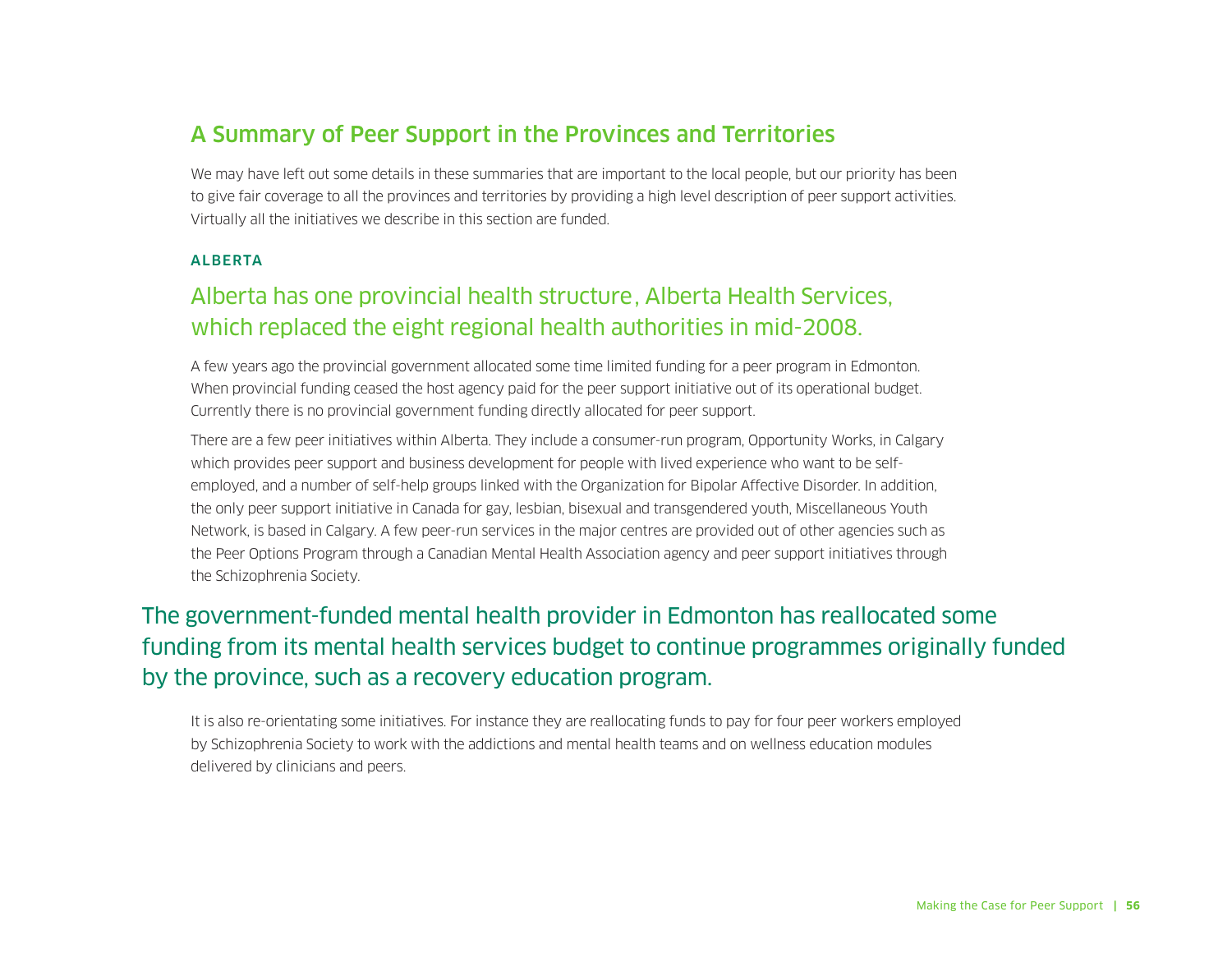#### BRITISH COLUMBIA

The Provincial Health Services Authority (PHSA) has a province-wide mandate for specialized health services. PHSA services are provided either directly through PHSA agencies or through funding and collaboration with the six regional health authorities.

The Vancouver Mental Patients Association was established in 1971 and was the first "second wave" mental health peer-run service in Canada. Independent self-help networks include the West Coast Mental Health Network, the Mental Health Resource Centre, the Richmond Mental Health Consumer and Friends Society and the Eureka Clubhouse (not the "clubhouse model") which is on Vancouver Island. They are funded from a variety of sources.

Since the early 1990s the health authorities have all funded various forms of peer support. Depending on the health authority, these include self-help groups, education programs, drop-in centres, social recreation and so on. Peer support started to receive annualized health funding in parts of British Columbia in 2004.

Currently, some of the health authorities fund peer support services within community mental health teams. Some peers contract directly with the health authorities while others are contracted through community organizations. The peer workers are on disability income benefits and work for two to three hours per week.

A few years ago the welfare rules were changed so that people on disability income benefits who work as part-time peer specialists in community mental health teams were entitled to earn without any benefit abatement.

There is a peer advocacy/support training program run out of one of the independent agencies and training for the peer specialists in mainstream agencies.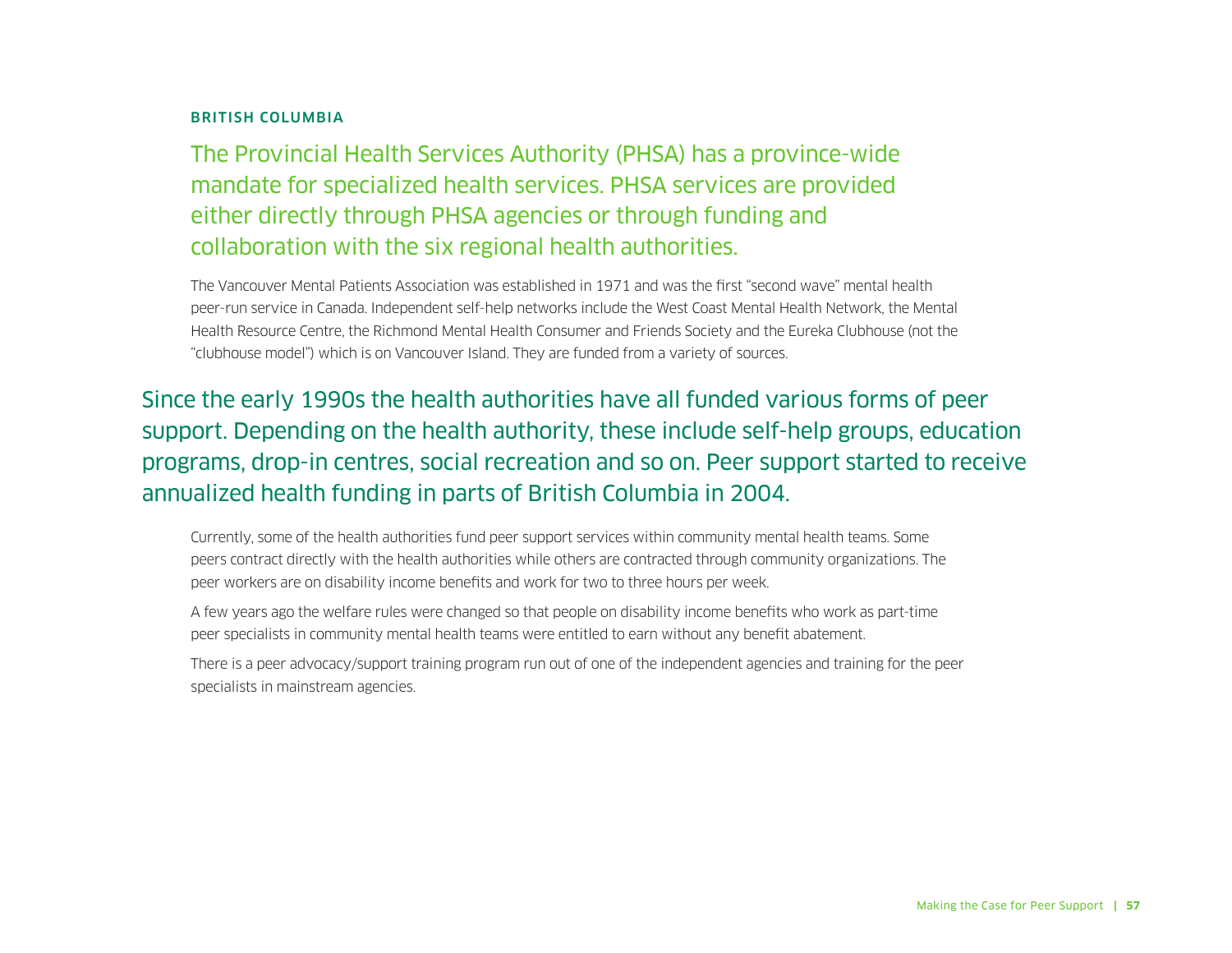#### MANITOBA

## Manitoba has a mental health self-help policy. Manitoba Health is the umbrella agency for the eleven regional health authorities.

Each Regional Health Authority is responsible for funding services within their area. A few mainstream services employ peer specialists. All self-help initiatives are funded through Manitoba Health. They include the Mood Disorders Association, which is also starting discussions with some of the First Nation groups in Northern Manitoba to work in collaboration. Manitoba Health also funds peer support initiatives within the Schizophrenia Society and Canadian Mental Health Association. Its funding provides for regional offices for self-help groups. Many of the peer workers are volunteers. Selkirk Hospital in Winnipeg has a unique peer initiative where current inpatients sign up to support other peers in hospital. They are trained to do the work but receive very limited pay.

Manitoba Health closed one of its two psychiatric hospitals (the Brandon Mental Health Centre) in 1998 and allocated all the funding to community services. The local services all follow an integrated service delivery model where services cooperate to decide what is required and negotiate funding. Peer support services are incorporated into this collaborative environment. Various agencies and programs employ peers in paid and voluntary positions.

#### NEW BRUNSWICK

## In 1988 the Canadian Mental Health Association in New Brunswick made policy recommendations to the New Brunswick government on the transition from institutional-based to community-based mental health services, including self-help programs.

As a result of this document the province formed the New Brunswick Mental Health Commission in 1991 which operated for seven years and established sixteen activity centers and some provincial initiatives. Although the Commission had advice from consumers across the province, they allocated just 0.5% of the mental health budget to peer support. In 2005, 1.8% of the budget went to peer support (LeBlanc, & St-Amand, 2008).

The Mental Health Services Act of New Brunswick, 1997, paves the way for peer support when it states in its preamble that "the purpose of mental health services is to promote self-reliance and less dependence on formal systems of care… The contribution of families, persons with mental disorders and community agencies are valued important components of mental health care."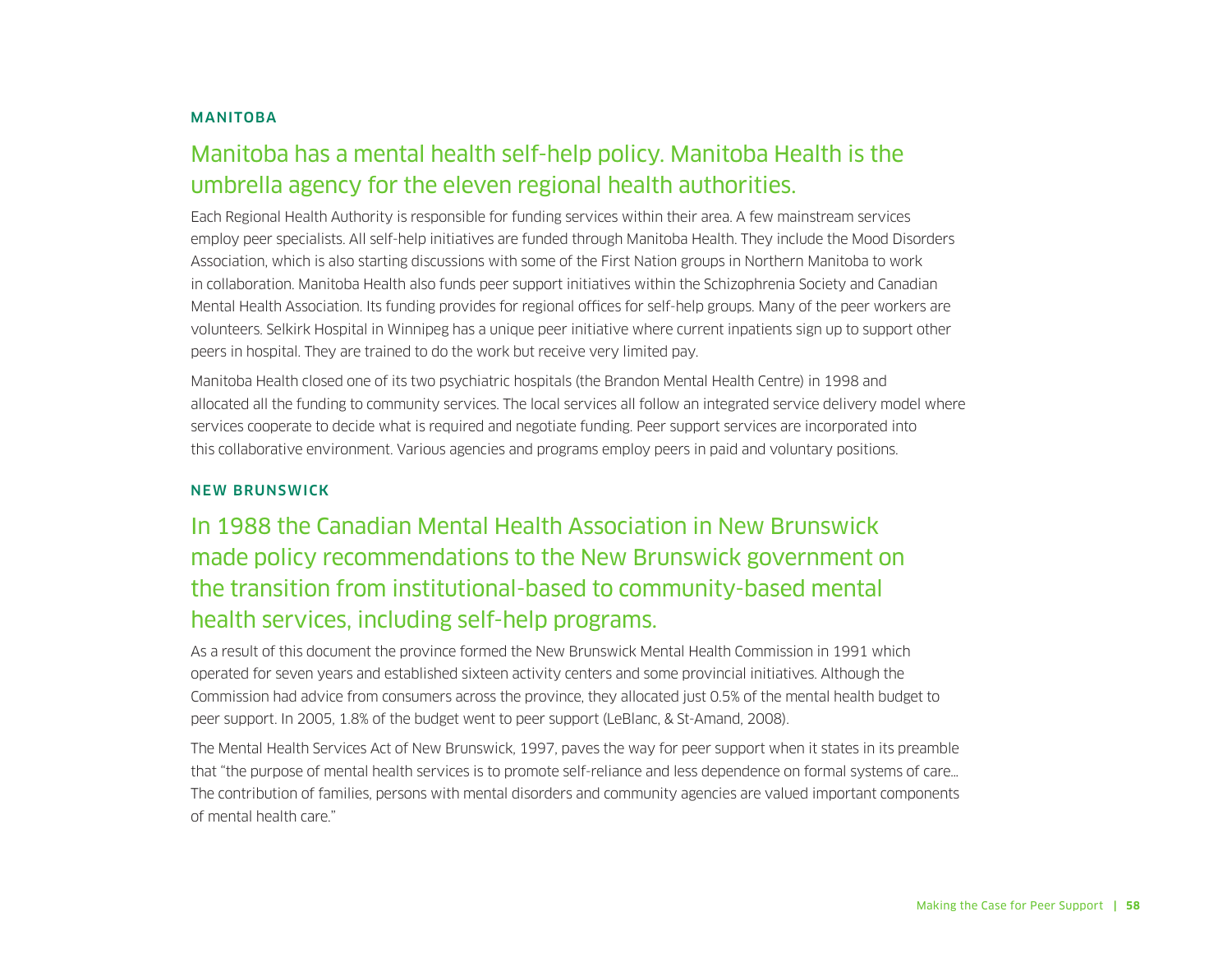In late 2008 New Brunswick moved from eight health authorities to two, based roughly around the English and the French language groups in the province. Since the 1980s, peer support has been predominantly delivered through government-funded activity centres. There are fifteen French activity centres funded and eleven English activity centres.

#### NEWFOUNDLAND AND LABRADOR

Newfoundland and Labrador have four regional health authorities. Currently peer support is funded in two of the four health authorities—Eastern and Central—through the mental health and addictions services.

The Eastern Regional Health Authority provides funds for a peer worker in the assertive community treatment (ACT) team and for the only mental health peer support service in the province, Consumers' Health Awareness Network Newfoundland and Labrador (CHANNAL). The province also provides some money for CHANNAL to provide provincial services.

CHANNAL provides web-based resources, facilitates groups in different parts of the province to support self-help, education and advocacy and works with government to ensure the voices of consumers are heard. It was under the Newfoundland and Labrador Canadian Mental Health Association when it formed in 1990 but it became independent in 2006. There is also a crossdisability peer support initiative (the Independent Living Resource Centre) which has an active membership of people with mental health problems or illnesses.

The Central Regional Health Authority has recently hired a peer worker for their assertive community treatment team. The Western and Labrador Grenfall Regional Health Authorities do not appear to fund any peer support initiatives, although an ACT team in the Western region has a vacant position for one peer specialist.

## $\blacksquare$

#### New Brunswick has three provincial initiatives:

- New Brunswick Consumer Network/ Réseau des Bénéficiaires en Santé Mentale du Nouveau-Brunswick;
- New Brunswick Mental Health Activity Centre Association/ Le regroupement des centres d'activités en santé mentale du Nouveau-Brunswick; and
- Our Voice /Notre Voix—a newsletter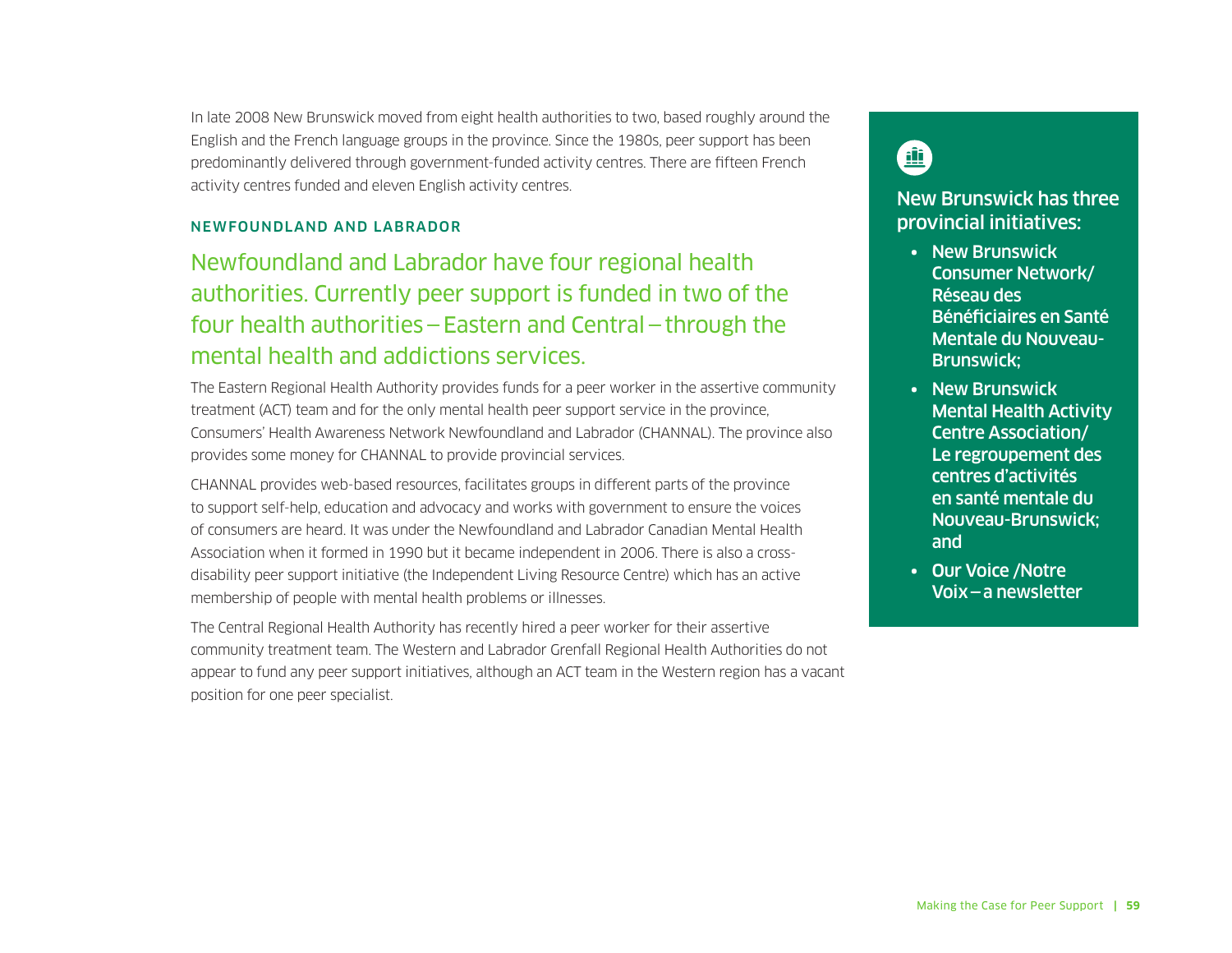#### NORTHWEST TERRITORIES

### There are eight health authorities in the Northwest Territories.

As far as the consultants can find there is little specific peer support funding in the province for the Aboriginal populations or the general population, though the current Mental Health and Addictions Strategy Framework (2002) does promote self-help.

#### NUNAVUT

## Nunavut has one health region—Nunavut Health Region. Nunavut is the least populated territory in Canada and the largest geographically, with a high proportion of Inuit.

As far as the consultants can find, there is no specific peer support funding in the province for the Aboriginal populations or the general population. However, the Embrace Life Council, an interagency collaboration to contribute to the "emotional and physical health and community wellness of Nunavut residents" has a generic peer support component.

#### NOVA SCOTIA

## Nova Scotia has nine district health authorities and the IWK Health Centre for Children and Youth. Most of the nine health authorities do not fund peer support.

IWK Health Centre for children and youth has peer support staff. There are a few peer workers within adult hospital settings, while other self-help groups, rights advisors, drop in centres and resource information are funded by grants from the district health services via agencies such as Canadian Mental Health Association, Empowerment Connection (a mental health promotion consultancy) and Self-Help Connection (a generic self-help resource centre). Empowerment Connections has a contract with the provincial government to provide rights advisors, who are mostly peers, to people under the Involuntary Psychiatric Treatment Act. There are self-help groups, such as the Healthy Minds Cooperative, but they are unfunded and rely on small grants for activities such as wellness training.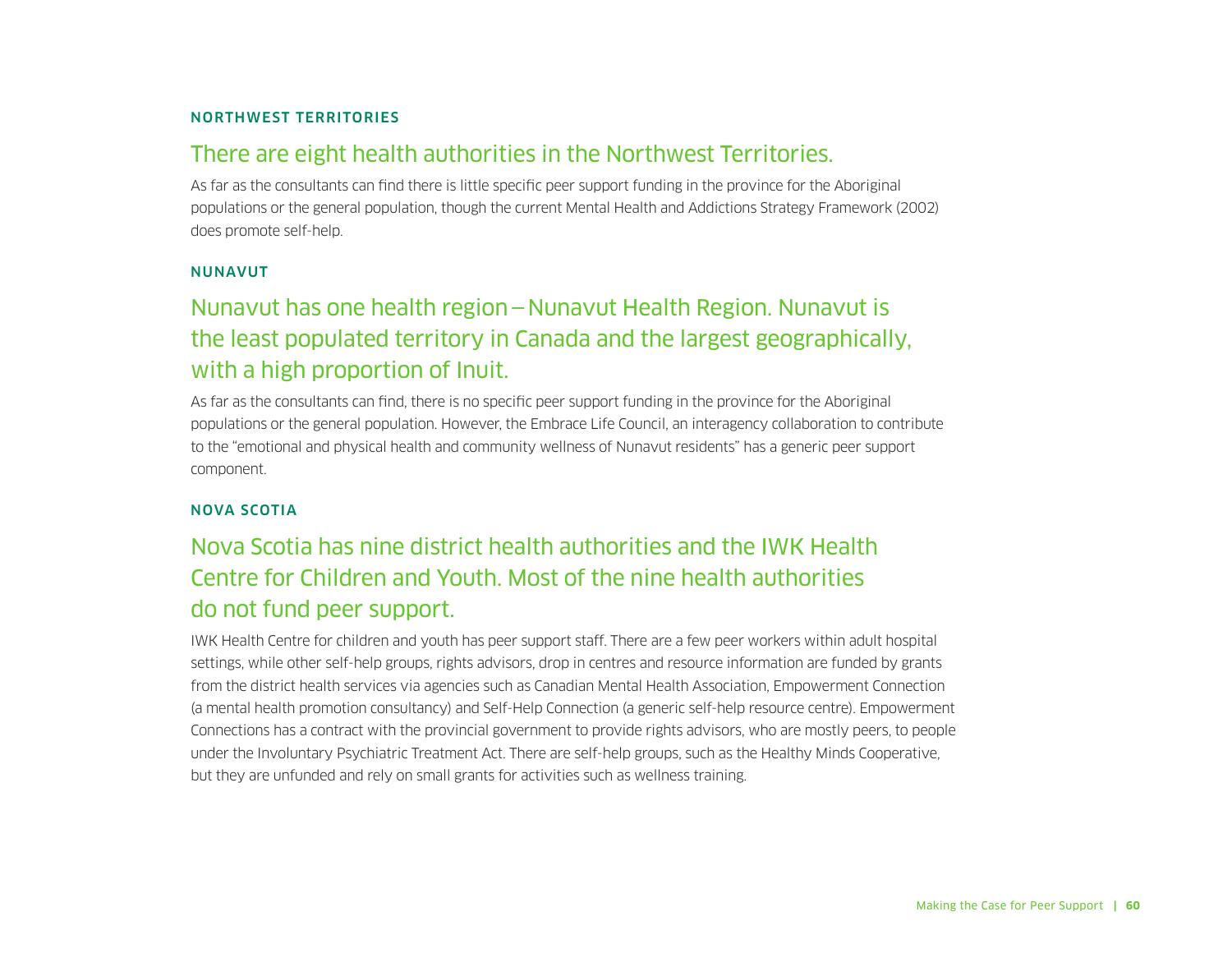#### **ONTARIO**

Peer-run initiatives have been around in Ontario for many years, but they did not receive substantial funding until 1991 when the Consumer/Survivor Development Initiative (CSDI) was established by the then Ministry of Health.

Funding was made available to support the expansion of the provincial organization, the Ontario Psychiatric Survivors Alliance, as well as local peer-run initiatives providing a broad range of peer support, advocacy and alternative businesses.

The Consumer/Survivor Initiatives as well as other peer support initiatives deliver a range of peer supports and services in Ontario, such as:

- Peer specialists on ACT teams, crisis services, hospitals, and in community mental health services, including many Canadian Mental Health Association agencies;
- Consumer advisors to the CEO of a regional health service;
- Self-help resource centres;
- Self-help groups;
- Independent peers working with corporate companies and government departments to include peer support in the workplace; and
- Unfunded groups such as the Mad Student Society (for university students) and the Secret Handshake (for and by people with a diagnosis of schizophrenia).

## In 2008 Ontario moved to Local Health Integration Networks (LHINs). There are fourteen of these. Each LHIN is responsible for funding services within their area. All the LHINs fund peer support initiatives.

There have been changes in the provincial level organizations. In 2001, CSDI became incorporated and changed its name to the Ontario Peer Development Initiative (OPDI). After a review in 2005 by their funder, the Ontario Ministry of Health and Long Term Care, OPDI lost half of its funding and the mandate to provide developmental support to its member groups. There is now no comprehensive provincial development support for consumer-run groups in Ontario. In 2008 however, OPDI received a substantial foundation grant to develop a toolkit for peer support training with the aim of training 200 consumers/survivors across the province.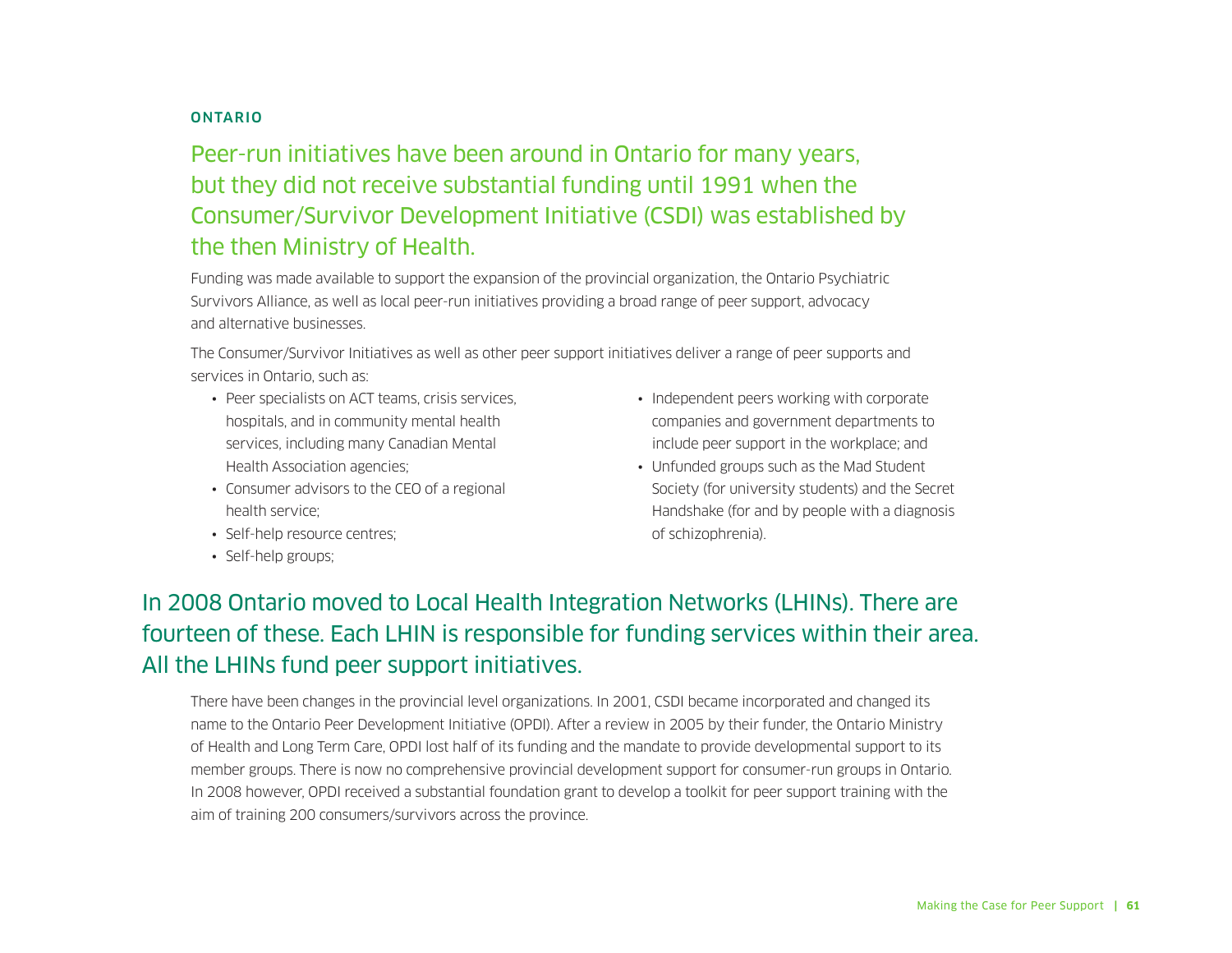Ontario's mental health policy has signalled the need for the development of peer-run initiatives since 1993 (Ontario Ministry of Health, 1993). Despite the policy, which came after the funding envelope for peer-run initiatives in 1991, progress has been slow on the growth and development of peer-run initiatives; many peer-run initiatives have been absorbed into mainstream agencies and they have not increased their share of the mental health budget.

Their share is tiny—estimated to be 0.2% of the total mental health budget (Centre for Addiction and Mental Health, Canadian Mental Health Association, Ontario, Ontario Mental Health Foundation, & Government of Ontario, 2004).

#### PRINCE EDWARD ISLAND

Prince Edward Island has two departments responsible for the full range of health services—the Department of Health and the Department of Social Services and Seniors. All health and social service policy, programs and services are managed through those departments.

There is currently no dedicated peer support funding. There are some unfunded self-help groups on the island such as Emotions Anonymous, and other groups for depression, bipolar and anxiety who receive limited support from the provincial CMHA. The facilitators of these groups do not receive formal training for their role, but they receive limited support of other types.

#### QUEBEC

## Quebec is a unique province; it is linguistically different from the rest of Canada but aspects of its culture are very different from French speaking Europe. The Quebec health system differs from both Europe and the rest of Canada.

Quebec has 18 health authorities that in all provide over 90% of mental health services. The remaining services are provided by community organizations, some of which define themselves as "alternative" mental health providers. These agencies are run by both peers and non-peers. The alternative providers consist of three main umbrella agencies : l'Alliance des Groupes d'Intervention pour le Rétablissement en Santé Mentale/Québec (AGIR); l' Association des Groupes D'intervention en Défense des Droits en Santé Mentale du Québec (AGIDD-SMQ); et, le Regroupement des Ressources Alternatives en Santé Mentale du Québec (RRASMQ).



Recently, the Prince Edward Island Department of Health announced that they are establishing an arms-length authority called Health PEI, which will manage the health programs and services for the Island.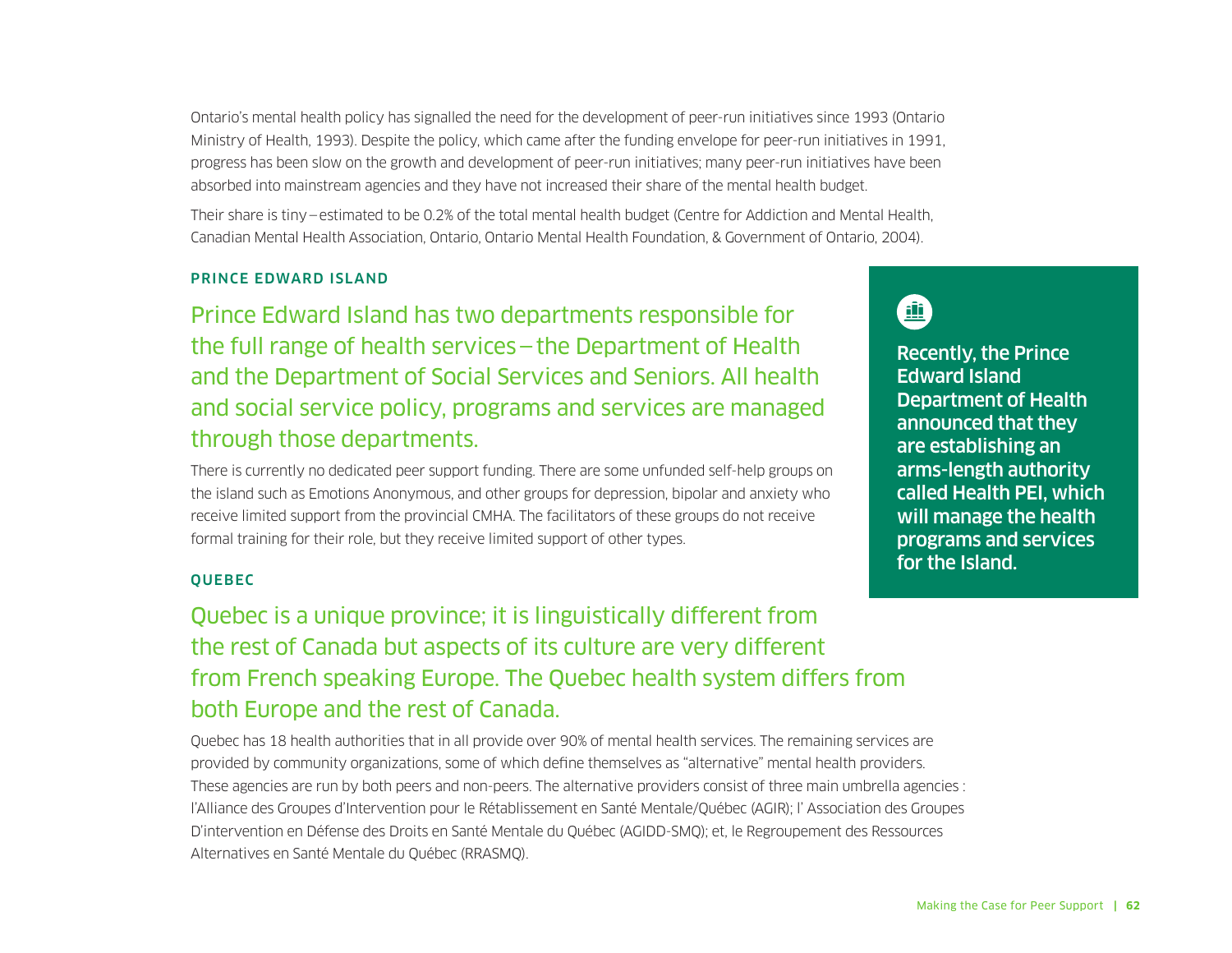These agencies have values that are reasonably consistent with peer support and mention peer support or mutual aid in one of their manifestos. Many peer support groups and networks are led or assisted by professionals. The identity and practice of peer support is largely centred in these alternative provider/user networks, though there are some stand-alone peer-run providers of peer support. For example, there are: a stand-alone empowerment project; a book and training program produced by the Collectif pour un Pouvoir Fou (Mad Power Collective); and the Gaining Autonomy with Medication (GAM) project, which supports people to look at medication and its impact on their quality of life.

In addition, efforts are underway by Association des Personnes Utilisatrices des Services de Santé Mentale de la Région de Québec (APUR), a peer initiative based in Quebec City, to create a service user federation for the province. It is hoped that the voice of service users will also be carried further with the following two peer initiatives that are organizing and training service users on different projects of representation: the projet de représentation from the coalition of rights groups in mental health in the province of Quebec, Association des Groupes en Intervention et en Défense des Droits en Santé Mentale du Québec (AGIDD-SMQ); and in the Montreal region, the Projet Montréalais de Représentation des Personnes Utilisatrices.

## The 1989 mental health policy of the government of Quebec prompted the funding of several self-help groups in Quebec. However, the government was not explicit in its definition of self-help.

The latest mental health policy document, the Mental Health Action Plan 2005-2010, does not mention self-help but introduces peer support specialists who are now working in about thirty Quebec hospitals, community agencies and assertive community treatment teams. This reflects a political will for the development of peer support. Peer support specialists get training based on the Georgia peer support specialist model adapted by Pairs Aidants Réseau of the l'Association Québecoise pour la Réadaptation Psychosociale. This initiative represents the first Francophone training of its kind in Canada and Europe.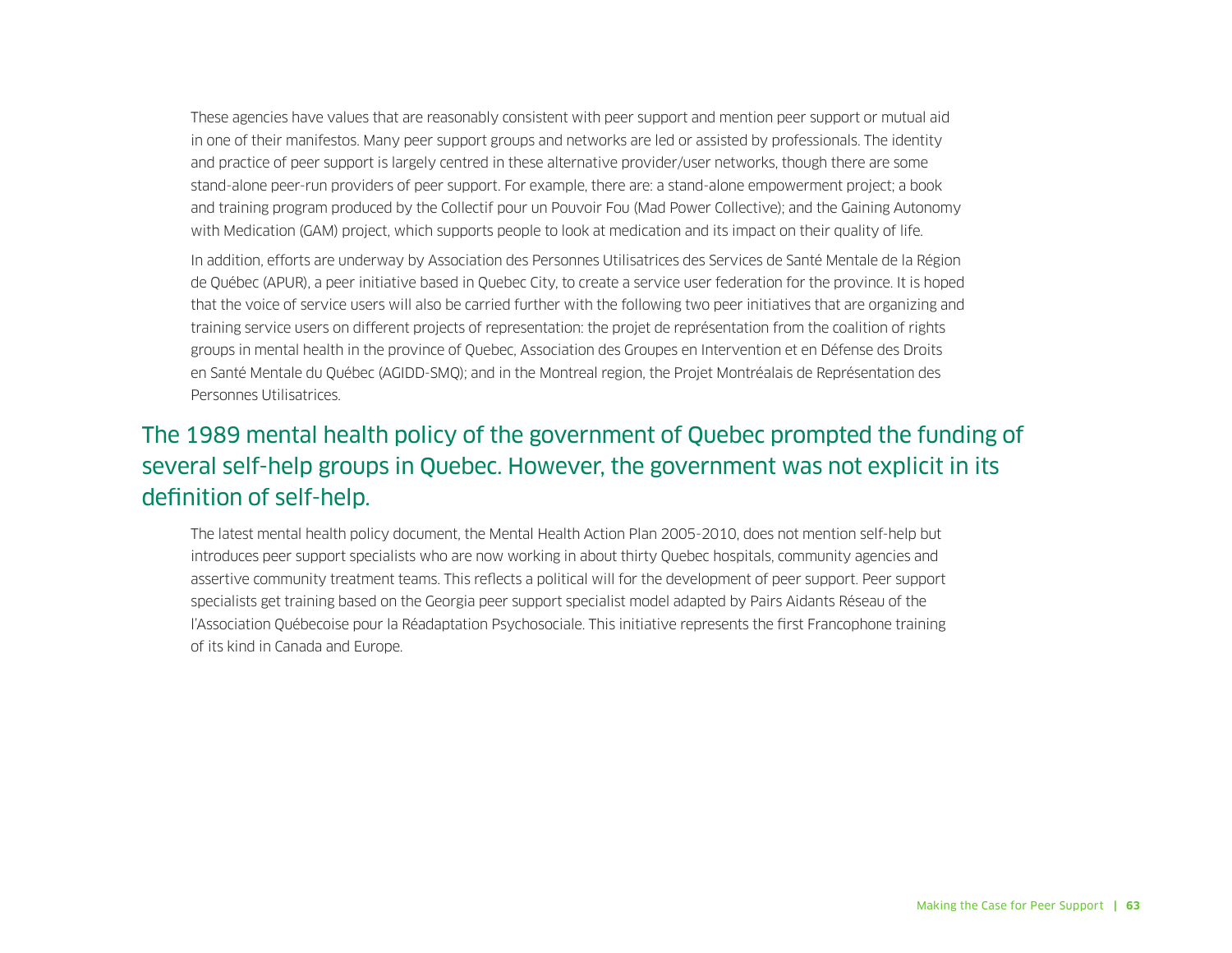#### **SASKATCHEWAN**

## Saskatchewan has 13 regional health authorities and one independent peer support initiative funded through Saskatchewan Health.

The Crocus Co-op in Saskatoon provides drop-in, casual labour and self-help groups, as well as lunch and supper programs.

As far as the consultants can find, there is no other specific peer support activity or funding in the province for the Aboriginal populations or the general population. However, generic community peer support exists in all Aboriginal communities where people gather for social, cultural or recreational activities. These activities are not funded.

#### YUKON

### Yukon has only one Health Region, the Yukon Territory Health Region.

Currently it funds the Second Opinion Society, based in Whitehorse, which provides peer support, advocacy, a resource library, recreational and social activities and workshops.

These provincial and territorial summaries show there is significant variation in the development of peer support. It seems that the provinces that are doing the most peer support (i.e. Ontario, New Brunswick, Quebec and British Columbia) are developing peer support on various fronts: in policy, funding allocations and workforce development.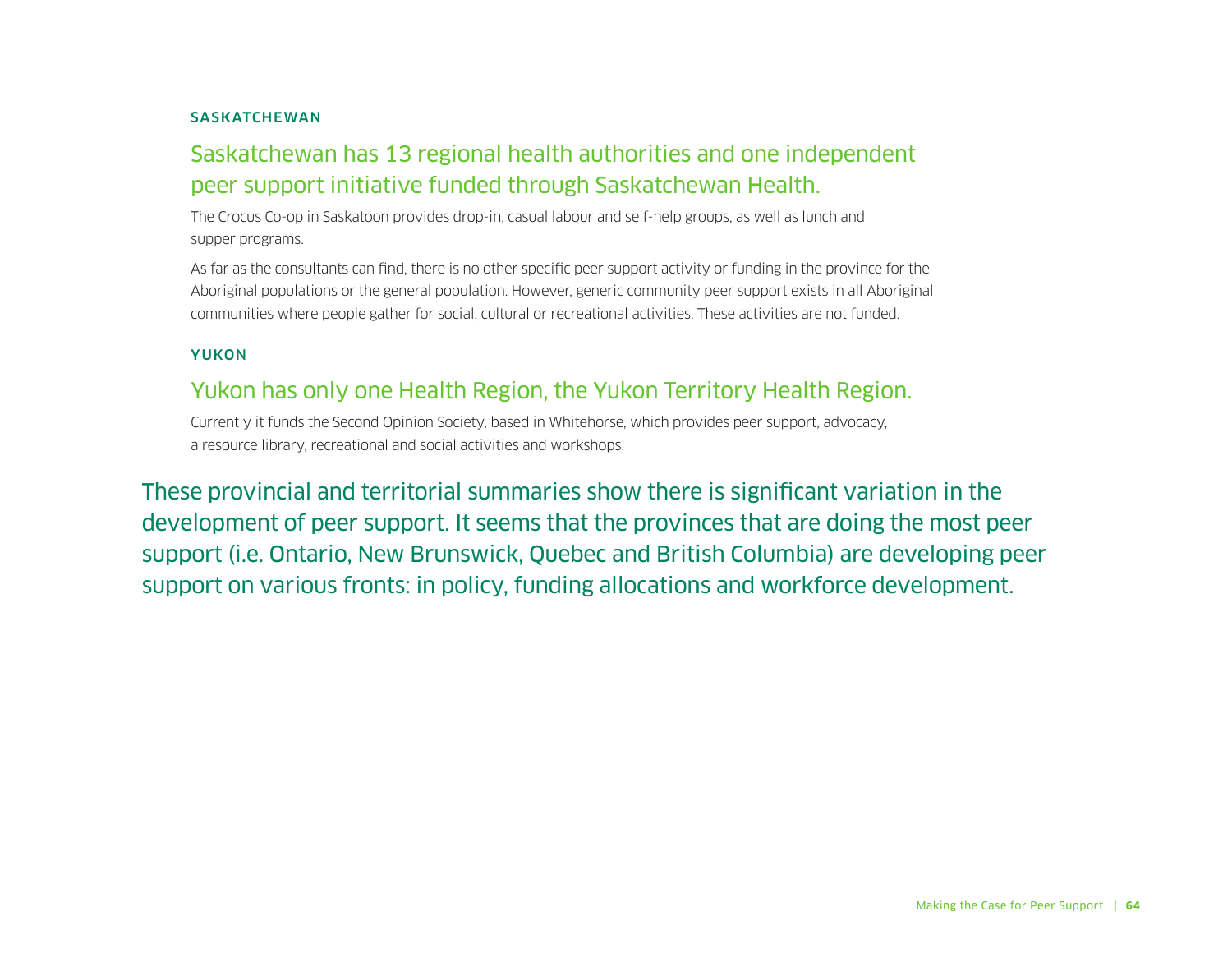## Minorities and Other Population Groups

There are a number of population groups in Canada who have high need for mental health support. Many of these groups have difficulty in accessing it, for various reasons. Many of the people who use peer supports are middle-aged, urban Caucasians.

#### FIRST NATIONS, MÉTIS AND INUIT

"Our First Nations and Métis healing strategies are not recognized."

"Due to oppression our ceremonies were outlawed and have just recently (1960s) been allowed to practice again. They are rapidly coming back into First Nation communities and [are] effective in overcoming mental health issues."

"Peer support is not a business but an ancient protocol that involves individual community members, family, community and Nation that understand the balance of mental, spiritual, emotional and physical quadrants."

Aboriginal Canadians are a small but fast growing population with high rates of mental health problems and illnesses stemming from colonization and deculturation. One dedicated group for First Nations and Métis group was consulted for this project. The respondents stressed the need to develop their own networks and services, by their own people, for their own people. Aboriginal peoples do not practice peer support in specific mental health groupings, but in their natural communities—in sweat lodges as well as sharing circles led by elders. These ceremonies have many similarities to western peer support; they provide safety and holistic healing for people—talking, dancing and drumming. Respondents said that while these activities have mental health benefits they are not recognised in western evidence or funded. Elders with high levels of expertise are also unrecognised because they do not hold western qualifications.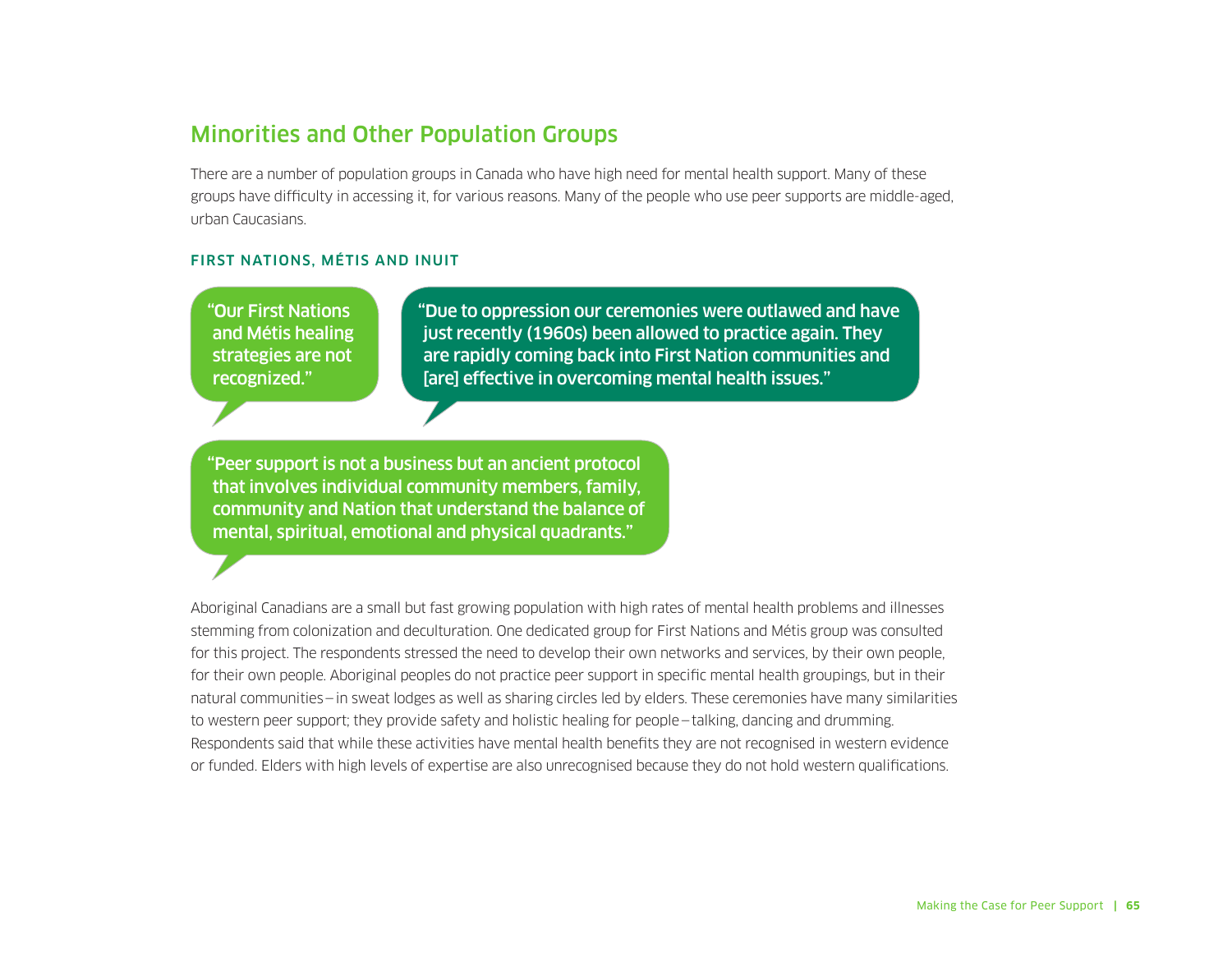#### ETHNIC MINORITIES

"You need to match peer support with the culture of the person you are treating. Our peer support does not offer specialized cultural support."

The philosophy of the consumer/survivor movement in North America tends to be individual rather than familyfocused, which doesn't always resonate with consumers/survivors from ethnic minorities.

Respondents acknowledged that Aboriginal peoples and ethnic minorities were not accessing peer support as much as people of Caucasian origin. They said that the concept of peer support in a mental health peer context is not familiar to many ethnic minorities, who are more likely to use the support networks in their own families and ethnic communities.

However, ethnic minorities are not always immune from discrimination against people who have a mental health problem or illness and peer support initiatives and workers may also hold racist beliefs or lack understanding of how to relate to people in other ethnic groups. Identity can become complex for people who belong to two or more marginalized groups. For instance, consumers/survivors in ethno-cultural minorities can be devalued by their consumer/survivor peers as well as by their own ethnic community.

#### FRANCOPHONE PEOPLE

Although Quebec and New Brunswick are relatively well supplied with peer support initiatives in comparison to other provinces, Francophone people living in English-speaking areas of Canada do not have reliable access to peer support in their own language.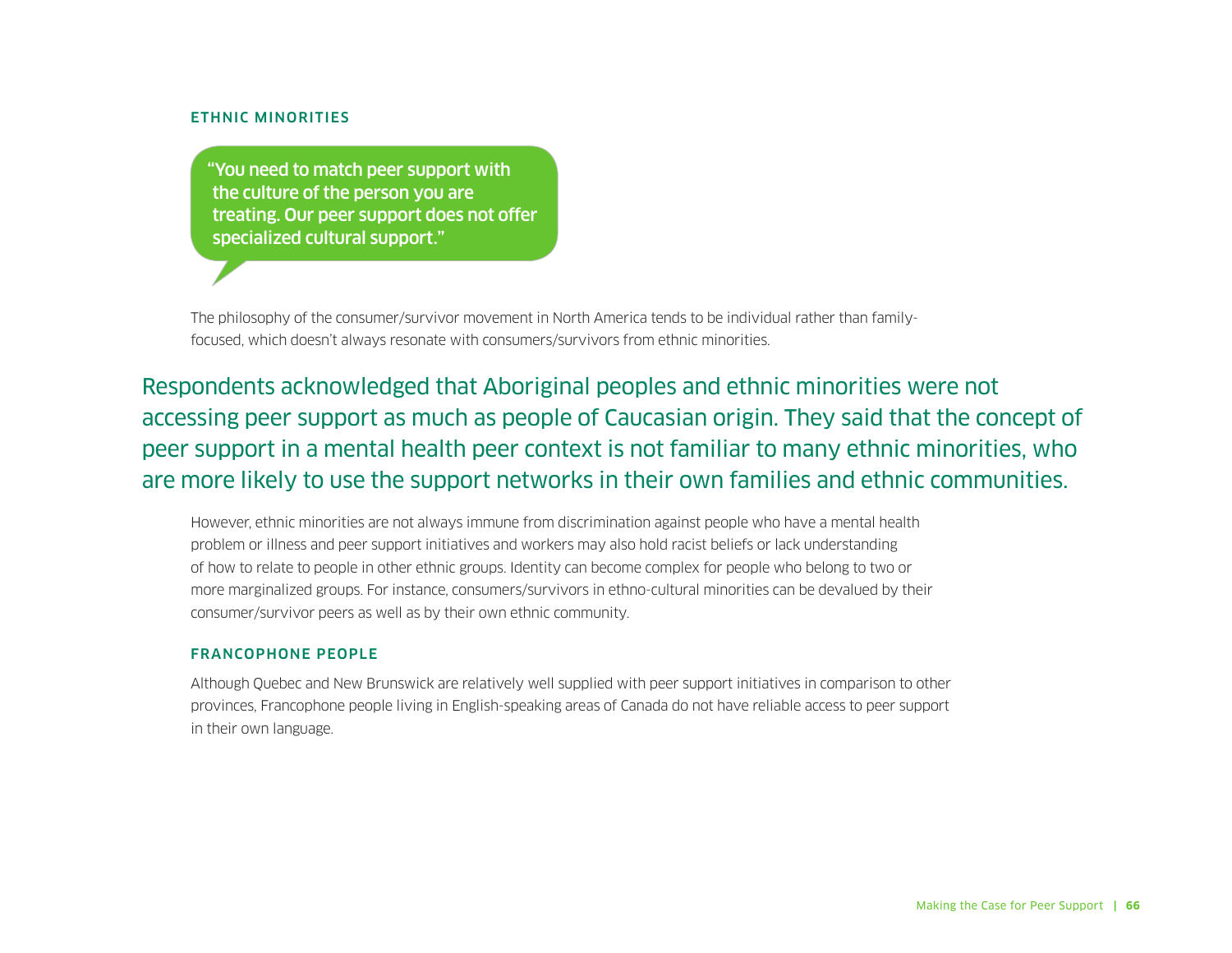#### RURAL PEOPLE

"I have to take two buses to get here [to the peer support service]. Sometimes that takes hours."

Canada covers a large area; most of its population lives within one hundred miles of the US border, while some rural populations live hundreds of kilometres away from their nearest mental health service. Peer-run initiatives in rural areas struggle with few resources to reach out to a far flung population. The costs of transportation can be prohibitive and public transportation may simply not exist. Some rural peer support groups are starting to use information technology for distance communication.

#### YOUNG PEOPLE

"In our town, there is NO support for young people who face housing needs, food and clothing needs, and if you try to involve politicians, they just want to wash their hands and bury their heads in the sand, so they won't see the problem."

It was commonly acknowledged that peer-run initiatives often do not attract young people. Sometimes they are not funded to provide for young people and the staff and members are usually older. However, peer support initiatives in mainstream agencies sometimes do focus on young people, for example, some first psychosis episode programs in Ontario have peer specialists on-staff.

Laing House in Nova Scotia is an example of a mental health agency with a dedicated focus on young people and a holistic approach to recovery from mental health problems or illnesses. Peer specialists and other positions held by people with lived experience are key elements of the service.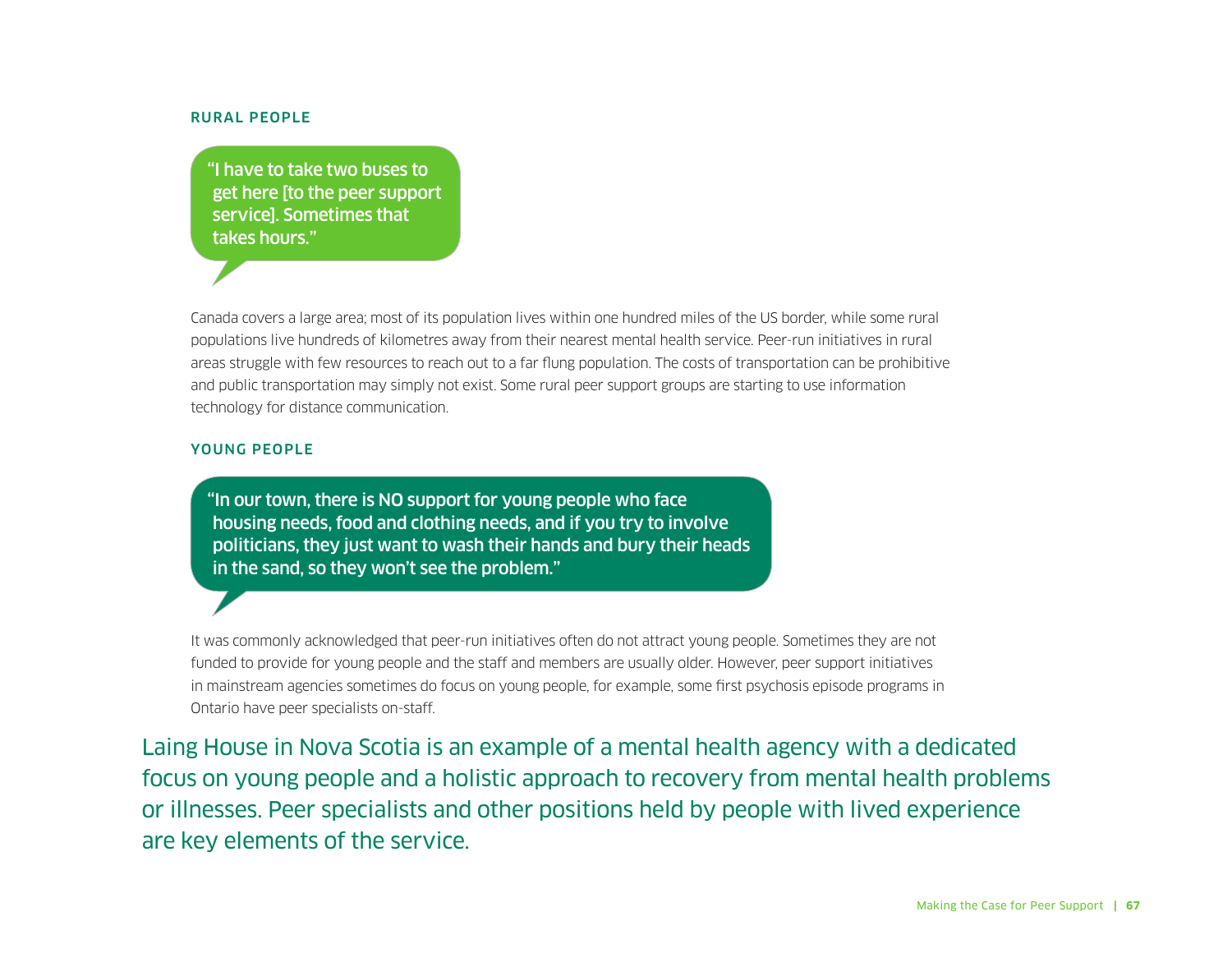#### **SENIORS**

The researchers found no mental health peer support initiatives specifically for older people, though some older people use adult peer support services. Peer support for older people is likely to be a growing concern given the changing age structure of the population.

#### CANADIAN FORCES AND VETERANS

A peer support program is jointly funded by the Department of National Defence and Veterans Affairs Canada. There are now over 28 peer specialists across Canada who work with individuals and their families. The peer specialists are hired as public servants with supervision and performance reviews. The paid peer workers have all experienced Operational Stress Injuries themselves and need to have a psychiatric clearance in order to take on their position. The peer specialists are trained by mental health professionals who are assisted by peers. They are trained to work with clinicians as well as community supports and resources.

#### PEOPLE WITH LEARNING, SENSORY, PHYSICAL AND DEVELOPMENTAL DISABILITIES

People with disabilities, especially deaf people, have high rates of mental health problems. Yet not all peer-run initiatives are accessible for people with other kinds of disabilities. Venues may be physically inaccessible or information produced in inaccessible formats. Mental health peers may not always understand other disability issues.

#### GAY, LESBIAN, BISEXUAL AND TRANSGENDERED PEOPLE

"Most of the peer specialists I have seen are white and straight, leading to not much diversity, not much chance to meet someone who comes from your background."

Gay, lesbian, bisexual and transgendered people also have high rates of mental health problems. We came across only one unfunded peer support service in Canada specifically for them.



Peer support organizations are often not funded to provide accessibility and need funding to conform to the Charter of Rights and Freedoms… Linguistic, plain language, ASL [American Sign Language] and disability accommodations of every stripe MUST be provided for and also must be seen as an important part of the operational budget."

*O'HAGAN, 1994, P. 48*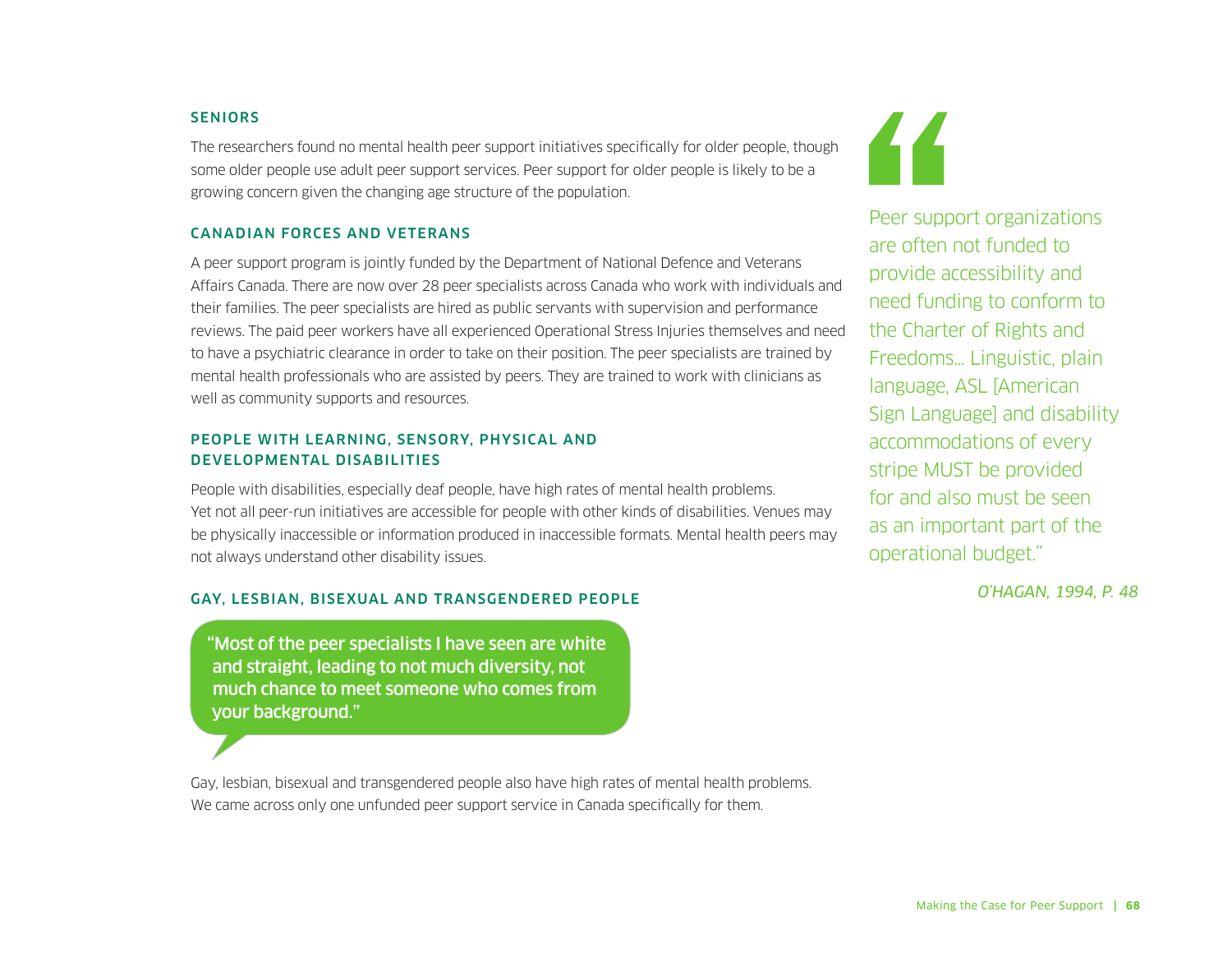#### PEOPLE INVOLVED IN THE CRIMINAL JUSTICE AND FORENSIC SYSTEMS

Consumers/survivors involved with the criminal justice system or forensic mental health services do not have much access to peer support. Peer-run initiatives could have a greater role in providing services or supports to people involved in the criminal justice system at different stages, from prevention services through to diversion and after release.

A peer support service and a consumer-operated service in Ontario are funded to provide these services as part of the larger provincial cross-ministerial response to the growing numbers of this group of consumers/survivors.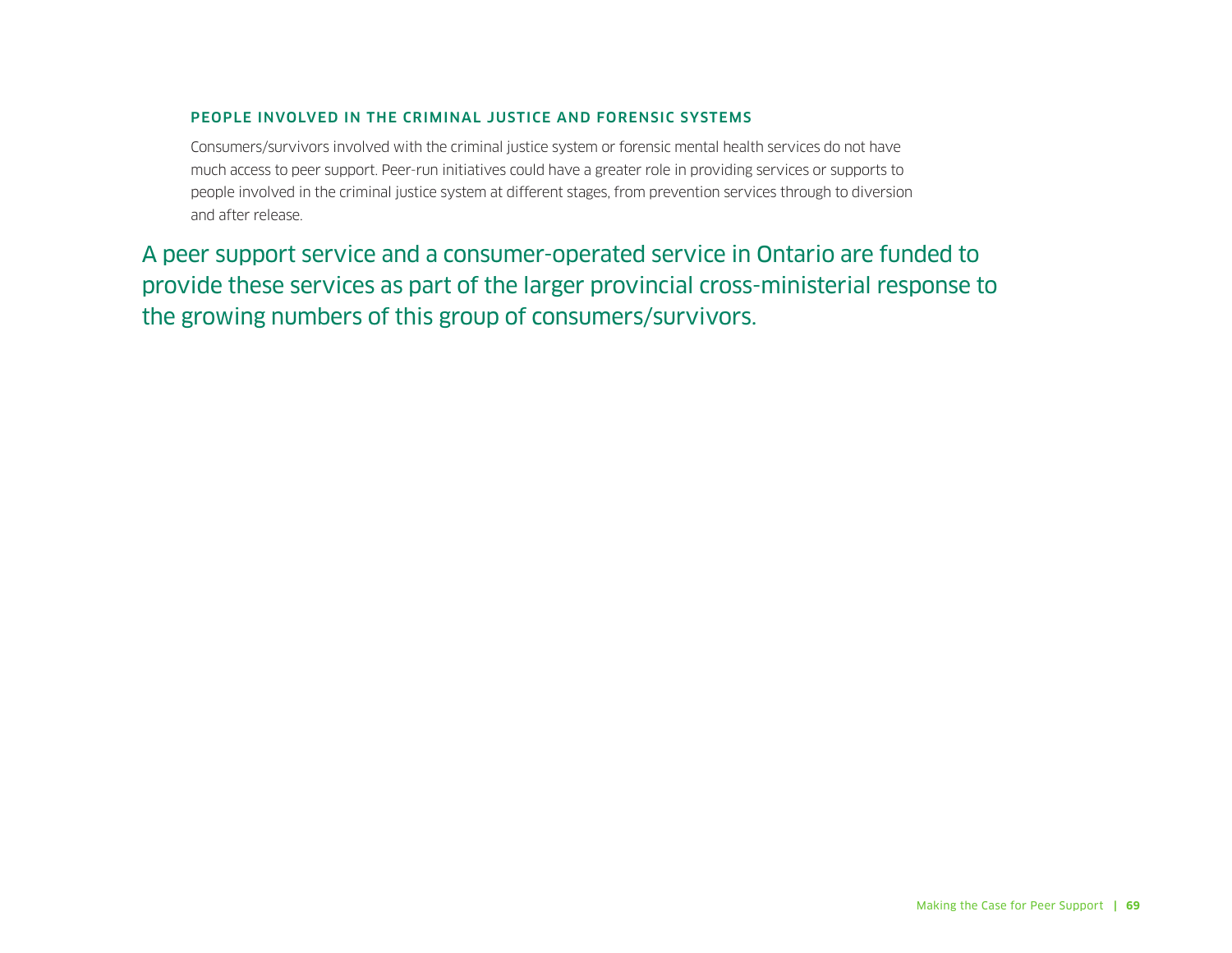## **Challenges for Peer Support**

Respondents raised a variety of issues which are proving to be a challenge for the development of peer support. These include access, funding, organizational structures, development issues and stakeholder relationships as well as internal issues from governance to the involvement of members.

### Access to Peer Support

"Most people who could benefit have never heard of peer support."

"700,000 people in Alberta are living with mental illness. Our organization, which is the only provincial mental health consumer organization, has a budget of less than \$100,000."

"Yikes—we have only two options for independent peer support and a few mainstream peer support positions for 1.5 million people in our locality—so tiny percentage [have access to peer support]."

"I don't think many people know it exists—it seems like people stumble on to it."

Most respondents said that a "very low" percentage of people in Canada with mental health problems or illnesses use peer support. There are however, very few statistics on the use of peer support. Vancouver Coastal Health in British Columbia, which has one of the most developed peer support services inside community mental health teams in Canada, noted that less than 5% of their community mental health clients have access to a peer specialist.

In a Canadian health survey, up to 9% of people with mental health and/or substance abuse problems used self-help groups, telephone hotlines or internet support groups (Statistics Canada, 2002). In addition to this, mental health services can be slow to refer people to peer support initiatives, even when they are available. Respondents told us that some professionals didn't know what peer support is or discouraged people from associating with other people with mental health problems or illnesses.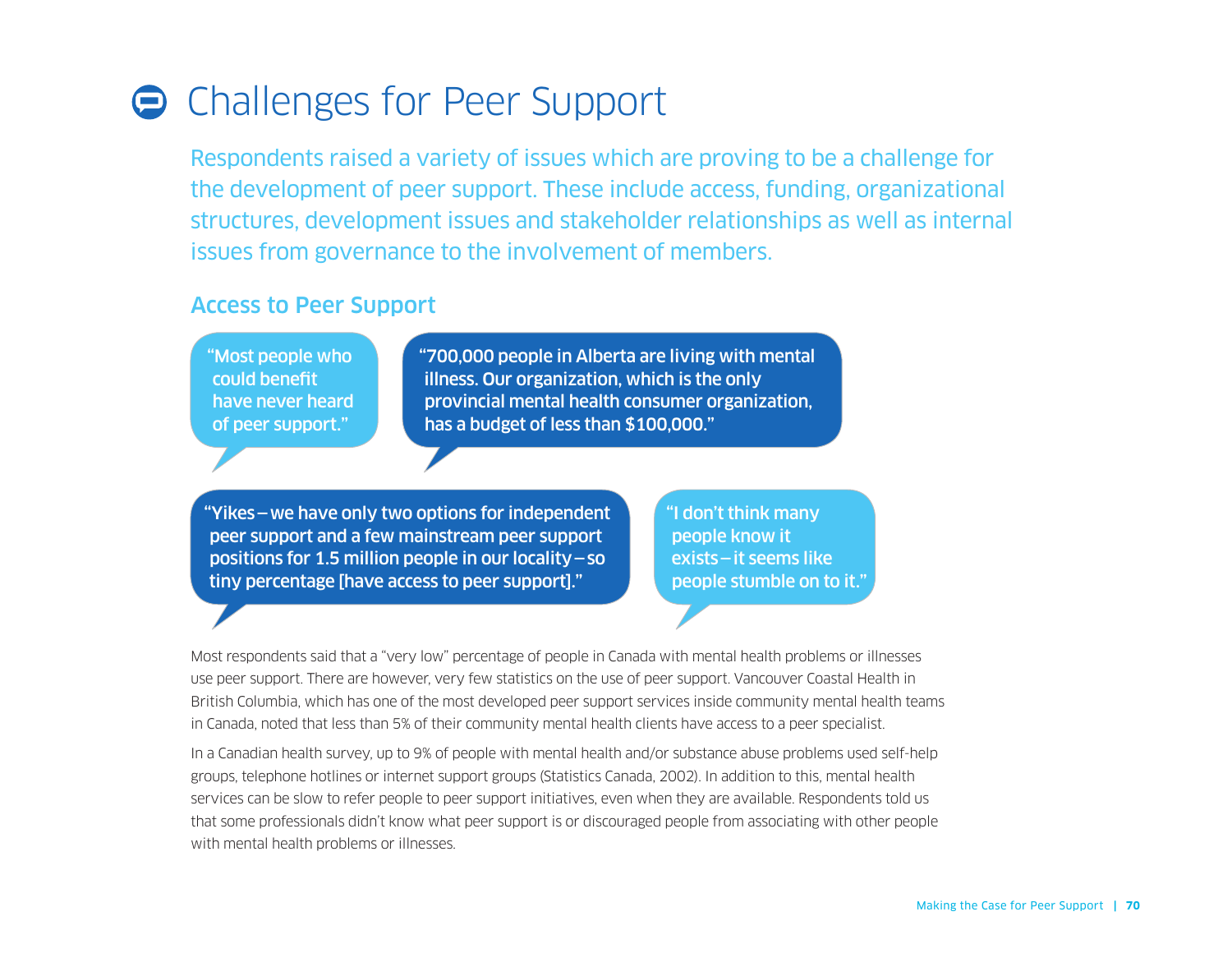In an ideal world everyone should have the same access to peer support services as they do to clinical services and medications. Respondents told us that many people who could benefit don't know about peer support and may not live near a peer support initiative, especially if they live in a rural area. If people did know about peer support there would be far too few peer support initiatives to meet demand. Respondents also told us repeatedly, that they wanted peer support to be available everywhere. People were particularly keen to see peer specialists in emergency rooms.

### Funding and Planning

"I find it odd that while everyone thinks peer support is a great thing, they don't want to pay for it!"

"There is an inconsistency with funders saying we value you, but please volunteer as there is no money. Do we ever ask social workers, OTs, nurses and psychiatrists to volunteer as there is no money for them?"

"We get about 1 million in funding for 25 to 26 activity centres, consumer networks, support groups and Our Voice. The activity centres work out to be about \$1.96 per head per day, versus a bed in the unit at approx \$740 per day."

"Listen to what people have to say about what actually works rather than continuing to fund what doesn't."

There will always be a place for unfunded self-help networks run by volunteers but many of the networks we consulted were frustrated at their over work, lack of recognition and lack of funding for development and provision. First Nations and Métis people particularly felt that their own healing strategies were not recognized by funders. There are simply not nearly enough peer support services of any kind to meet demand. Virtually everyone agreed that funding for independent peer support initiatives is close to unsustainable. Many people working in independent and mainstream peer support initiatives are on government disability pensions which the agency topped up with the allowable amount, before abatement started.

Once funded, people often stated that funders tried to reshape peer support services and gave them the same reporting requirements as mainstream services. This was seen as a sign that funders did not understand what they were "buying." Some peer-run initiatives reported that they felt over scrutinized by funders, who seem concerned about "crazy people screwing up."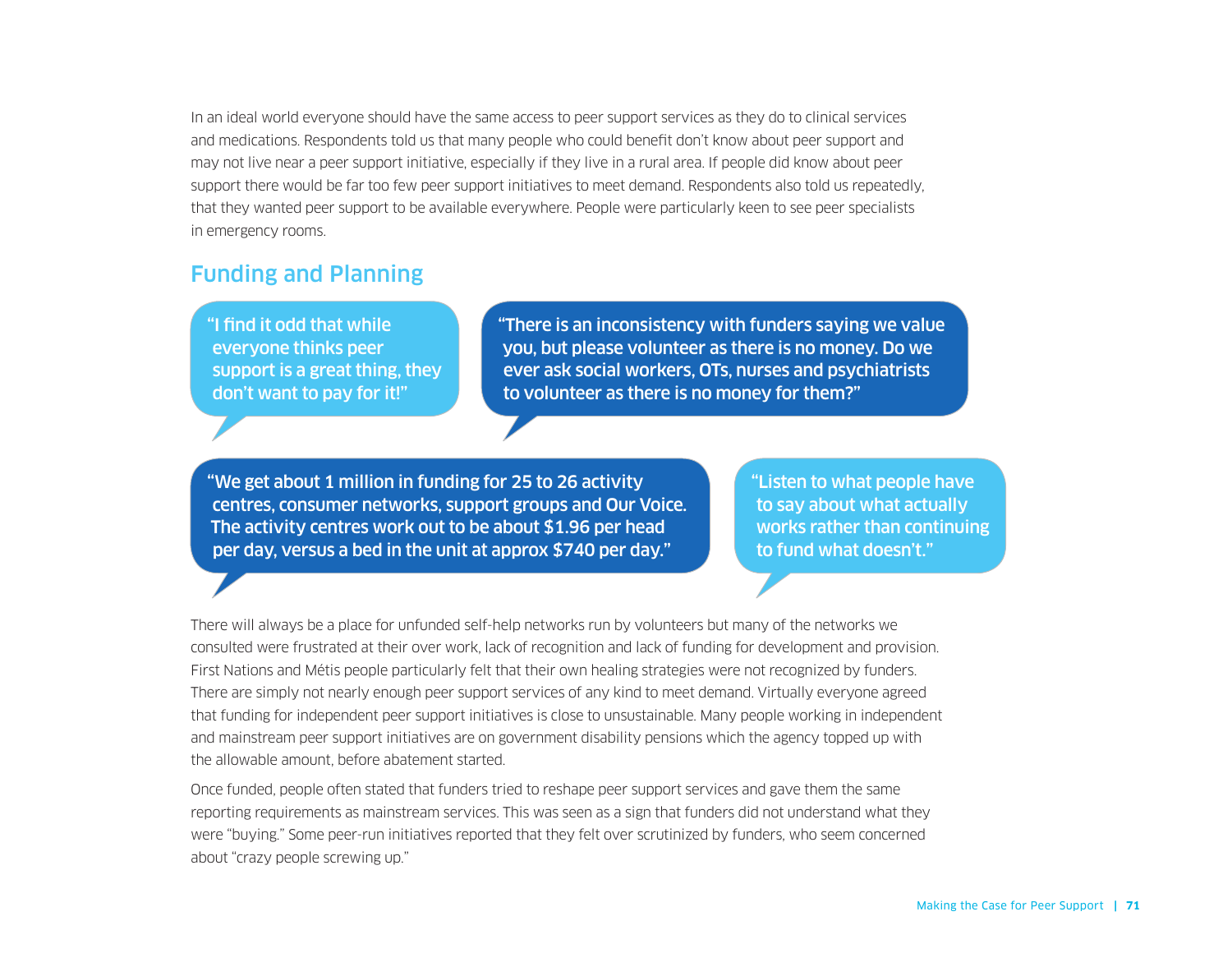People said peer initiatives in mainstream settings are generally in a more viable situation. Peer support initiatives and peer specialists employed or contracted by mainstream agencies have more access to generic workforce development, but they may lack access to training and development specific to peer support. Employees tend to be low paid, though there are some exceptions to this. In one service they said they are paid less than the cleaners and in some areas people were contracted on the minimum wage as a disability income benefit top-up for only two or three hours a week. Many respondents wanted to see peer support funded in both independent and mainstream settings, though some felt strongly that peer support could easily be exploited and colonized in mainstream settings.

The people we consulted suggested various reasons why peer support initiatives as a whole get such a tiny slice of the pie and also, why individual peer support initiatives are poorly funded in comparison to other community mental health providers:

- There is still no comprehensive transparent funding formula in many of the provinces. The overall funding for services does not appear to be based on, for example, the number of fulltime equivalent staff needed or the number of consumers/survivors that need a particular intervention or service. There is still a tendency for funding decisions to be ad hoc, based on what providers are available rather than a consensus on what and how much is needed. This may have led to favouring the types of services that are already well established.
- Funders and mental health leaders in the provinces are sometimes ambivalent about peer support initiatives because they do not understand them or because peer support initiatives lack definition and standards. In addition to this they may have seen some peer-run initiatives that have had significant difficulties, are not innovative or have not kept up with the times.
- Peer-run initiatives have a limited evidence base compared to some other funded responses, which may discourage funders from investing in them. As one person put it,"'you have no evidence, you get no funding: you have no funding, so you can't produce the evidence" (Curtis et al., in MacNeil & Mead, 2005, p 243).



They have given (peer support) a very low priority in their immediate plans. I was part of a committee that was asked by the managers in this province to write a paper on peer support so that standards could be created. That paper sits gathering dust because right now peer support is not on the radar. Until the political will is there, nothing will be done."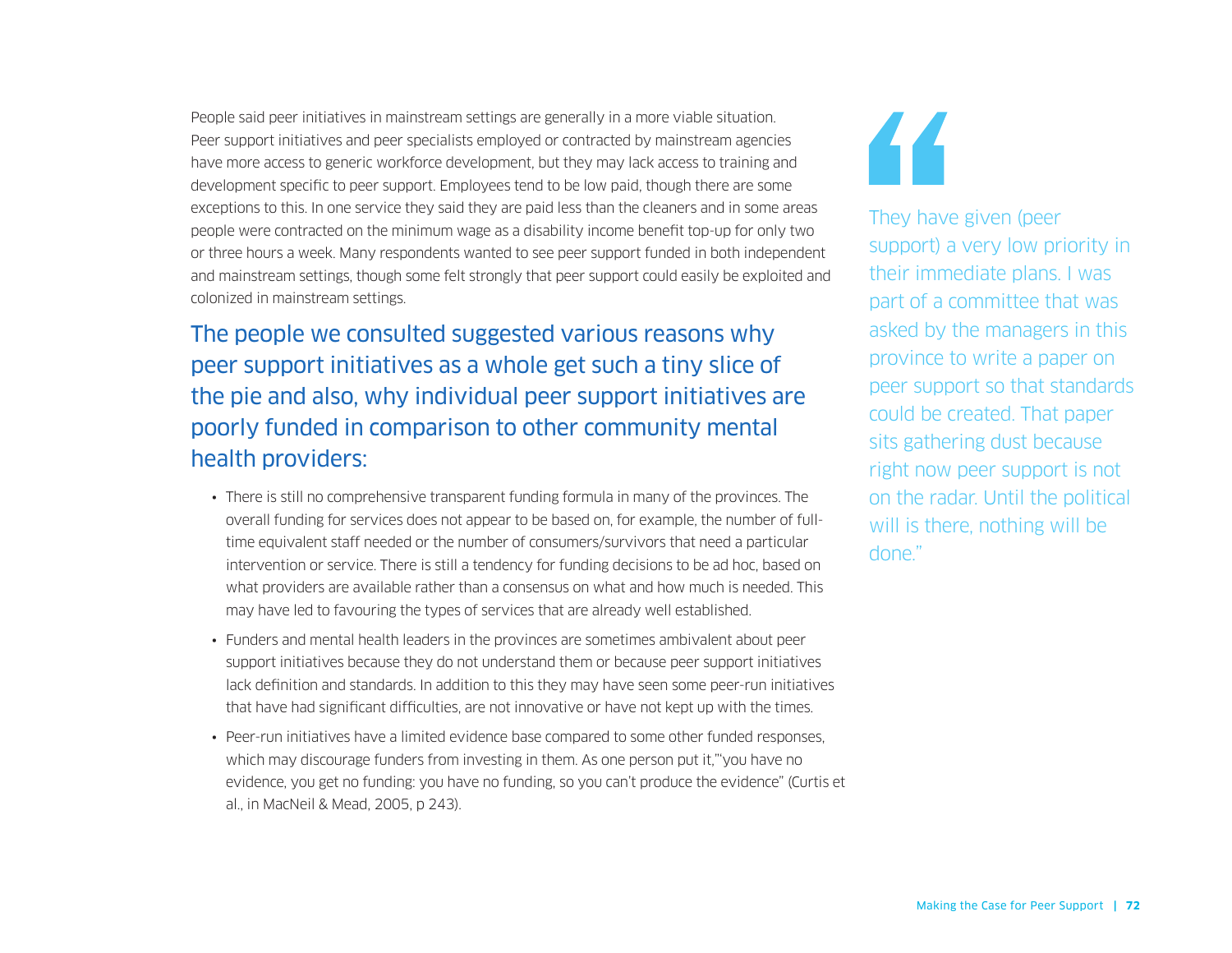- Peer support initiatives are easily viewed as a cheap option and add-on to "real" services rather than as core services or supports in their own right.
- Peer support initiatives in the provinces are not coordinated and some lack the political contacts and knowhow to get their voice heard by planners and funders, who themselves sometimes neglect to involve them in planning and funding discussions.
- Respondents said poor funding results in recruitment and retention problems, sub-standard locations, high stress and reduced ability to meet all contract requirements.

Some provinces have had an injection of funding into peer support services. This was seen as helpful but not nearly enough to meet demand. There was a general consensus that clinical services get the lion's share of the funding when they cater for only a small portion of people's needs.

## Organizational Structures



It needs to be remembered that there is a plethora of small unfunded grassroots self-help groups around the world run entirely by volunteers. However the big growth in peer support in the last generation has been the development of staffed and funded initiatives. Initially these peer support services were just provided by independent peerrun organizations but mainstream organizations have also got in on the act through employing peer specialists or establishing peer initiatives within the mainstream service. This has been controversial in all countries, as the quotes above show, although it looks like peer support in both kinds of settings will continue.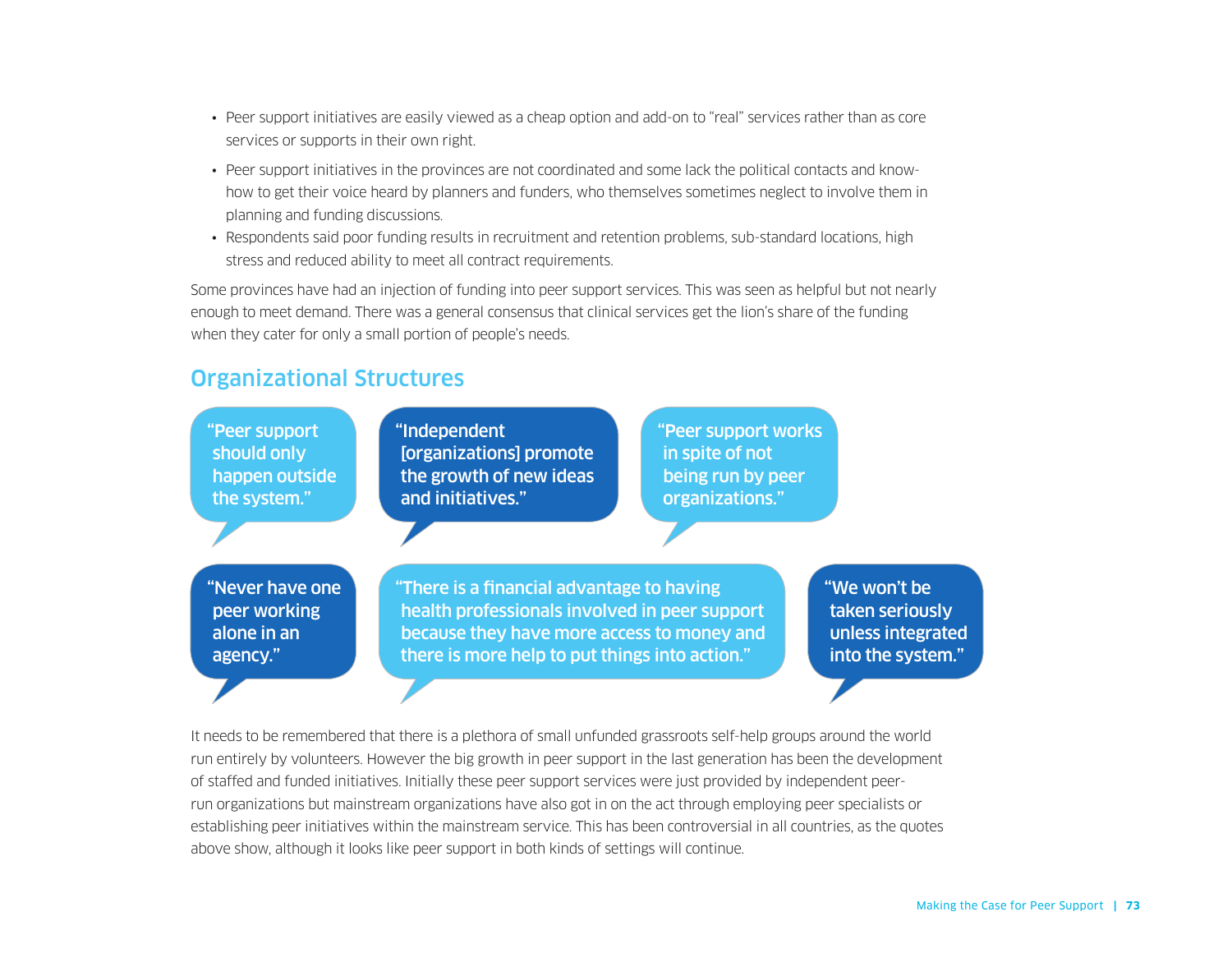Respondents were clear about what types of organizational structures work well for peer support initiatives. Many believed peer specialists should be employed by peer-run agencies and either work within them or be seconded to mainstream agencies. They told us the best types of agencies to "house" peer support services are small, nonprofit, community or peer driven with a flat hierarchy and consensus-inclusive decision making. However, these organizations need to be structured, with plans and procedures, training and supervision and with clear boundaries such as confidentiality.

Some respondents believed peer specialists who work inside mainstream agencies should never work alone in a team of professionals, due to the differences in philosophy and power and the sense of alienation this can set up for the peer specialist. People were also emphatic that supervision and performance appraisals of peer workers inside mainstream agencies should be done by other peers and not professionals.

## Service and Workforce Development in Peer Support

"This is a calling, not merely a iob."

"There's so few training opportunities tailored to peer support."

## There are some peer support development initiatives in Ontario, British Columbia and Quebec which we described in the provinces section.

Respondents agreed across the country that there is not nearly enough development work going into the peer support workforce and peer support initiatives. Virtually everyone saw the need for some standardization and formalized training and professional development in peer support if peer support initiatives are going to grow and become an integral part of the mental health system. But people also expressed concerns about these developments. "Professionalizing" peer workers could erode the reciprocal relationships in peer support initiatives and standard workforce training could steer peer workers into taking on the language and culture of mainstream mental health services (The Herrington Group, 2005, p 6).

û

Many aspects of peer support training are not covered in mainstream curricula, so new curricula need to be developed. This has happened in Georgia, Arizona, New Zealand and elsewhere.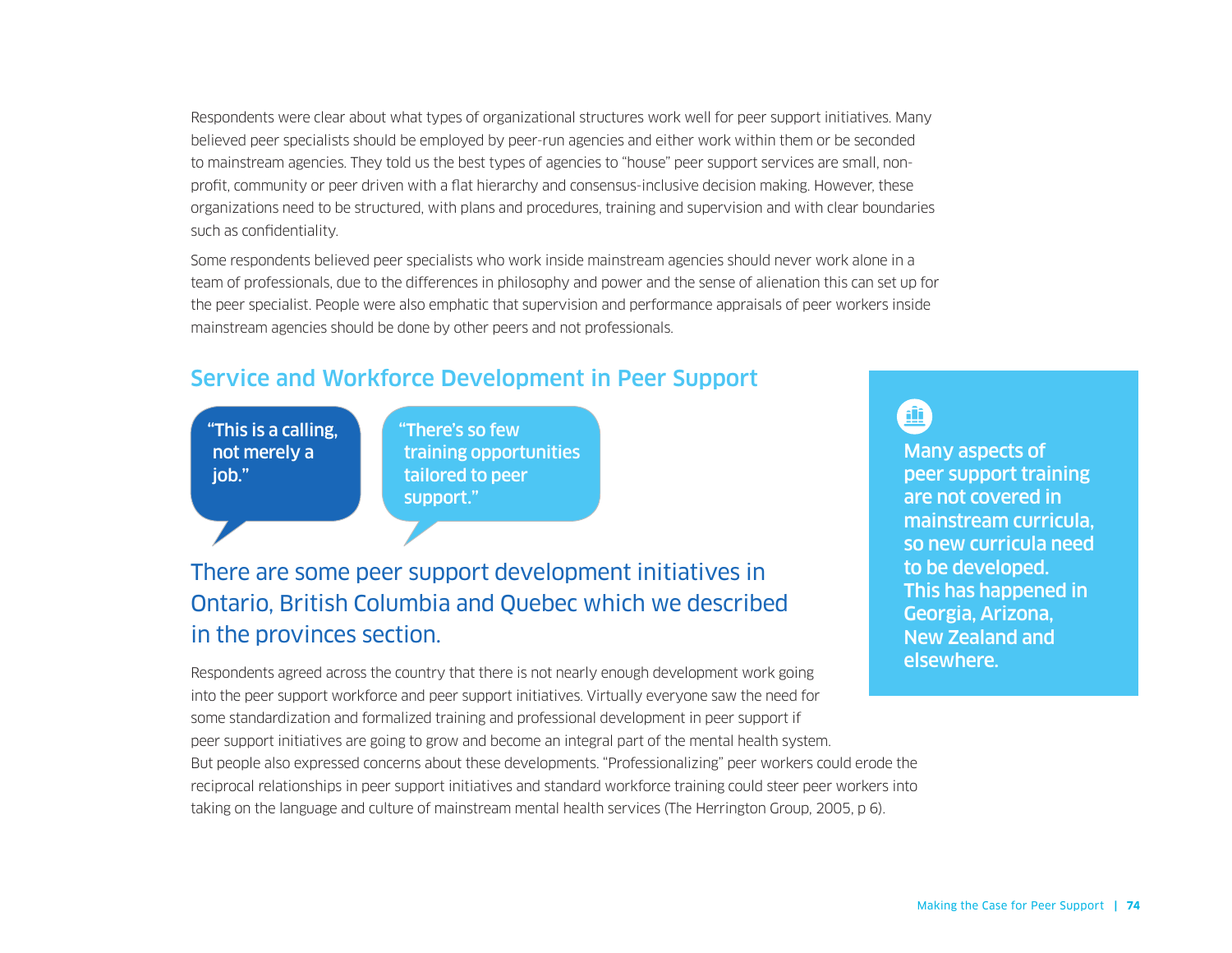People stressed that training needs to be tailored to the different roles in peer support initiatives. These include not just the paid staff but volunteers and the board. Because reciprocity is a key element of peer support, resources need to also focus on the personal development of clients (in mainstream services) or members (in independent peer support initiatives), either through the training of peer specialists or directly through providing learning opportunities for members and clients.

Some training topics that may be unique to peer support initiatives or to be interpreted differently for them are:

- History and culture of mental health services;
- Mainstream and critical perspectives on mental health issues;
- History and principles of the consumer/survivor movement;
- Values and culture of peer support;
- What helps and hinders recovery;
- Peer boundaries, ethics and shared risk-taking;
- Peer practices (e.g. WRAP, intentional peer support, alternative businesses);
- Delivering recovery education;
- Group facilitation and meeting skills;
- Goal setting and recovery planning;
- Assisting people with self-managing medication, self harm, voices and other unwanted symptoms;
- Working with or within mainstream services;
- Empowerment (e.g. as offered by the Collectif pour un pouvoir fou); and
- Psychiatric medications (e.g. Gaining Autonomy with Medication).

Barriers to education and training include lack of funding and/or failure to create a budget for staff development. Some peer workers have felt uncomfortable and excluded when they have attended mainstream training. There is also little or no training specifically for peers whose first language is not English, including Francophone people outside of Quebec.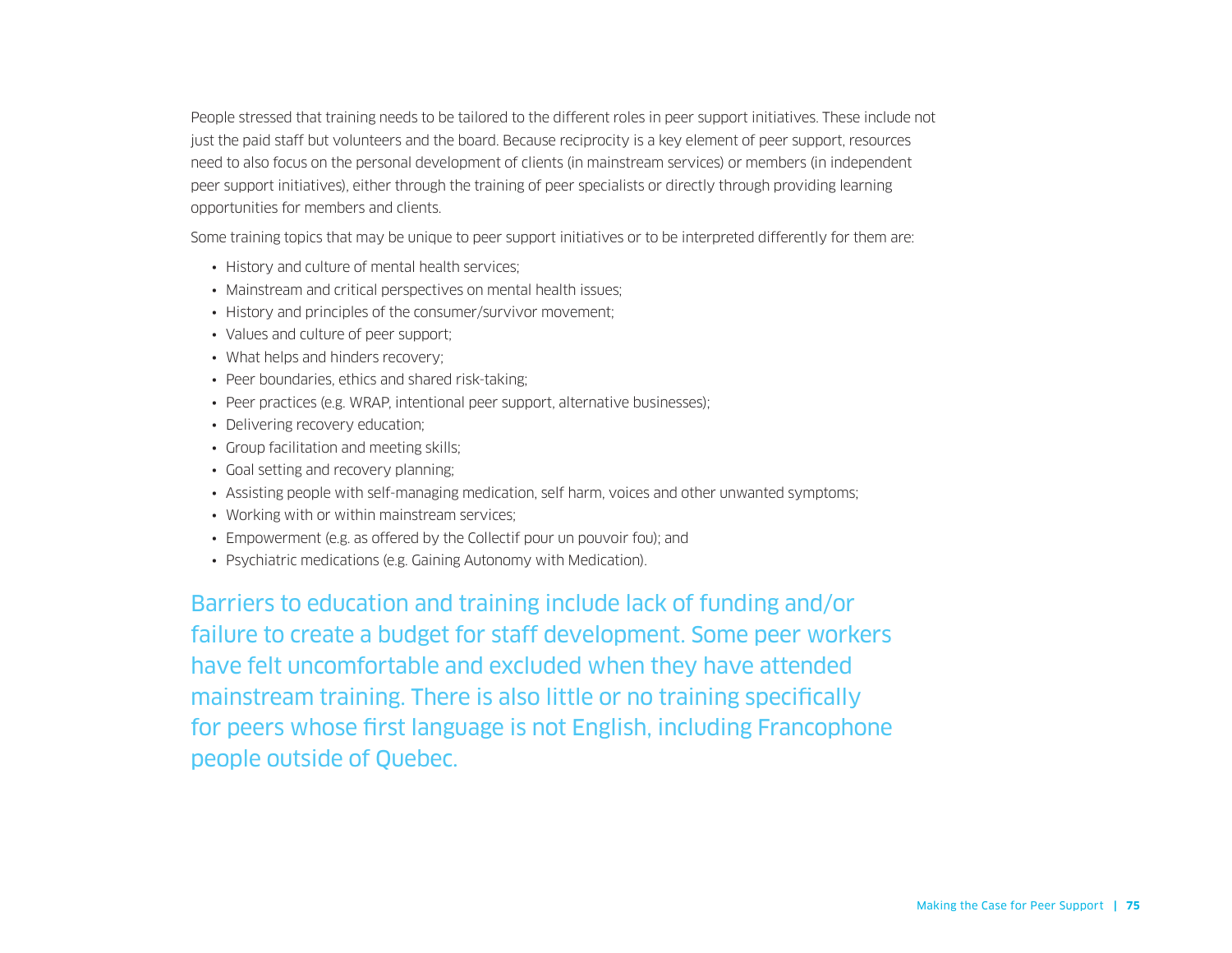### Relationships with Non-Peers

"One doctor said 'we would have consumers on staff if they had something to say'."

"Our peer specialist is completely appreciated and sought out by the health care team, which includes professionals and para-professionals."

## Some people we talked to believed government officials, planners and funders may have lower expectations of peer support initiatives than professionally-led services.

If this is the case, the impact of this attitude cannot be overstated. Lower expectations, at whatever level of consciousness, can lead to an oscillation between neglect of peer support initiatives and too much interference when things go wrong.

Others said that people in the mainstream mental health system do not understand consumer/ survivor history and values. This means they are likely to regard peer support initiatives as either second-rate or just like mainstream services that happen to be run by consumers/survivors. They asserted that consumer/survivor initiatives need to be regarded as "equal but different."

Many of the people involved with peer-run initiatives have not felt helped by the mental health system and some have felt deeply harmed by it. They are now taking an active role alongside or within the same system. Because of their experiences, they are sensitive to acts and/or attitudes of exclusion and control. They often feel some degree of ambivalence about engaging with the system that they see as tainted or even unsafe for them. In addition to this, they may not understand the rules of power and influence that the people who run the system are familiar with or have the networks to tap into the most powerful people.

The people who have always been relatively privileged in the mental health system may still harbour stigmatizing beliefs about consumers/survivors. If they have not had analogous life experience of being marginalized, then they may be unable to understand the situation and

## **il**

Perhaps the biggest barrier to the development of peerrun initiatives around the world has been the longstanding inequality and marginalization of people who have received a mental illness diagnosis and its impact on consumers/ survivors as well as the people who work in and run the mental health system.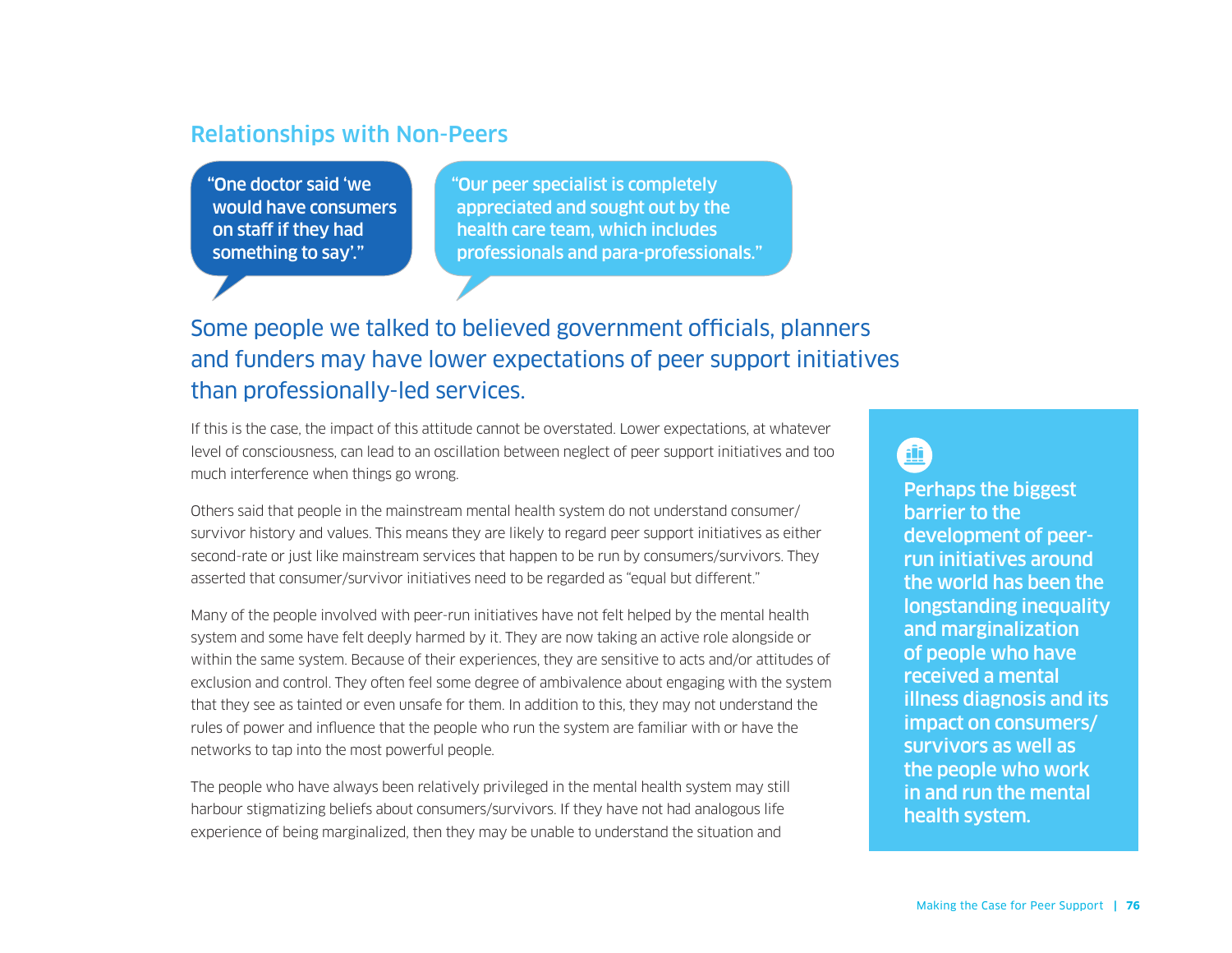experiences of their consumer/survivor colleagues. Because of this, they may respond defensively to consumer/ survivor scrutiny. Some may feel a discomforting guilt about the harm the mental health system has done in the past, as well as today.

#### INDEPENDENT PEER SUPPORT INITIATIVES

"Successful peer services know the politics and know how to dance."

"Consumer organizations have to see themselves as not just what the mainstream tell us we are."

"[We have] excellent relationships with other services and organizations."

"I have not seen much success… Stigma is alive and well in this field."

Peer-run initiatives around the world, especially the ones established in the earlier days of the consumer/survivor movement, were often somewhat separatist and didn't want much to do with mainstream services (Nelson et al., 2008; Shimrat, 1997; Van Tosh & del Vecchio, 2000). Over the decades this has changed and respondents generally agreed that building relationships with the mental health system and other stakeholders was vital to the success of independent peer support initiatives. Some peers however, carry ambivalence about their relationships within the mainstream mental health system which they experience as daunting, frustrating or unequal.

People mentioned that there is stigma and discrimination against consumers/survivors in the system, which can subvert good relationships. People complained that they were not always included or taken seriously. It may also be true, that people who perceive they have some power within the mental health system are more successful handling their relationships within it.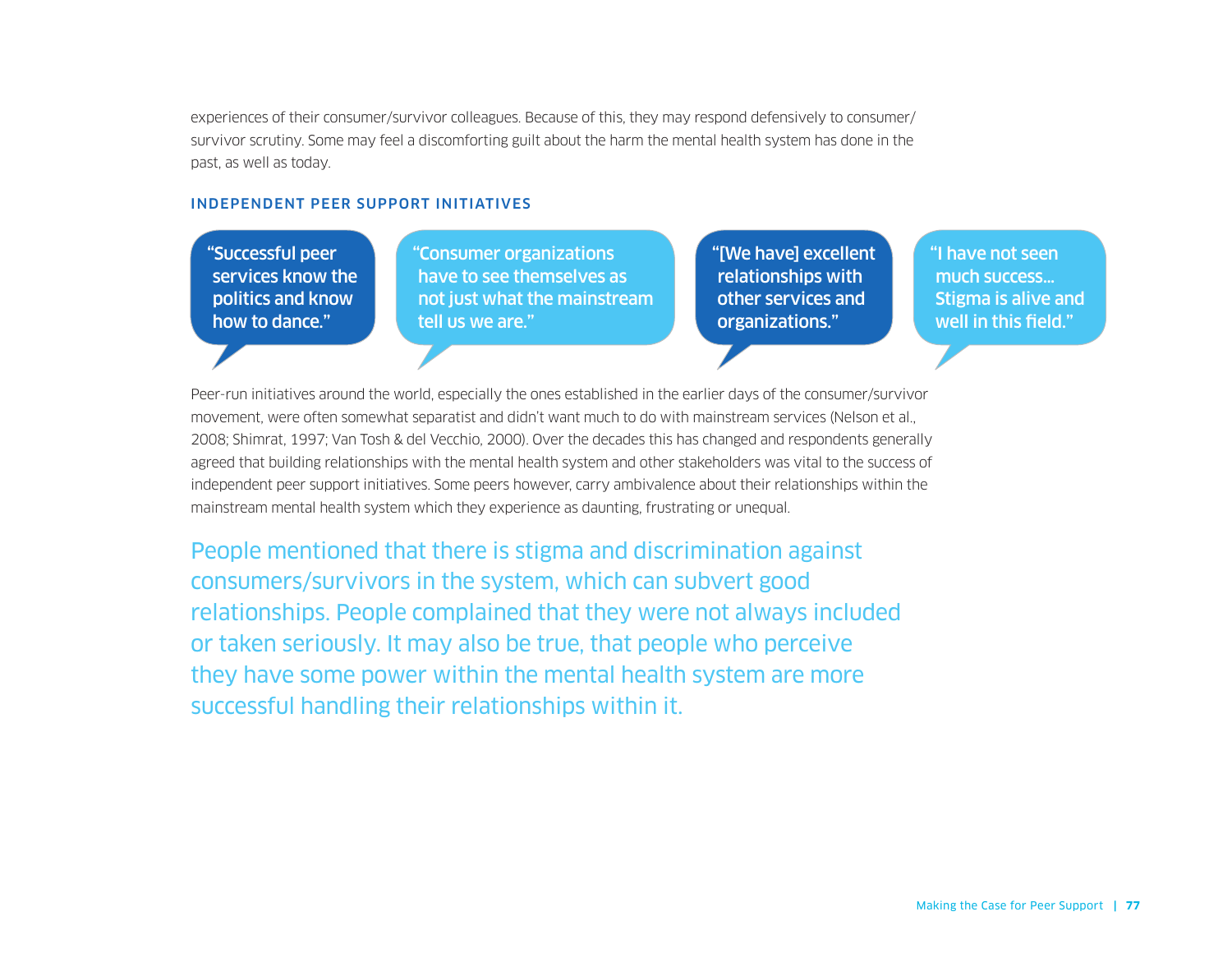#### PEER SUPPORT INITIATIVES IN MAINSTREAM SERVICES

"We [peer workers] used to be treated not so well [by mainstream colleagues], but after being here for a while we now have more acceptance and respect."

"Please regard individuals dedicating themselves to peer support as coprofessionals."

"I work at an organization that is not run by consumer/ survivors, but we do have a number of consumer/ survivors working here and we are all viewed as competent at our work as non-consumers/survivors."

One rationale for placing peer specialists in traditional mental health services is so they will help bring about culture change. This is perhaps a tall order for people who are usually at the bottom of the hierarchy. About half of the respondents said their presence had helped to create culture change, through role-modeling, informal dialogue, education and creating the conditions where some professionals have felt safe to "come out" as consumers/survivors. People said it was much harder to change staff if they had other priorities and rigid beliefs. Some professional staff are unwelcoming of peer specialists. We heard stories that peer specialists were not allowed to use the staff toilets or weren't invited to the staff Christmas party.

It can be particularly difficult for peer specialists working in the same service they use or have used. We heard examples of supervisory professional staff failing to make the distinction between clinical and employment issues when they were dealing with the peer specialists. We also heard of peer specialists in ACT teams who were expected to engage in clinical activities such as medication drops, which have the potential to be coercive.

It was generally considered good practice for staff in mainstream agencies to get training on peer support and related issues before peer specialists join their teams. The presence of peer support in mainstream agencies has some potential to change the culture of those agencies but there is a risk that those agencies will change the culture of peer support if the professionals harbor prejudices and don't understand the values and benefits of peer support.

## ii

People mentioned that there is stigma and discrimination against consumers/survivors in the system, which can subvert good relationships. People complained that they were not always included or taken seriously. It may also be true, that people who perceive they have some power within the mental health system are more successful handling their relationships within it.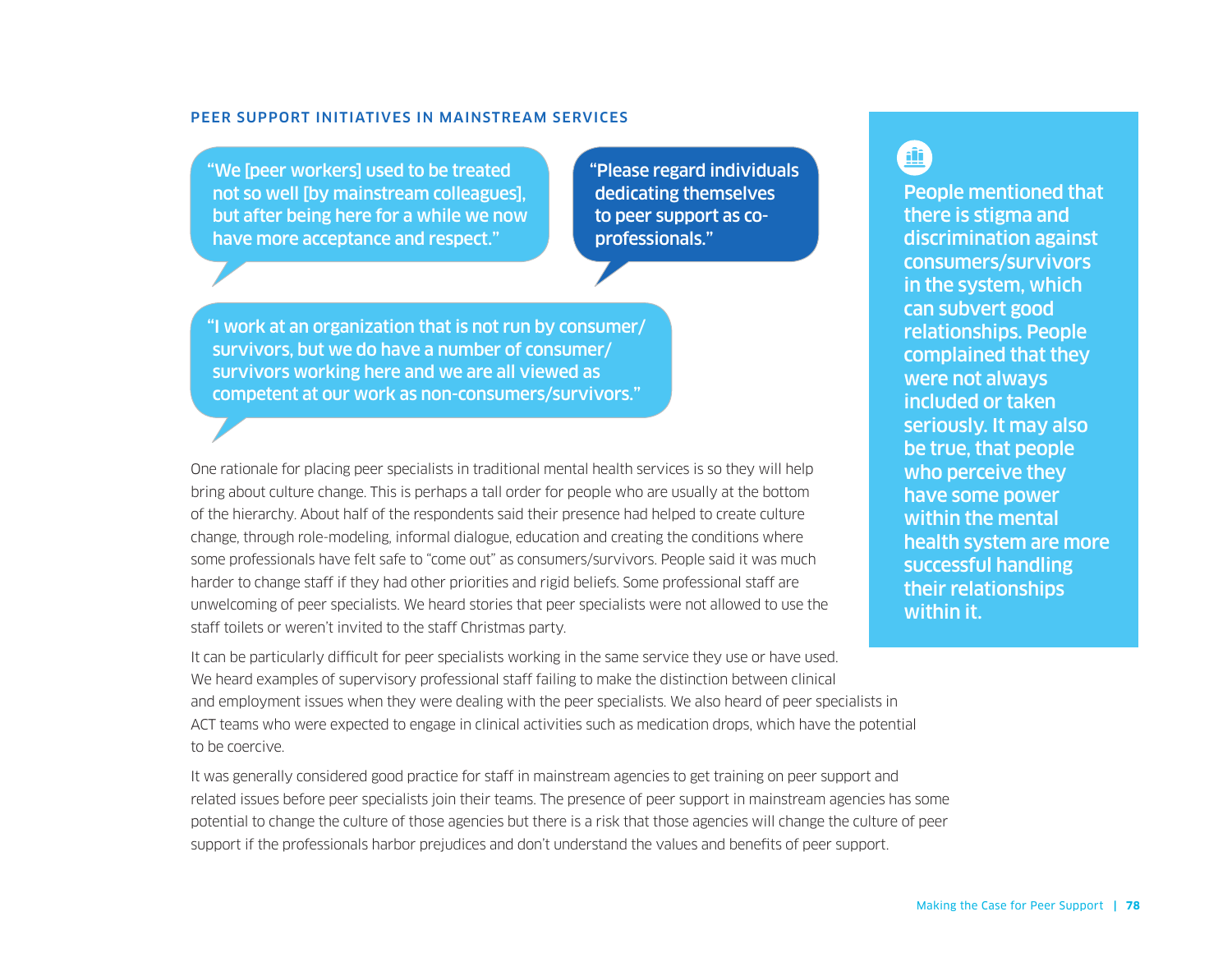#### **Governance**

"There are huge inconsistencies between organizations and the way they implement peer support."

Governance issues differ markedly between independent and mainstream services so they will be dealt with separately.

#### INDEPENDENT PEER SUPPORT INITIATIVES

"The governance skills within our movement surpass those of any other voluntary sector that I've been involved with."

"We get scrutinized around budgets and governance more than most organizations—it's like we are the crazy people and will screw it up."

"Big problem area. There needs to be more training opportunities for volunteers to learn about governance."

Many respondents believed that the boards of peer-run initiatives performed reasonably well, but it is hard to find the right mix of financial, legal and peer, community skills and experience from the local consumer/ survivor community.

Some boards have a minority of people who are not consumer/survivors while others don't observe the strict separation of governance and operations that exists in the corporate and large non-profits contexts. Some boards of peer-run initiatives have members, volunteers and staff on them. Others are just governed by the members, while others bring in users and survivors from the wider community. At the very least, the board of an independent peer-run initiative should have a majority of consumers/survivors on it.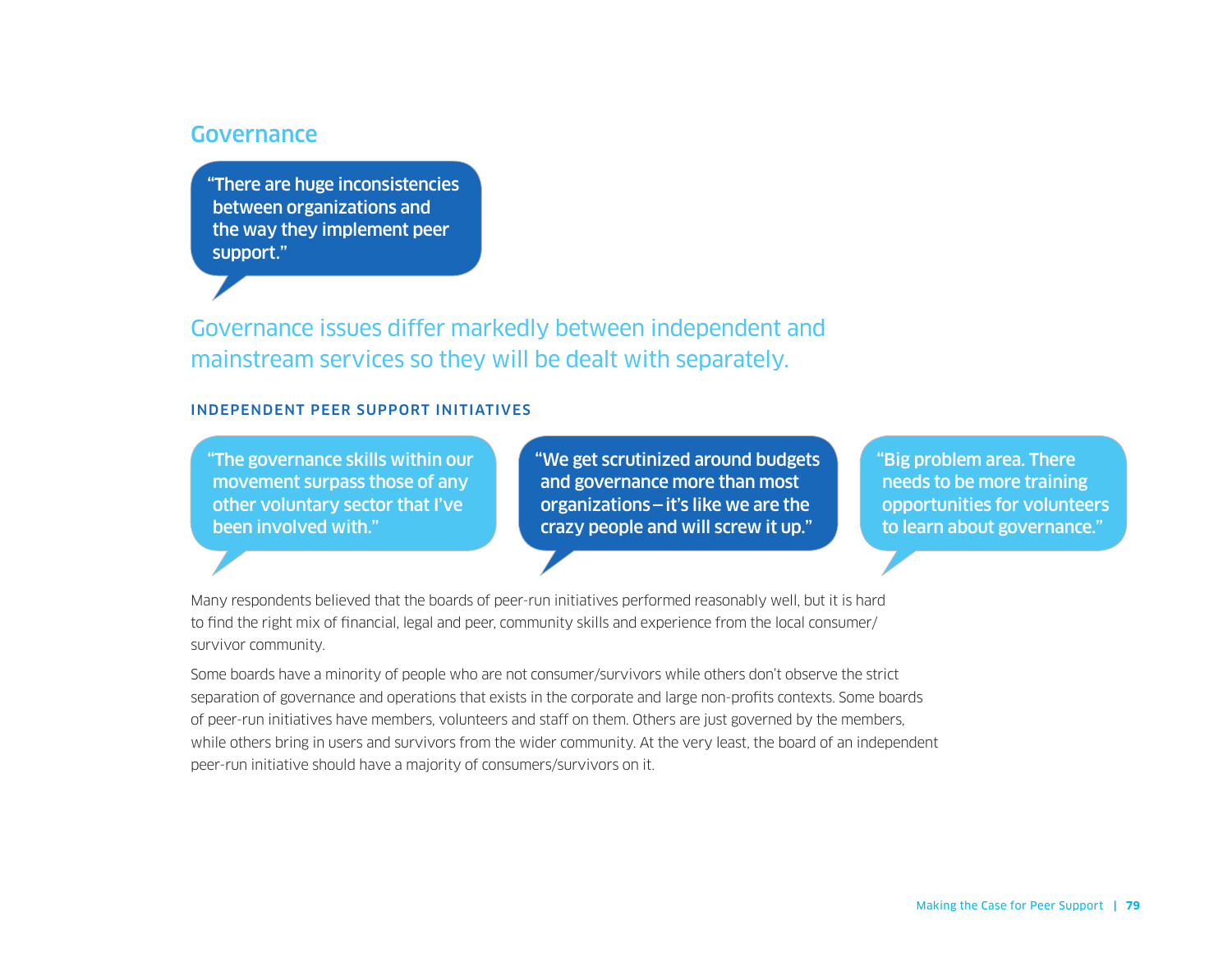#### PEER INITIATIVES IN MAINSTREAM SETTINGS

"[The influence peers have in non-consumer organizations] completely depends on the value given to truly equal partnerships and how this is practised in the organization. In equal and respectful partnerships they will have a great deal of influence. Unfortunately, this is not usually the case."

## Peer initiatives in mainstream settings are governed by boards that do not necessarily have any consumer/survivor members on them.

Respondents reported mixed experiences with mainstream boards. They felt they had little or no influence over their boards or had to rely on the management, who do not always understand the issues, to make direct representations to boards. They felt they only had influence if the board requested it, not when the peer workers requested it. Some felt they had a lot of influence on their boards. It helped if the organization was small and there was good consumer/survivor representation on the board.

Conventional governance arrangements are set up so the workers and board have minimal contact and some respondents may not have understood this. However, these comments may reflect a preference from peer workers to work in a less-defined operational/governance split.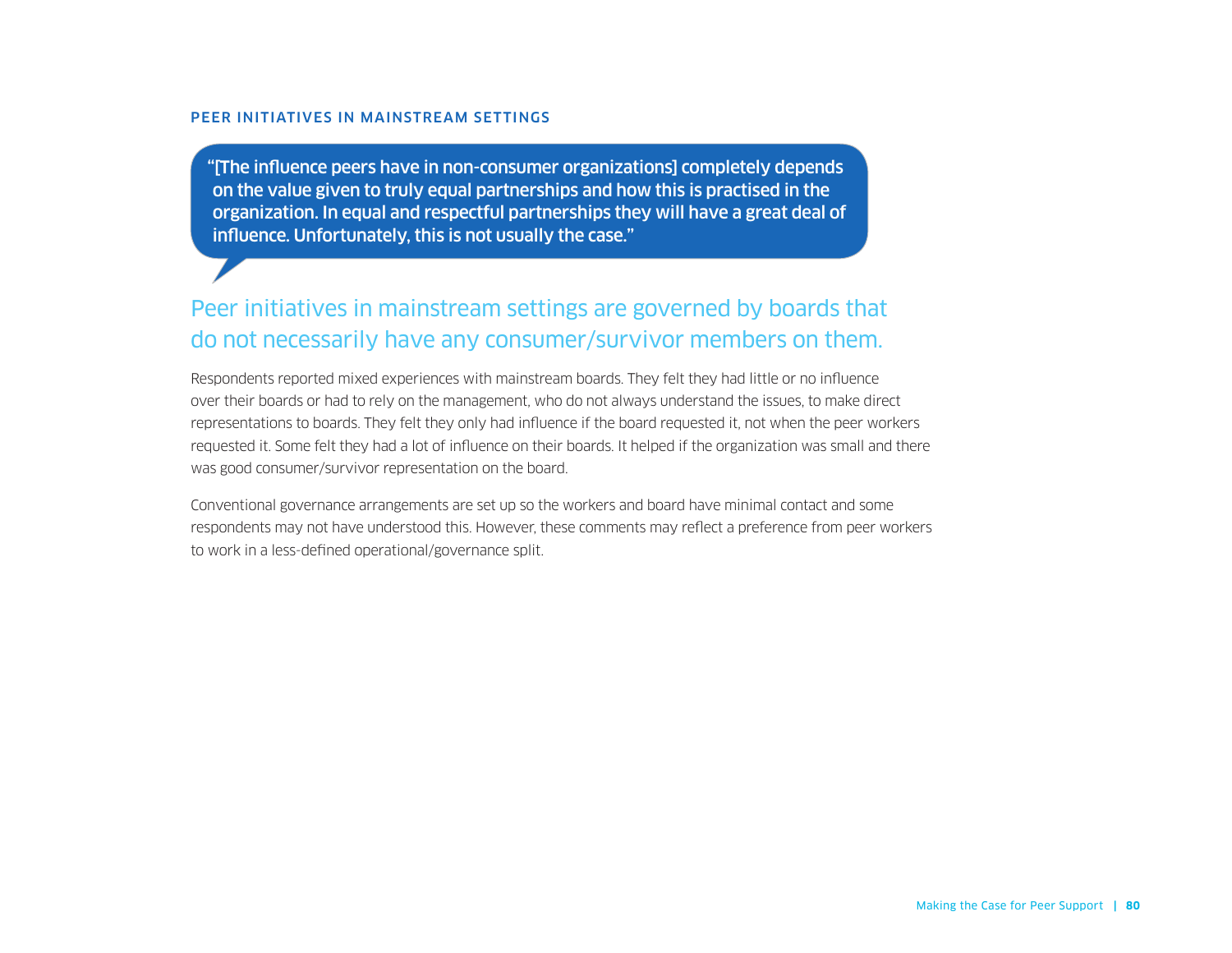#### INDEPENDENT PEER SUPPORT INITIATIVES

"Peer agencies generally have good financial management as they have less money and do more for what they have."

"There tends to often be a lack of belief and trust in the ability of initiatives to be responsible and credible in carrying out important management functions. Often the initiatives are only 'paid lip service' as to their capabilities."

"Consumer survivor organizations have historically been underfunded and have at times not been able to recruit trained and experienced staff because of low wages and poor benefits. Sometimes this has also resulted in insufficient board training to fully understand their role and the role of senior staff."

Many people believed that independent peer-run initiatives are well managed especially under the difficult circumstances of poor funding and workers with fluctuating health. Successful managers lead through empowering the staff and members and upholding the values of peer support.

But managers are vulnerable to a cascade of problems, starting with poor funding. People said peer support initiatives are often unable to afford or train managers with the required skills, particularly in the area of finance and fundraising. Burnout is a major problem. Occasionally, people recruited into management roles are not the best people for the job; they could be inconsistent, have blurred boundaries or be self-serving and treat others badly.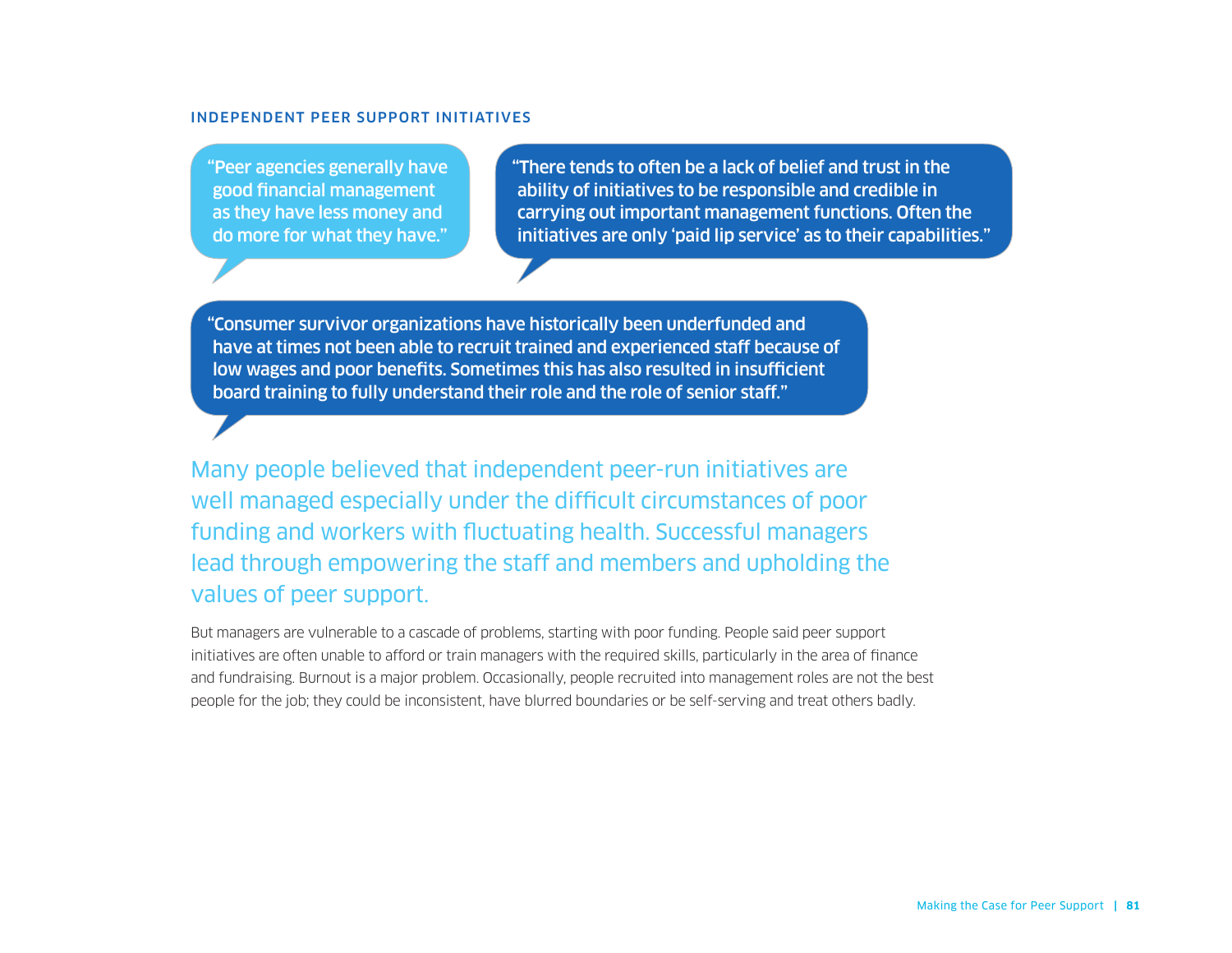#### INDEPENDENT PEER SUPPORT INITIATIVES

There are also peer specialists in mainstream services in many places in Canada. A number of mainstream organizations have begun to add peer support to their service delivery. This has taken a number of forms including: implementing WRAP, hiring staff with lived experience into peer support positions, developing partnerships and referral arrangements with consumer/survivor-run organizations to expand access to employment or drop in centre options, as well as hiring people with lived experience to train on peer support and other topics.

People were very clear that the mainstream management of peer support initiatives could only work if this was done in a spirit of partnership with the peer workers in organizations that "get" peer support values. Unfortunately, it's more common that peer workers in these settings feel over-controlled and under-respected by their professional and management colleagues. These organizations often have other priorities so the peer support part of the service may be neglected. Some said consumer/survivor interests did not come first in these organizations and professionals tended to see peer specialists as cheap labour who lessened their own workloads, rather than a separate form of service delivery.

Peer specialists based in clinical teams sometimes have little or no autonomy. In one area the peer specialists were told by their manager what they had to do with clients and the case manager had to approve the recovery plan worked on between the client and the peer specialist. Sometimes this meant dampening down or interfering with the persons goals, which is contrary to the values of peer support.



We feel that our 'superiors' are following their agenda and we have to fit in to their scheme."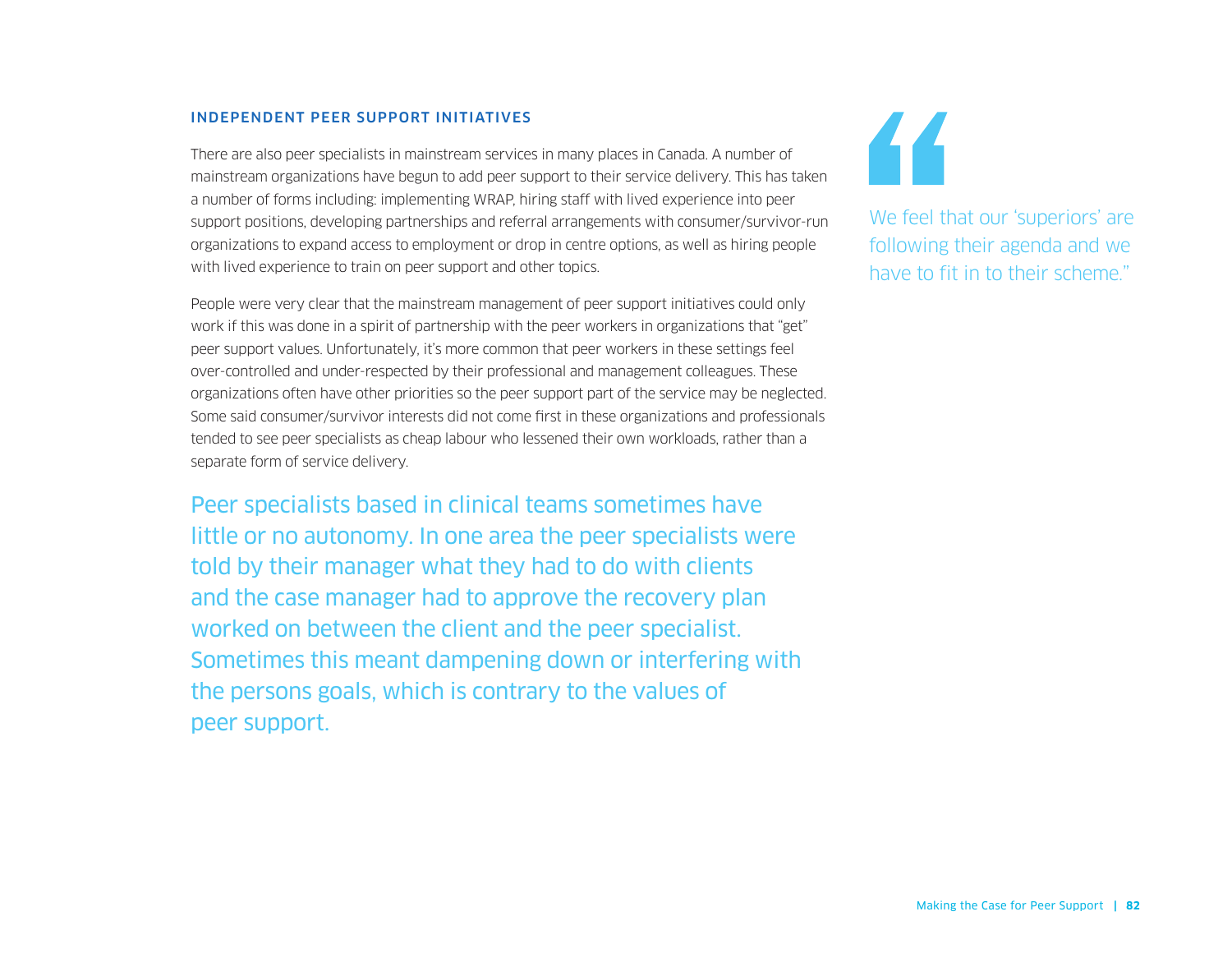### **Staff**

"I fear that if we use paid staff it destroys the altruistic nature of peer support."

"I'm in two minds because if we're paid it may change the power imbalance [with clients] but the system needs to value peer support and it's not deemed legitimate if it's not paid."

"It is unconscionable that funding for mental health consumers in paid positions is far below a living wage and often without benefits. Creation of properly paid positions within our movement needs to be built in."

"Everyone should get paid—we shouldn't have to rely on volunteers."

"I don't believe they view peer support as the effective and efficient tool that it is. I would like to see at least 50% of the jobs in the mental health field going towards consumers. If consumers don't get jobs in the field, then there's no way they'll be represented."

If the peer support workforce is to develop, peer support services need to be adequately funded as a core service like clinical services that consumers/survivors should have access to. People were overwhelmingly in favour of fully paying peer specialists. Paying people a fair wage is a sign that their work is valued by the system that pays for the service. It also provides employment and financial independence for people who might otherwise be still on a disability income benefit.

Peer specialists may be paid or unpaid in both mainstream and independent settings. Some may have their disability income benefits topped up to the maximum rate before they start to be abated. Respondents said that paid workers had more status than volunteers. They were often more skilled, with clearer accountability than volunteers.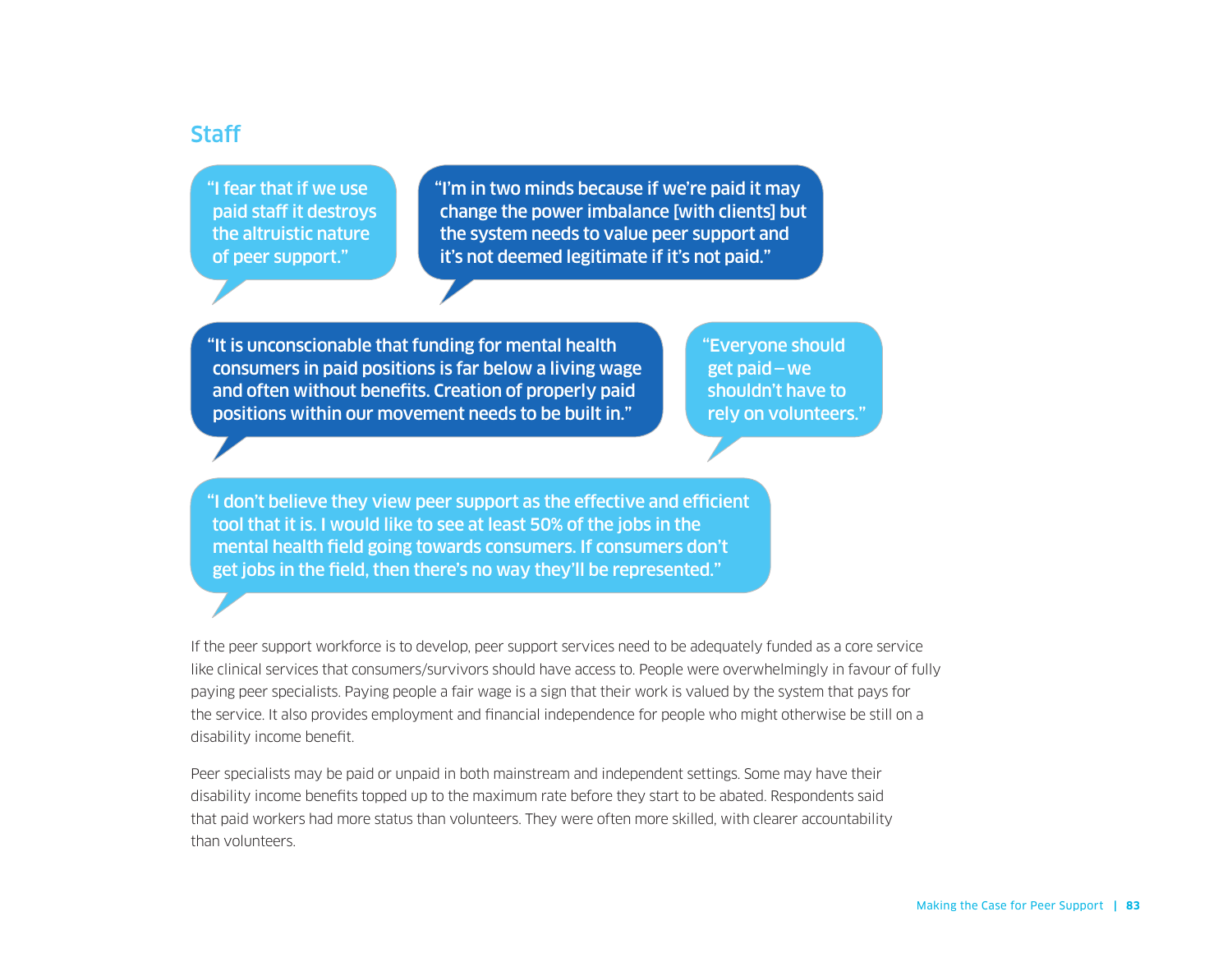Staff with mental health problems or illnesses often need different kinds of supports and workplace accommodations than other workers, due to the fact they are in pioneering roles that currently lack traditions and standards, as well as the sometimes lingering presence and impact of their mental health issues. People felt strongly that peer support staff needed supervision from experienced peers, rather than non-peer professionals. They also thought employers should be open to being flexible about work hours, work conditions and sick leave for those who continue to experience mental health problems or illnesses.

There was widespread agreement that peer support work needs to become an occupational group in mental health, though people are afraid that peer support values will be destroyed if peer support becomes too professionalized. On the other hand people recognized that peer support needs to grow and become more standardized, with nationally recognized training and standards that can be adapted at the provincial level. At the moment there is no career pathway in peer support and peer specialists tend to get stuck on low wages which discourages good people from staying in it.

Peer-run initiatives have difficulty recruiting and retaining skilled workers because their pay is not competitive with peer workers in mainstream agencies and some consumers/survivors are afraid of the stigma of openly identifying as such.

### Volunteers

"It shouldn't cost you to be a volunteer."

"One thing that makes it easy to volunteer is that it looks good on a resume."

"There is an important role for volunteers."

## 亜

The downside of fully paying peer support staff was the possible power and status imbalance created with volunteers, members or clients. This could make it harder to apply the values of equality and empowerment that are so central to peer support. Lived experience of mental health problems or illnesses is not the only requirement for peer workers; they also need work-related skills and attributes.

"In our organization the board of directors has a firm philosophy that volunteer participation is a key component of self-worth and recovery. There is a spiritual need amongst our consumers to feel that they are 'giving back'. Any task they are qualified for from answering the phone to providing direct support to a mental health consumer in crisis to testifying before parliament."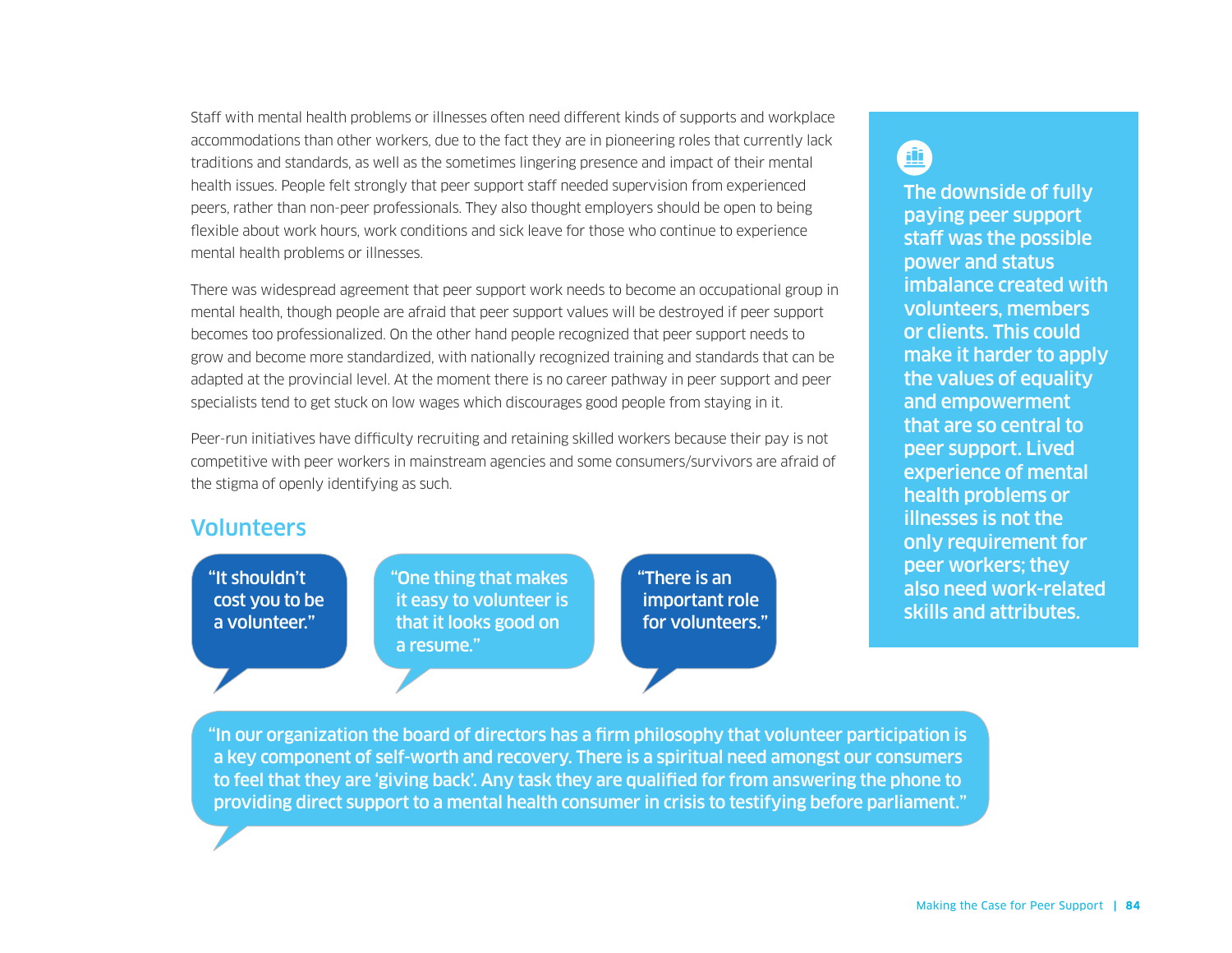People tended to define volunteers in a variety of ways—as people who aren't paid anything, not even expenses, people who are paid expenses and people who are paid well below the minimum wage as a top-up to their disability income benefits.

Peer-run initiatives often rely heavily on volunteers. There were mixed responses to the existence of volunteers in peer-run initiatives. A few said everyone should be paid. A lot of people could see the benefits of volunteering for people who were in transition from a "consumer" role to a full working role; volunteering enables them to build up confidence, skills and working hours. However, there is a danger that people may get stuck in the volunteer role and not move onto paid work because funding doesn't allow it or their free services are taken for granted. Also, volunteer supports and accountabilities can be unclear.

There are two Chinese peer support initiatives in Vancouver and Toronto. Both said that Chinese people found it much easier to identify as volunteers than as members because a volunteer was a more socially-valued role, in a cultural setting where it is social death to openly acknowledge mental health problems or illnesses. They considered it an honor to be a volunteer. On the other hand, we heard a story of a man who missed out on his food at a food bank so he could attend a meeting as a consumer representative in a voluntary capacity with well-paid professionals. These kinds of situations are unacceptably inequitable.

## Work Conditions

Peer-run initiatives and mainstream employers try particularly hard to create a supportive work environment. They need to negotiate workplace accommodations for staff, such as flexible work hours and sick leave entitlements, quiet work areas, acceptance of unusual behaviour, the need to take time off for appointments and so on.

Some respondents suggested that not all peer-run initiatives do well at supporting their staff, due to lack of funding for supervision and training, as well as lack of management skills at times. For instance one person told us that accommodations for one staff member had overburdened other staff members with extra work.

It can be more difficult to create a supportive work environment for peers working in mainstream services, as these services may operate in ways that peers are uncomfortable with and they may have a less supportive workplace culture. Peers may be isolated from each other and mainstream colleagues may harbour prejudices or are not used to working with consumers/survivors.



The main challenge with volunteers is that they can leave at anytime for any reason. This causes huge challenges to create a good team."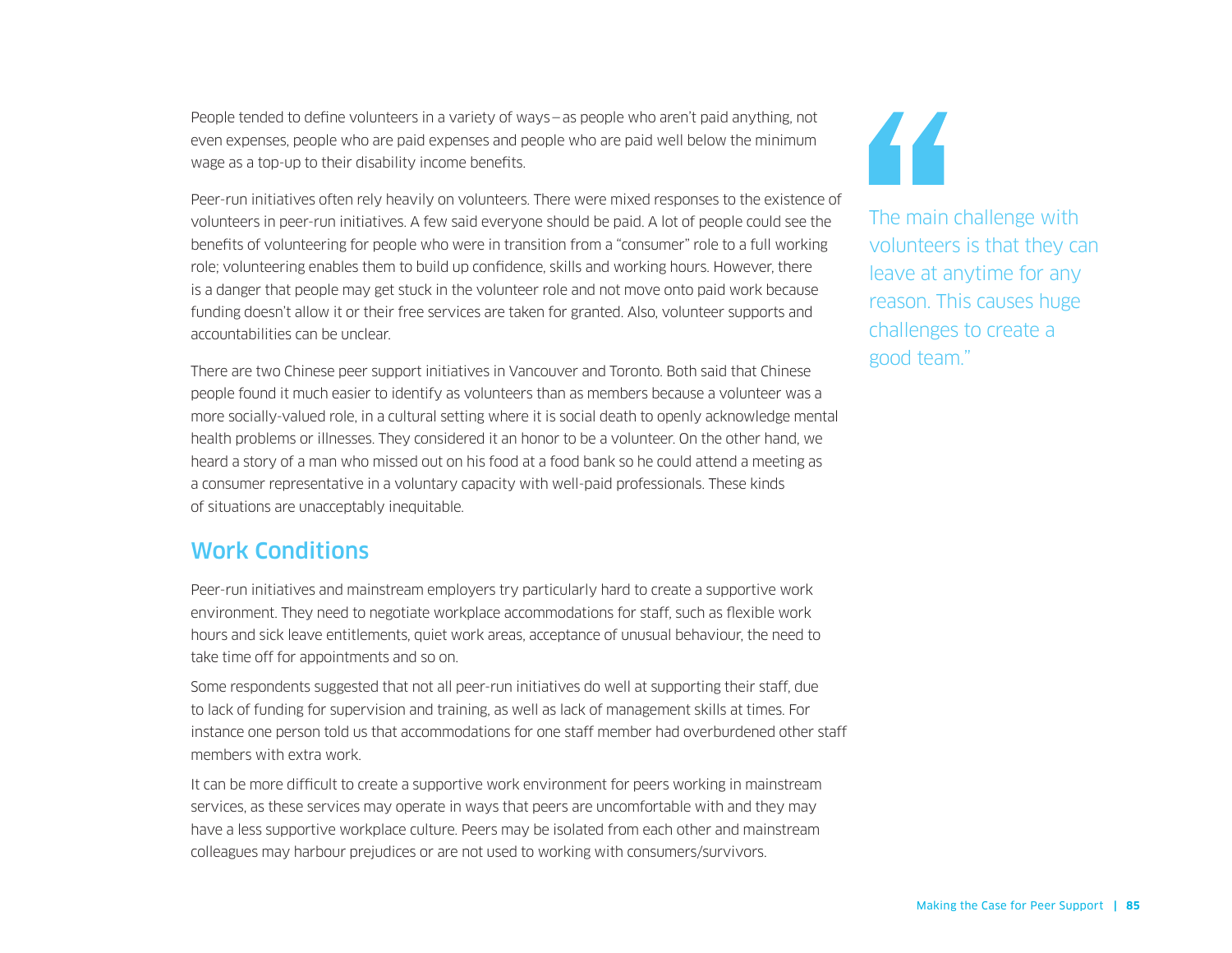Some people believed that these situations could be avoided if these peer workers were employed by peer-run initiatives that contracted them out to work in mainstream services. At the very least peer specialists in mainstream organizations needed mutual support opportunities.

Positions are often part-time due to lack of funding and to allow people to keep receiving a welfare benefit. Peer-run initiatives often cannot afford to pay additional health benefits, such as payment for medication and doctor's visits, which are usually available to mainstream workers and to beneficiaries. Thus, some part-time peer support initiative staff can get stuck in the perverse incentives created by the benefit system. There is also a high turnover in peer-run initiatives, as people often leave due to burnout and overwork or to work in a higher paid job.

## Clients and Members/Participants

"The people we serve come first." "When I go to the peer-run initiative I'm not a patient anymore. I'm a human being with strengths and abilities."

Mutuality is a core value of peer support; this requires that clients, members and participants have every opportunity to be actively involved in choosing their own supports and in the general development and direction of the service. Generally there are many opportunities for members or participants to become involved in independent peer-run initiatives—on the board, hiring staff, program development and review, evaluation and volunteering in the delivery of programs.

Independent peer-run initiatives refer to people as members or participants rather than clients because these role titles create more potential for members to become actively involved in the peer support initiative. Members and participants are more than just recipients; they also need to be considered as human resources, with training and development needs.

However, some people said it is difficult to get members or participants actively involved because they lacked hope and self-belief or were captured by the medical model which encourages passivity. Others said the lack of opportunities for members and participants to gain new skills were also a disincentive for their active involvement. Clients in mainstream services are less likely to have opportunities to be involved in these services, though it is common for them to sit on interview panels for staff.



Many clients do not trust themselves enough or believe in themselves enough in order to participate. That may change over time as they attend more peer support groups. Or, it may not change but the benefits of peer support can still be gotten by using close supporters instead of a group situation. Opportunities are that they can feel validated and heard which can improve belief in themselves and grow their knowledge from there."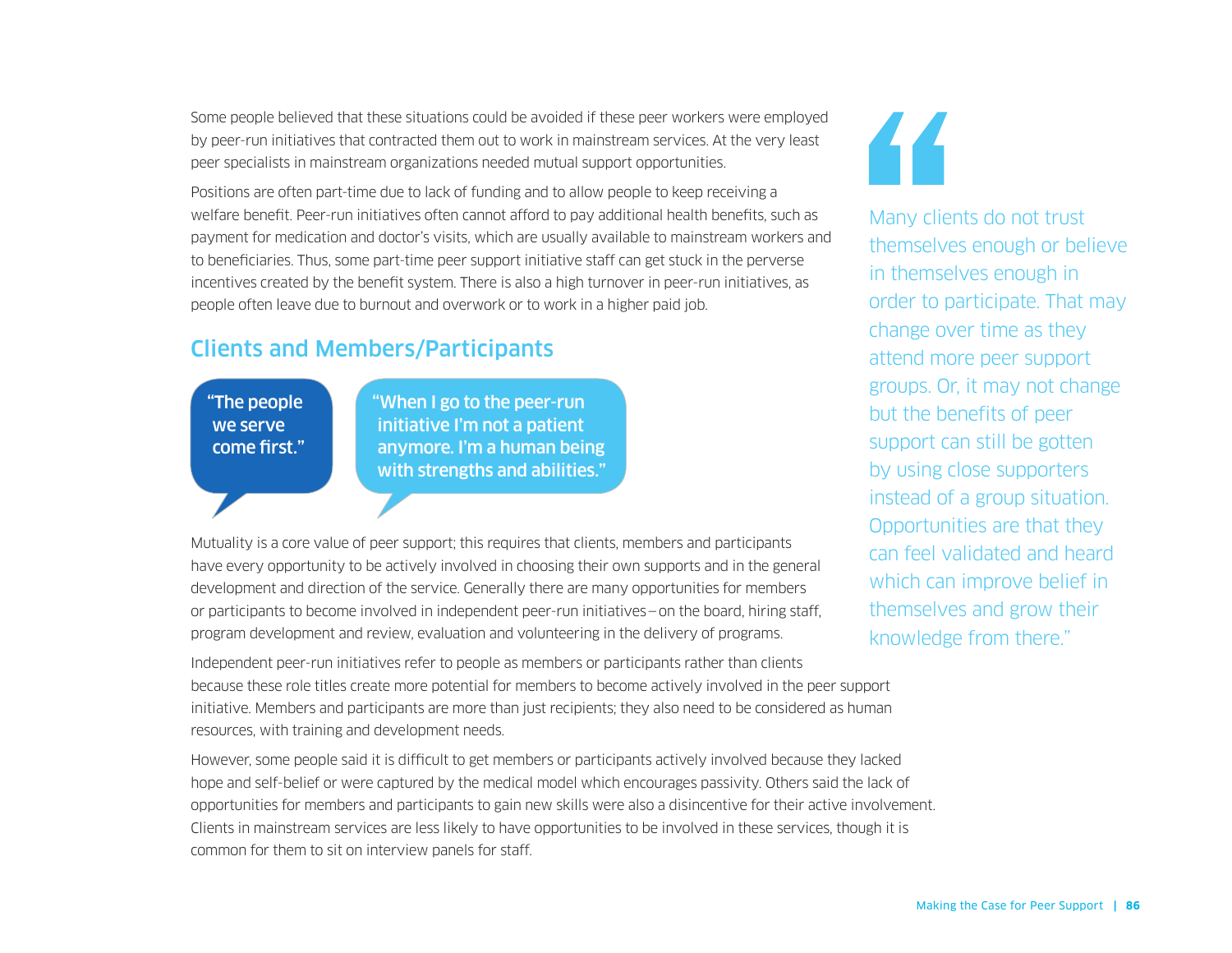# **Benefits and Successes of Peer Support**

Respondents were virtually unanimous on the benefits of peer support. Many of their comments centered on the values of peer support in contrast to their experiences of the mental health system. People's responses clustered around two concepts — process and outcomes.



The benefits of being in a peer support context were very important to people. A key benefit was the trusting, safe and accepting environment of peer support where people could talk openly, feel validated and share stories, exchange information and learn from each other. People valued the sense of community and belonging, based on shared experiences—"a rich understanding from those who have been there."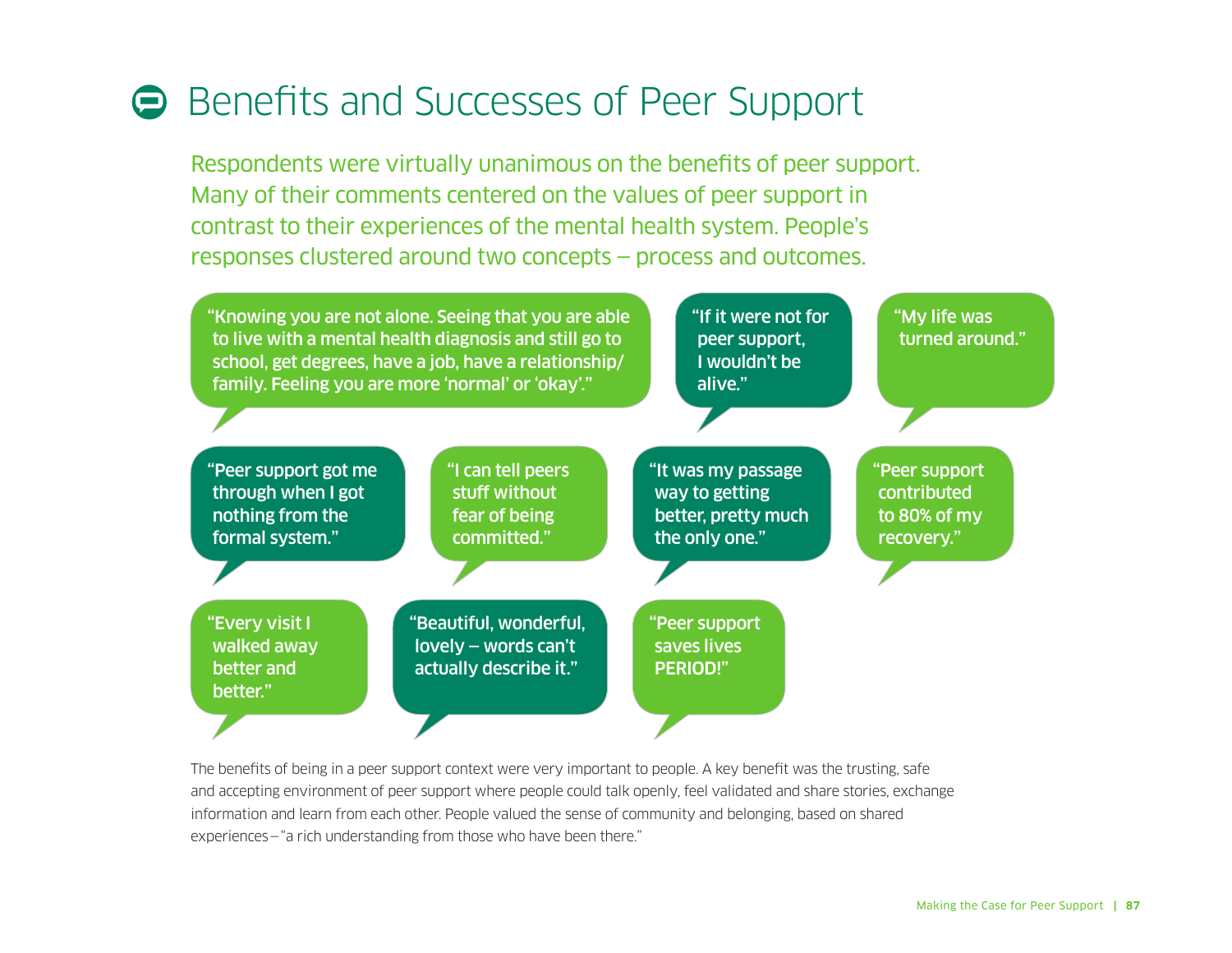This atmosphere allowed people to recover self-esteem, hope, meaning and purpose, empowerment, self-responsibility and to experience personal growth through both the helper and the one who is helped.

These changes led to more concrete outcomes for people, including:

- Better coping skills;
- Better understanding of mental health issues services;
- Increased community engagement and less isolation;
- Reaching life goals and experiencing a sense of accomplishment;
- Increased quality of life; and
- Reduced crises and hospitalization.

We asked people if they had had negative experiences with peer support. The majority said no. Those with negative experiences talked about being triggered by other people's distress or negativity. They also said some peers had poor skills that led to over-involvement in others' problems, breaches in confidentiality and frequent power conflicts. Some mentioned that some peer workers had been co-opted by the system to carry out clinical or coercive roles. One or two mentioned that they had not felt welcome. Many of these negative experiences could be avoided if peer support was better defined with a more consistent ethical base and its own standards on roles and boundaries.

## Some Examples of Good Practice

#### OPPORTUNITY WORKS, CALGARY, ALBERTA WWW.OPPORTUNITYWORKS.CA

Opportunity Works is a peer-delivered service that provides self-employment and mental health support to any individual in the Calgary community who identifies as a mental health consumer. It offers:

- A holistic and integrated approach to business development;
- Employability and mental health selfmanagement;
- learning;
- Flexible, self-paced, self-directed and participant driven timelines; and
- A graduated approach to achievement of longterm goals.

• One-to-one coaching supplemented by group

#### MOOD DISORDERS ASSOCIATION, MANITOBA WWW.DEPRESSION.MB.CA

The Mood Disorders Association operates throughout the province of Manitoba supporting those affected by mood disorders and to their friends, families and caregivers. It provides:

- Peer support;
- Public education and media;

• Advocacy; and

• Education for people with mood disorders.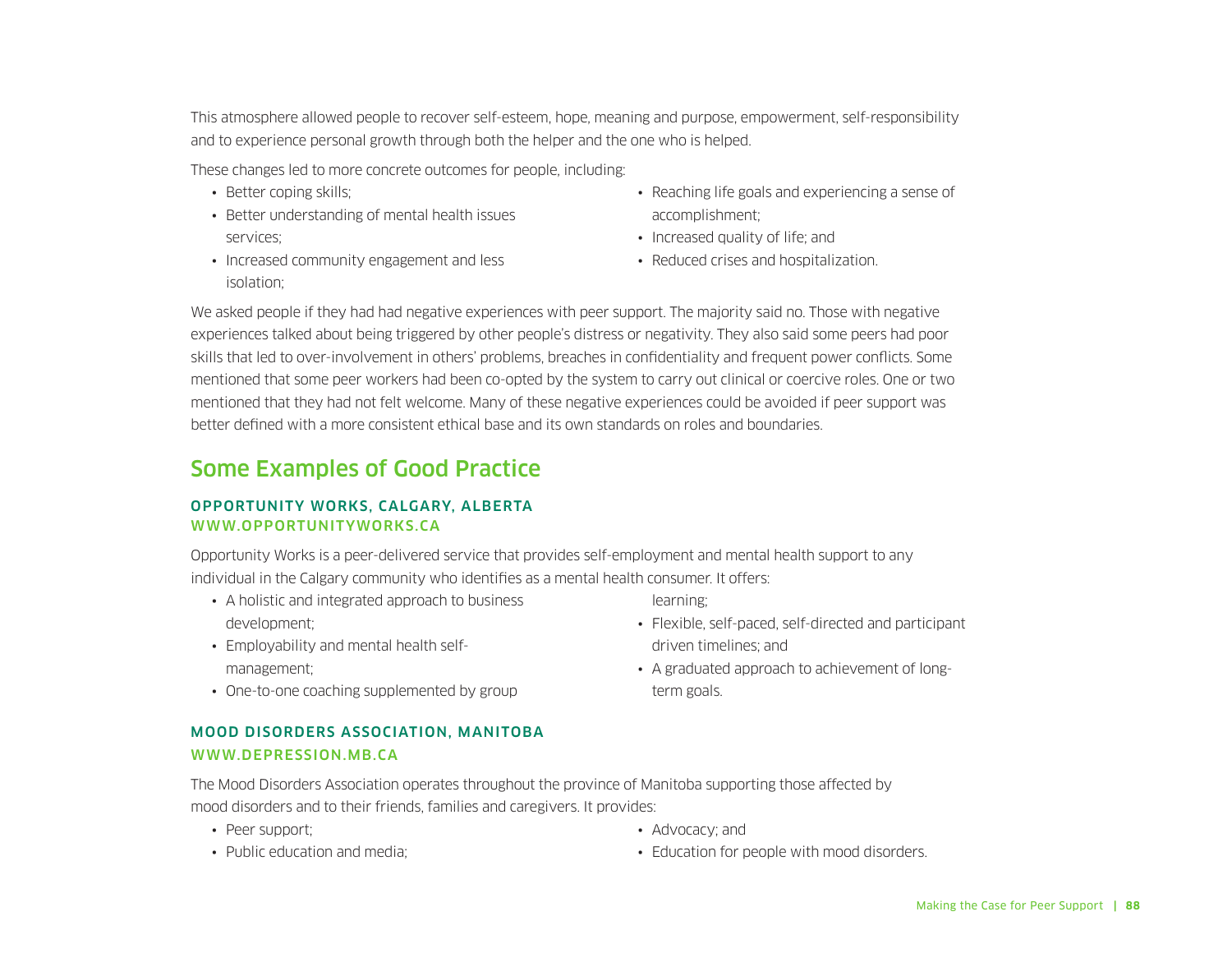#### OUR VOICE/NOTRE VOIX, NEW BRUNSWICK WWW.OURVOICE-NOTREVOIX.COM

Our Voice/Notre Voix is a mental health magazine from New Brunswick whose purpose is to promote the viewpoints of psychiatric users or survivors. This initiative is a means for them to enhance empowerment and reinforce solidarity within their community.

#### CHANNAL, NEWFOUNDLAND & LABRADOR WWW.CHANNAL.CA

CHANNAL aims to strengthen self-help initiatives among individuals, combat isolation and educate the public on issues relevant to consumers. A provincial organization, CHANNAL exists to build and strengthen a self-help network among individuals who live with mental health problems or illnesses. They are seen as an innovative service due to the fact that they have limited funding and yet retain a strong membership base.

#### LAING HOUSE, HALIFAX, NOVA SCOTIA

Laing House is a youth-driven, community-based organization for youth with mental illness between the ages of 16 and 30 years with diagnoses of mood disorders, psychosis and/or anxiety disorders. Many staff employed by the agency self-identify as consumers, including some working as peer specialists. Laing House programs, including employment, healthy living, education, outreach, and peer and family support are designed to help youth recognize and develop their own strengths, talents and resources. Laing House describes itself as the first and only organization of its kind in Canada.

#### A-WAY COURIER, TORONTO, ONTARIO WWW.AWAYCOURIER.CA

A-WAY is a social purpose enterprise courier service which was established over 20 years ago. It employs 70 full and part-time people, all survivors. The Board is made up of a majority of consumers/survivors. They cover the whole metropolitan area of Toronto, doing same-day delivery of packages for their over 1000 customers. The service is like any other courier company providing a same-day service guarantee. Couriers use public transportation rather than vehicles or bicycles and are paid on a commission basis per delivery. For this, each courier receives a monthly bus pass that they can use any time. They have a strong business ethic.

At the same time, A-WAY is a model of mental health accommodations in the workplace. Employees work flexible hours and varied hours, depending on their choice. Peer support is a big part of keeping this organization running. New hires are trained by peers and much time is taken to support each individual consumer/survivor, not only in maintaining their employment but in assisting with issues such as housing, community supports, pensions and all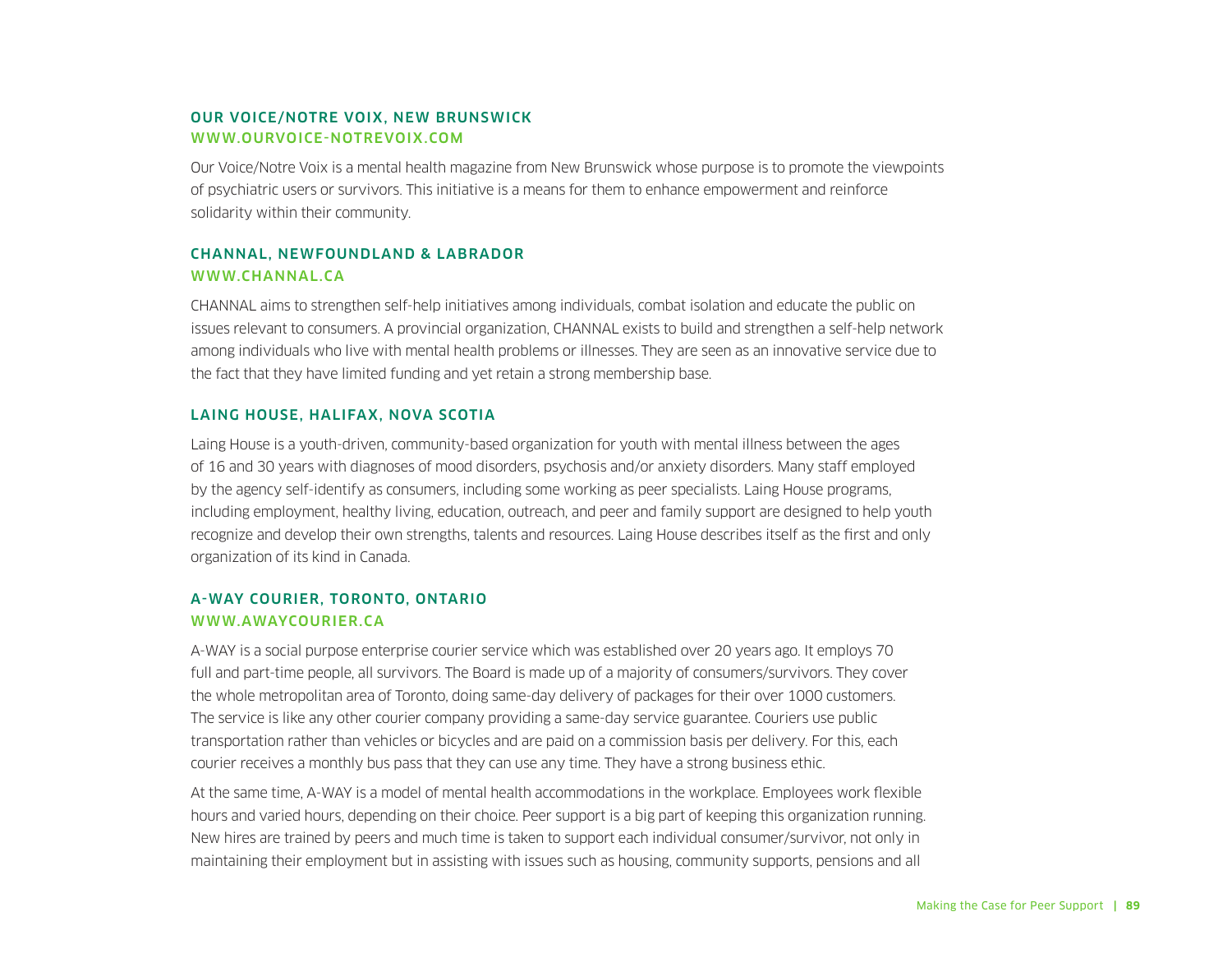kinds of other advocacy issues. Social events and informal get-together are a big part of making this organization the tight team that it is. Donations of food and clothing are always available through their many partnerships.

#### SOUND TIMES, TORONTO WWW.SOUNDTIMES.COM

Ten years ago Sound Times, a consumer operated service, had a budget of around \$200,000; it now has funding of over one million dollars. Sound Times has been supported by government via capital funding to buy the building they are located in. They provide:

- The opportunity to learn from peers to give and get support;
- Support to find food, clothing, and other essentials;
- Advocacy;
- Service co-ordination and referral;
- Education for members:
- Social and recreational opportunities:
- Support for consumers and survivors in contact with criminal justice:
- Harm reduction for drugs and alcohol:
- Community support; and
- Gaining Autonomy with Medication (GAM) approach.

Sound Times has been heavily involved in providing a consumer/survivor voice in the current health system changes. Staff are expected to work from consumer/survivor informed practice.

#### THE KRASMAN CENTRES, RICHMOND HILL AND ALLISTON, ONTARIO WWW.KRASMANCENTRE.COM

The Krasman Centres in Ontario are peer support-based drop-in centres for people with mental health problems or illnesses, as well as people who experience homelessness. Recovery-supporting services and programs are governed and delivered from a lived experience perspective. A peer-run and delivered Warm Line, a telephone service, is available toll-free seven nights per week.

#### THE CULTURE OF RECOVERY PROJECT, ONTARIO WWW.CULTUREOFRECOVERY.ORG

This project advances a recovery perspective to consumers/survivors and professionals using participatory and experiential education. It provides:

- A recovery clearing house;
- A leadership network of consumers/survivors;
- Self-help recovery education;
- Recovery education for mainstream allies;
- Like Minds: Peer support education; and
- Showings and discussions on *Extra Ordinary People*—an anti-discrimination documentary.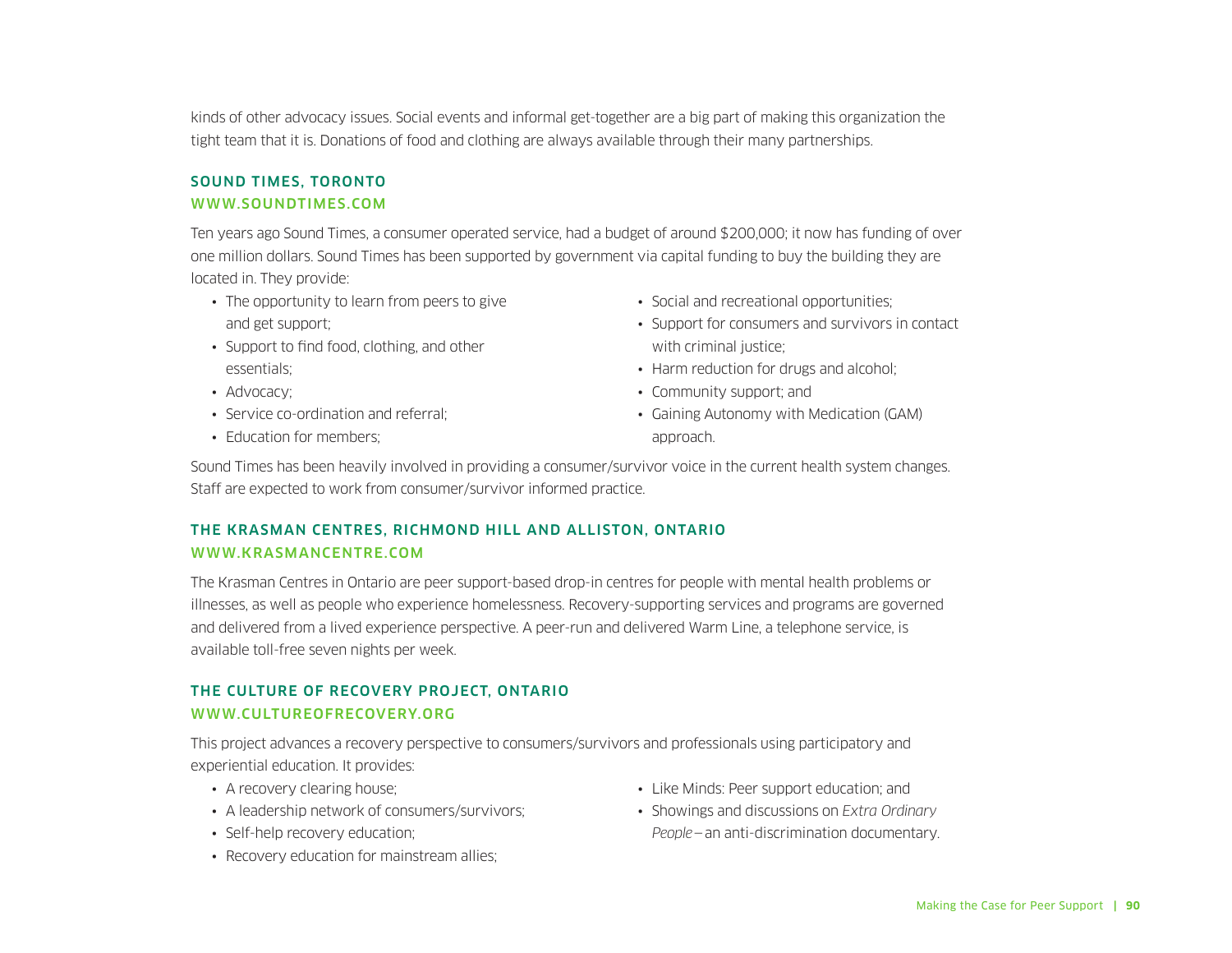#### GAM — GAINING AUTONOMY WITH MEDICATION/GESTION AUTONOME DES MÉDICAMENTS DE L'ÂME, QUEBEC

A unique expertise initiated by service users in Quebec from the two coalitions, RRASMQ and AGIDD-SMQ, is GAM—Gaining Autonomy with Medication. The ongoing GAM project has been 15 years in the making and is now being developed in Ontario, Spain and Brazil. At the core of this approach is the examination of one's quality of life in relation to medication. Although GAM consists of a working alliance between service users and service providers from rights groups and alternative community agencies, peers are leading GAM group sessions, training other service users and offering support according to the GAM philosophy. Its evolution and implementation are led by the RRASMQ and being studied by the research team, Équipe de recherche et d'action en santé mentale et culture.

Another influential complement to GAM is *The Other Side of the Pill,* training on psychiatric medications from a critical perspective from l'AGIDD-SMQ, taught by service users to other users and/or providers. GAM and *The Other Side of the Pill* are a winning duo for the empowerment of people regarding psychiatric medications.

#### PAIRS AIDANTS RÉSEAU (PAR), QUEBEC CITY WWW.AQRP-SM.ORG/PROJETS/PAIRS-AIDANTS

Pairs Aidants Réseau (PAR), a project managed by the non-profit organisation, l'Association Québécoise pour la Réadaptation Psychosociale, was the first Québec initiative to offer training and support to certified peer specialists and hiring organizations. Through PAR, 60 peer specialists and 30 hiring organizations across Québec have received training. This program, recognised by l'Université Laval , awards academic credits to consumers. Furthermore, the Gaining Autonomy with Medication (GAM) approach is integrated into the curriculum. GAM highlights the expertise of people with lived experience regarding managing psychiatric medications. PAR is sharing its expertise with European Francophone countries.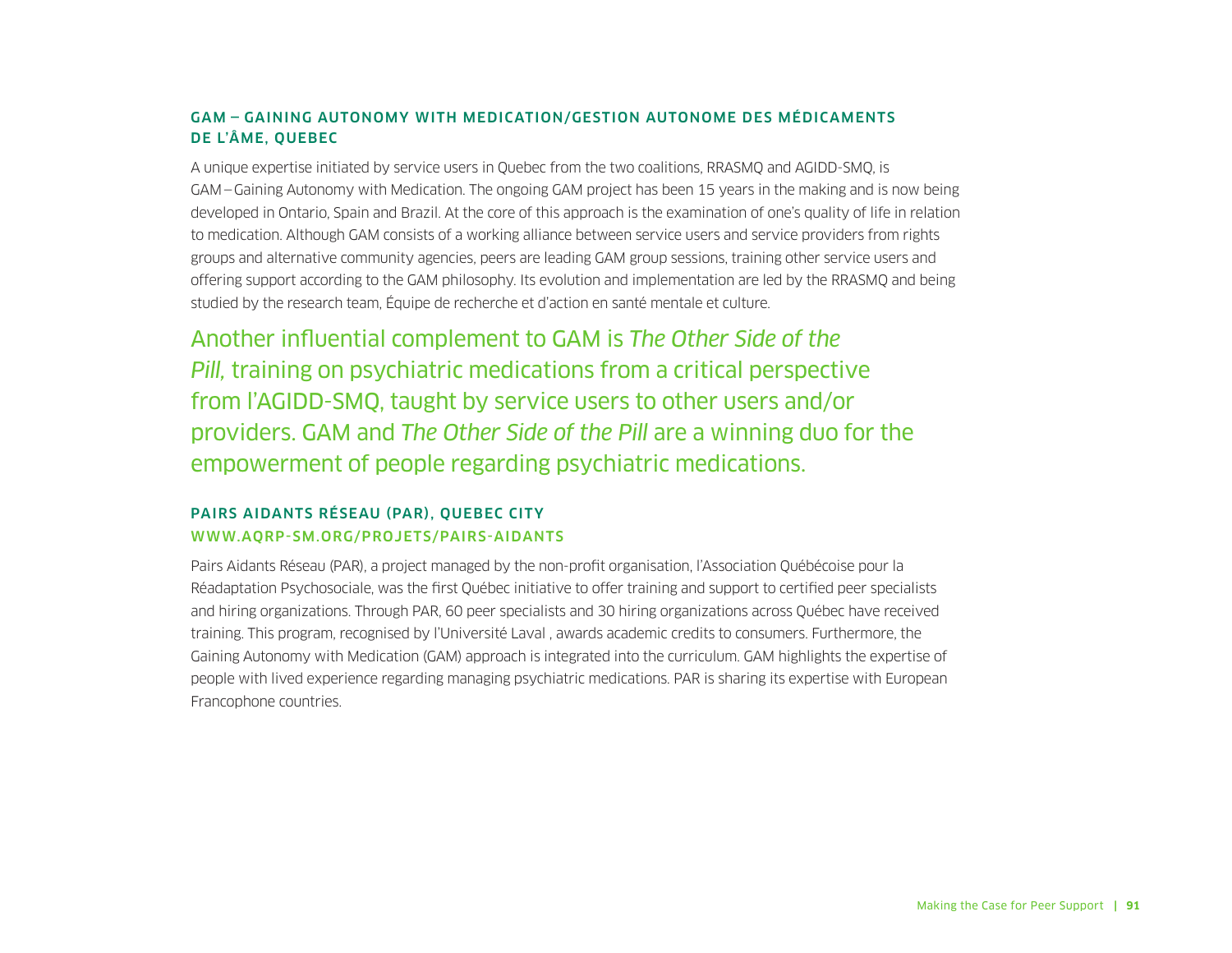#### CAN MENTAL HEALTH, NEW SOUTH WALES, AUSTRALIA WWW.CANMENTALHEALTH.ORG.AU

CAN Mental Health was awarded money from the Commonwealth government to deliver an innovative new service, a hospital-to-home transition team. The team receives referrals from the hospital and works with people on whatever is needed for the first 28 days after their discharge. A peer-led external evaluation tool has been developed by Victorian Mental Illness Awareness Council, a state-wide consumer network to evaluate the service. Run by paid staff who are required to complete a peer support training program (developed by Australian and American consumers), they undergo regular supervision. The service also runs a recovery centre and a national Warm Line telephone service.

#### LEEDS SURVIVOR-LED CRISIS SERVICE, ENGLAND WWW.LSLCS.ORG.UK

This service is part of the mental health network in Leeds but maintains its own identity. The service operates:

- A help line in the evenings; and
- A house that is open evenings and weekends, which can arrange transport and includes a family room where people can come with their children.

The service is staffed by paid employees and volunteers who have regular supervision and a monthly reflective practice group. Staff are trained in a variety of issues, including working with self harm, suicide, hearing voices, loss and bereavement. There is also a small emotional support budget for staff which includes counselling, gym membership and so on.

#### MIND AND BODY LTD., AUCKLAND, NEW ZEALAND WWW.MINDANDBODY.CO.NZ

Mind and Body is a limited company. It provides:

- One-to-one peer support work;
- Anti-discrimination work:
- Consumer advisors to mainstream statutory services;
- Certified training for peer specialists; and
- Consumer led research.

Mind and Body has a strong philosophy that underpins everything it does. It invests in a lot of training and supervision for staff.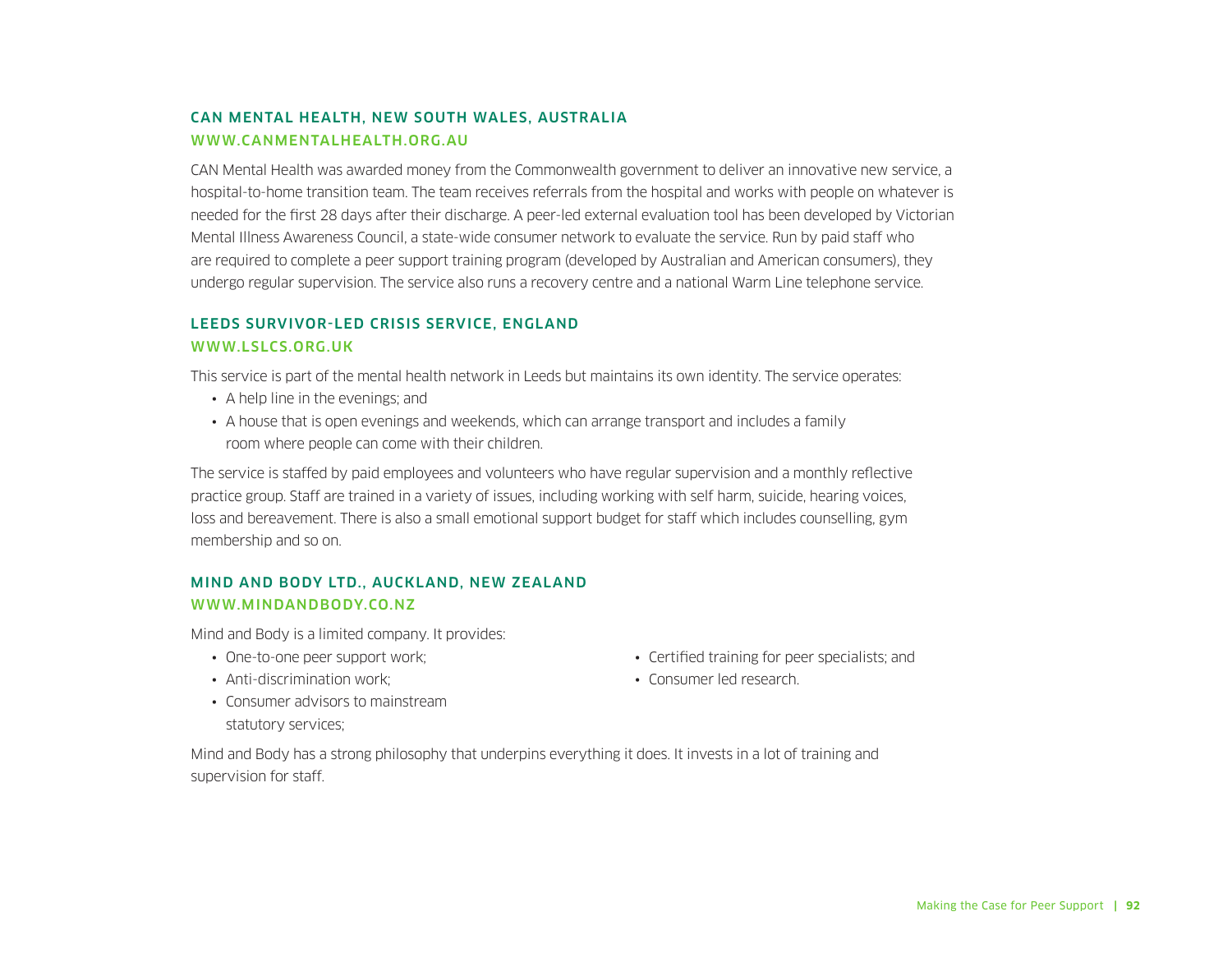#### PEER SUPPORT AND WELLNESS CENTER, GEORGIA, USA WWW.GMHCN.ORG/WELLNESSCENTER

This service has been operating for one year and provides alternative wellness supports. They aim to keep people from going to the hospital and have three beds where people can stay up to seven nights. The program also allows people to come during the day and access varied programs. People can self-refer. Evaluation results already show the program has decreased hospitalization significantly (Darnell, 2008). Programs include:

- Talking the taboo;
- Aromatherapy;
- Computer training;
- WRAP (Wellness Recovery Action Planning);
- Negotiating peer relationships;
- Food;
- Double trouble in recovery (for people with "dual diagnosis");
- Trauma informed peer support;
- Sport and recreation:
- Music and wellness;
- Sacred space;
- Creative writing;
- Arts; and
- A give back group.

## A wide range of examples of successful peer support programs within mainstream organizations exist, including:

#### CRAIG MILLAR PEER SUPPORT SERVICE, SCOTLAND WWW.PENUMBRA.ORG.UK/CRAIGMILLARPEERSUPPORT.HTM

This is a recovery-orientated service staffed by peer specialists who build a relationship with people to assist them in finding a way forward in life, as well as involving them in social activities. The staff have worked hard at gaining the trust of professionals, but this is still a challenge. An evaluation of the pilot showed that people who use the service were very satisfied with it and had been able to exceed their own expectations of recovery.

#### RECOVERY INNOVATIONS, ARIZONA, USA WWW.RECOVERYINNOVATIONS.ORG

Recovery Innovations is a mainstream agency that has established services in four other American states as well as their home state of Arizona. The service creates opportunities and environments that empower people to recover, to succeed in accomplishing their goals and to reconnect to themselves, others, and meaning and purpose in life. Some of its major programs are:

- Crisis support;
- Peer support and self-help;
- Recovery education;
- Peer training and employment; and
- Community living.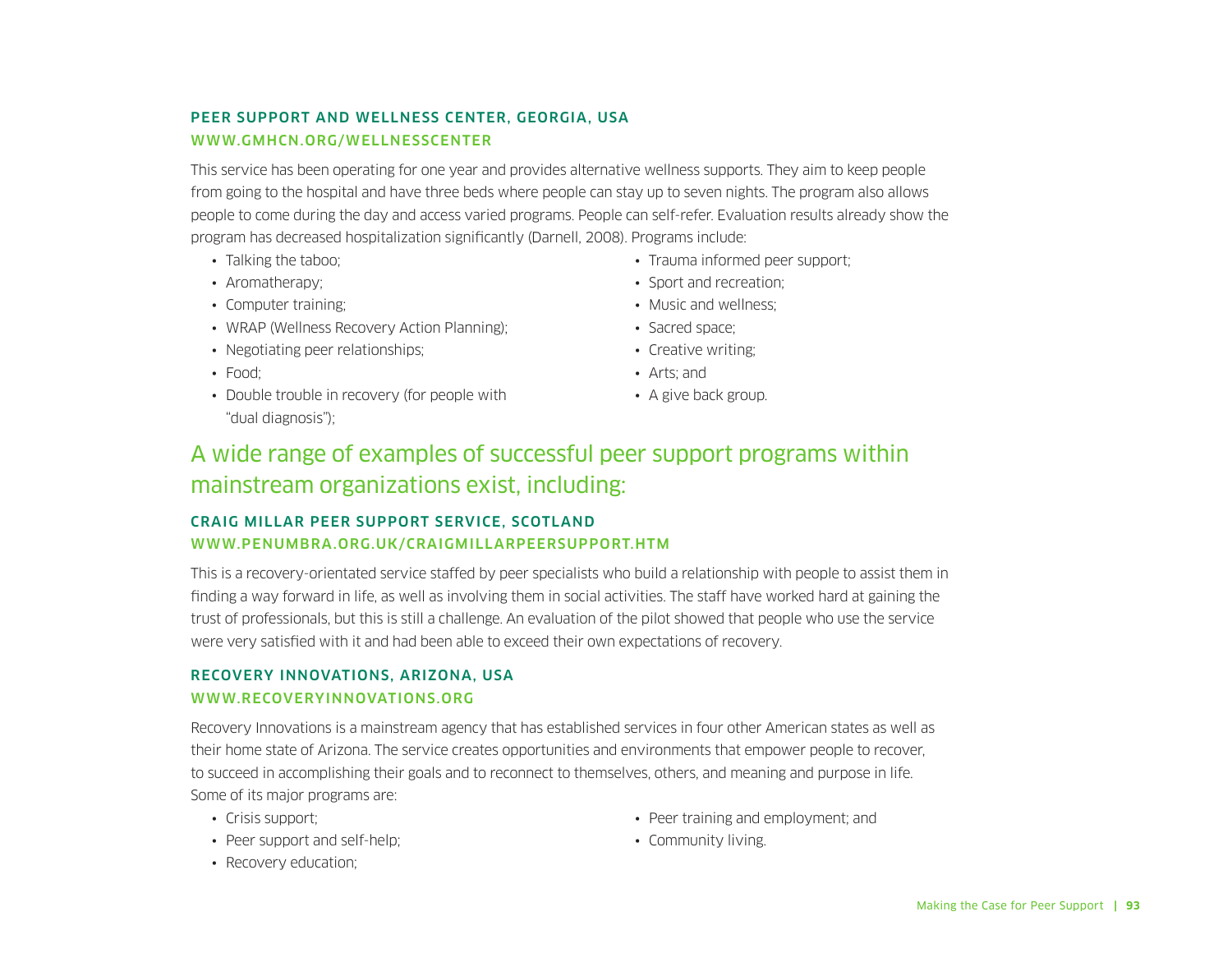#### CERTIFIED PEER SUPPORT SPECIALISTS, GEORGIA, USA WWW.GACPS.ORG

Certified Peer Specialists are responsible for the implementation of peer support services, which are Medicaid reimbursable under Georgia's Rehab Option. They serve on Assertive Community Treatment Teams, as Community Support Individuals and in a variety of other services designed to assist the peers they are partnered with in reaching the goals they wish to accomplish. The training and certification process prepares Certified Peer Specialists to promote hope, personal responsibility, empowerment, education and self-determination in the communities in which they serve. Certified Peer Specialists are part of the shift that is taking place in the Georgia Mental Health System from one that focuses on the individual's illness to one that focuses on the individual's strength.

#### LEARNING AND RECOVERY CENTRE, MAINE WWW.SWEETSER.WORLDPATH.NET/PEERS.ASPX

This sits under the umbrella of a mainstream mental health service. The recovery centre respite service allows people to stay between three and seven days. As well, the service provides peer support in emergency rooms, weekly peer meetings and ongoing education to mainstream staff. The service has worked through many issues in its partnership with the mainstream service, including a successful challenge of human resources policies that excluded people with a criminal history working for the Centre. There has also been mistrust and lack of referrals between the Centre and mainstream services which is now largely resolved. The Centre has been engaged in narrative evaluation of the service since it opened.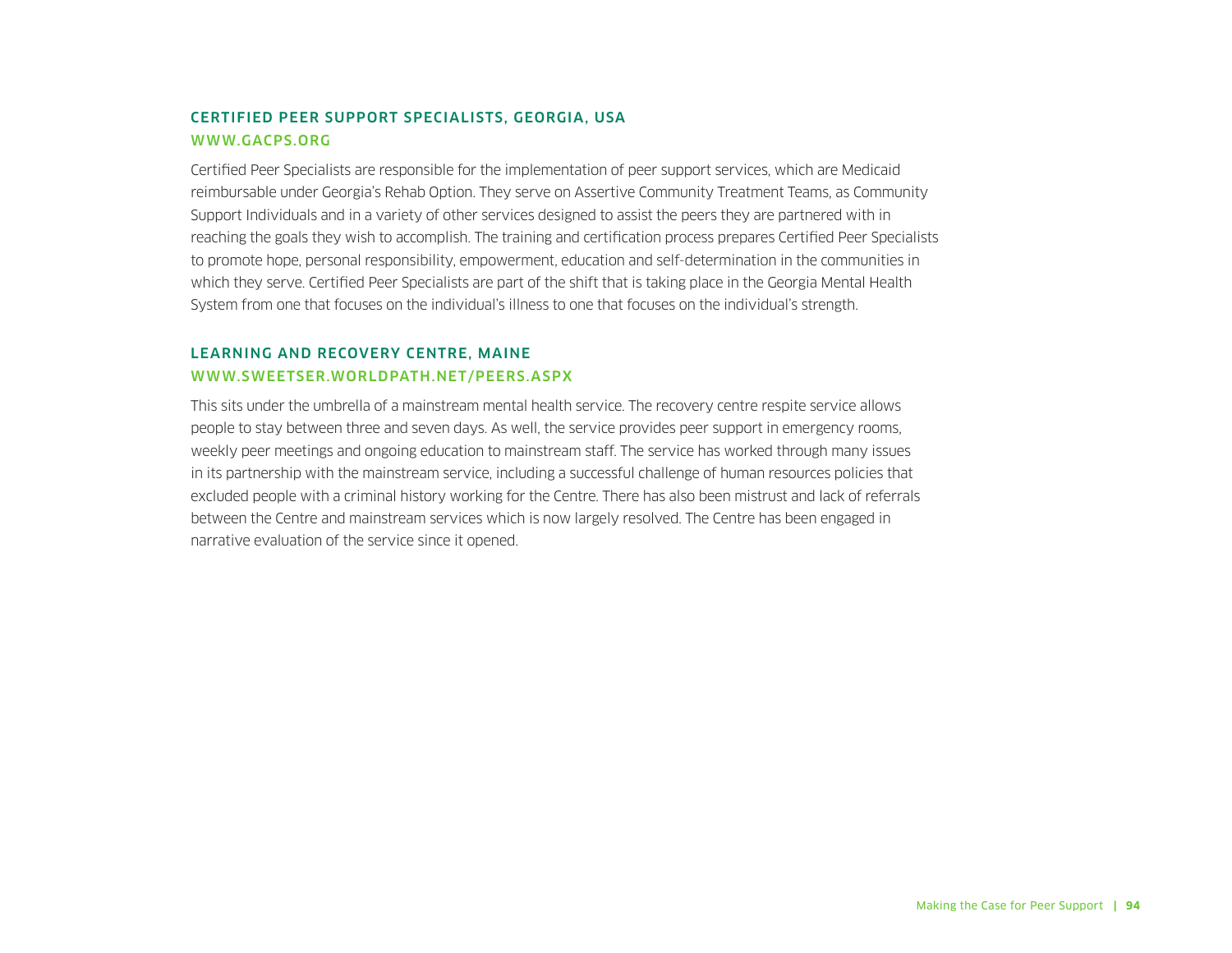## Success Factors

We searched the literature, asked the people we consulted and asked people involved with the innovative initiatives above—what makes a successful peer-run initiative? There was a lot of congruence in the literature and in people's responses.

Some success factors had a lot to do with holding to the values of peer support:

#### PASSION AND COMMITMENT

A very clear theme throughout the consultation was that people do not see peer support as just a job but as a calling with a passion for making a difference to people's lives. People talked about the need for compassion, love and open-mindedness as key ingredients in success.

#### TRANSLATION OF PEER-RUN INITIATIVE VALUES INTO ACTION

The values are what sets peer-run initiatives apart from traditional mental health services. Conscious and ongoing translation of these values into practice is crucial. Peer workers and initiatives in mainstream services have the biggest challenges in translating their values but independent peer-run initiatives also need to check they have not drifted from their values base and defaulted to being like traditional services.

#### ORGANISATIONAL SUPPORT FOR VALUES

Independence from mainstream services helps peer-run initiatives stick to their values. If complete organizational independence is not possible and they are absorbed into mainstream agencies, then there needs to be a clear agreement on their respective powers and responsibilities and a willingness to allow a high degree of autonomy for the peer worker or initiative.

Other success factors emphasised the effectiveness of peer support:

#### INFORMATION, DEVELOPMENT AND ADVOCACY FOR PEER SUPPORT INITIATIVES

Many people said that peer-run initiatives need a structure that looks after their interests as a collective—to advocate for peer-run initiatives to funders, policy agencies and government; to establish opportunities and resources for organizational and workforce development; to provide information and advice; and to connect peer-run initiatives to each other. A provincial structure has achieved some success in Ontario, but there are no other provincial entities dedicated to the development of peer support.



Even when peer support is not done quite right, it still works better than the system."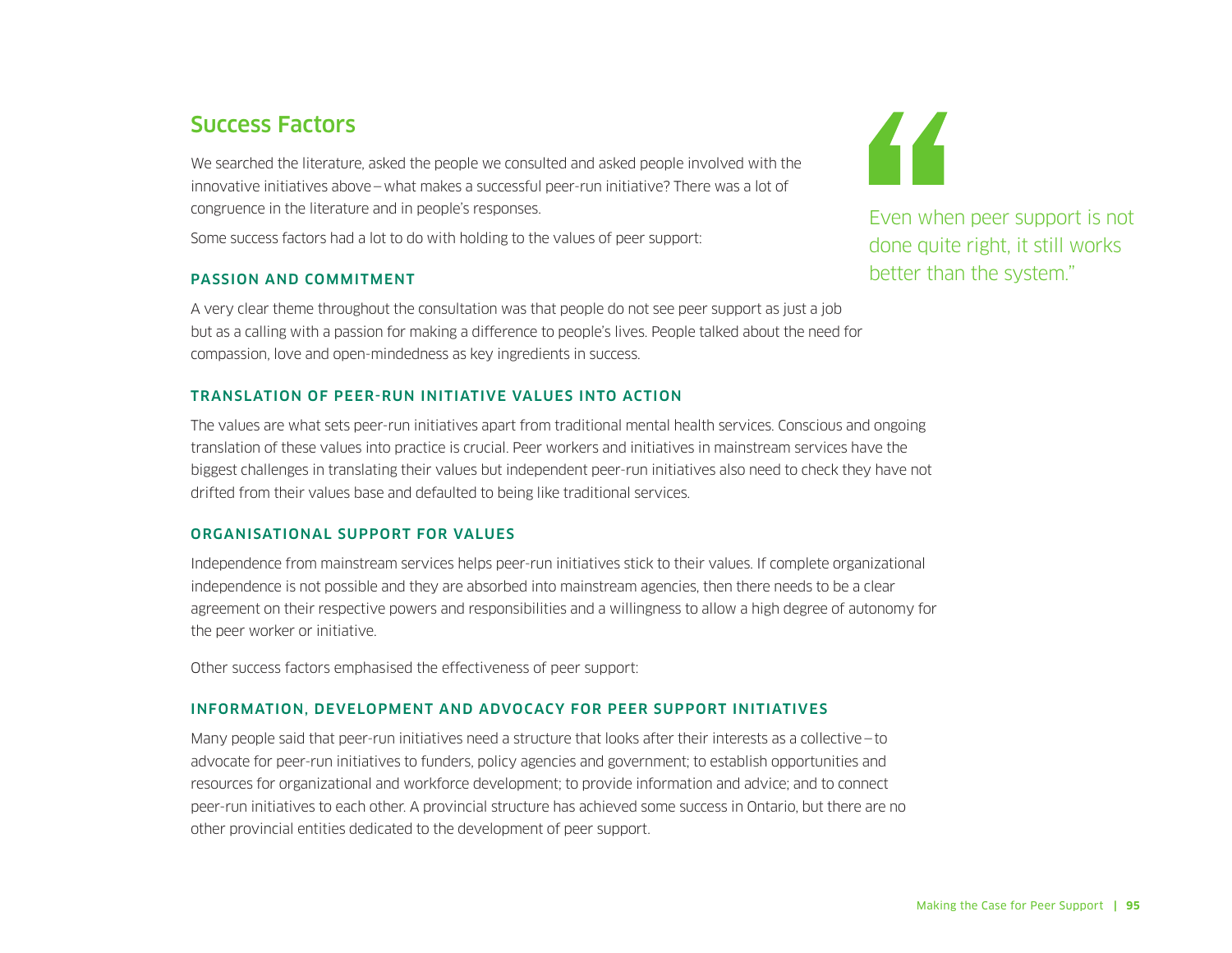#### AN EFFICIENT, VIABLE BUSINESS

Successful peer-run initiatives are adequately funded for their purpose. With funding comes the requirement to be accountable and efficient. Peer-run initiatives have sometimes been slow to adopt sound business practice, which for some have created tensions with their values (O'Hagan, 1994). Most recognize that successful peer-run initiatives have to develop the discipline and controls to be efficient and viable, as well as stay true to their egalitarian and empowerment values. In mainstream settings the challenge is more likely to be the other way around—how to express peer support values in a highly regulated setting.

#### SUPPORTIVE AND ACCOUNTABLE HUMAN RESOURCES PRACTICES

Successful peer-run initiatives combine their values and sound HR practice with their staff in both independent and mainstream settings. Managers mentioned clear job description, formalized recruitment and competitive pay. They talked about the importance of ongoing training, specific to the role of the peer worker. Peer workers had routine supervision, where they had an opportunity to reflect on their practice. Peer workers need support and workplace accommodations but they also need to be accountable. In mainstream settings, non-peer staff needed anti-discrimination training and education about peer support to know how to accommodate peer colleagues.

#### A PEER UNDERSTANDING OF ETHICS AND BOUNDARIES

There is wide recognition among peer support initiatives and workers that peer ethics and boundaries differ from professional ethics and boundaries. Peers work with more self-disclosure and share more common ground with members or clients than professionals are taught to. Though formal definitions of these ethics and boundaries have yet to be developed successful peer initiatives in both mainstream and independent initiatives have the awareness and freedom to explore and reflect on their ethics and boundaries.

#### PEER-LED EVALUATION

As a relatively new type of response, resources need to go into the evaluation of peer-run initiatives to assist them to keep improving, to refine our understanding of what peer-run initiatives are or need to become and to build up the evidence base on their effectiveness. These evaluations must be designed and undertaken by consumers/ survivors using deliverables and measures that matter to them. The process of evaluation needs to be seen as integral to the ongoing development of peer support.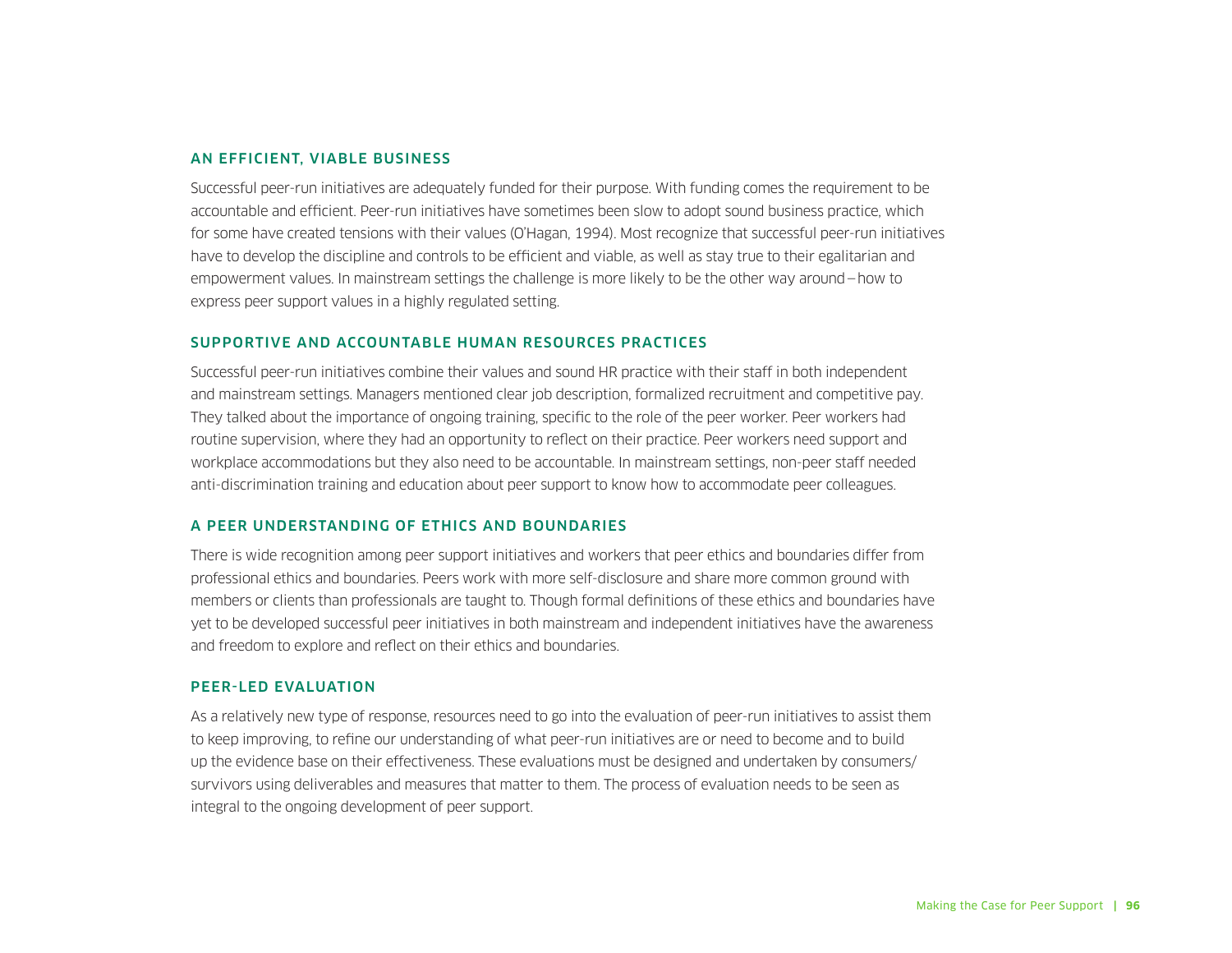Finally, the rest of the success factors emphasised equalising, empowering relationships:

#### EMPOWERING LEADERSHIP AND MANAGEMENT

Successful peer-run initiatives have leaders, who are trusted, know how to translate their values into actions that permeate the essence and operation of the organization and have the business skills to run an organization. They are transparent and include staff and members in decision making. In mainstream organizations the higher level leaders are often not peers. Successful leaders in this context recognise peer support as different from mainstream service delivery and make the adjustments needed for the initiative or the worker to be empowered to express the values of peer support.

#### EMPOWERMENT OF MEMBERS AND CLIENTS

Empowerment of members is a core value of peer-run initiatives and this can be achieved in many ways, such as easy access or self-referral to the initiative, the freedom to choose the supports they want, the ability to give as well as receive support, involvement in decisions about the initiative, an atmosphere that offers validation and hope and programs that offer genuine opportunities for recovery, personal development and social inclusion. In mainstream settings, it means that the client chooses the supports they want in collaboration with the peer worker and that the peer workers are never involved in any coercive practices such as compulsory goal setting or medication drops to clients under forced treatment.

#### EQUITABLE PARTNERSHIPS WITH MAINSTREAM SERVICES AND COMMUNITY ORGANIZATIONS

Successful peer-run initiatives create equitable partnerships with mainstream services and agencies. They do not exist in silos. They have political understanding and know the rules of engagement and how to promote peer-run initiatives to the system. If they meet resistance, then they deal with it assertively rather than with ongoing anger or withdrawal. Likewise the peer workers and initiatives inside mainstream services know the best ways to work cooperatively and advance their agenda inside the system. Successful peer support initiatives in both mainstream and independent settings, network within their communities and agencies around them. This opens up contact between the local communities and their members or clients.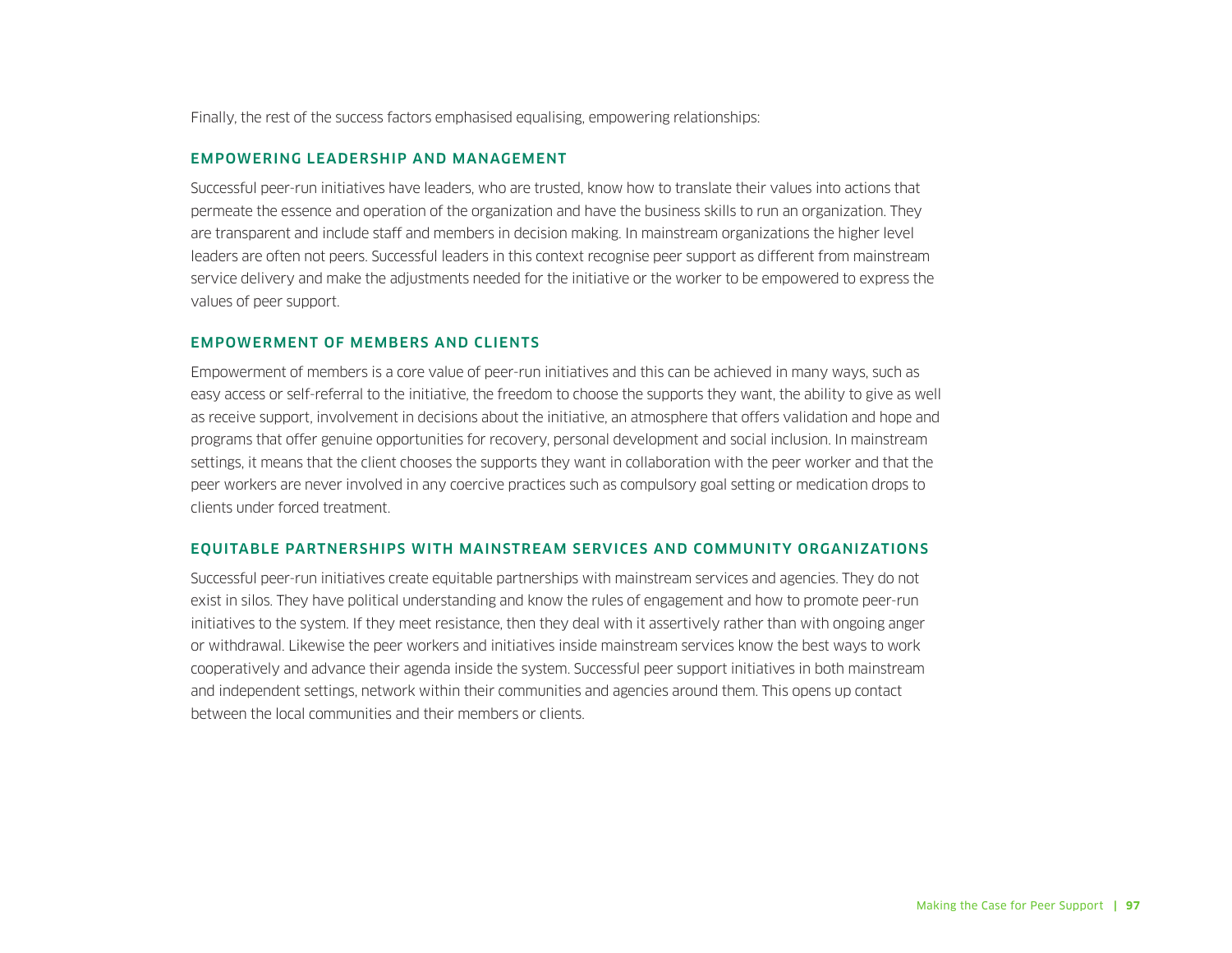# **O** The International Picture

How does Canada compare to other countries and jurisdictions in terms of legislation, policy and funding? We sought information on the international scene through literature searches and connecting with the member groups of the European Network of Users and Survivors of Psychiatry and the International Initiative for Mental Health Leadership.

## Legislation, Policy and Funding

We could find no legislation anywhere that had a direct impact on peer-run initiatives, except in France. Relatively few countries and jurisdictions have developed explicit policy on peer support. The following countries and states show that the existence of policy is important for the development of peer-run initiatives. But policy is never enough, particularly in decentralized health systems. Policy needs to be championed by individuals and agencies that are close to the decision makers at the levels of planning and funding and in the large provider organizations.

All countries and jurisdictions have unique mental health funding structures in terms of central control, devolvement, taxpayer funding or private funding and the diversity of funding agencies or sources. These all have a unique influence on the way peer-run initiatives develop in each jurisdiction. Despite this, there are many common themes between jurisdictions on the funding of peer initiatives, suggesting that more basic forces than specific structural ones are at work; these could include stigma and discrimination within the system, the relative lack of influence of peer support providers compared to clinical providers and a continuing over-reliance on expensive clinical services "at the bottom of the cliff."

## 亜

Many peer-run initiatives receive government funding, though initially in the movement there was resistance to this due to mistrust and to fears of loss of independence.

> *VAN TOSH & DEL VECCHIO, 2000*

Very few countries or jurisdictions have a definition or description of the types of responses provided by peer-run initiatives, so contracts are often ill-defined or inappropriately modelled on traditional mental health services.

In addition, funders generally do not have guidelines on the quantity of peer-run initiatives needed and peer-run initiatives are always very poorly funded as a percentage of overall mental health funding. For instance, in New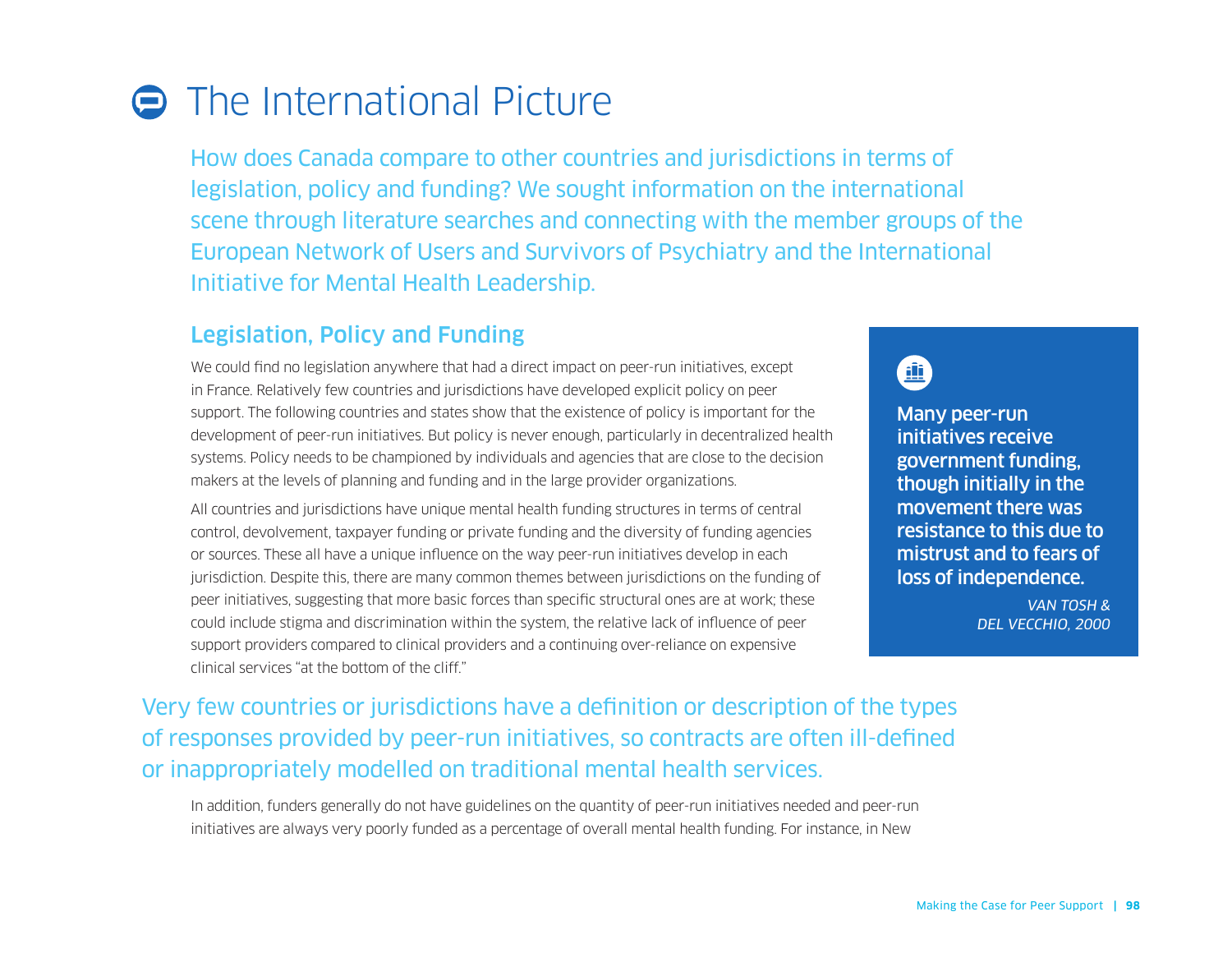Zealand, peer-run initiatives make up 0.5% to 1.0% of the total mental health budget (Mental Health Commission [New Zealand], 2005). They are also poorly funded individually and therefore rely heavily on volunteers (Brown et al., 2007, Scottish Executive, 2007).

#### FRANCE

France has undergone major transformation in its mental health system over a number of years, with the recent development of a network of community mental health agencies. In the early 2000s three national organizations including a consumer/survivor and family organization lobbied the French government to ensure equal opportunities and citizenship rights for people with mental health problems or illnesses. This resulted in the passing of Law No 2005-102 in February 2005, which enabled the formation of over 300 self-help groups in France within the following three years. The French government funds these self-help groups at a total of €20,000,000 per year with an average of €75,000 going to each agency.

#### NEW ZEALAND

New Zealand's current mental health strategy (Ministry of Health, 2005) mentions peer support services as part of a broader range of services. New Zealand also has a service user workforce development strategy (Mental Health Commission [New Zealand], 2005). There is not much evidence that the peer-related actions in these two strategies are being implemented. The growth of peer-run initiatives in New Zealand is being driven by district level funders rather than policy.

New Zealand's Blueprint for Mental Health Services is the only government document that has quantified the services needed to implement the mental health strategy, including peer support and advisory services (Mental Health Commission [New Zealand], 1998). The Blueprint states that consumer advisory services and consumer-run initiatives are to be funded at four full-time equivalent positions per 100,000 population. Peer-run initiatives have recently been added as an optional service to New Zealand's National Service Specifications, which are the Ministry of Health's list of services that are eligible for funding.

#### QUEENSLAND, AUSTRALIA

The overarching mental health policy documents in Australia do not mention peer-run initiatives. There are very few peer-run initiatives there. Queensland is the only state in Australia that mentions peer-run initiatives in its statewide mental health plan. Queensland has recently set a funding benchmark for peer-run initiatives at three places for consumers per 100,000 population (Queensland Government, 2008).

# 血

In some countries and jurisdictions there have been calls for peerrun initiatives to be allocated a percentage of the total mental health budget, usually in the region of five to ten percent.

*CAMPBELL & LEAVER, 2003; CENTRE FOR RESEARCH AND EDUCATION IN HUMAN SERVICES, 2004*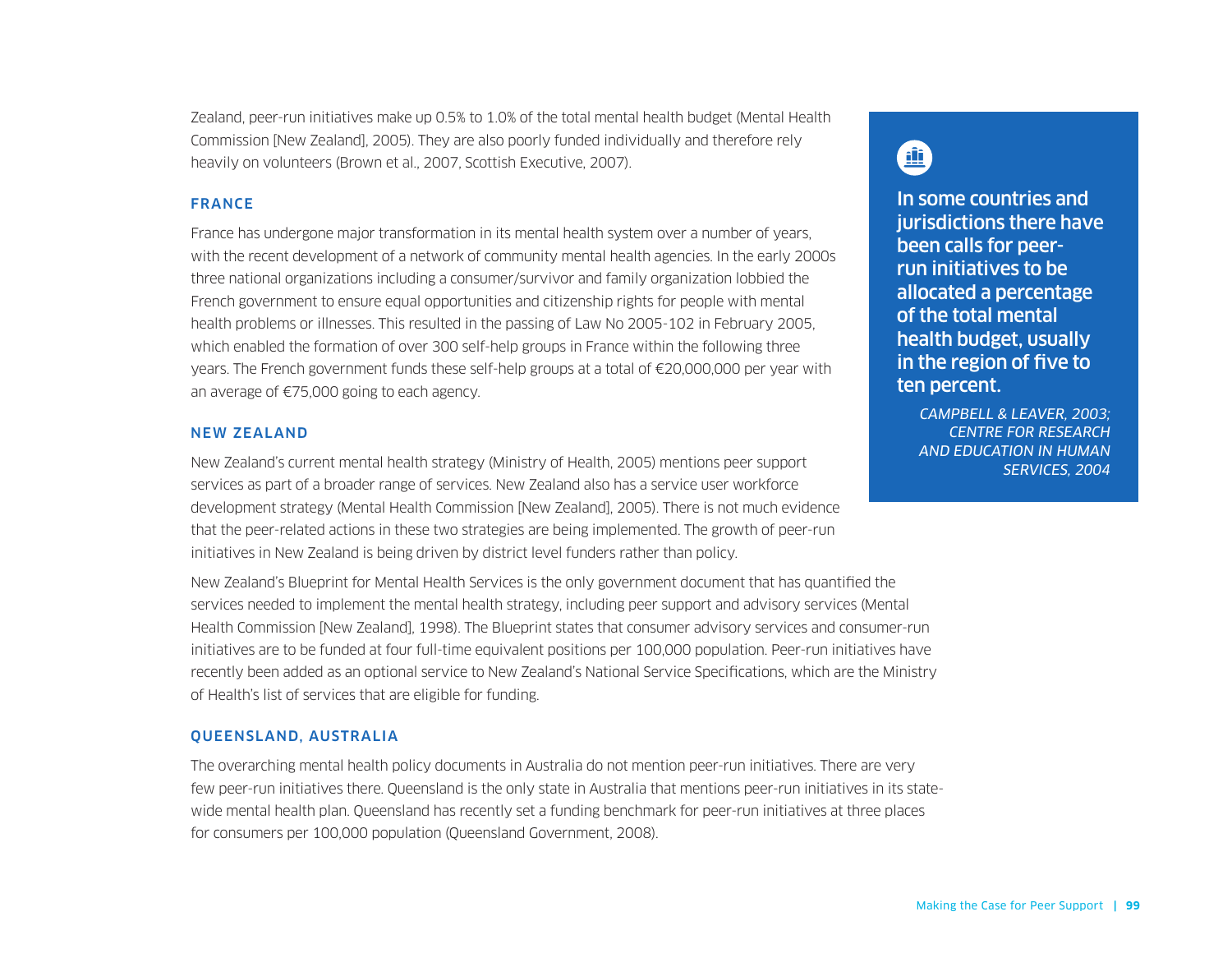#### SCOTLAND

Scotland's latest mental health policy document states that a pilot training program and employment for peer specialists would be in place by 2008 (Scottish Executive, 2006). Six boards have implemented the pilot; most employed peer specialists directly and one contracted them through a peer-run organization. A recent report of the pilot published by the Scottish government has evaluated the pilot as a success and recommended the roll-out of peer support services across Scotland (McLean, Biggs, Whitehead, Pratt, & Maxwell, 2009). The Scottish Recovery Network has been instrumental in promoting peer-run initiatives, as well as the value of recovery.

#### UNITED STATES, NATIONAL LEVEL

In the U.S. the President's New Freedom Commission on Mental Health stated in its second goal that "consumers will play a significant role in shifting the current system to a recovery-oriented one by participating in planning, evaluation, research, training and service delivery" (New Freedom Commission, 2003). Peer-run initiatives were already established in many states before the Commission and they have continued to grow since then.

In 2007, the US Centres for Medicare and Medicaid Services declared peer support an evidence-based model of mental health service delivery and specified requirements for Medicaid funded peer support services (Eiken & Campbell, 2008). National level agencies, including the National Association of State Mental Health Program Directors and the Office of Technical Assistance (formally National Technical Assistance Center) have been active in promoting peer-run initiatives. This support is also available at the state level through the states' Offices of Consumer Affairs.

#### UNITED STATES, GEORGIA

In the state of Georgia, peer support services have been Medicaid reimbursable under Georgia's Rehabilitation Option since around 2001. Medicaid has documented the definition and description of the service, the staffing requirements, referral sources and the target population.

## The impetus for including peer support as a reimbursable service came from the Surgeon General's report in 1999, consumer/survivor lobbying and high level support for the development of peer support services.

The reliable funding stream enables people to both train and get work as peer support specialists. These positions are paid a living wage but some of the people who lobbied for the introduction of peer support specialists in Georgia now regret that they did not push for a higher rate of pay when the program began.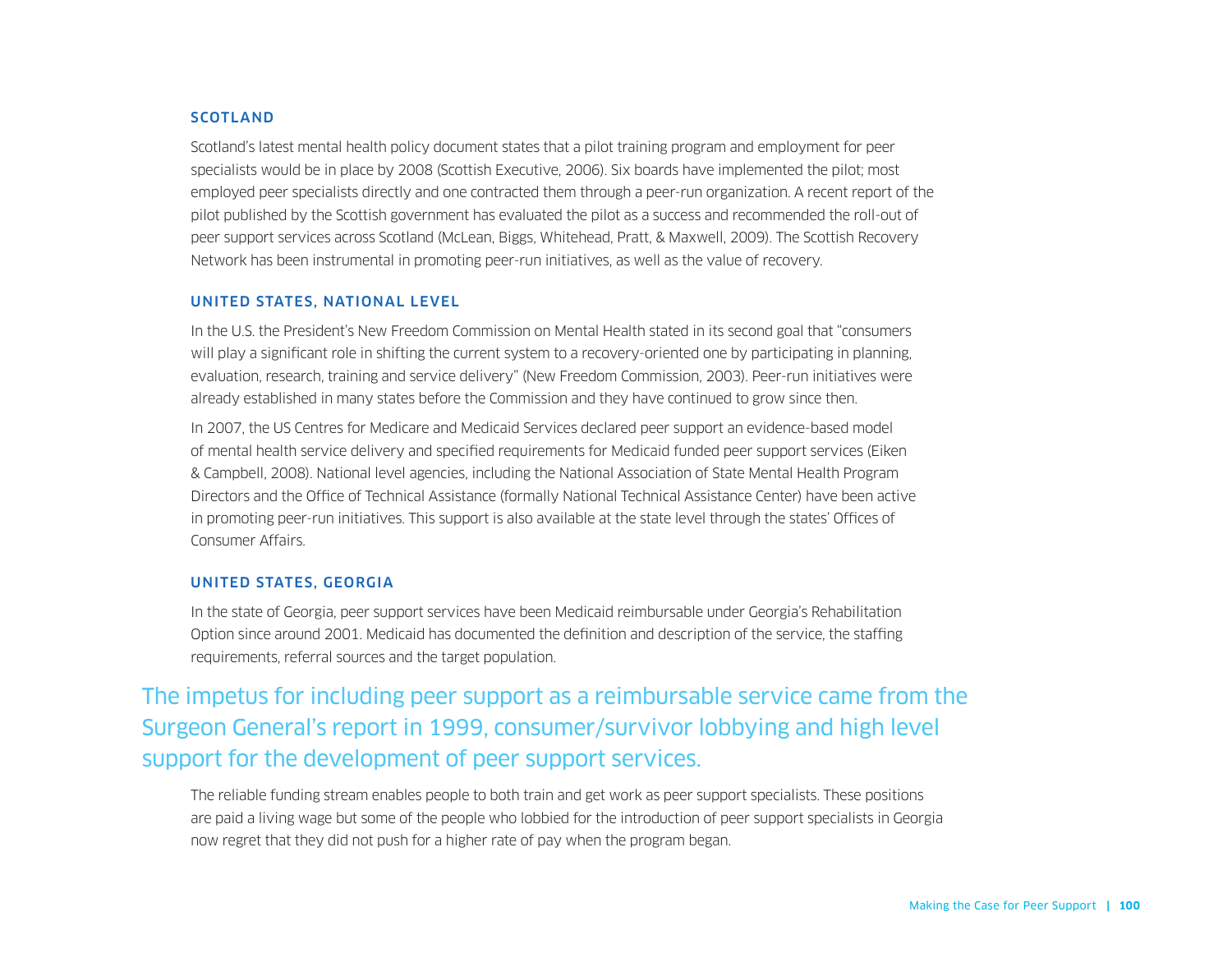#### UNITED STATES, NEW HAMPSHIRE

The New Hampshire Department of Health and Human Services has two rules relating to peer support (available online from www.dhhs.state.nh.us). One rule covers the major features of peer support services such as purpose, supports and services, responsibilities, fiscal management, board issues, staff development and quality improvement. The other rule covers the rights of people receiving peer support services, such as notice of rights, fundamental rights, personal rights, suspension of membership, member and participant rules and grievance procedures.

In summary, funded peer support integral to the mental health system is in its infancy not just in Canada but worldwide. In most countries progress is fragile but this stage is also full of opportunities to shape the future of peer support initiatives.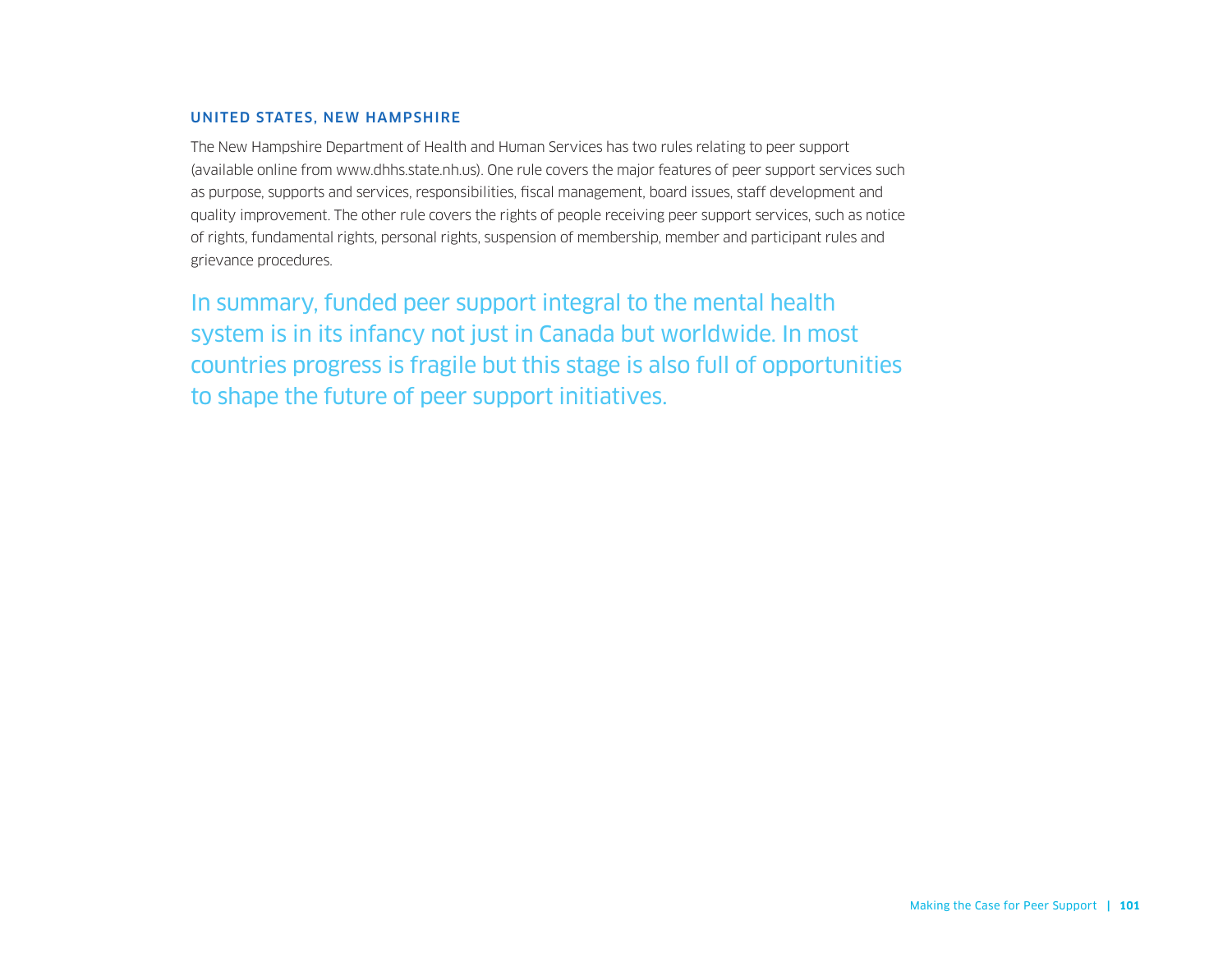

We finish with a picture of mental health problems and illnesses in Canada with a summary of the evidence and consumer/survivor views on the responses available to them to help in recovery.

## Mental Health Problems and Illnesses in Canada

Over ten percent of Canadians experience mood conditions (4.9%), anxiety conditions (4.7%) or substance dependence (3.0%), in a 12 months period according to a 2002 survey (Statistics Canada, 2002). The prevalence of these conditions decreased over the lifespan:

- 15–24 18%
- 25–44 12%
- 45–64 8%
- 65+ 3%

According to the survey, 37% percent of these people sought professional help for their condition or dependency from (in order of frequency): a family doctor, psychiatrist, social worker, psychologist, or a religious or spiritual leader.

A much smaller percentage used other forms of help:

- 5% used self-help groups;
- 2% used internet support groups; and
- 2% used telephone hotlines.

Although young people were more affected, they were the least likely age group to seek help.

In this survey about 21% of people with mood conditions, anxiety conditions and substance dependence believed their needs were unmet. The percentage with unmet needs reduced slightly over the lifespan.

In another survey 2.2 percent of Canadians reported having a psychological disability which limited the amount or kind of activities they could do, due to a psychological, emotional, psychiatric condition or substance dependence. Psychological disability affected females more (2.5%) than males (2%) (Statistics Canada, 2001).



Of all the Canadians surveyed:

- 4.6% responded that they were dissatisfied or very dissatisfied with life; and
- 6.9% rated themselves as having fair or poor mental health.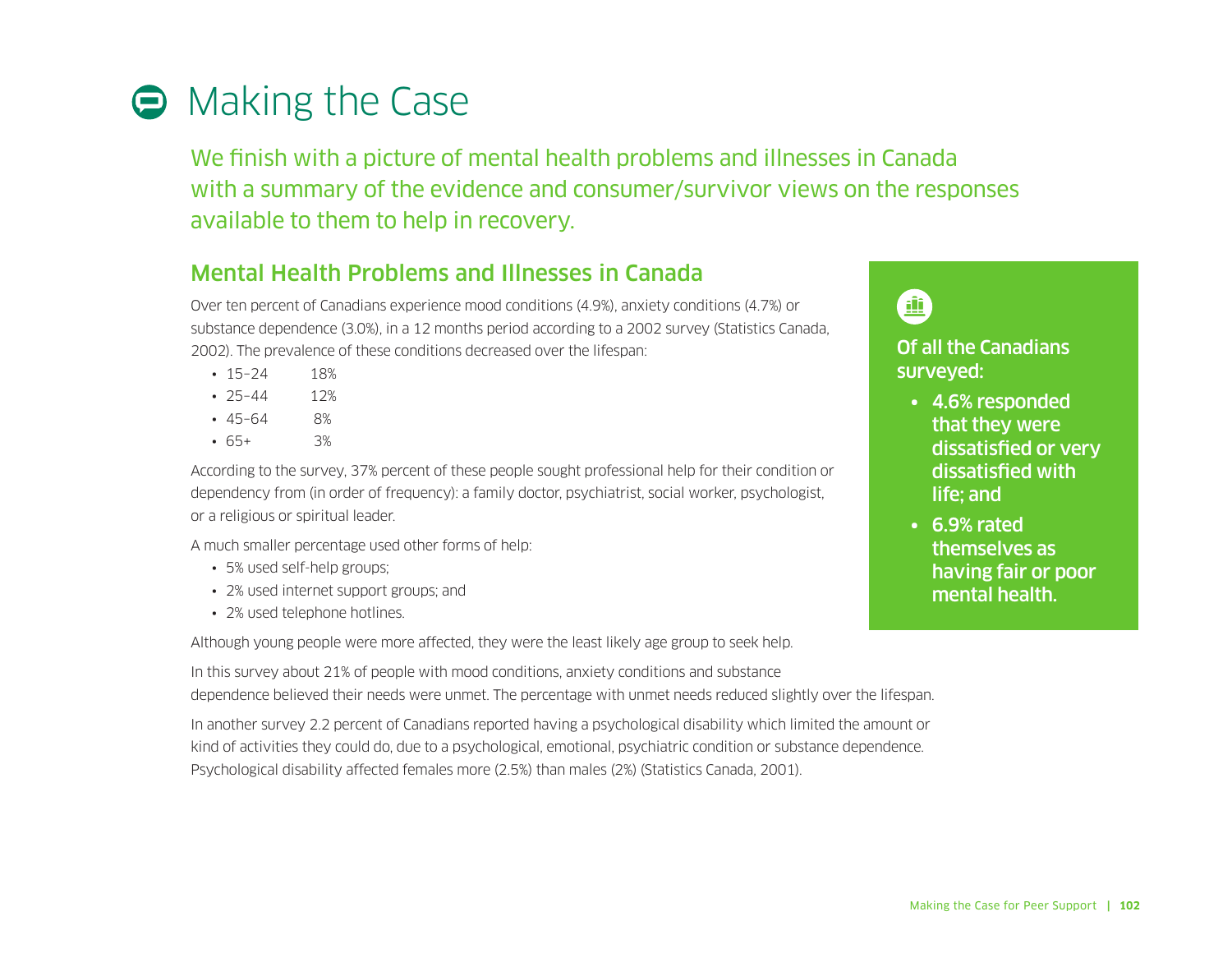The findings from other similar countries are consistent with Canada (Te Rau Hinengaro 2006; U.S. Department of Health and Human Services, 1999). All these studies show similar prevalence for "mental disorders" as defined by the Diagnostic and Statistical Manual:

- Around half of the population will experience a mental disorder at some time in their lives;
- About 20% of the population experiences mental disorder in any 12 month period;
- About 10% of people experience significant functional impairment in any 12 month period;
- Around 2 to 3% have what is described as "severe and persistent mental illness"; and
- Prevalence is higher in young people and people from low socio-economic groups.

According to the World Health Organization, five of the ten leading causes of disability worldwide are related to mental disorders. It predicts that depression will become the second leading cause of disability by 2020 (Statistics Canada, 2002).

## Social Determinants and Consequences of Mental Health Problems and Illnesses

Current evidence has identified the following risk groups and factors in the social determinants of mental health problems and illnesses:

- Youth—adolescents and young adults;
- Trauma abuse and neglect in early life, war, physical or sexual assault;
- Inequality particularly relative poverty, lack of hierarchical status and racism;
- Deculturation—particularly for indigenous people; and
- Fragmented communities, extreme individualism and the loss of shared values.

(Durie, 2004 & 2006; Marmot, 2005; New Economics Foundation, 2004; Wilkinson, 2005)

These consequences are particularly severe for people with the most serious mental health problems and illnesses, who are disproportionately isolated, single, unemployed and physically unwell. They are also more likely to be traumatized or re-traumatized by experiences inside the mental health system such as inadequate responses to personal distress as well as compulsory treatment, detention in locked facilities, seclusion and restraint.

## 鱼

The social and economic consequences of mental health problems and illnesses include:

- poorer relationships;
- poorer productivity;
- poorer physical health; and
- a shorter lifespan, by up to 25 years.

*KEYES, 2007; GOVERNMENT OFFICE FOR SCIENCE, 2008; MARMOT, 2005; WILKINSON, 2005; WORLD HEALTH ORGANIZATION 2008*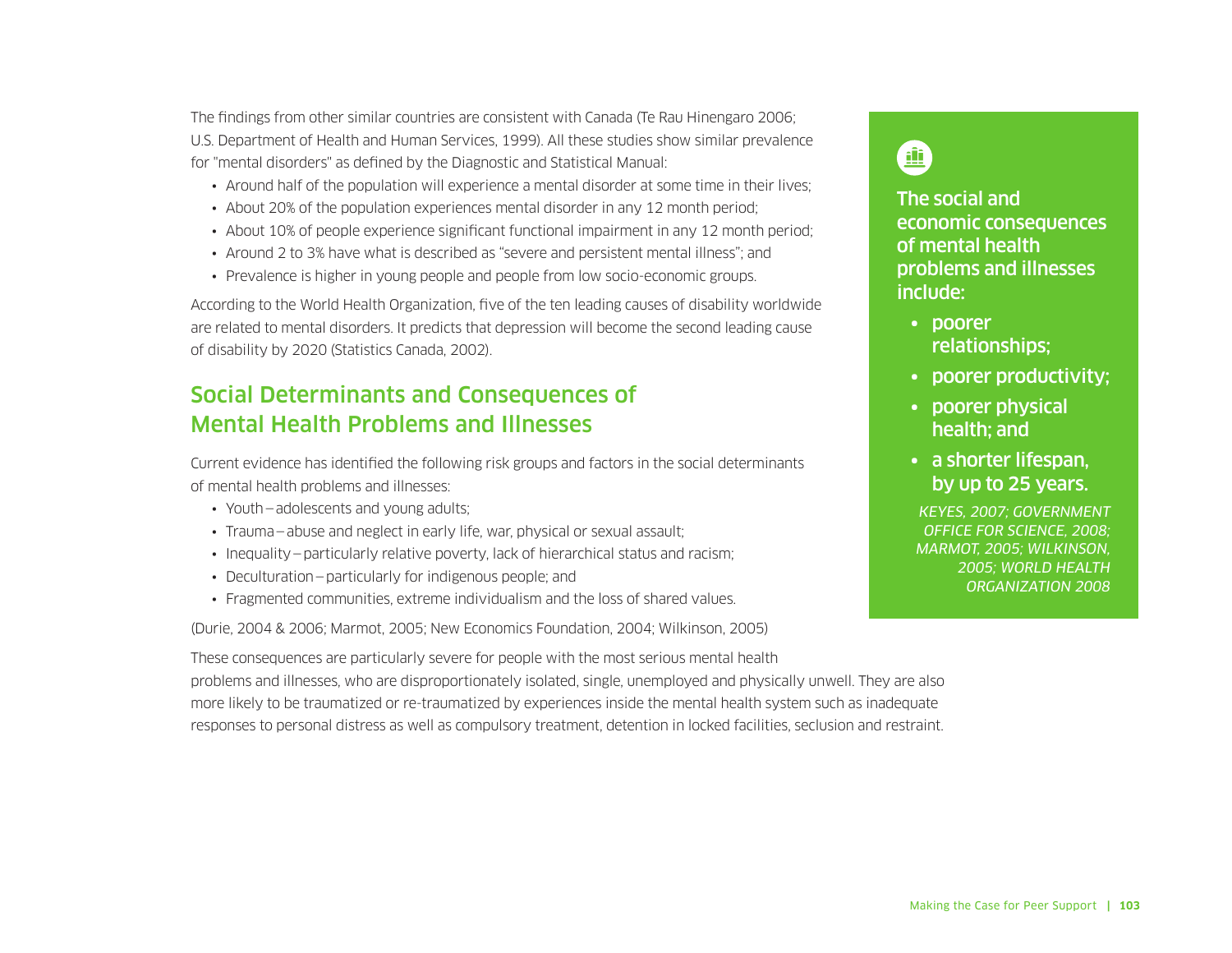These consequences come at a high cost to the whole of society. For instance:

- According to Health Canada mental disorders were the third highest health care cost in Canada in 1998;
- The World Health Organization has estimated that mental health problems account for up to 23% of lost years of healthy life in developed countries (Royal College of Psychiatrists, 2008);
- It is estimated that mental health problems cost every household in Europe more than €2,200 (CAD 3,000) per annum (McDaid, Zechmeister, Kilian, Medeiros, Knapp et al., 2008); and
- The costs of schizophrenia across all government budgets, was estimated to be €10.4b (CAD 14.6b) in England in 2005. (McDaid et al., 2008, p. 1).

In summary, mental health problems and illnesses are common. Young people, people with trauma histories and people from disadvantaged backgrounds tend to be more vulnerable. Only a minority seek help from professionals or peers. Mental health problems and illnesses are usually personally distressing, reduce people's life chances and have very high social and economic costs.

## Responses to Mental Health Problems and Illnesses

## The range and quality of society's responses to mental health problems and illnesses has historically been hampered by stigma and discrimination, human rights breaches, social exclusion and powerful interest groups.

Some people have remained trapped in mental health services while many in need have not sought or received help from them. However, international policy trends (Compagni, Adams, & Daniels, 2006) are signalling a new direction—for recovery-focused mental health services that are:

- part of a whole of government approach;
- integrated with other sectors and with mental health promotion efforts;
- set up so service users can determine the services, supports and resources they use; and
- based on sound evidence.

This policy and current thinking all suggest that a much broader range of services is needed for people with mental health problems and illnesses. (California Institute for Mental Health, 2006; The Future Vision Coalition, 2008; Mental Health Advocacy Coalition, 2008; Sainsbury Centre for Mental Health, 2005). Peer support is commonly described as one of the broader range of services that need to be accessible to all (Ministry of Health, 2005; New Freedom Commission, 2006).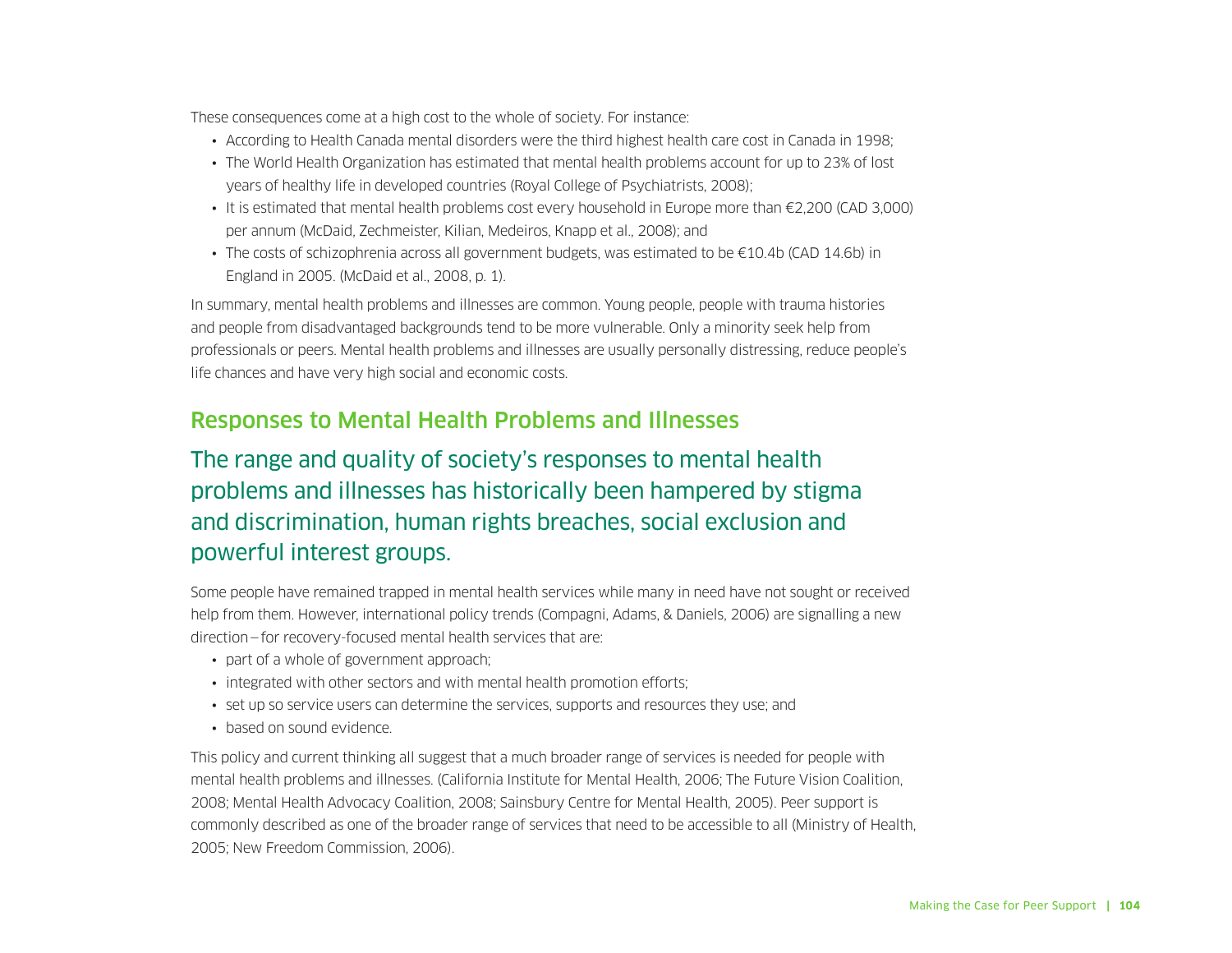The dominant response, however, to people with a diagnosis of mental illness in primary health and mainstream mental health service is still bio-medical. While people can be almost guaranteed access to medication, other therapeutic and support services are much harder to come by. For instance, an extremely small percentage of people have access to peer support in any country. It is often difficult for people to access talking therapies and support for housing, employment and education. This often translates into negative experiences of services. In fact, 41% of people responded that their experience of services was negative according to a survey of the Standing Committee on Social Affairs, Science and Technology when preparing its report *Out of the Shadows at Last* (2006).

What do the people who use services think contributes to their recovery? An analysis of several British surveys (Read, 2009) concluded that psychiatric drugs, while seen as helpful or very helpful by up to two thirds of people, usually rated lower than support from family and friends, talking therapies and occupational therapies.

A New Zealand study on 40 people's experiences of recovery, (Lapsley, Nikora, & Black, 2002) showed the most successful strategies for recovery were learning about mental health, experiencing support from others, undergoing a process of emotional growth, adopting healthy attitudes and personal practices and undertaking different types of therapy (including psychiatric drugs for some).

In an Australian study on recovery from schizophrenia of 60 people with this diagnosis (Tooth, Kalyanansundaram, & Glover, 1997) the most important theme in their recovery was themselves — their optimism, determination, selfmanagement and self-acceptance.

In the report, *Mental Health Recovery: What Helps and What Hinders,* the authors state that "under the dominant medical model there is an over-dependence on medication as the primary approach or single tool" (Onken, Dumont, Ridgway, Dornan, & Ralph, 2002). Of all the major domains of recovery, which included basic material resources, personhood and hope, self-determination and choices, community connections and formal services, formal services were viewed as a much more hindering than any other.

These studies are typical. They show that:

- Deficits approaches, so common in formal services, are often a hindrance to recovery;
- The dominance of bio-medical responses persists despite their limitations; and
- The most powerful themes in recovery are people's own personal resourcefulness and relationships or roles that reinforce their belief in themselves.



The development of personal resourcefulness and self-belief are the foundation of peer support.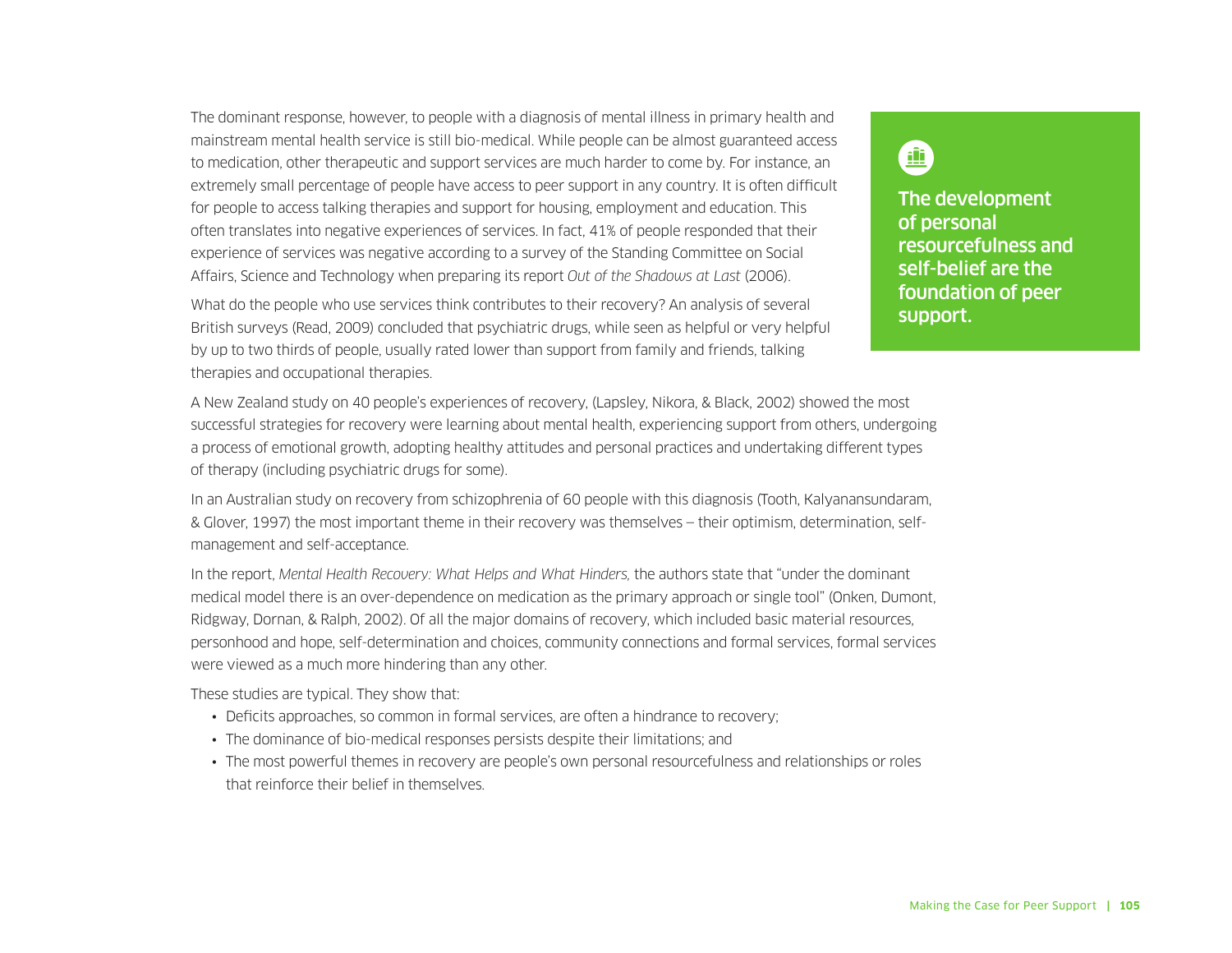## Evidence Base for Peer Support

Given survivor/consumer news about recovery, it's not surprising that there is an emerging evidence base for the effectiveness of peer-run initiatives, particularly peer support, which includes:

- Reduction in hospitalization;
- Reduction in symptom distress;
- Improvements in social support; and
- Improvements in quality of life.

(Canadian Mental Health Association, Ontario Division et al., 2005)

## **Summary**

In summary, there is widespread acknowledgement that today's bio-medically dominated, deficits-based mental health services are at best only part of the solution and at worst may be damaging to recovery.

We now know what helps people to recover. While many acknowledge there is a role for mainstream services and medical treatments, people are virtually unanimous about the paramount importance of personal resourcefulness, personal support and self-belief in their recovery. Peer support initiatives are probably the best evidence-based approach to foster these.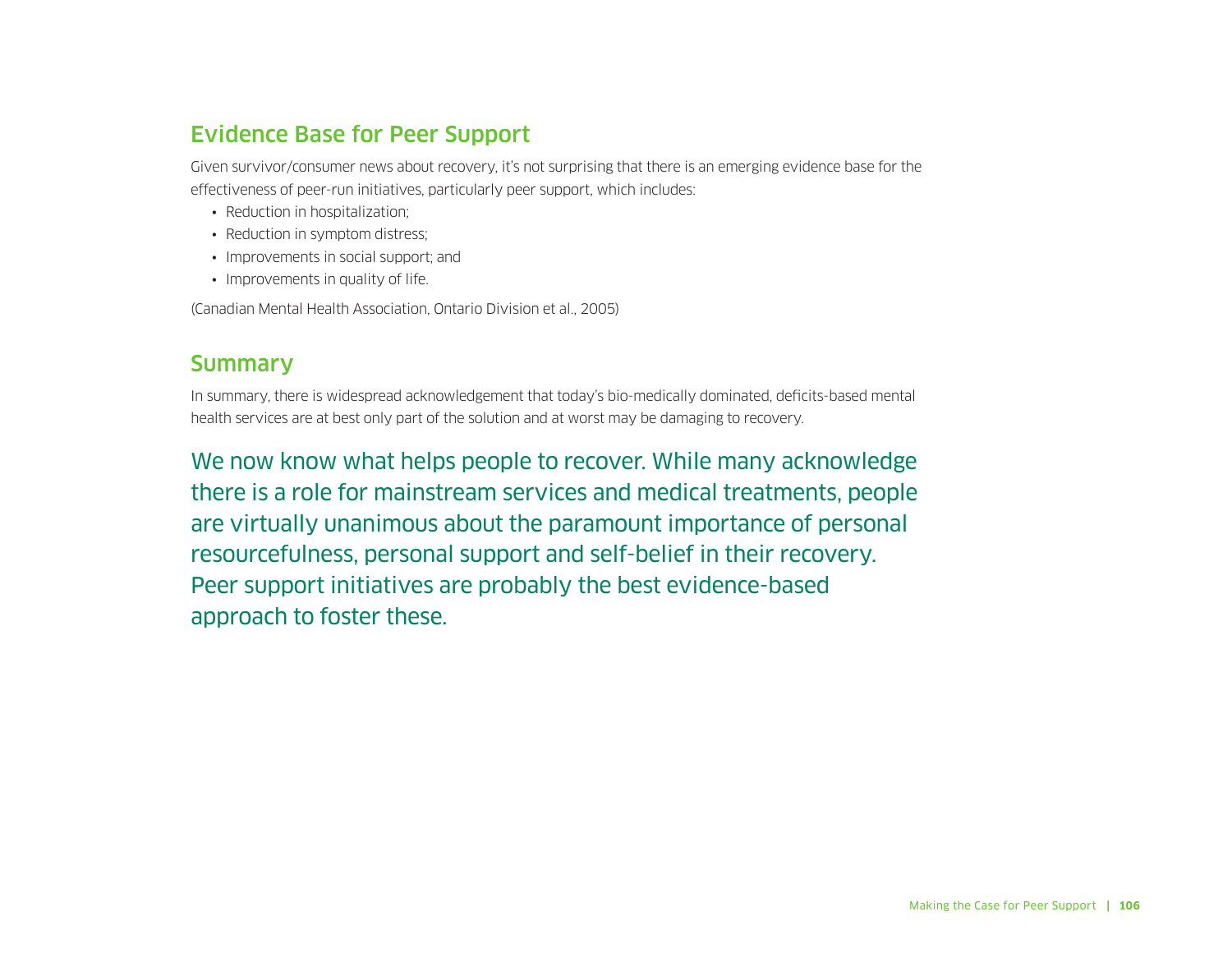## Conclusions

This report has provided a high level description of peer support in Canada and in other countries. This has shown that peer support is in its infancy in every country, full of promise but woefully under-recognised and under-resourced. Yet, the evidence base for peer support grows every year and our consultations confirmed what the research evidence states—peer support is beneficial to people, it can save lives, it can help people get back the lives they have lost.

We have also made the case for peer support through assembling the evidence on the increasing prevalence of mental health problems and illnesses, its high personal, social and economic costs, the limitations of the dominant biomedical responses, and people's views on what assists their recovery. All this evidence points to a mental health system that often doesn't help people recover and is coming under more strain as people stay in it longer than they should and population demand for services increases. The solution has to be a broader range of cost-effective responses that get to the nub of recovery—increased personal resourcefulness, self-belief and hope. Peer support directly assists people to develop these attributes.

#### In someone else's words:

"No single treatment model should dominate the policy environment… it is people with mental illness themselves who should be the final arbiters of the services that are made available… People and families living with mental illness are turning more and more to self-help and peer support as a substitute or adjunct to hospital, community and professional services… A new and tenuous addition to the mental health and addiction system, the future of self-help and peer support programs remains insecure."

These words come straight from *Out of the Shadows at Last,* the Senate Committee report that was the catalyst for the formation of the Mental Health Commission of Canada.

Our recommendations will ensure that the "new and tenuous addition to the mental health and addiction system" becomes well-established and secure. The Mental Health Commission of Canada will lead the sustainable development of peer support across Canada. It is difficult to think of any other single course of action it could take to optimize the chances of recovery for the mental health sector's most important stakeholders.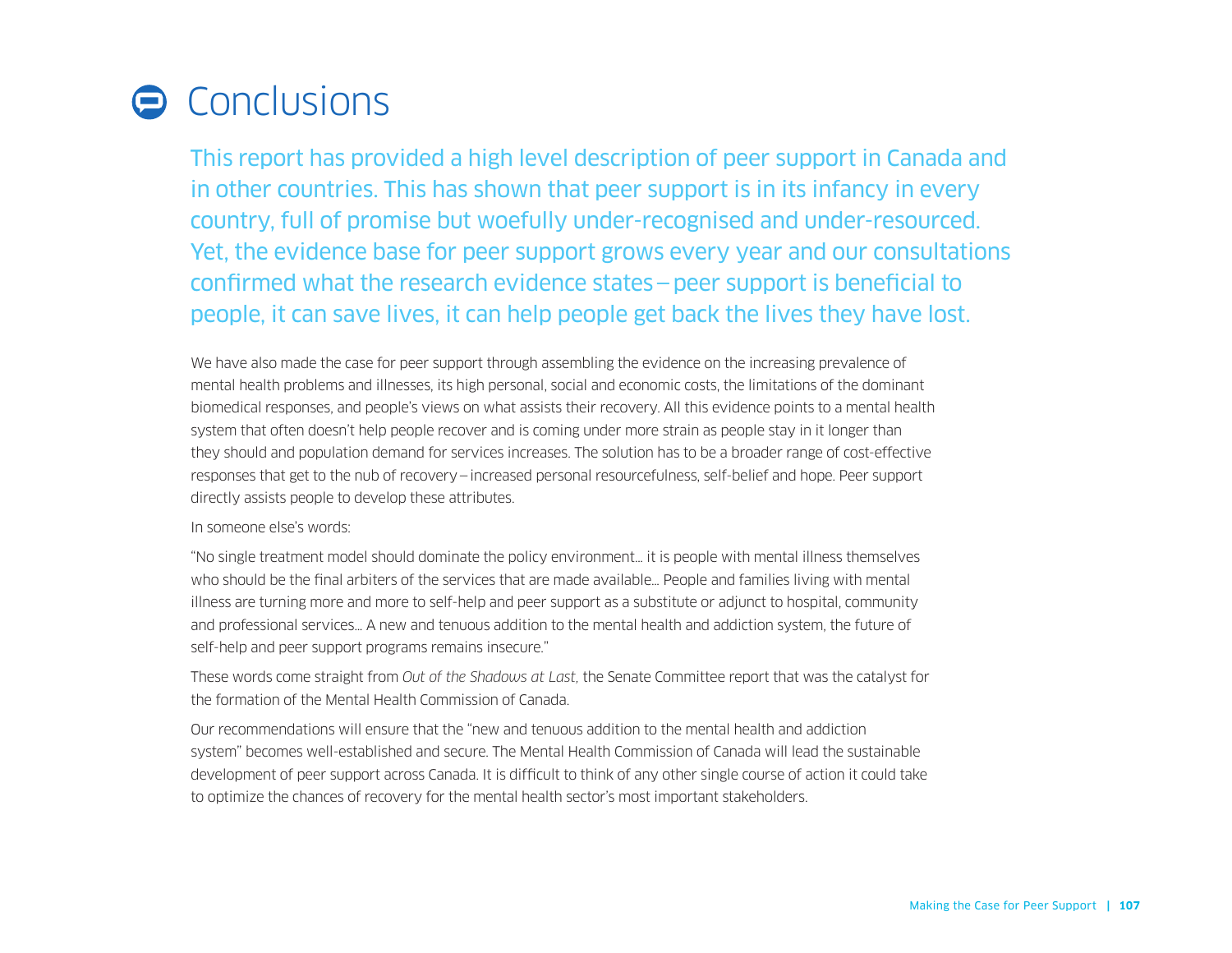## **A** Recommendations

Respondents were very clear about the contribution they wanted from the Mental Health Commission to the development of peer support.



The Mental Health Commission of Canada, with the leadership of consumers and survivors, including their national and provincial organizations, needs to create the building blocks for the incremental development of peer support initiatives.

These need to be specific but flexible enough to be adapted to all provinces and territories in Canada and to its diverse communities including Aboriginal, Francophone and disabled people.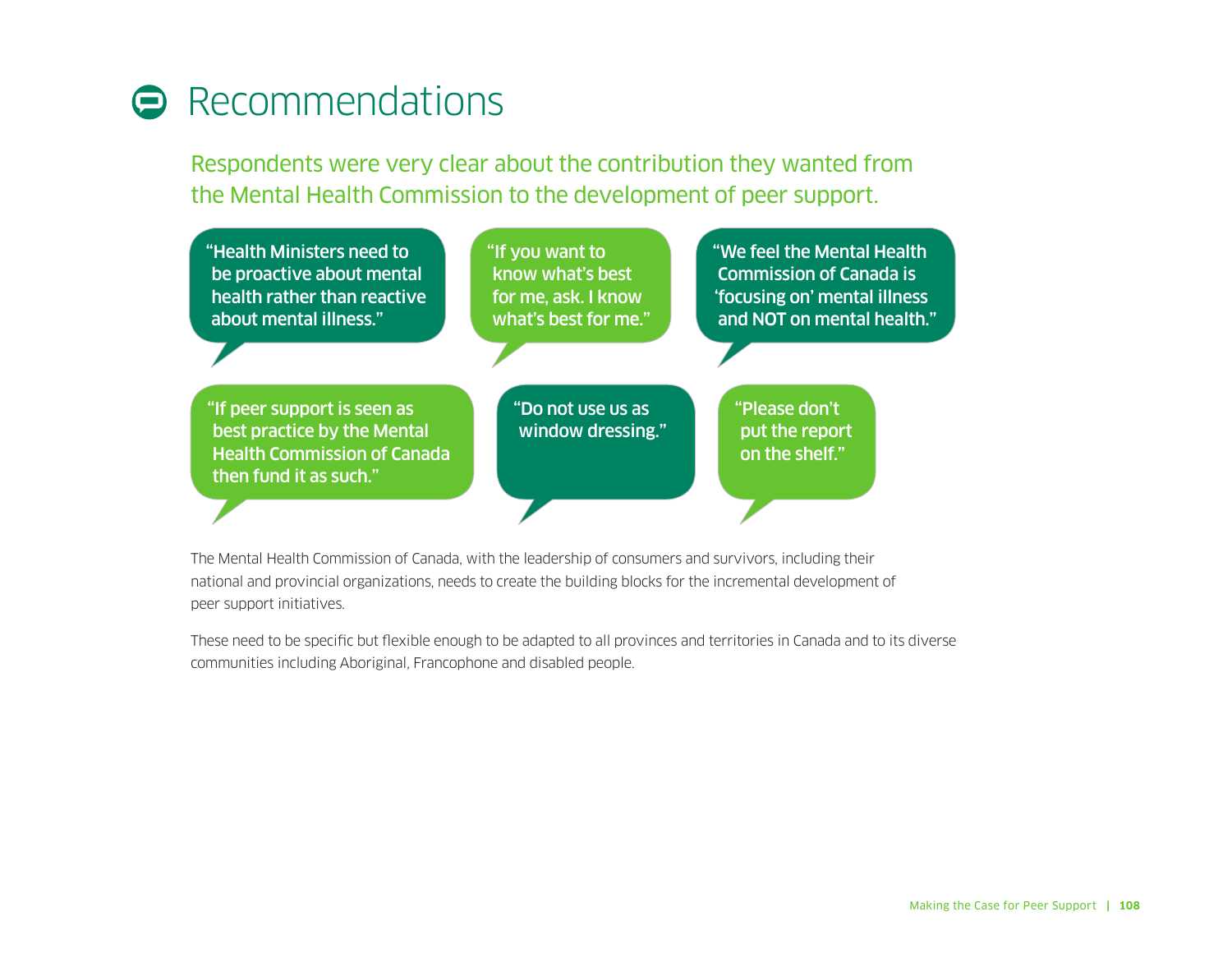We offer these recommendations below in the hope that this "new and tenuous addition to the mental health and addiction system" becomes well-established and secure. The Mental Health Commission of Canada will lead the sustainable development of peer support across Canada with the following actions:

- **CO** Develop guidelines on the definition of peer support as a core component of mental health systems, which include:
	- definitions and types of peer support;
	- peer support values;
	- peer support standards; and
	- peer support performance and outcome measures.

### **2** Develop guidelines for the funding of peer support, which include:

- a target and deadline for the percentage of mental health funding to go to peer support;
- a recommended level of funding for peer support initiative, and for staff, that is equitable with other mental health services;
- recommended funding of a mix of independent and mainstream peer support initiatives;
- templates for contract specifications and accountability requirements; and
- recommended funding of development infrastructures for peer support.
- ° Create guidelines to support the development of peer support, which include:
	- templates for peer workforce roles and competencies;
	- curricula for peer specialists leading to a formal qualification;
	- options for affordable training opportunities;
	- education guidelines for peer support and its values for the non-peer workforce;
	- consumer/survivor-led evaluation of peer support; and
	- support for consumer/survivor-led organizational development, training and education for mainstream mental health services, funders and other key stakeholders on the roles, values, processes and structures of peer support.

### Use this report and/or the guidelines developed:

- to highlight the need for peer support to be a core service available to everyone, in the MHCC's strategic framework for reformed mental health services across Canada;
- to promote peer support and to educate regional governments, health authorities and service providers about it, through conferences, publications and other forms of communication; and
- to develop a national resource centre for peer support, where information is provided in both French and English and is accessible to disabled people.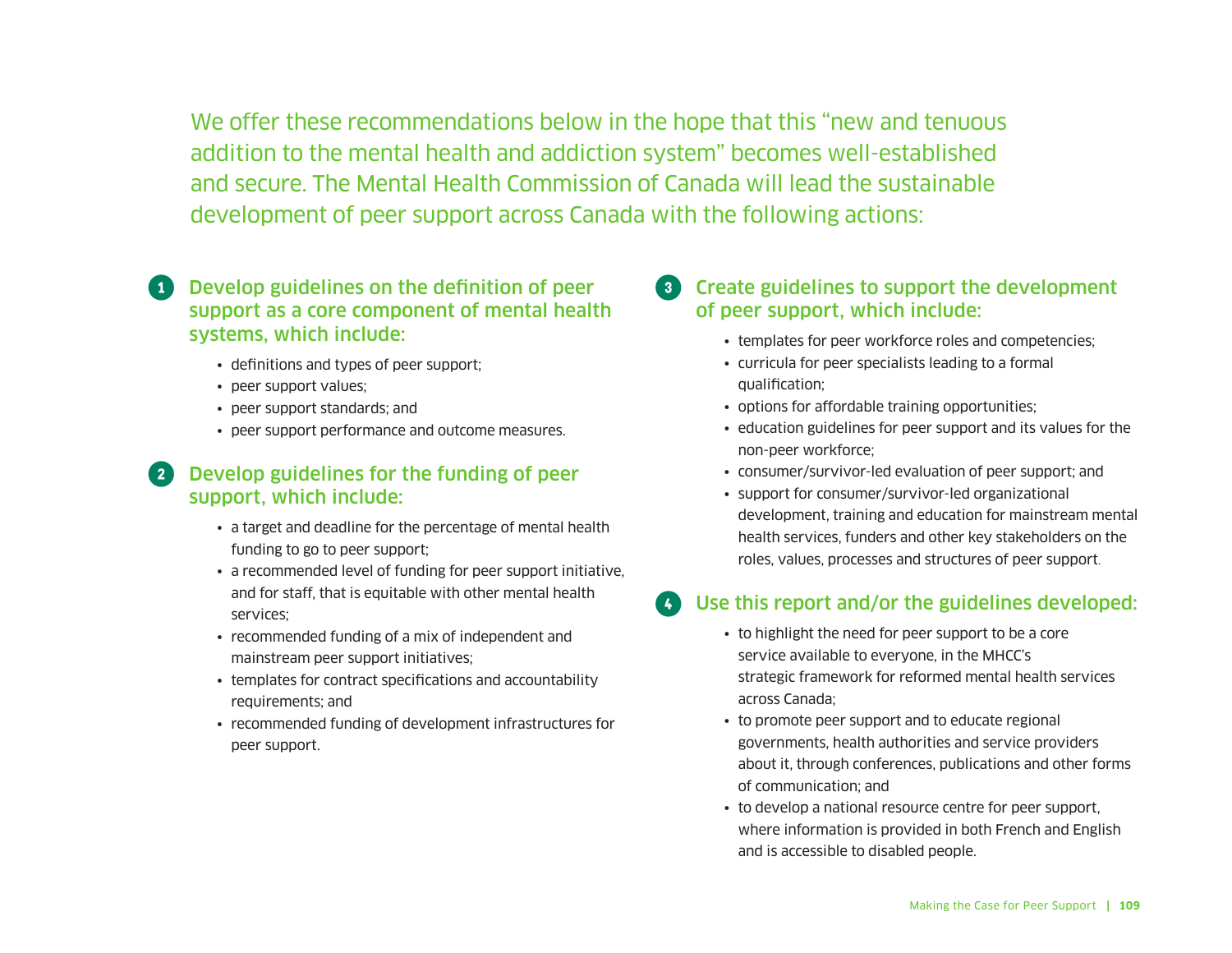## **Reference list**

Barbic, S., Krupa, T., & Armstrong, I. (2009). A randomized controlled trial of the effectiveness of a modified recovery program: Preliminary findings. *Psychiatric Services,* 60(4), 491-497.

Barber, J.A., Rosenheck, R.A., Armstrong, M., & Resnick, S.G. (2008). Monitoring the dissemination of peer support in the VA healthcare system. *Community Mental Health Journal*, 44, 433-441.

Begum, N. (2006). *Doing it for themselves: Participation and Black and minority ethnic users*. Bristol, UK: Social Care Institute for Excellence and Race Equality Unit.

Beresford, P., & Branfield, F. (2006). Developing inclusive partnerships: User-defined outcomes, networking and knowledge: A case study. *Health and Social Care in the Community*, 14 (5), 436-444.

Beresford, P., & Hopton, J. (2000). *Whose service is it anyways?* Originally appeared in Openmind 104 July/ August 2000. Retrieved November 29, 2009 from http://www.mind.org.uk/help/people\_groups\_and\_ communities/user/survivor\_empowerment/whose\_ service is it anyway

British Columbia Ministry of Health Services. (2001, July). *Peer support resource manual.* 

Brown, J. (2002). *Working for a change, a handbook for Alternative Business Development: How to start the process in your community.* Toronto, ON: Ontario Council of Alternative Businesses.

Brown, J. (2007). *Metamorphosis: Transforming Out of This World Café from a vocational rehabilitation program to an alternative business.* Toronto, ON: Ontario Council of Alternative Businesses and Centre for Addiction and Mental Health.

Brown, L.D. (2009). Making it sane: Using narrative to explore theory in a mental health consumer-run organization. *Qualitative Health Research*, 19 (2), 243- 257.

Brown, L.D. (2009). How people can benefit from mental health consumer-run organizations. *American Journal of Community Psychology*, 43, 177-188.

Brown, L.D., Shepherd, M.D., Merkle, E.C., Wituk, S.A., Meissen, G. (2008). Understanding how participation in a consumer-run organization relates to recovery. *American Journal of Community Psychology*, 42, 167-178.

Brown, L. D., Shepherd, M. D., Wituk, S. A., & Meissen, G. (2007). Goal achievement and the accountability of consumer-run organizations. *Journal of Behavioral Health Services and Research*, 34 (1), 73-82.

Borzekowski, D.L.G., Leith, J., Medoff, D.R., Potts, W., Dixon, L.B., Balis, T., Hackman, A.L., & Himelhoch, S. (2009). Use of the internet and other media for health information among clinic outpatients with serious mental illness. *Psychiatric Services*, 60(1), 1265-1268.

Burstow, B., & Weitz, D. (Ed.s). (1988). *Shrink Resistant: The Struggle Against Psychiatry in Canada*. Vancouver, BC: Press Gang.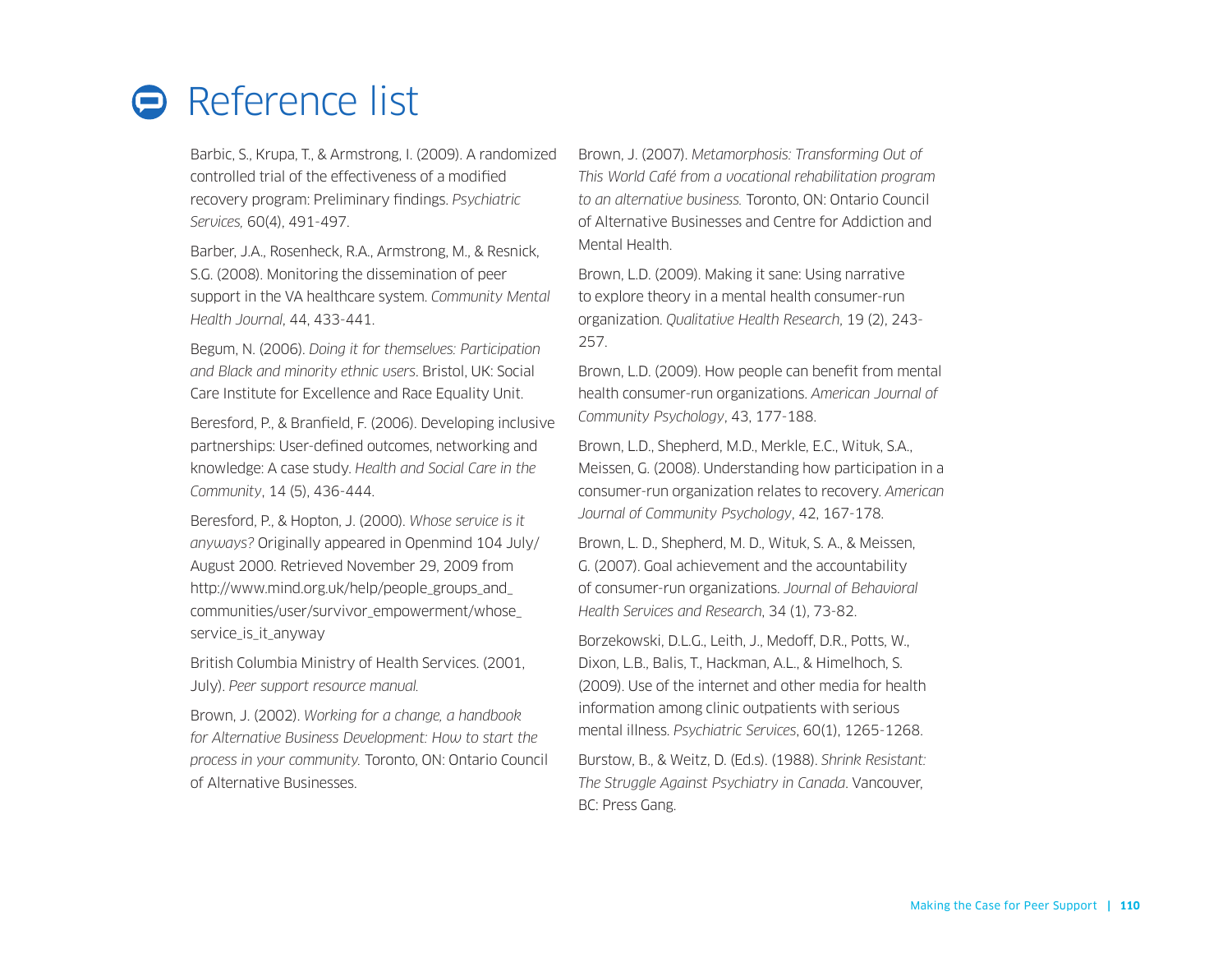Campbell, J. (2005a, December 16). Effectiveness findings of the COSP multisite research initiative. *Grading the evidence for consumer driven services.* UIC NRTC webcast. Chicago (IL). Retrieved June 4, 2009 from http://www.psych.uic.edu/uicnrtc/nrtc4.webcast1. jcampbell.transcript.pdf

Campbell, J. (2005b). The historical and philosophical development of peer-run programs. In: Clay, S, Schell B, Corrigan PW, Ralph RO, (Eds.). *On our own, together: Peer programs for people with mental illness*. p. 17–66. Nashville, TN: Vanderbilt University Press.

Campbell, J., & Leaver, J. (2003). *Emerging new practices in organized peer support*. National Technical Assistance Center for State Mental Health Planning and National Association of State Mental Health Program Directors.

Campbell-Orde, T., Chamberlin, J., Carpenter, J., & Leff, H. S. (2005). *Measuring the promise: A compendium of recovery measures. Volume II*. Cambridge, MA: The Evaluation Center at HSRI. Human Services Research Institute.

Canadian CED Network. (2006). *Social enterprises and Ontario Disability Support Program case study: Out of This World Café* (Toronto). Retrieved January 3, 2009 from http://www.ccednet-rcdec.ca/files/OTW%20 Café%20Case%20Study.pdf

Canadian Coalition of Alternative Mental Health Resources. (n.d.). *Canadian Coalition of Alternative Mental Health Resources, what we do.* Retrieved April 24, 2009 from http://ccamhr.ca/aboutus.html

Canadian Mental Health Association, Ontario, Centre for Addiction and Mental Health, Ontario Federation of Community Mental Health and Addiction Programs, & Ontario Peer Development Initiative. (2005). *Consumer/ Survivor Initiatives: Impact, outcome, and effectiveness.*  Toronto, ON: Ontario Federation of Community Mental Health and Addiction Programs.

Center for Mental Health Services, Substance Abuse and Mental Health Services Administration. (2005). *Building a Foundation for Recovery: A Community Education Guide on Establishing Medicaid-Funded Peer Support Services and a Trained Peer Workforce.* Rockville, MD: Center for Mental Health Services, Substance Abuse and Mental Health Services Administration.

Centers for Medicare and Medicaid Services. (2007, August 16). *Peer Support Services*. SMDL #07-011. Retrieved January 3, 2009 from http://www.cms.hhs. gov/SMDL/downloads/SMD081507A.pdf

Centre for Addiction and Mental Health, Canadian Mental Health Association, Ontario, Ontario Mental Health Foundation, & Government of Ontario. (2004) *Making a difference: Ontario's community mental health evaluation initiative.* Toronto, ON: Government of Ontario.

Centre for Research and Education in Human Services. (2004). Summary Bulletin. *A longitudinal study of consumer/survivor initiatives in community mental health in Ontario: Individual-level and system-level activities and impacts.* Waterloo, ON: Centre for Research and Education in Human Services.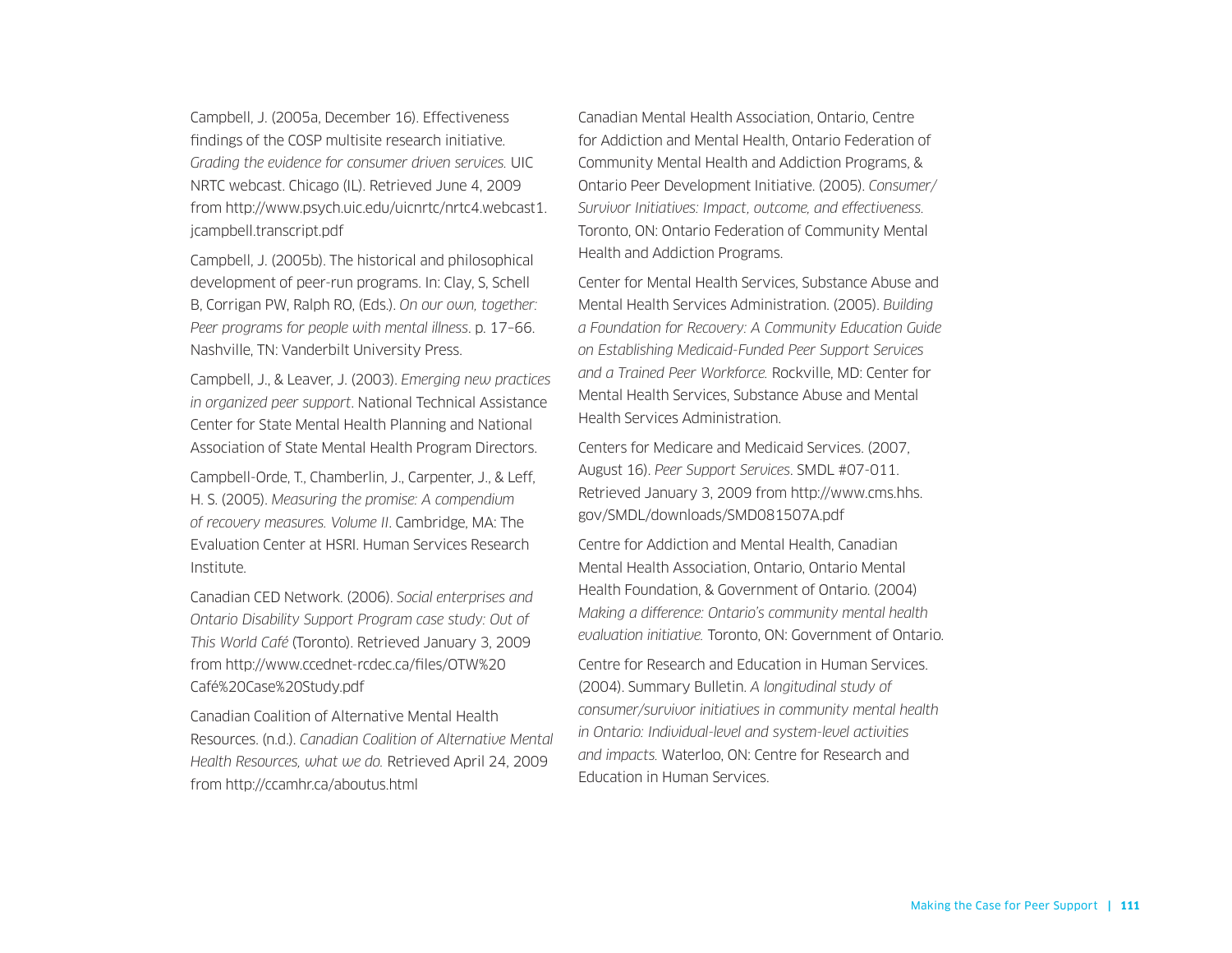Chamberlin, J. (1978). *On our own: Patient-controlled alternatives to the mental health system*. New York: Hawthorn Books, Inc.

Chinman, M., Young, A. S., Hassell, J., & Davidson, L. (2006). Toward the implementation of mental health consumer provider services. *Journal of Behavioral Health Services and Research*, 33 (2), 176-195.

Church, K. (1995). *Yes we can! Promote economic opportunity and choice through community business.*  Toronto, ON: Ontario Council of Alternative Businesses.

Church, K., with Capponi, P. for the Leadership Facilitation Program. (1991, September). *Re/membering ourselves: A resource book on psychiatric survivor leadership facilitation*. Funded by the Ontario Ministry of Health, Community Mental Health Branch.

Church, K., Fontan, J-M., Ng, R., & Shragee, E. (2000). *Social learning among people who are excluded from the labour market. Part one: Context and case studies.* NALL Working Papers #11-2000. Retrieved January 24, 2009 from http://www.nall.ca/res/11sociallearning.htm

Clay, S. (2005). About us: What we have in common. In Clay, S. (Ed.). *On our own, together: peer programs for people with mental illness.* Nashville, TN: Vanderbilt University Press.

Cleary, M., Walter, G., & Escott, P. (2006). 'Consumer consultant': Expanding the role of consumers in modern mental health services. *International Journal of Mental Health Nursing*, 15, 29-34.

Crawford and Rutter. (2004). Are the views of members of mental health user groups representative of those of 'ordinary' patients? A cross-sectional survey of survey users and providers. *Journal of Mental Health*, 13 (6), 561-568.

Coatsworth-Puspoky, R., Forchuk, C., & Ward-Griffin, C. (2006). Peer support relationships: An unexplored interpersonal process in mental health. *Journal of Psychiatric and Mental Health Nursing*, 13, 490-497.

Community Mental Health Evaluation Initiative. (2004). *Making a difference: Ontario's community mental health evaluation initiative*. Toronto, ON: Centre for Addiction and Mental Health, Canadian Mental Health Association, Ontario, Ontario Mental Health Foundation, Government of Ontario.

Compagni, A., Adams, N., & Daniels, A. (2006). *International pathways to mental health system transformation: Strategies and challenges. A project of the California Institute for Mental Health.* California: California Institute for Mental Health.

Consumer Survivor Business Council and National Network for Mental Health. (1994). *Group hallucinations: Overcoming disbelief*. Toronto, ON: Author.

Consumer/Survivor Development Initiative. (1992, April). *Policy discussion paper*. Toronto, ON: Author.

Cook, J. (n.d.). *Mental illness self-management through Wellness Recovery Action Planning*. Retrieved October 5, 2009 from http://mentalhealthrecovery.com/wrap\_ research\_findings\_judithcook.php

Copeland, M. E. (1997). *Wellness Recovery Action Plan*. Brattleboro: Peach Press.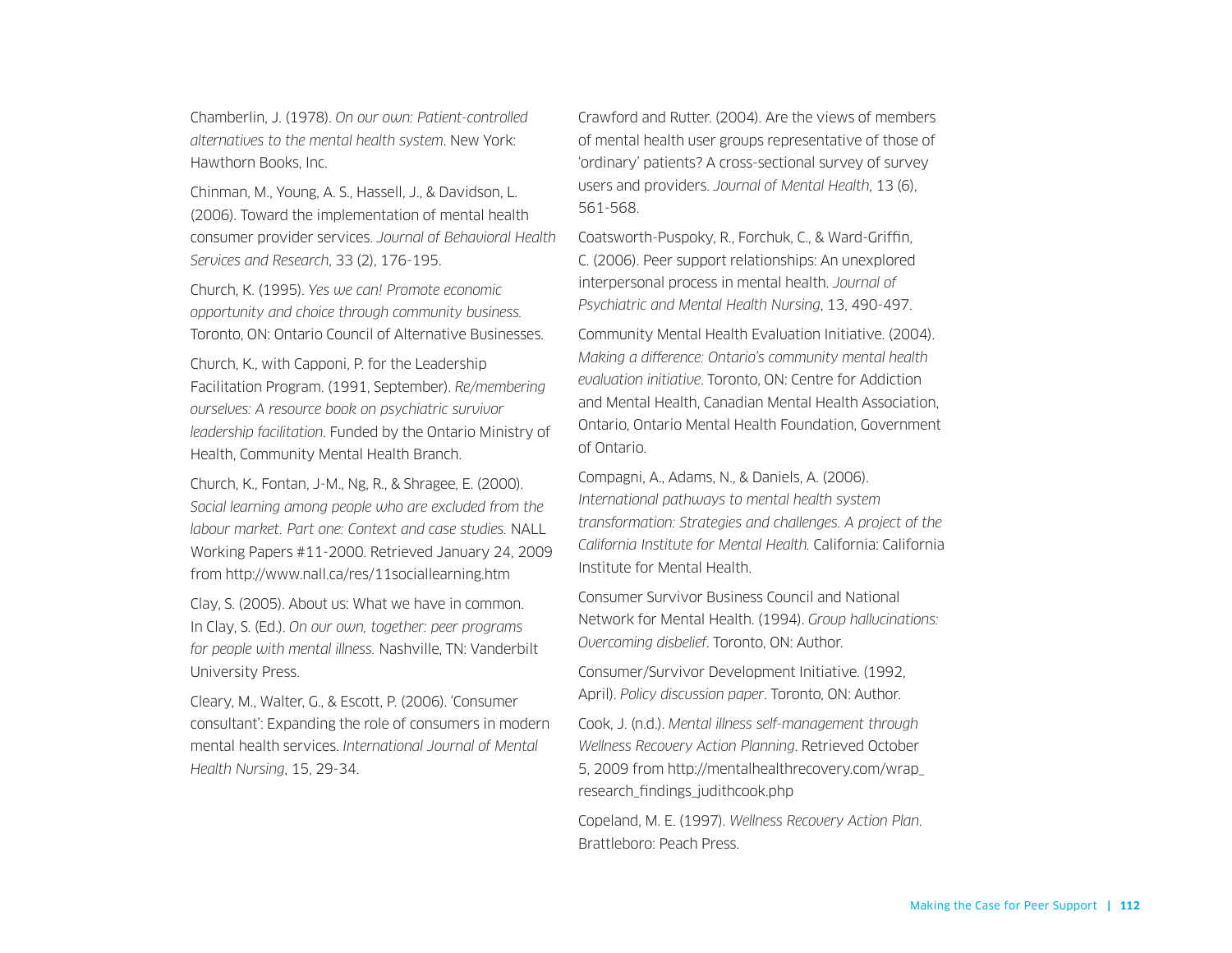Darnell, A. (2008, July). *Peer support and wellness centre evaluation: Report compiled for the Georgia Mental Health Consumer Network, Inc.* Retrieved April 26, 2009 from http://www.gmhcn.org/wellnesscenter/Evaluations/ index.html

Dennis, C-L. (2003). Peer support within a health care context: A concept analysis. *International Journal of Nursing Studies* 40, 321-332.

Dennis, C-L., Hodnett, E., Kenton, L., Weston, J., Zupancic, J., Stewart, D., & Kiss, A. (2009). The effect of peer support on the prevention of postnatal depression among high-risk women: A multi-site randomized controlled trial. *British Medical Journal*, 338 (152), 1-9.

Durie, M. (2004). *Indigeneity, and the promotion of positive mental health*. MindNet.org.nz, Issue 02, Summer 2004/05.

Durie, M. (2006). *Measuring Maori wellbeing: New Zealand Treasury guest lecture series*. Wellington: New Zealand Treasury.

Daumiere, N., Caria, A., Roelandt, J.L., & Laferriere, M. (2008). *Users and carers organizations' involvement in mental health service reform in Europe: The role of empowerment and advocacy. Minutes of the September 11th 2008 WHO Euro—WHO-CC (Lille, France) seminar*. Lille, France: WHO Collaborating Centre for research and training in mental health. Retrieved November 29, 2008 from http://217.19.202.24/ccoms/11sept2008/lillesept08-final-report.pdf

Davidson, L., Chinman, M., Sells, D., & Rowe, M. (2006). Peer support among adults with serious mental illness: A report from the field. *Schizophrenia Bulletin* 32 (3), 443-450.

Davis, M. (2006, July 5). *Peers for recovery*. Retrieved January 23, 2009 from http://www. nami.org/TextTemplate.cfm?Section=Multicultural\_ Support1&Template=/ContentManagement/ ContentDisplay.cfm&ContentID=44390

Deegan, P. E. (1995). *Coping with voices: Self-help strategies for people who hear voices that are distressing.*  Lawrence, MA: National Empowerment Center.

Doughty, C., & Tse, S. (2005). *The effectiveness of service user-run or service user-led mental health services for people with mental illness: A systematic literature review. A Mental Health Commission Report;* Mental Health Commission, Wellington, New Zealand.

Eiken, S., & Campbell, J. (2008). *Medicaid coverage of peer support for people with mental illness: Available research and state examples.* Thomson Reuters. Retrieved February 23, 2009 from http://www.hcbs.org/ files/150/7485/PeerSupport11-6.pdf

Everett, B. (2000). *A fragile revolution: Consumers and psychiatric survivors confront the power of the mental health system*. Waterloo, ON: Wilfrid Laurier University Press.

Fortune, T., Maguire, N., & Carr, L. (2007). Older consumers' participation in the planning and delivery of mental health care: A collaborative service development project. *Australian Occupational Therapy Journal*. 54, 70-74.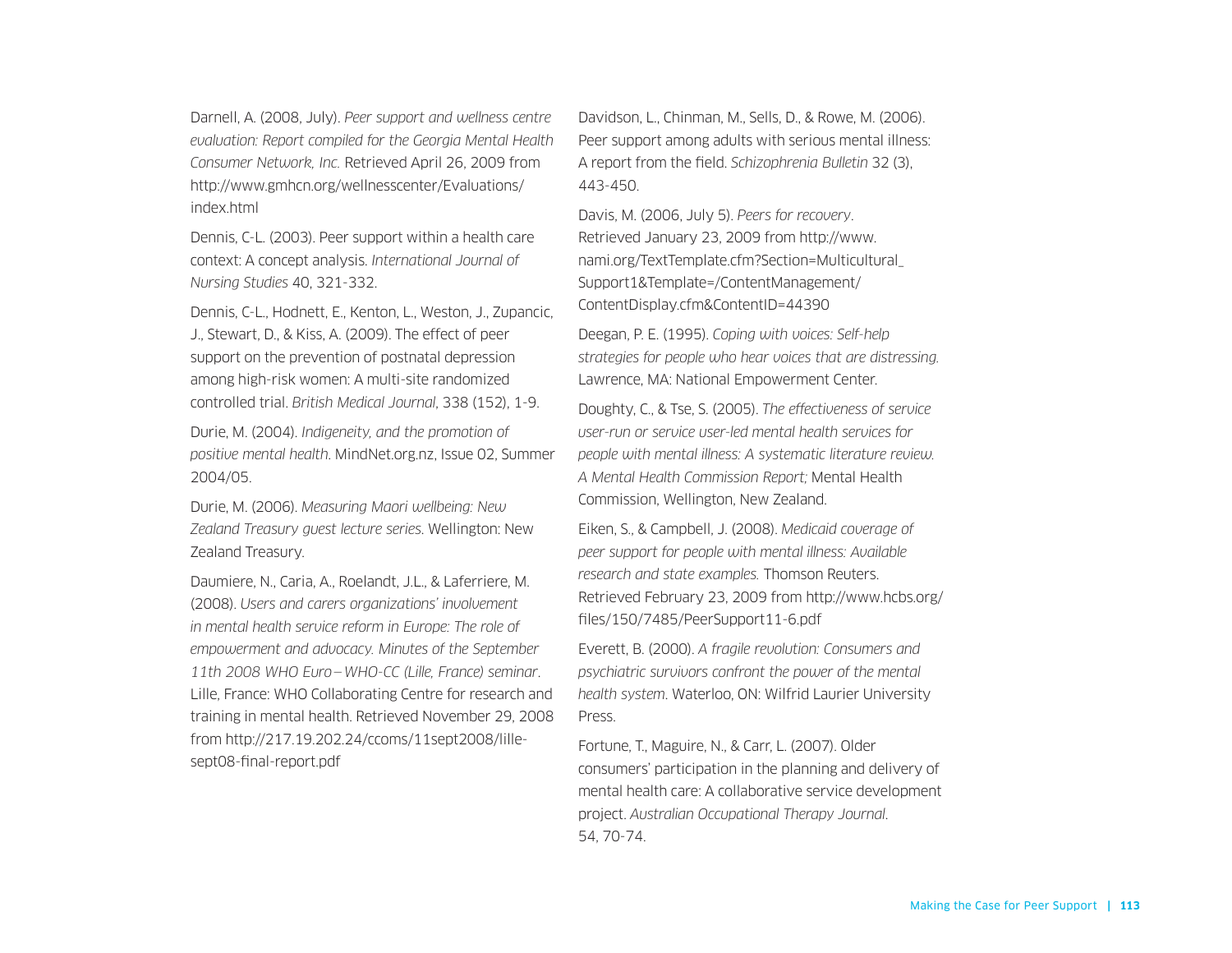Forchuk, C., Hartford, K., Blomqvist, Å., Martin, M.L., Chan, L., & Donner, A. (2002, June). *Therapeutic relationships: From hospital to community.* Ottawa, ON: Canadian Health Services Research Foundation. Retrieved January 3, 2009 from http://www.chsrf.ca/ final\_research/ogc/pdf/forchuk\_e.pdf

Forchuk, C., Jewell, J., Schofield, R., Sircelj, M., & Valledor, T. (1998). From hospital to community: Bridging Therapeutic Relationships. *Journal of Psychiatric and Mental Health Nursing*, 5, 197-202.

Forchuk, C., Martin, M. L., Chan, Y. L., & Jensen, E. (2005). Therapeutic relationships: From psychiatric hospital to community. *Journal of Psychiatric and Mental Health Nursing*, 12, 556-564.

Francis, L.E., Colson, P.W., Mizzi, P. (2002). Beneficence vs. obligation: Challenges of the Americans with Disabilities Act for consumer employment in mental health services. *Community Mental Health Journal*, 38 (2), 95-110.

Frank, K. P. (1979). *The Anti-Psychiatry Bibliography and Resource Guide. Second edition, revised and expanded*. Vancouver, BC: Press Gang.

Future Vision Coalition (The). (2008). *A new vision for mental health: Discussion paper*. The Future Vision Coalition.

Gates, L.B. & Akabas, S.H. (2007). Developing strategies to integrate peer providers into the staff of mental health agencies. *Administration and Policy in Mental Health and Mental Health Services Research*, 34, 293-306.

Goering, P., Durbin, J., Sheldon, C. T., Ochocka, J., Nelson, G., & Krupa, T. (2006). Who uses consumer-run self-help organizations? *American Journal of Orthopsychiatry*, 76 (3), 367-373.

Goldstrom, I.D., Campbell, J., Rogers, J.A., Lambert, D.B., Blacklow, B., Henderson, M.J., & Manderscheid, R. W. (2006). National estimates for mental health mutual support groups, self-help organizations, and consumeroperated services. *Administration and Policy in Mental Health and Mental Health Services Research*, 33 (1), 92- 103.

Gordon, J., & Cassidy, J. (2009, April). *Wellness Recovery Action Plan (WRAP) training for BME women: An evaluation of process, cultural appropriateness and effectiveness*. Retrieved November 29, 2009 from http:// www.scottishrecovery.net/Download-document/185- WRAP-Report.html

Government of Canada. (2006). *The Human Face of Mental Health and Mental Illness in Canada*. Retrieved January 3, 2009 from http://www.phac-aspc.gc.ca/ publicat/human-humain06/

Government Office for Science. (2008). *Foresight Mental Capital and Wellbeing Project. Final Project report—Executive summary.* London: The Government Office for Science.

Government Office for Science. (2008). *Mental Capital and Wellbeing: Making the most of ourselves in the 21st century*. London, UK: Author.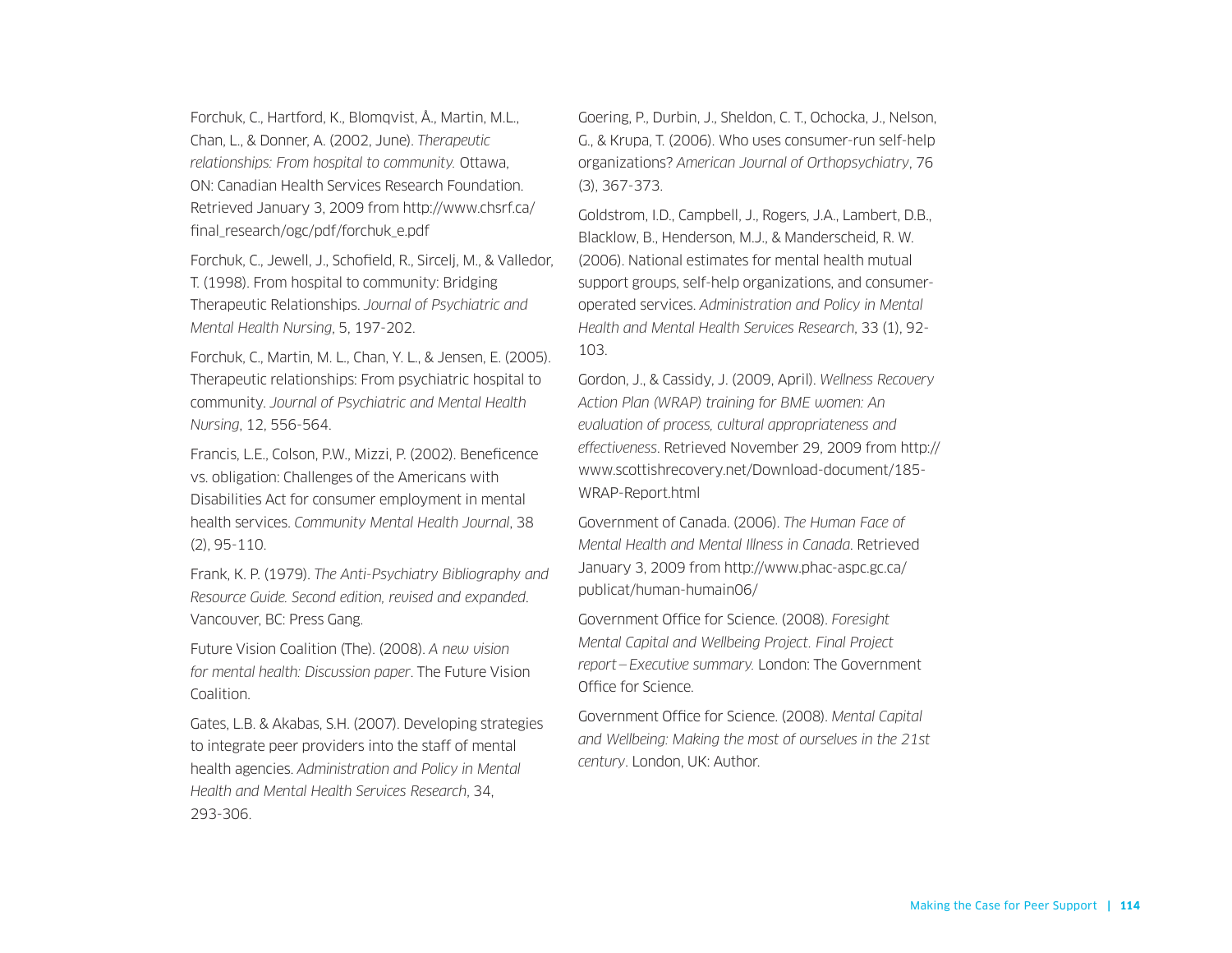Hamilton Addiction and Mental Health Network. (2006, December). *Developing a consumer-run housing co-op in Hamilton: A feasibility study, final report*. Hamilton, ON: Author.

Hardiman, E. R. (2007). Referral to consumer-run programs by mental health providers: A national survey. *Community Mental Health Journal*, 43(3), 197-210.

Hardiman, E. R., Theriot, M. T., & Hodges, J. Q. (2005). Evidence-based practice in mental health: Implications and challenges for consumer-run programs. *Best Practices in Mental Health*, 1(1), 105-122.

Health Systems Research Unit, Clarke Institute of Psychiatry. (1997). *Review of Best Practices in Mental Health Reform. Prepared for the Federal/Provincial/ Territorial Advisory Network on Mental Health*. Ottawa, ON: Health Canada.

Herrington Group (The). (2005, July). *Peer support specialist development: Exploratory discussions final report for Ontario Peer Development Initiative.* Retrieved January 3, 2009 from http://www.opdi.org/images/ uploads/Final\_Report-Peer\_Support\_Specialist\_Devpt.pdf

Hodges, J. Q., & Hardiman, E.R. (2006). Promoting healthy organizational partnerships and collaboration between consumer-run and community mental health agencies. *Administration and Policy in Mental Health and Mental Health Services Research*, 33(3), 267-278.

Hodges, J. Q., Markwood, M., Keele, C., & Evans, C.J. (2003). Use of self-help services and consumer satisfaction with professional mental health services. *Psychiatric Services*, 54 (8), 1161-1163.

Holter, M. C., Mowbray, C. T., Bellamy, C. D., MacFalane, P., & Dukarski, J. (2004). Critical ingredients of consumerrun services: Results of a national survey. *Community Mental Health Journal*, 40 (1), 47-63.

HUG (Highland Users Group). (2008, May). *Peer support: The help users of mental health services offer each other (The views of 81 people on peer support).* Inverness, Scotland: HUG.

Humphreys, K., Wing, S., McCarty, D., Chappel, J., Gallant, L., Haberle, B, Horvath, T., Kaskutas, Kirk, T., Kivlahan, D., et al. (2004). Self-help organizations for alcohol and drug problems: Toward evidence-based practice and policy. *Journal of Substance Abuse Treatment*, 26, 151- 158.

Hutchison, P., Arai, S., Pedlar, A., Lord, J., & Yuen, F. (2007). Role of Canadian user-led disability organizations in the non-profit sector. *Disability & Society*, 22 (7), 701-716.

Interim National Service Users Executive. (2007). *A voice for change: Strategic plan 2007-2009*. Retrieved November 29, 2009 from http://www.nsue.ie/m/ uploads/files/NSUE\_Strategic\_Plan\_2007-2009.pdf

Janzen, R., Nelson , G., Trainor, J. & Ochocka, J. (2006). A longitudinal study of mental health consumer/ survivor initiatives: Part IV—Benefits beyond the self? A quantitative and qualitative study of system-level activities and impacts. *Journal of Community Psychology*, 34, 285-303.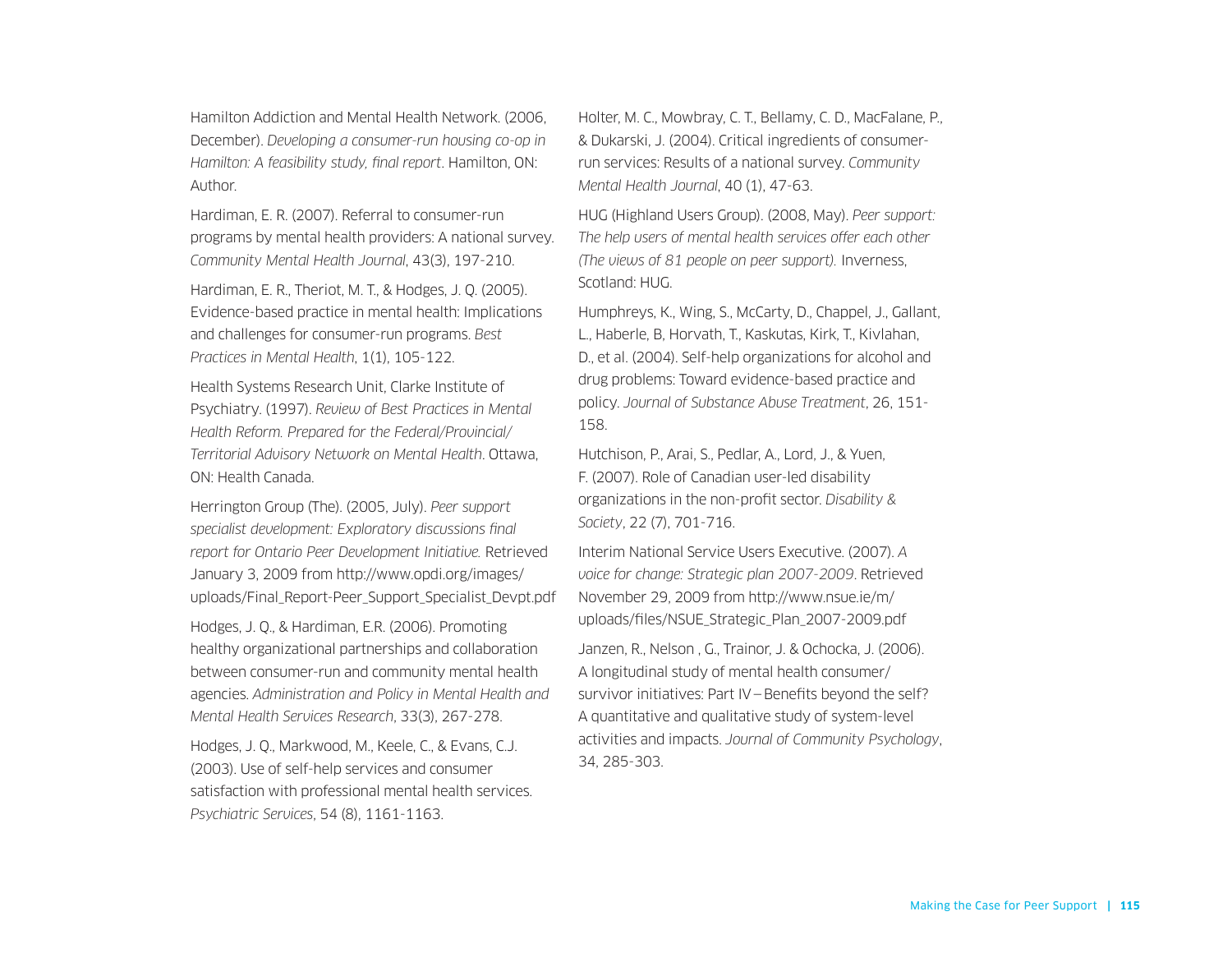Johnsen, M., Teague, G., & Herr, E. M. (2005). Common ingredients as a fidelity measure for peer-run programs. In S. Clay, B. Schell, P.W. Corrigan, & R. O. Ralph (Eds.), *On our own together: Peer programs for people with mental illness* (pp. 213-238). Nashville, TN: Vanderbilt University Press.

Kalathil, J. (2008). *Dancing to our own tunes: Reassessing black and minority ethnic mental health service user involvement*. London, UK: National Survivor User Network in collaboration with Catch-a-Fiya. Retrieved October 5, 2009 from http://www.nsun.org.uk/ WebPageFiles/65/NSUN\_Report.pdf

Katz, J., & Salzer, M. (n.d.). *Certified peer specialist training program descriptions*. University of Pennsylvania Collaborative on Community Integration.

Keyes, C. (2007). Promoting and protecting mental health as flourishing: A complementary strategy for improving national mental health. *American Psychologist* 62(2), 95-108.

Kidd, S., Kenny, A., & Endacott, R. (2007). Consumer advocate and clinician perceptions of consumer participation in two rural mental health services. *International Journal of Mental Health Nursing*, 16, 214–222.

Kirmayer, J. & Valaskakis, G. (2008). *Healing Traditions: The mental health of Aboriginal people in Canada.*  Vancouver, BC: University of British Columbia Press.

Lapsley, H., Nikora, L.W., & Black, R. (2002). *Kia Mauri Tau!: Narratives of recovery from disabling mental health problems*. Wellington: Mental Health Commission [New Zealand].

Layard, R. (2005). *Happiness: Lessons from a new science*. London: Penguin Group.

Leblanc, E., & St-Amand, N. (2008) *Dare to imagine: From lunatics to citizens. A survivors' history of mental health in New Brunswick*. Moncton, N.B.: Stellar Communications.

Leung, J., & Arthur, D.G. (2004). Clients and facilitators' experiences of participating in a Hong Kong self-help group for people recovering from mental illness. *International Journal of Mental Health Nursing*, 13, 232- 241.

MacNeil, C., & Mead, S. (2005). A narrative approach to developing standards for trauma-informed peer support. *American Journal of Evaluation*, 26 (2), 231-244.

Mancini, M.A., & Lawson, H.A. (2009). Facilitating positive emotional labor in peer-providers of mental health services. *Administration in Social Work*, 33, 3-22.

Magura, S. (2008). Effectiveness of dual focus mutual aid for co-occurring substance use and mental health disorders: A review and synthesis of the "Double Trouble" in recovery evaluation. *Substance Use and Misuse*, 43(12&13), 1904-1926.

Marmot, M. (2005) *The Status Syndrome: How social standing affects our health and longevity*. New York: Times Books.

Mayes, D. (2008, September 25). *Peers with histories of incarceration.* Presentation to Our Communities/Our Selves: Partnerships for the future, NYSPSR.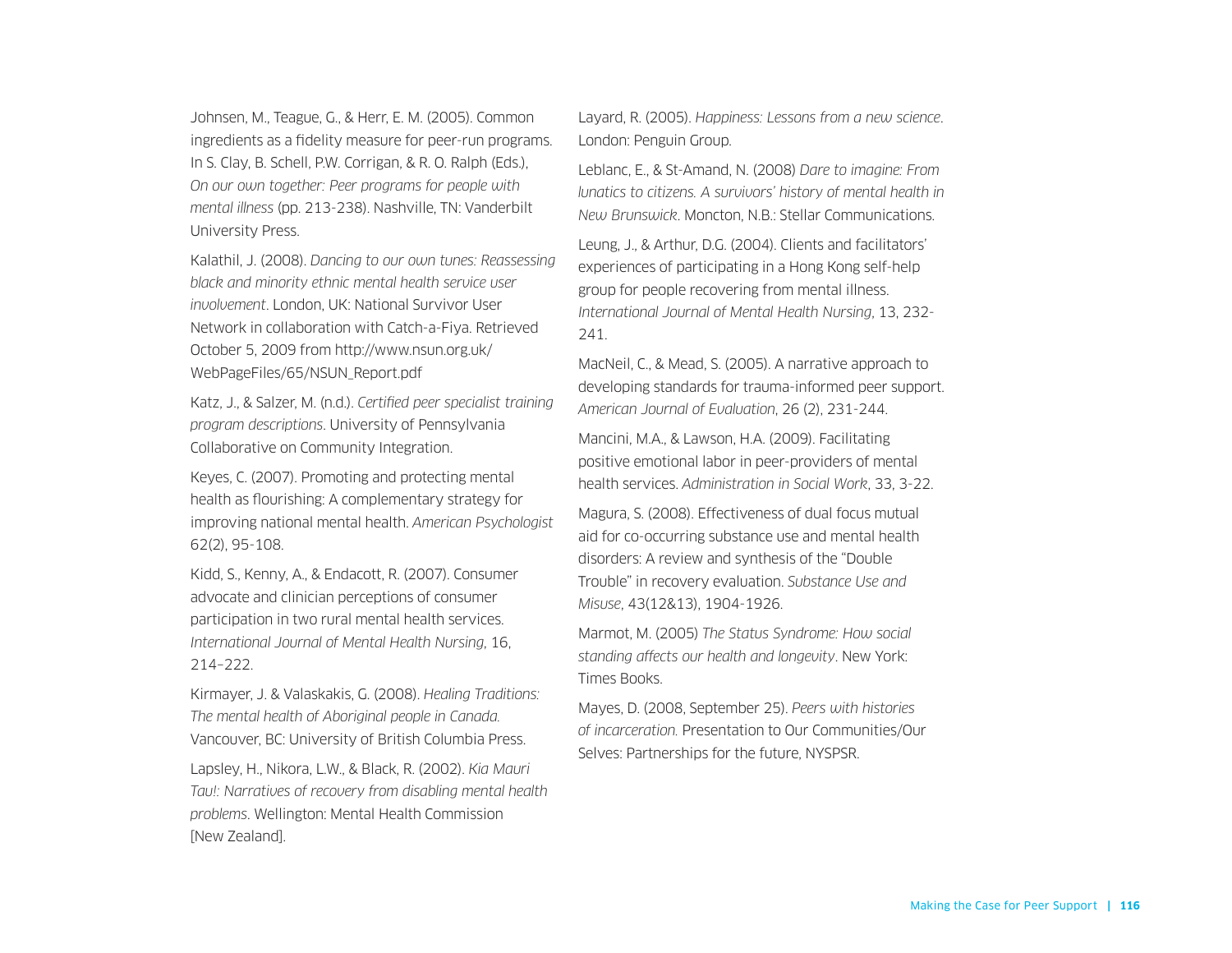McDaid, D., Zechmeister, I. Kilian, R., Medeiros, H., Knapp, M., Kennelly, B. &, the MHEEN Group (2008). *Making the economic case for the promotion of mental well-being and the prevention of mental health problems.* MHEEN II Policy Briefing. London: Personal Social Services Research Unit.

McLean, A. H. (2000). From ex-patient alternatives to consumer options: Consequences of consumerism for psychiatric consumers and the ex-patient movement. *International Journal of Health Services*, 30 (4), 821-847.

McLean, J., Biggs, H., Whitehead, I., Pratt, R., & Maxwell, M. (2009). *Evaluation of the delivering for mental health peer specialist pilot scheme*. Glasgow, Scotland: Scottish Government—Social Research Health and Community Care.

Mead, S. (2005). *Intentional peer support: An alternative approach*. Plainfield, NH: Author.

Mead, S., & Copeland, M.E. (2000). What recovery means to us: Consumers' perspectives. *Community Mental Health Journal*, 36 (3), 315-328.

Mead, S., & MacNeil. (2004). *Peer support: What makes it unique?* Retrieved April 23, 2009 from http://www. mentalhealthpeers.com

Mead, S., Hilton, D., & Curtis, L. (2001). Peer support: A theoretical perspective. *Psychiatric Rehabilitation Journal*, 25, 134-141.

Mental Health Advocacy Coalition. (2008). *Destination: Recovery: Te U¯nga ki Uta: Te Oranga*. Auckland: Mental Health Foundation of New Zealand. Retrieved January 15, 2009 from http://www.mentalhealth.org.nz/ resources/Destination-Recovery-2008.pdf

Mental Health Commission [New Zealand]. (1998). *Blueprint for mental health services in New Zealand: How things need to be*. Retrieved April 24, 2009 from http:// www.mhc.govt.nz/users/Image/Resources/1998%20 Publications/BLUEPRINT1998.PDF

Mental Health Commission [New Zealand]. (2005). *Service user workforce development strategy for the mental health sector 2005-10*. Wellington: Author.

Mental Health Commission of Canada. (2009, January). *Toward recovery and well-being: A framework for a mental health strategy for Canada*. Draft: For public discussion. Retrieved July 1, 2009 from http://www. mentalhealthcommission.ca/SiteCollectionDocuments/ Key\_Documents/en/2009/Mental\_Health\_ENG.pdf

Mental Health Commission of Canada. (2009, May). *Making the Case For Peer Support Information Sheet*. Retrieved June 26, 2009 from http://www. mentalhealthcommission.ca/SiteCollectionDocuments/ Key\_Documents/en/2009/English%20MHCC%20 Peer%20Support%20Project%20Info%20Sheet%20 May%2009.pdf

Mental Health "Recovery" Study Working Group. (2009). *Mental health "recovery" users and refusers: What do psychiatric survivors in Toronto think about mental health "recovery".* Toronto, ON: Wellesley Institute.

Ministry of Health [New Zealand]. (2005, June). *Te Ta¯huhu: Improving mental health 2005–2015: The second New Zealand mental health and addiction plan.*  Wellington: Author.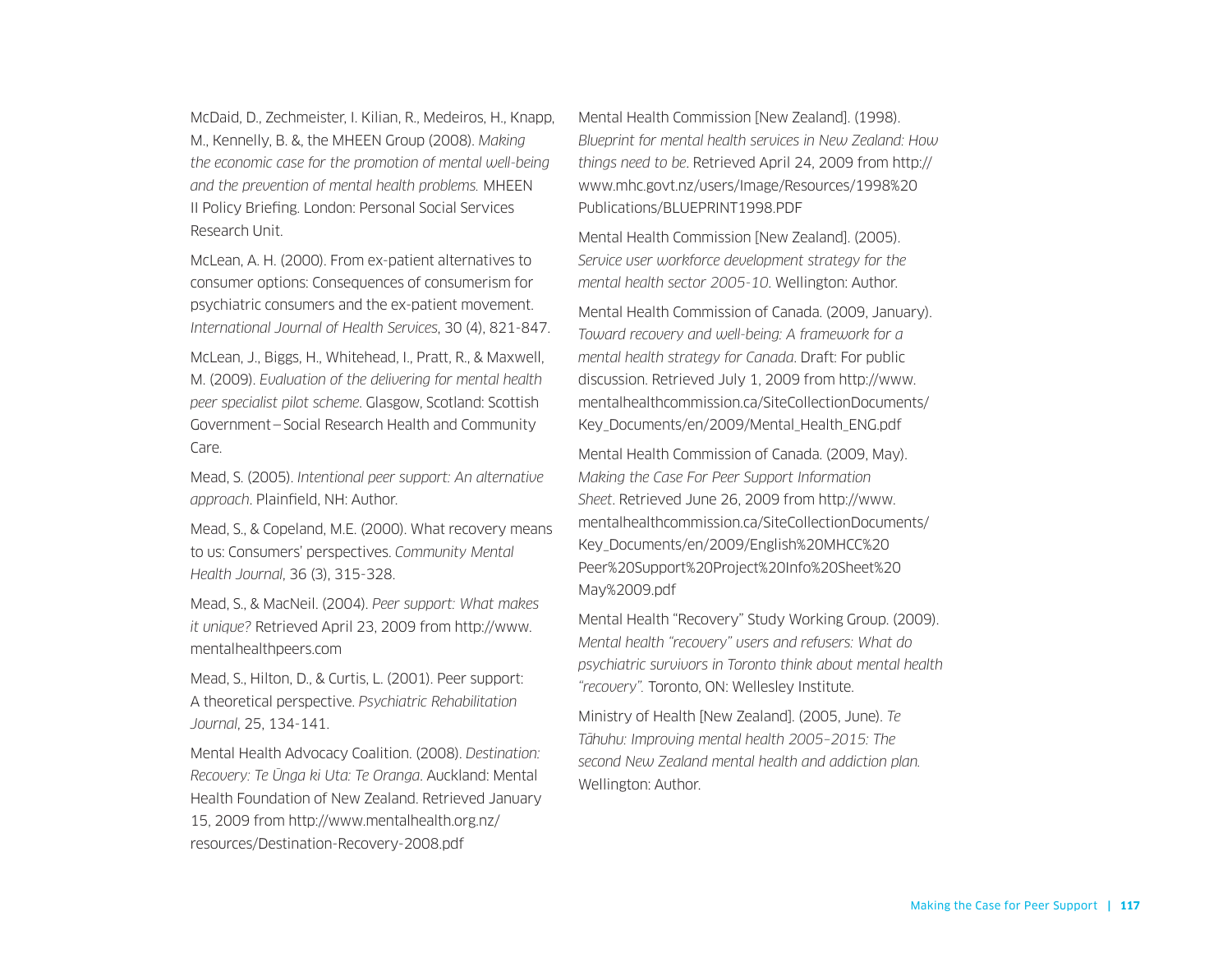Morris, R. (2004, July). *CHANNAL planning session report*, July 2-4, 2004. St. John's NF: IHRD.

Mowbray, C. T., Holter, M. C., Stark, L., Pfeffer, C., & Bybee, D. (2005a). A fidelity rating instrument for consumerrun drop-in centers (FRI-CRDI). *Research on Social Work Practice*, 15 (4), 278-290.

Mowbray, C. T., Holter, M. C., Mowbray, O. P., & Bybee, D. (2005b). Consumer-run drop-in centers and clubhouses: Comparisons of services and resources in a statewide sample. *Psychological Services*, 2 (1), 54-64.

Mowbray, C.T., Robinson, E.A.R., & Holter, M.C. (2002). Consumer drop-in centers: Operations, services and consumer involvement. *Health & Social Work*, 27 (4) 248-261.

Mowbray, C.T., Woodward, A. T., Holter, M.C., MacFarlane, P., & Bybee, D. (2008). Characteristics of users of consumer-run drop-in centers versus clubhouses. *Journal of Behavioral Health Services & Research*, 36 (3), 361-371.

Muise, R. (2007). Peer support. St. Catharines, ON: *Canadian Coalition of Alternative Mental Health Resources*. Retrieved November 29, 2009 from http:// ccamhr.ca/papers/Peer%20Support%20-%20Muise.pdf

NAMI. (2008, December). *Evidence based practices and multicultural mental health*. Retrieved January 3, 2009 from http://www.nami.org/Template.cfm?Section=Fact\_ Sheets1&Template=/ContentManagement/ ContentDisplay.cfm&ContentID=63974

National Empowerment Center and the Recovery Consortium. (2007). *Voices of transformation: Developing recovery-based statewide consumer/survivor organizations, 2nd edition.* Lawrence, MA: Author.

National Network for Mental Health. (2005). *The Canadian mental health consumers' lexicon of recovery: Defining a language of self-directed citizenship.* St. Catharines, ON: Author.

Nelson, G., Janzen, R., Trainor, J., & Ochocka, J. (2008). Putting values into action: Public policy and the future of mental health consumer-run organizations. *American Journal of Community Psychology,* 42, 192-201.

Nelson, G., Ochocka, J., Janzen, R., & Trainor, J. (2006). A longitudinal study of mental health consumer/survivor initiatives: Part 1—literature review and overview of the study. *Journal of Community Psychology*, 34 (3), 247- 260.

New Economics Foundation. (2004). *A Well-being manifesto for a fourishing scoiety*. London, UK: Author.

New Economics Foundation. (2004). *The power and potential of well-being indicators.* London, UK: Author.

New Economics Foundation. (2008). *Measuring wellbeing in policy: Issues and applications*. London, UK: Author.

New Freedom Commission on Mental Health. (2003). *Achieving the Promise: Transforming Mental Health Care in America. Executive Summary*, DHHS, Pub. No. SMA-03- 3831. Rockville MD.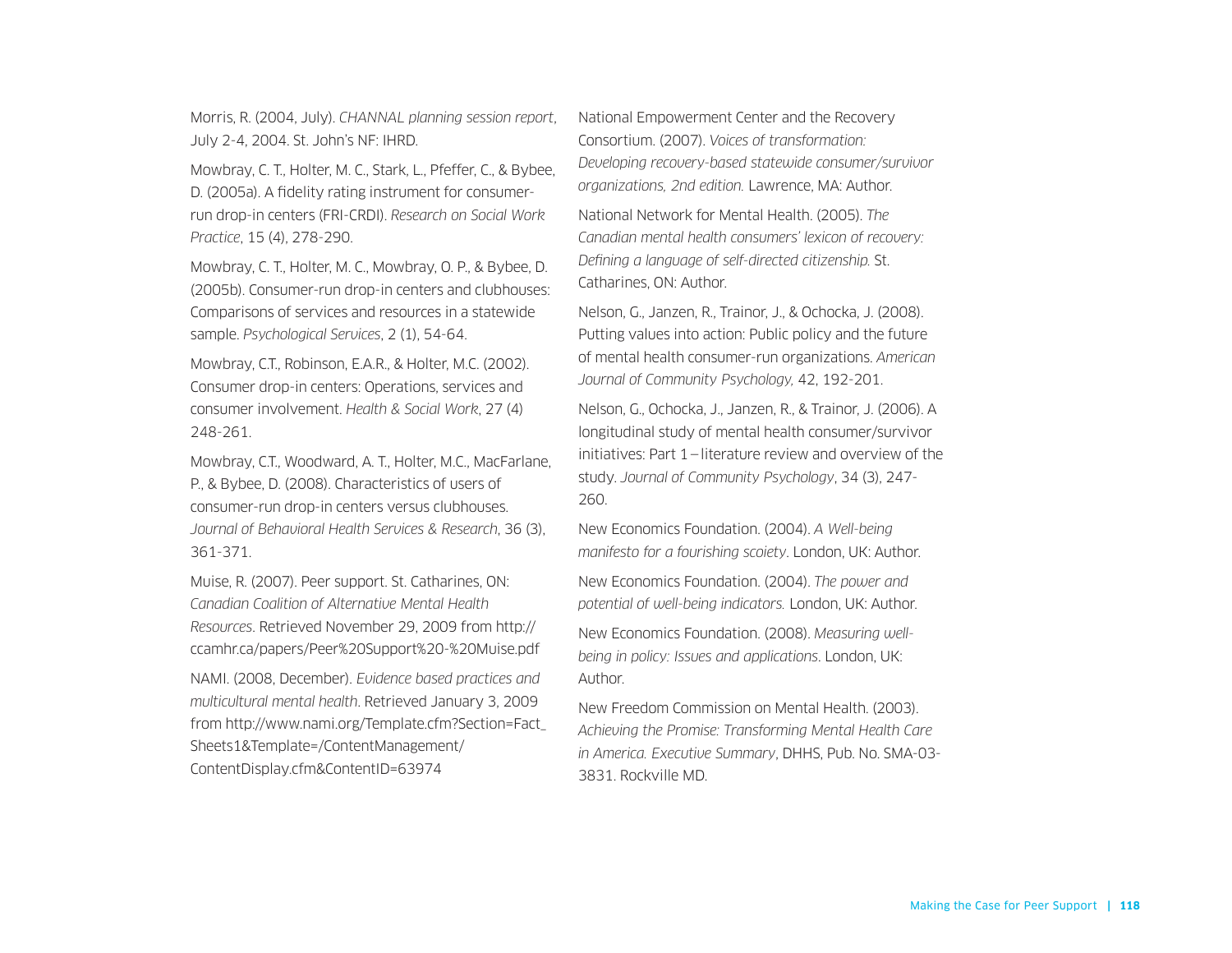Nicholson, J., & Rotondi, A.J. (2010). The Internet, health promotion, and community participation [Letter to the editors]. *Psychiatric Services*, 61(1), 96-97.

McIntyre, L. (2008). *Report on the 2nd annual peer specialist conference 2008,* Philadelphia, USA. "The recovery revolution: Peer specialists on the front line."

O'Hagan, M. (1994). *Stopovers on my way home from Mars: A journey into the psychiatric survivor movement in the USA, Britain and the Netherlands.* Retrieved November 29, 2009 from http://www.maryohagan.com/ mental-health-service.html

O'Hagan, M. (2009, October). *Leadership for empowerment and equality: A proposed model for mental health user/survivor leadership.* 

O'Hagan, M., McKee, H., & Priest, R. (2009). *Consumer Survivor Initiatives in Ontario: Building for an equitable future. Report for CSI Builder Project.* Toronto, ON: Ontario Federation of Community Mental Health and Addiction Programs.

Onken, S.J., Dumont, J.M., Ridgway, P., Dornan, D.H., & Ralph, R.O. (2002, October). *Mental Health Recovery: What Helps and What Hinders? A National Research Project for the Development of Recovery Facilitating System Performance Indicators. Phase One Research Report: A National Study of Consumer Perspectives on What Helps and Hinders Mental Health Recovery.*  National Association of State Mental Health Program Directors (NASMHPD) National Technical Assistance Center (NTAC), Alexandria, VA.

Ontario Council of Alternative Businesses. (2004). *Working on working project final report.* Toronto, ON: Ontario Council of Alternative Businesses.

Ontario Ministry of Health. (1993). *Putting People First: The reform of mental health services in Ontario*. Toronto, ON: Author.

Ontario Ministry of Health. (1999). *Making it Happen: Implementation plan for mental health services*. Toronto, ON: Author.

Ontario Ministry of Health. (2001). *Making it Happen: Operational framework for the delivery of mental health services and supports*. Toronto, ON: Author.

Ontario Ministry of Health and Long Term Care. (2003, December). *Operating manual: For mental health services and addiction treatment services funded by the Ministry of Health and Long Term Care*. Toronto, ON: Author.

Ontario Peer Development Initiative. (2001). *History of funding to Consumer/Survivor Initiatives and the evolution of the Ontario Peer Development Initiative (formerly the Consumer/Survivor Development Initiative, C.S.D.I).* Toronto, ON: Author.

Ontario Peer Development Initiative. (n.d.). *Ontario Peer Development Initiative: Our history and the evolution of our mission, vision and values.* Retrieved January 3, 2009 from http://www.opdi.org/images/uploads/OurHistory. pdf

Orwin, D. (2008). *Thematic Review of Peer Supports: Literature review and leader interviews*. Commissioned by the Mental Health Commission. Wellington: New Zealand.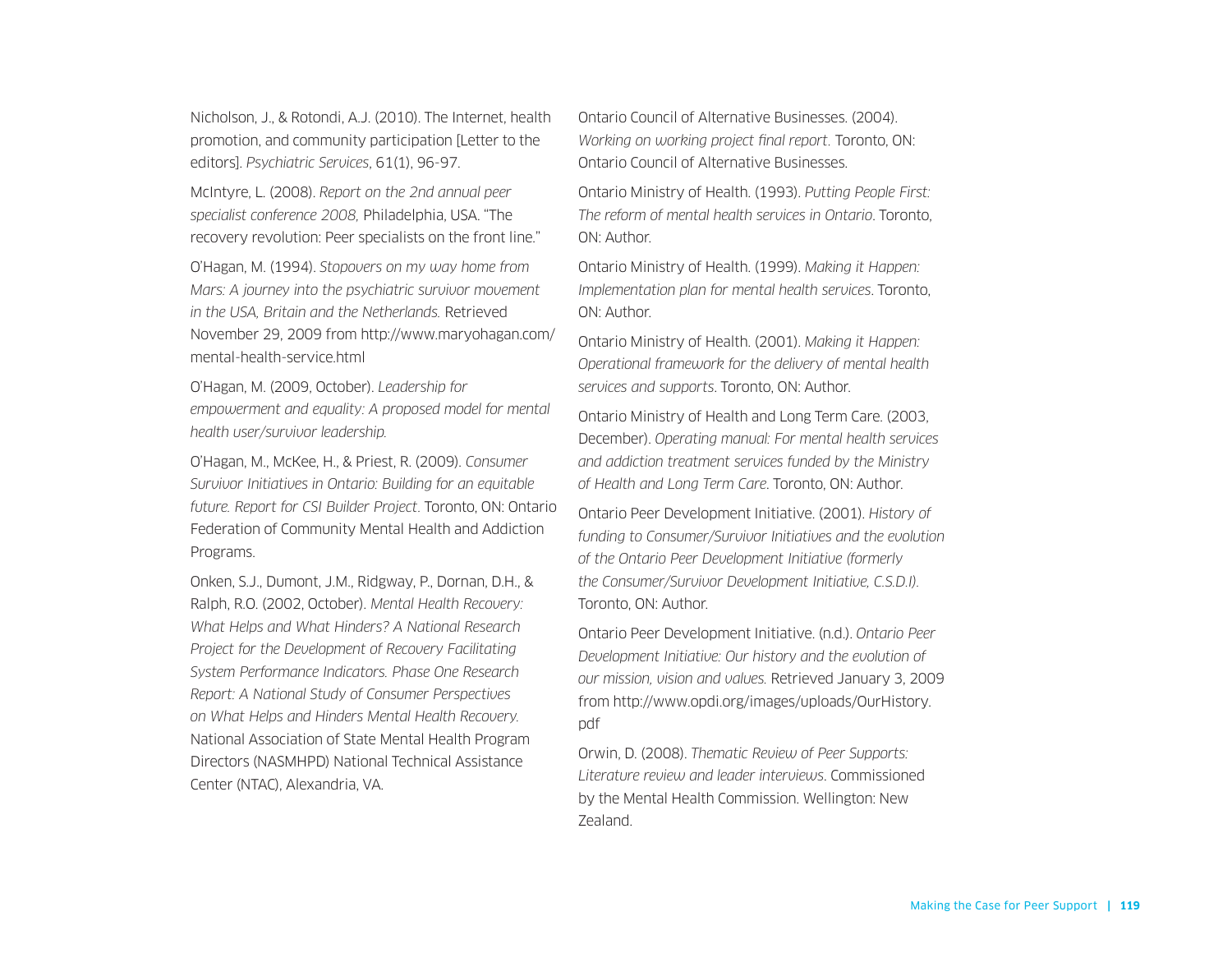People Advocating for Change through Empowerment (PACE). (2002). *Surviving in Thunder Bay: An examination of mental health issues. Phase 3. Final report of the Action Research Team.* Thunder Bay, ON: PACE.

Pershad, P., & Gordon, J. (2009). *Wellness Recovery Action Plan (WRAP) Training with a group of BME women: An evaluation.* Retrieved October 5, 2009 from http://www. scottishrecovery.net/Audio-Downloads/recovery-andblack-and-minority-ethnic-bme-communities.html Peterson, D. (Ed.). (1982). *A mad people's history of madness.* Pittsburgh: University of Pittsburgh Press. Pocklington, S. (2006, July). On what distinguishes peer support from peer support services. *Mental Health Recovery Newsletter*, volume 7.2. Retrieved January 3, 2009 from http://www.copelandcenter.com/newsletter/ july2006.pdf

Queensland Government [Australia]. (2008). *Queensland plan for mental health 2007-2017*. Brisbane: Author.

Read, J. (2009). *Psychiatric drugs: Key issues and service user perspectives*. London, UK: Palgrave McMillan.

Reaume, G. (2000). *Remembrance of patients past: Patient life at the Toronto Hospital for the Insane, 1870- 1940.* Toronto, ON: Oxford University Press Canada.

Rogers, E. S., Teague, G. B., Lichenstein, C., Campbell, J., Lyass, A., Chen, R., & Banks, S. (2007). Effects of participation in consumer-operated service programs on both personal and organizationally mediated empowerment: Results of multisite study. *Journal of Rehabilitation Research and Development*, 44 (6), 785-800.

Rose, D. (n.d.). *User-focused and collaborative research in mental health: Where do we go next?* Presentation by Diana Rose, PhD, Service User Research Enterprise (SURE), Institute of Psychiatry, King's College London.

Royal College of Psychiatrists (The). (2008). *Fair deal for mental health: Our manifesto for a 3 year campaign dedicated to tackling inequality in mental healthcare.*  Dorchester: Henry Ling Ltd, The Dorset Press.

Salzer, M.S. (2002). *Best practice guidelines for consumerdelivered services*. Peoria, IL: Behavioral Health Recovery Management Project; Bloomington, IL: Chestnut Health Systems.

Salzer, M., & Shear, S.L. (2002). Identifying consumerprovider benefits in evaluations of consumer-delivered services. *Psychiatric Rehabilitation Journal*, 25, 281-288.

Sainsbury Centre for Mental Health. (2006). *The future of mental health: A vision for 2015*. Sainsbury: Author.

Schell, B. (2005). Mental Health Client Action Network (MHCAN), Santa Cruz, California. In S. Clay (Ed.). *On our own, together: Peer programs for people with mental illness*. Nashville, TN: Vanderbilt University Press.

Schwenk, E.B., Brusilovskiy, E., & Salzer, M.S. (2009). *Results from a national survey of certified peer specialist job titles and job descriptions: Evidence of a versatile behavioral health workforce.* The University of Pennsylvania Collaborative on Community Integration: Philadelphia, PA.

Scottish Executive. (2006). *Delivering for Mental Health.* Edinburgh: Author.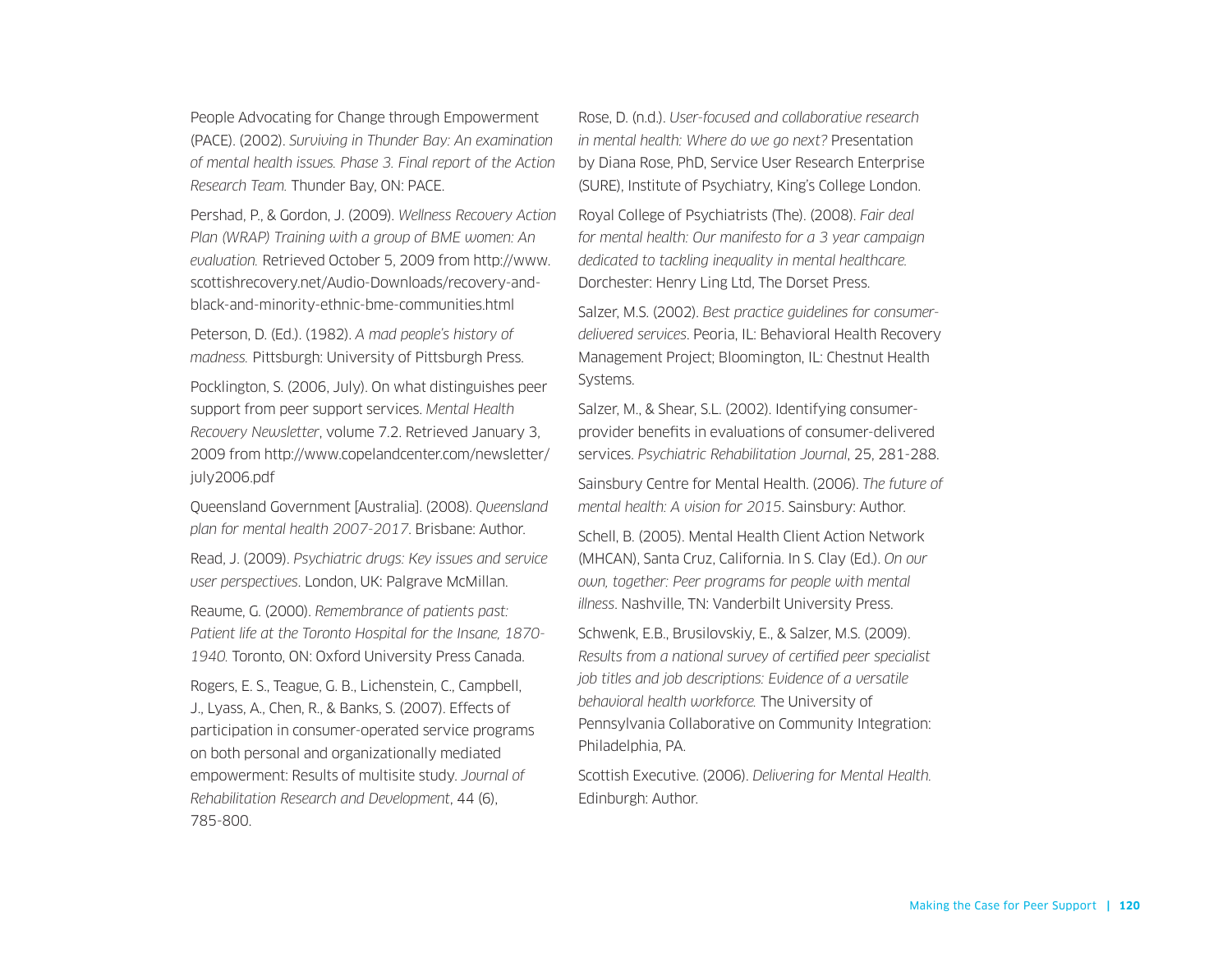Scottish Executive. (2007). *Delivering for Mental Health: Mental Health Peer specialist February 2007 Conference—Outcomes March 2007*. Edinburgh, Scotland: Author.

Segal, S.P., Silverman, C., & Temkin, T. (1995). Measuring empowerment in client-run self-help agencies. *Community Mental Health Journal*, 31 (3), 215-227.

Segal, S.P., & Silverman, C. (2002). Determinants of client outcomes in self-help agencies. *Psychiatric Services*, 53(3), 304-309.

Segal, S.P., Redman, D., & Silverman, C. (2000). Measuring clients' satisfaction with self-help agencies. *Psychiatric Services*, 51(9), 1148–1152.

Shimrat, I. (1997). *Call me crazy: Stories from the mad movement*. Vancouver, B.C.: Press Gang Publishers.

Simpson, E.L., & House, A.O. (2002). *Involving users in the delivery and evaluation of mental health services: Systematic review*. BMJ, 325, 1-5.

Slade, M. (2009). *100 ways to support recovery: A guide for mental health professionals. Rethink recovery series: volume 1*. London, England: Rethink.

Solomon, P. (2004). Peer support/peer provided services underlying processes, benefits, and critical ingredients. *Psychiatric Rehabilitation Journal*, 27 (4), 392-401.

Solomon, P., & Draine, J. (2001). The state of knowledge of the effectiveness of consumer provided services. *Psychiatric Rehabilitation Journal*, 25 (1), 20-27.

Statistics Canada. (2001). *A Profile of Disability in Canada, 2001*. Canada: Statistics Canada.

Statistics Canada. (2002). *Canadian Community Survey: Mental Health and well-being*. Canada: Statistics Canada. Story, K., Shute, T., & Thompson, A. (2008). Ethics in peer support work. *Journal of Ethics in Mental Health*, 3 (1),

Suhanic, G. (2001, March 21). *Mental cases: Queer sex transforms from issue to asset for psychiatric survivors.*  Originally published in *Xtra Magazine. Soul's Self-help Central*. Retrieved January 24, 2009 from http://www. soulselfhelp.on.ca/mentalcases.html

1-4.

Supportive Housing and Diversity Group. (2008). *Best practices in developing anti-oppressive, culturally competent supportive housing: Literature review*. Toronto, ON: Canada Mortgage and Housing Corporation.

Tew, J. (2008). Researching in partnership: Reflecting on a collaborative study with mental health service users into the impact of compulsion. *Qualitative Social Work*, 7(3), 271–287

Theriot, M.T., Segal, S.P., & Cowsert, M.J. (2003). African-Americans and comprehensive service use. *Community Mental Health Journal*, 39 (3), 225-237.

Tooth, B.A., Kalyanansundaram, V. & Glover, H. (1997). *Recovery from Schizophrenia: A Consumer Perspective. Final Report to Health and Human Services Research and Development Grants Program (RADGAC).* Queensland: Centre for Mental Health Nursing Research.

Trainor, J., Pomeroy, E., & Pape, B. (2005). *Framework for Support, 3rd Ed.* Toronto, ON: Canadian Mental Health Association, National.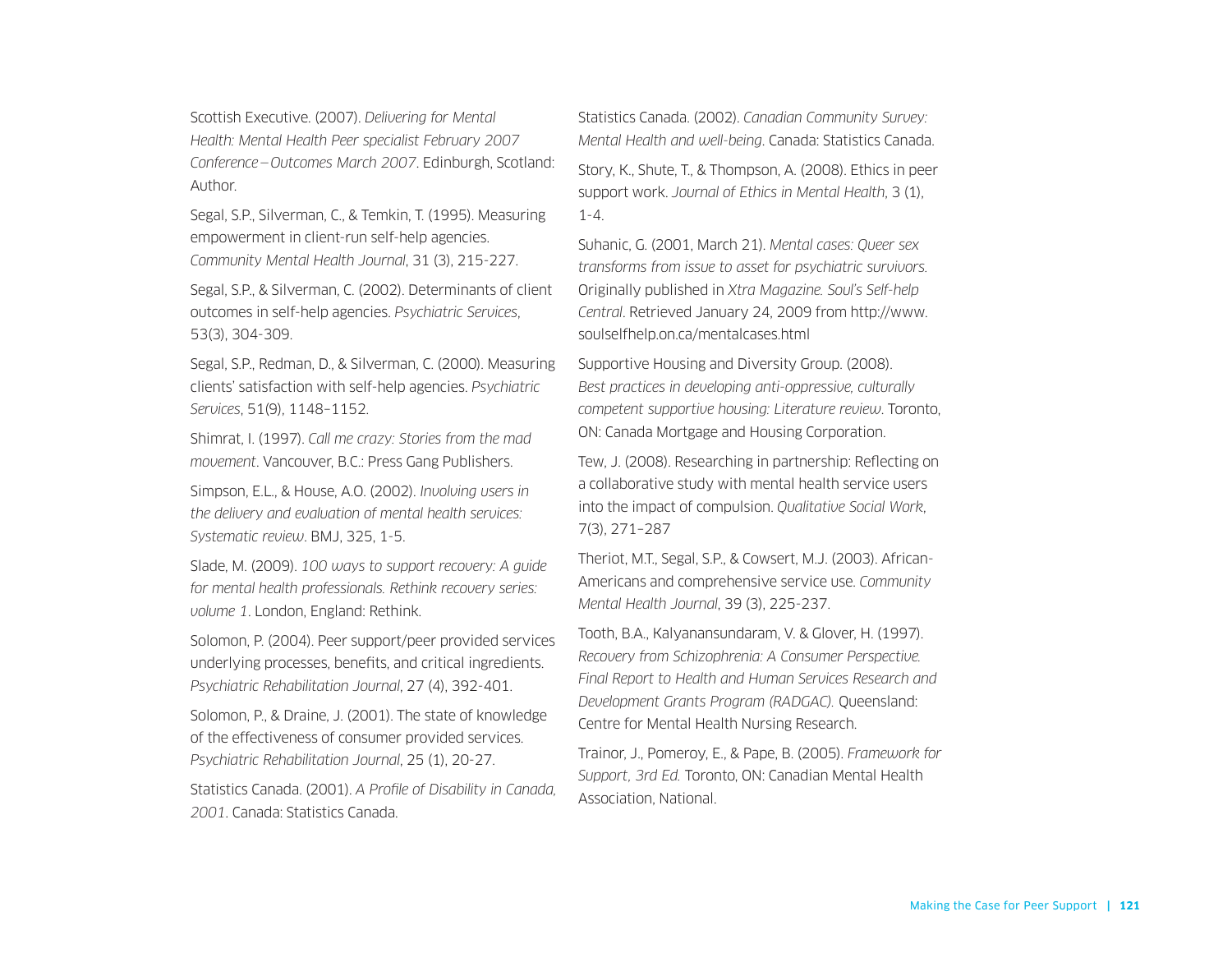Trainor, J., Shepherd, M., Boydell, K., Leff, A., & Crawford, E. (1996). *Consumer/Survivor Development Initiative: Evaluation report*. Toronto, ON: Author.

Turner, M., & Beresford, P. (2005). *User controlled research: Its meanings and potential, final report.* Shaping Our Lives and the Centre for Citizen Participation, Brunel University. Commissioned by INVOLVE.

U.S. Department of Health and Human Services. (1999). *Chapter 2, epidemiology of mental illness. Mental health: A report of the Surgeon General*. Retrieved from: http:// www.surgeongeneral.gov/library/mentalhealth/ chapter2/sec2\_1.html

Van Tosh, L. & del Vecchio, P. (2000). *Consumer- operated self-help programs: A technical report.* Rockville, MD: U.S. Center for Mental Health Services.

Van Tosh, L., Ralph, R.O., & Campbell, J. (2000). The rise of consumerism. *Psychiatric Rehabilitation Skills*, 4 (3), 383-409.

Warriner, R. (2009). A consuming tension in mental health leadership. *The International Journal of Leadership in Public Services*, 5(3), 4-9.

Wilkinson, R. (2005). *The Impact of inequality: How to make sick societies healthier*. New York: The New Press.

Wituk, S., Vu., C. C., Brown, L. D., Meissen, G. (2008). Organizational capacity needs of consumer-run organizations. *Administration and Policy in Mental Health*, 35, 212-219.

Woodhouse, A., & Vincent, A. (2006). *Mental health delivery plan. Development of peer specialists roles: A literature scoping exercise*. Glasgow, Scotland: Scottish Recovery Network and Scottish Development Centre for Mental Health.

Woodward, A. T., Mowbray, C. T., Holter, M. C., & Bybee, D. (2007). Racial differences in perceptions of social support in consumer-centered services. *Social Work Research*, 31 (4), 221-228.

World Health Organization Europe. (2005, January 14). *Mental health declaration for Europe: Facing the challenges, building solutions.* WHO European Ministerial Conference on Mental Health, Helsinki, Finland, January 12-15, 2005. Retrieved November 29, 2009 from http:// www.euro.who.int/document/mnh/edoc06.pdf

World Health Organization Regional Office for Europe. (2009). *Empowering mental health users and carers involvement*. Retrieved November 29, 2009 from http:// www.euro.who.int/mentalhealth/topics/20090331\_1

World Health Organization and the Commission on Social Determinants of Health. (2008). *Closing the gap in a generation: Health equity through action on the social determinants of health*. Geneva: WHO Publications.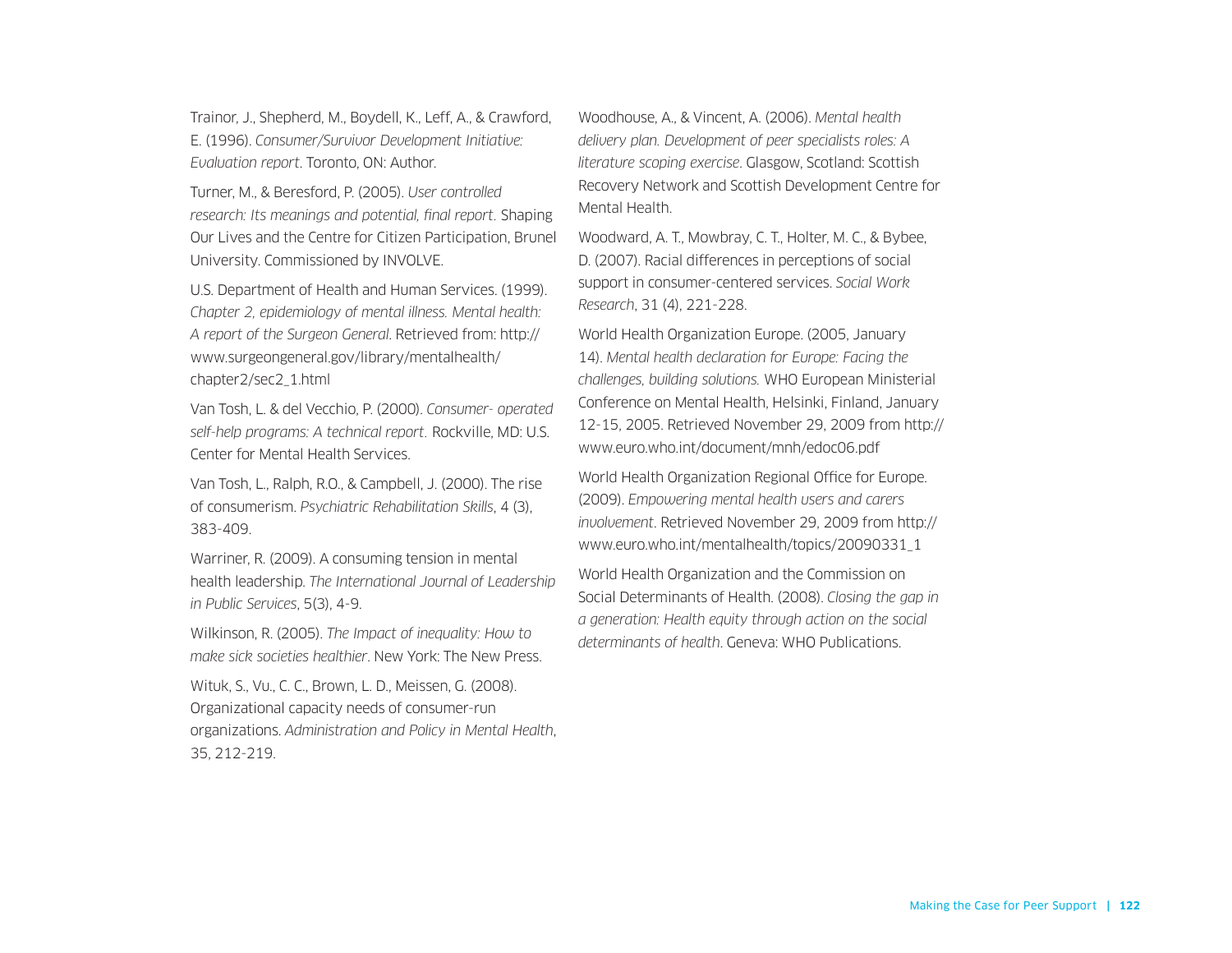### French Reference List

Barbeau, Y. (2000). Tribune des lecteurs L'entraide.p. 313-317. In : Santé mentale au Québec. XXV, 1.

Bernardet, P., Douraki, T., Vaillant, C., (2002). Psychiatrie : Droits de l'homme et défense des usagers en Europe. Paris, Érès.

Boutet, J. et Veilleux, E. (2007). « Le centre d'entraide Émotions, un collectif en route vers la résilience » in Trouble de personnalité limite et réadaptation psychosocial—point de vue de différents acteurs, Tome 1, Ed. Robert Labrosse et Claude Leclerc. Éditions Ressources.

Comité de Pilotage du guide, (2004). Paroles et parcours d'un pouvoir fou, Guide pour une réflexion et un dialogue sur l'appropriation du pouvoir individuel et collectif des personnes utilisatrices de services en santé mentale.

Drancourt, M. (2006). « Entre l'exclusion et l'inclusion : quelle place pour l'émancipation des usagers ?… les GEM ». EMPAN, No. 64, p.87-94.

Duperré, M. (2009). Facteurs et processus de constitution en acteur collectif : Une étude de cas dans le domaine de la santé mentale. Université Laval, Québec

Émard, R., Unruh, D., Ouimet, R., (2004). Usagersintervenants en suivi communautaire. In : Émard, R., Aubry, T., (Eds). Le suivi communautaire en santé mentale. p.203-223. Ottawa : Les Presses de L'Université d'Ottawa.

Finkelstein, C., et Canneva, Jean. (2004). « Le patient et sa famille au centre des soins : Débat entre Claude Finkelstein et Jean Canneva ». PSN, Vol. II, novembredécembre.

Gélinas, D. (2006). « L'embauche d'usagers à titre de pourvoyeurs de services de santé mentale ». Le Partenaire. Vol. 14, No. 1 Été, p.9-41.

Goulet, S., (1995). « Réflexion d'un entraidant sur l'entraide dans les groupes d'entraide en santé mentale au Québec ». Revue Canadienne De Santé Mentale Communautaire. Vol. 14, No. 2, Automne, p.101-110.

Lasvergnas, I., et Gagné, J. (2004). « Vingt ans plus tard, l'an 2000 : entre bilan et nouvelles avenues, où se situe le Regroupement des ressources alternatives en santé mentale du Québec » in Les ressources alternatives de traitement. Santé Mentale au Québec.

Lavoie, F., St-Onge, M., () Non-ingérence, nonindifférence : l'implication des intervenants-e-s professionnel-e-s auprès de groupes d'entraide en santé mentale. p.203-207. In : Santé mentale au Québec.

Le Cardinal, P., Ethuin, C., Thibault, M-C., (2007). « Quand la conquête de la citoyenneté renverse le cycle de la stigmatisation ». L'Information psychiatrique. Vol. 83, p.807-814.

Lecomte, Y., Gagné, J. , ( Eds) (2000), Les ressources alternatives de traitement, Regroupement des ressources alternatives en santé mentale du Québec et Santé mentale au Québec.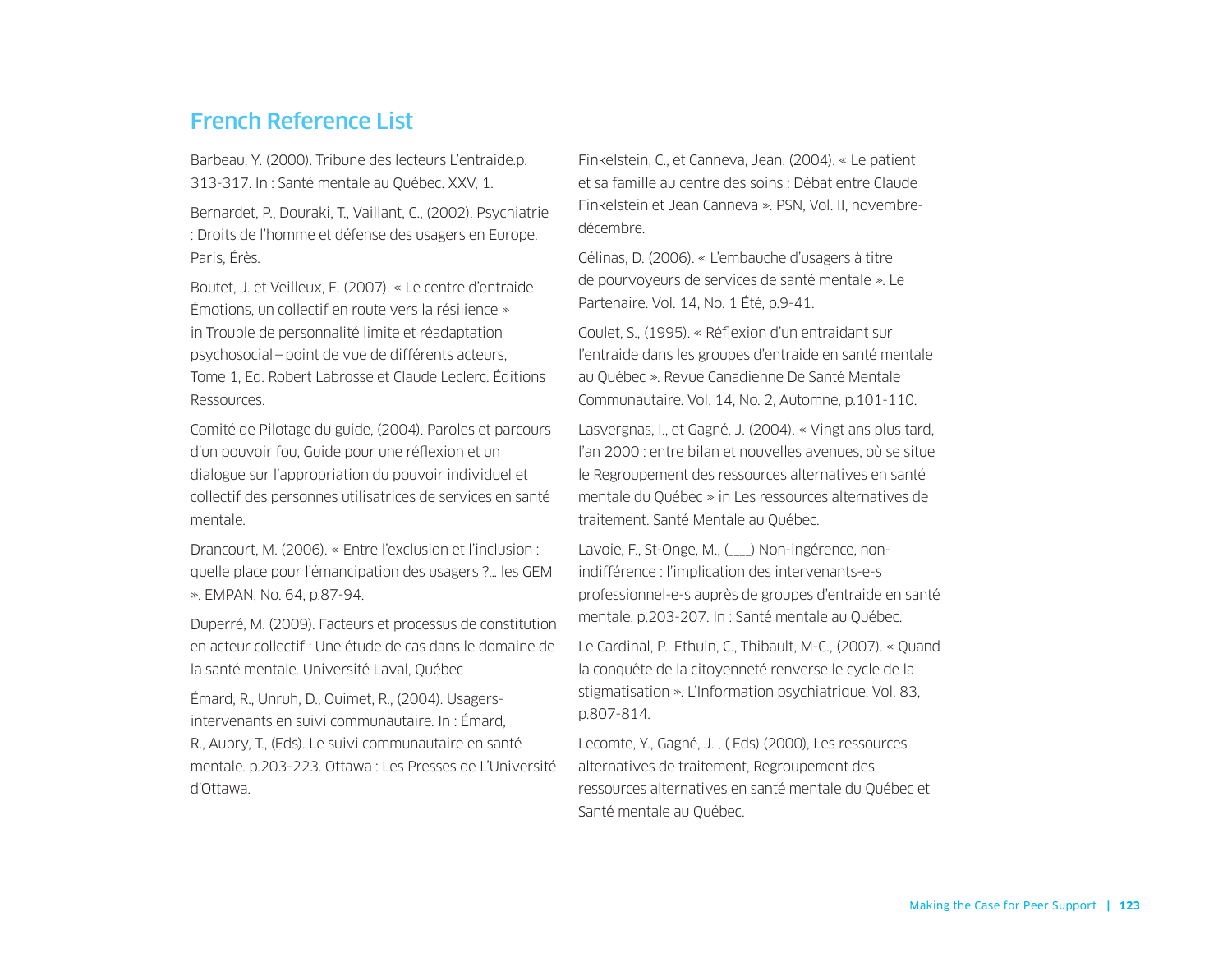Ministère de la Santé et des Services Sociaux, (2005), Plan d'action en santé mentale 2005-2010. La force des liens. Gouvernement du Québec, Juin 2005.

Netalzang, V., et Frost, C. (2005). Soigner à tout casser : La dignité de la personne à l'épreuve de la psychiatrie lourde. Bruxelles, Bernard Gilson Éditeur.

O.S.M.O.S.E. Rapport d'activités 2008-2009—10e anniversaire « Par amour pour nous tous ».

Perreault, M., Chartier-Otis, M., Bélanger, C., Marchand, A., Zacchia, C., Bouchard, S., (2009). Trouble panique avec agoraphobie et trouble d'anxiété sociale : recours aux pairs-aidants et accés au traitement.p.187-198. In : Santé mentale au Québec. XXXIV, 1.

Pittet, S. (2004). Les associations d'entraide font-elles de la thérapie? L'exemple d'ANXIETAS, une association suisse romande. Santé mentale au Québec. p.147-149. XXIX, 1.

Regroupement des ressources alternatives en santé mentale du Québec, (2009), L'alternative en santé mentale—Ailleurs et Autrement.

Regroupement des ressources alternatives en santé mentale du Québec, (2009), L'autre Espace : La revue du RRASMQ, Vol. 1, No.1, Été-automne.

Regroupement des ressources alternatives en santé mentale du Québec, (2004), Étude exploratoire sur la fréquentation des ressources alternatives en santé mentale. Le point de vue des personnes usagères.

Regroupement des ressources alternatives en santé mentale du Québec, et Association des groupes d'intervention en défense des droits en santé mentale du Québec, (2002), Gestion autonome de la médication de l'âme. Mon guide personnel.

Regroupement des ressources alternatives en santé mentale du Québec et Équipe de recherche et d'action en santé mentale et culture, (2006), Repères pour une gestion autonome de la médication en santé mentale. Guide d'accompagnement.

Regroupement des ressources alternatives en santé mentale du Québec, (1999), Manifeste du Regroupement des ressources alternatives en santé mentale du Québec.

Regroupement des ressources alternatives en santé mentale du Québec (1996). L'Entraide Pratique Alternative En Santé Mentale—Cadre de référence des groupes d'entraide membres du RRASMQ.

Rodriguez, L., Corin, E., et Guay, L., (2004). « La thérapie alternative : se (re) mettre en mouvement » in Les ressources alternatives de traitement. Santé Mentale au Québec.

Vigneault, L. , Cailloux-Cohen, S., (1997). Aller-retour au pays de la folie. Montréal, Les Éditions de l'Homme.

Lagueux, N., Harvey, D., et Provencher, H., (2010). « Quand le savoir expérientiel influence nos pratiques… L'embauche de pairs aidants à titre d'intervenants à l'intérieur des services de santé mentale ». Pratiques De Formation-Analyses. Vol. 58-59, Janvier-juin, p. 155-174.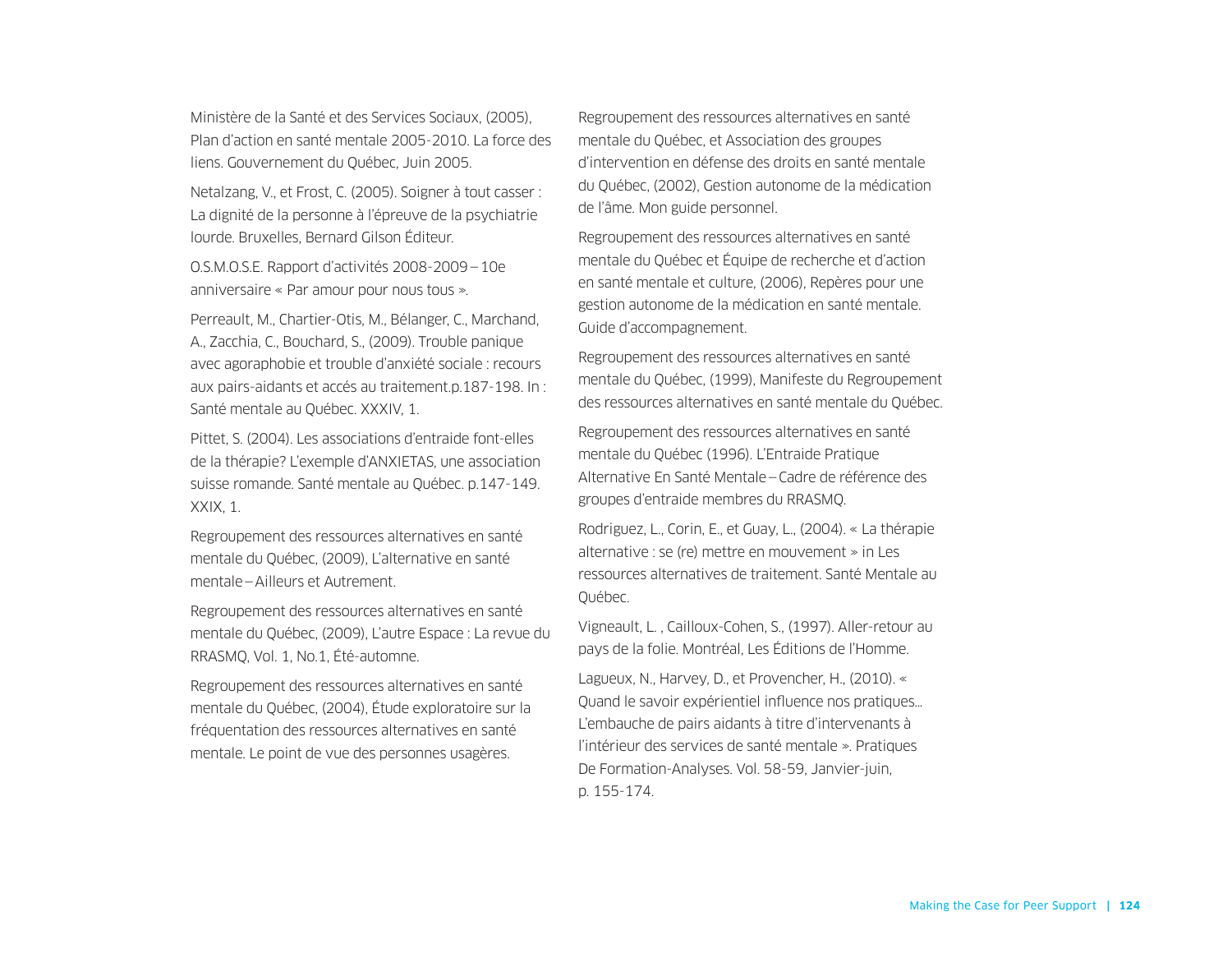# Appendix 1: Overview of the Mental Health Commission of Canada and the *Making the Case for Peer Support* Project

The Mental Health Commission of Canada (MHCC) was established by the federal government in 2007 to focus national attention on mental health issues and to improve the health and social outcomes of people living with mental health problems and illnesses.

In 2009, the Commission launched the *Making the Case for Peer Support* project in order to better understand and to share the value of mental health peer support with a wide range of stakeholders, as well as provide guidance on how to strengthen peer support in communities throughout Canada.

The findings of the *Making the Case for Peer Support* project informed the *Mental Health Strategy for Canada* and other MHCC initiatives. This literature review supports the findings from interviews and focus groups with consumers, advocates, policy makers, mental health service providers, government funders and other stakeholders.

*Making the Case for Peer Support* was led by a project committee, who reported to the Service Systems Advisory Committee of the MHCC. The project committee consisted of people living with mental health problems, illnesses and/or experiences of the mental health system from across Canada, service providers and researchers.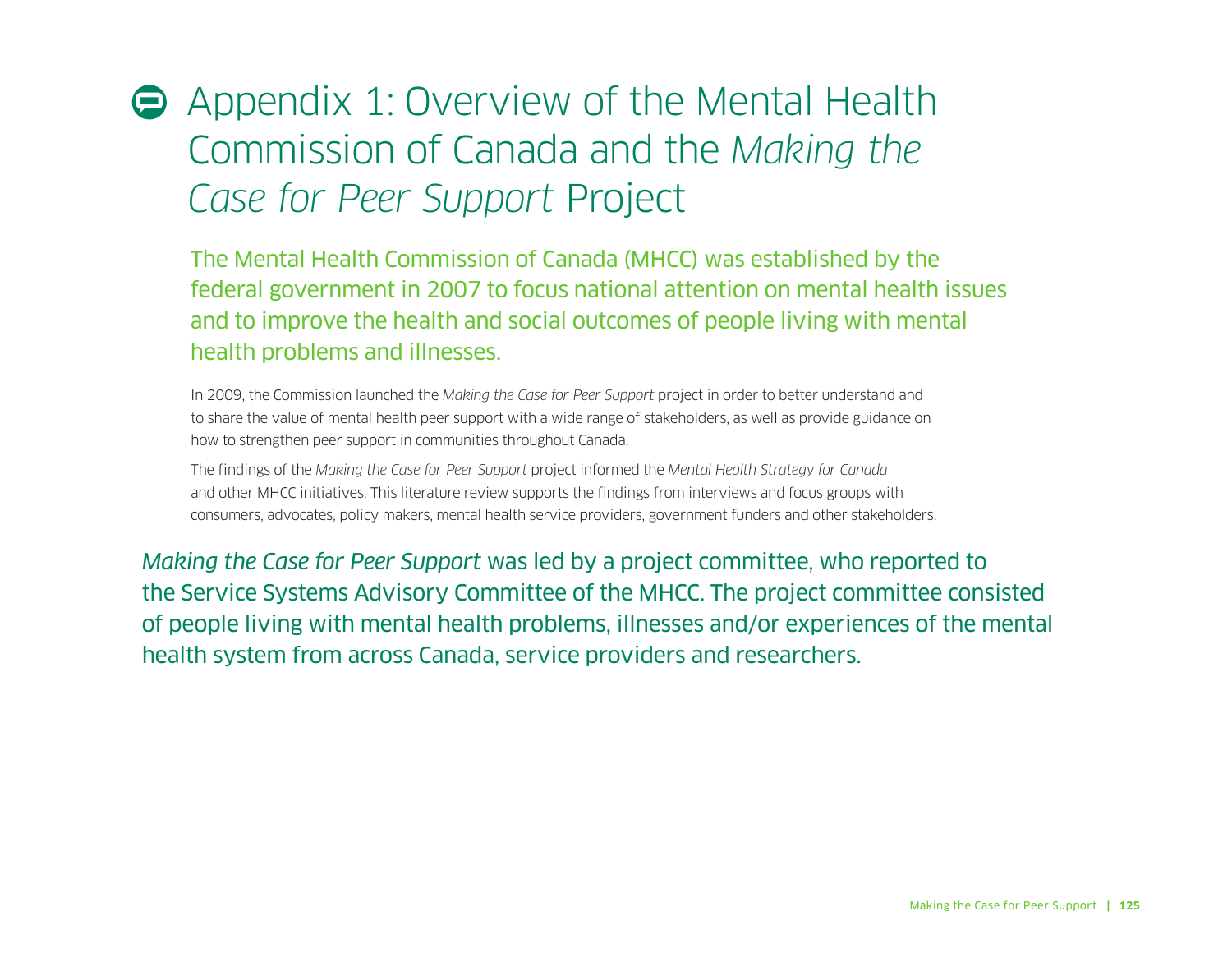Over the life of the projects, members have included:

- Loïse Forest (Co-Lead)
- Laurie Hall (Co-Lead)
- Andy Cox
- Joan Edwards Karmazyn
- Tanya Shute
- Susan Lynn Hardie, MHCC Associate Research Officer, with this project until October 2009
- Gail MacKean, MHCC Senior Research Officer, with this project as of November 2009
- Steve Lurie, MHCC Service System Advisory Committee Chair
- Carol Adair, Research Consultant, MHCC
- Janice Popp, MHCC Senior Policy and Research Officer
- Mary Bartram, MHCC Senior Advisor, Government Relations

### 四

Working in close collaboration with the project committee and the MHCC, the project was conducted by an international and bilingual consultancy team of advocates with direct experience of mental health problems and illnesses and the mental health system.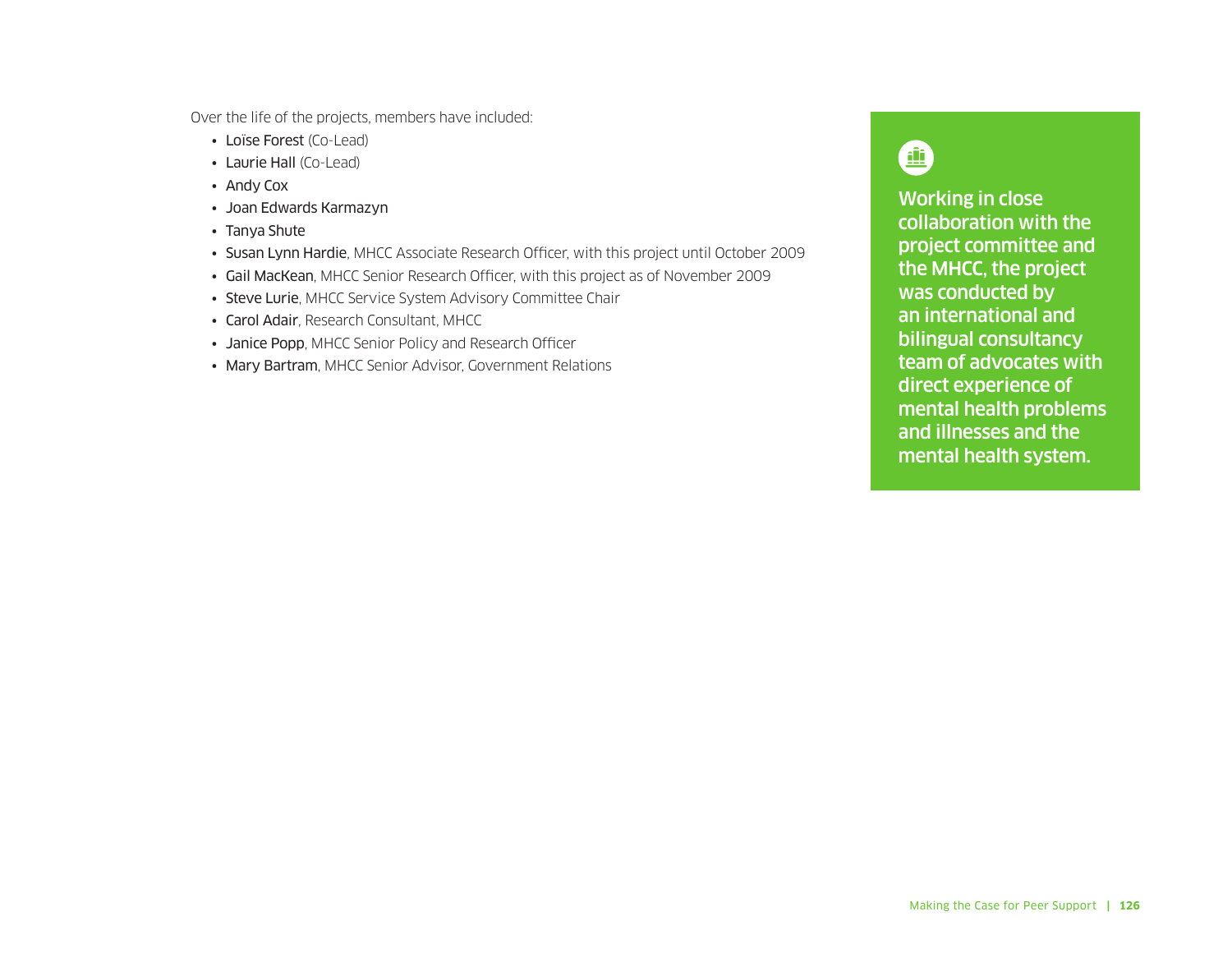## **Appendix 2: Questionnaire**

#### MENTAL HEALTH COMMISSION OF CANADA: MAKING THE CASE FOR PEER SUPPORT

Project Information & Consultation Questionnaire For Electronic Written Submissions, 2009

#### CONSULTATION QUESTIONNAIRE

We are inviting all people in Canada who use mental health peer support, deliver peer support, or have some relationship with a peer support initiative to fill in this questionnaire.

The information you provide will be summarized in the report to the MHCC and comments will not be attributed to any individual or group.

Your answers can be as short or as long as you like. There's no limit to the space for typing under each question

You do not have to answer as a representative of any organization or initiative; personal views are just as welcome.

This is a long questionnaire. You may not want to answer all the questions. This is OK. Just move onto the next question.

The consultants and staff who read your comments are bound by confidentiality. We will do our best to ensure any comments of yours that we use in the report will not be traceable to you or your organization. After the report is completed the questionnaires and any recordings of focus groups or interviews will be placed in a locked environment at the MHCC offices. The data (without any identifying information) may be made available to other researchers if they comply with security and confidentiality requirements.

Please email written responses to Mary O'Hagan no later than 13 November 2009.

#### DATABASE QUESTIONNAIRE

For those of you who run peer support initiatives we also have a database questionnaire asking you for details about your initiative.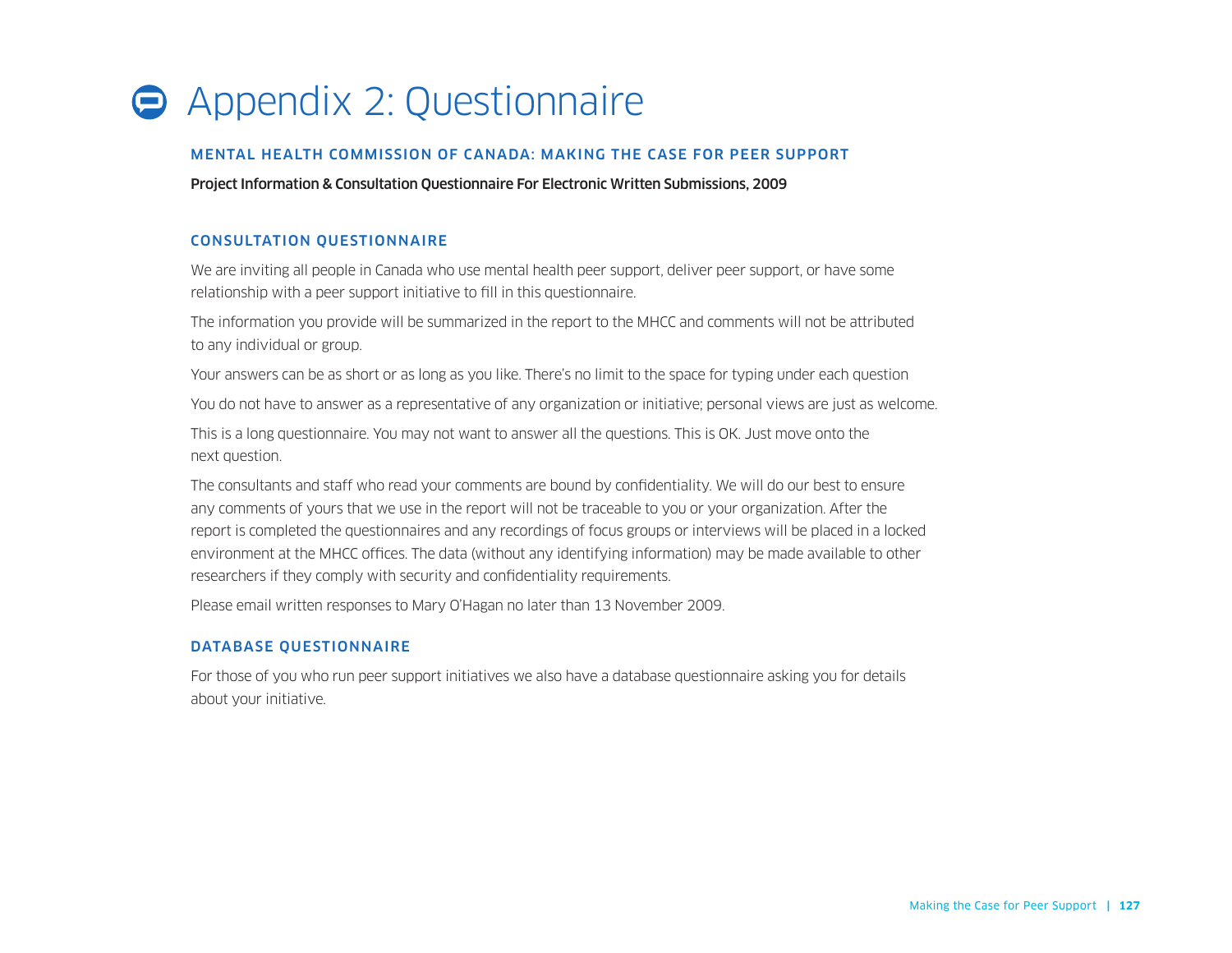#### PASS IT ON

Pass this file or the website link on to others you know who might be interested in taking part in the project.

#### MORE INFORMATION ON PROJECT

For more information about the project and the consultation questionnaire, please read on.

#### ABOUT THE PROJECT

The Mental Health Commission of Canada is funding this project to inform provincial policy makers, funders and other stakeholders of the value of mental health peer support and to give them guidance on how to strengthen peer support in their respective provinces. A group of international consultants with lived experience are gathering the information needed. The report will describe peer support activities across Canada and make recommendations on the integration of peer support into provincial and territorial mental health systems. The findings will also inform the *Mental Health Strategy for Canada* and other MHCC initiatives. A database of peer support initiatives across Canada will also be developed which may become part of the MHCC Knowledge Exchange Centre.

The investigation will consider the factors that influence the situation of peer support across Canada. Factors internal to peer support initiatives include values, benefits, governance, management, delivery and membership. External factors include legislation, policy, funding as well as mental health cultures and attitudes. The consultants are seeking contact with peer support initiatives throughout Canada.

#### WHAT IS PEER SUPPORT?

We are using a broad definition of peer support so we can discover the full diversity of peer support initiatives within Canada.

We define peer support as any organised support provided by and for people with mental health problems and illnesses. Peer support is sometimes known as self-help, mutual aid, co-counselling or mutual support. Consumers/survivors are people with lived experience of mental health problems and illnesses.

### 重

We define peer support initiatives as the programs, networks, agencies or services that provide peer support. They can be:

- Funded OR unfunded;
- Use volunteers OR paid staff OR both;
- Operate out of psychiatric consumer/survivor run organizations OR other agencies;
- Delivered by a group of peers OR by an individual peer in a team of professionals; and
- A primary activity of the initiative OR a secondary benefit (e.g. in a consumer/ survivor business).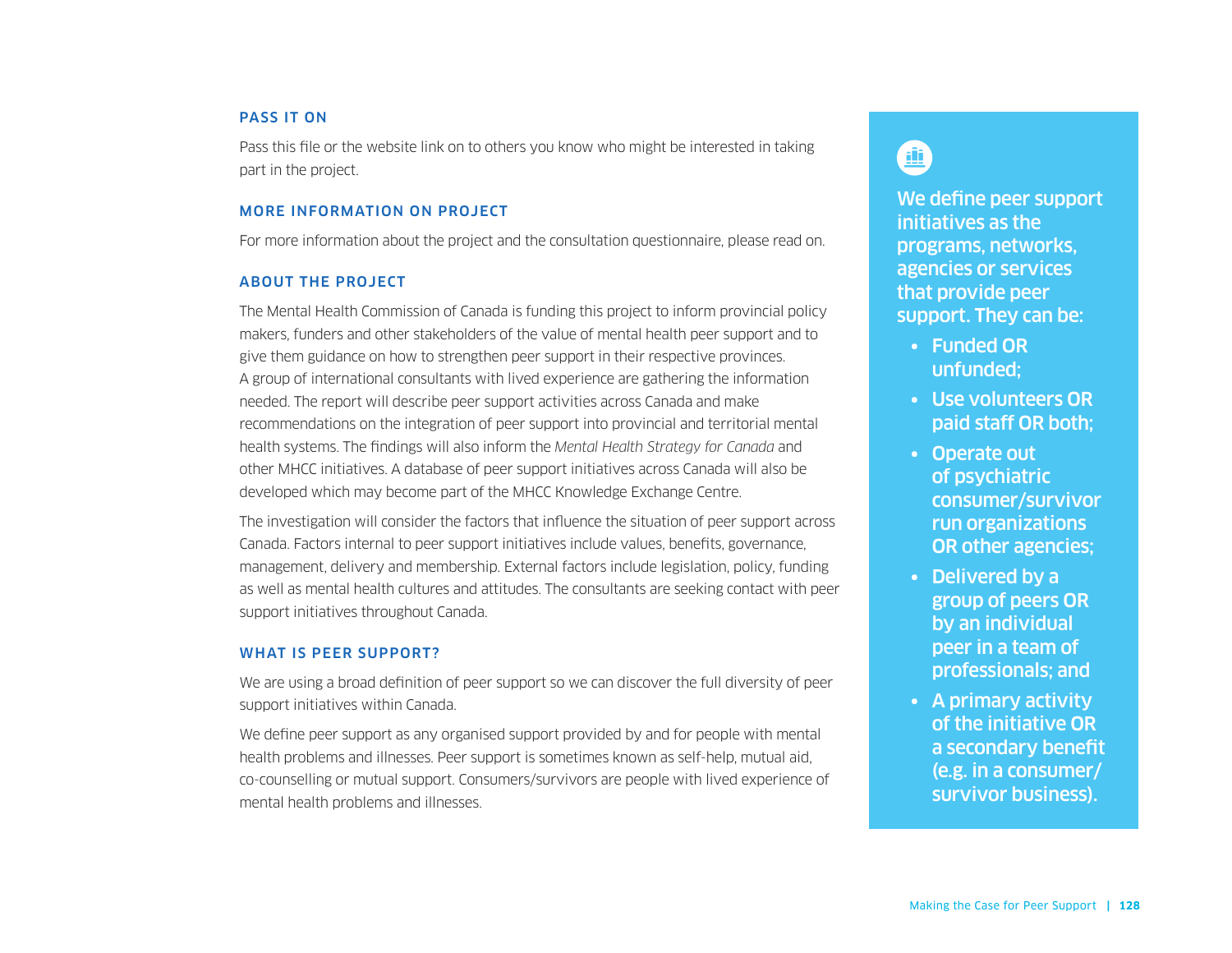#### HOW WE'RE FINDING THE INFORMATION

The information for this project will be gathered through:

- Focus groups, interviews and written submissions from across Canada;
- International and Canadian literature searches; and
- Data collection on the characteristics of peer support initiatives in Canada.

#### ABOUT THE MHCC

The Mental Health Commission of Canada was established by the federal government in 2007 to focus national attention on mental health issues and to improve the health and social outcomes of people living with mental health problems and illnesses. It is based in Ottawa, Ontario.

The MHCC has acknowledged the importance and effectiveness of peer support in a reformed mental health sector in in the *Mental Health Strategy for Canada*.

#### ABOUT THE PROJECT COMMITTEE

The Mental Health Peer Support Project Committee is supported in its work by the MHCC Service System Advisory Committee. The Project Committee (PC) developed the vision for this project and is working collaboratively with the consulting group on the project. The PC is made up of people living with mental health problems or illnesses from across Canada and their allies. The members include: Loïse Forest (Co-Lead), Laurie Hall (Co-Lead), Carol Adair, Mary Bartram, Andy Cox, Joan Edwards-Karmazyn, Susan Lynn Hardie (MHCC Associate Research Officer), Joe Leger, Steve Lurie and Tanya Shute.

#### ABOUT THE CONSULTANTS

Mary O'Hagan initiated the survivor movement in New Zealand in the late 1980s, was a full time New Zealand Mental Health Commissioner from 2000-2007 and is now an international consultant.

Robyn Priest, an Australian living in New Zealand who has been involved in the user/ survivor movement in both countries and has held management roles in mental health agencies.

**Celine Cyr**, a service provider with lived experience from Quebec who is involved in the user movement there and has trained users and professionals for the last 15 years.

**Heather McKee** is a survivor from Ontario, active in the movement there and across Canada, who works in knowledge transfer, research, policy and evaluation activities.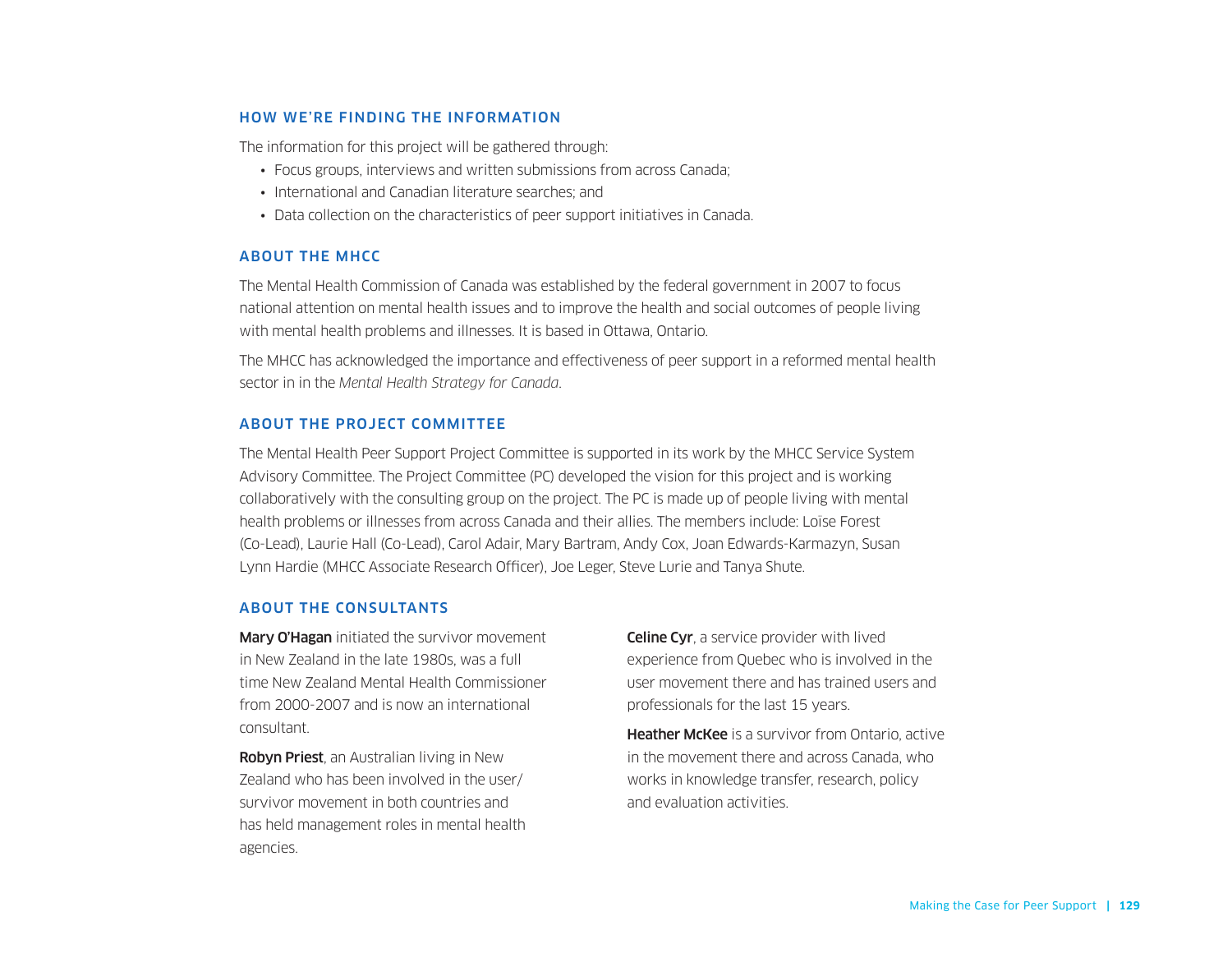#### TIMELINE

- Focus groups and interviews: Late June/early July & all of September2009
- Deadline for written responses: 13 November 2009
- Completion of Draft Report: 21 December 2009
- Consultation Draft Report: 11 January to 5 February 2010
- Final Report: 28 February 2010

#### FOR MORE INFORMATION

Visit the website: http://www.mentalhealthcommission.ca.

#### DEMOGRAPHIC INFORMATION FORM

We need this information to check that we are consulting with a wide enough cross-section of people in Canada. We will detach this sheet from your answers so we cannot identify you. Please do not put your name on this sheet.

Age Group (please mark with an X)

- 19 or under
- $70 30$
- $-30-40$
- $\cdot$  40 50  $• 60 - 70$
- 71 or over

Gender (please mark with an X)

- Male
- Female

Ethnicity (please mark with an  $X - y$ ou can mark more than one)

- Aboriginal
- Caucasian
- Asian
- Transgendered
- African
- Latin American
- Other (please state)

• Middle Eastern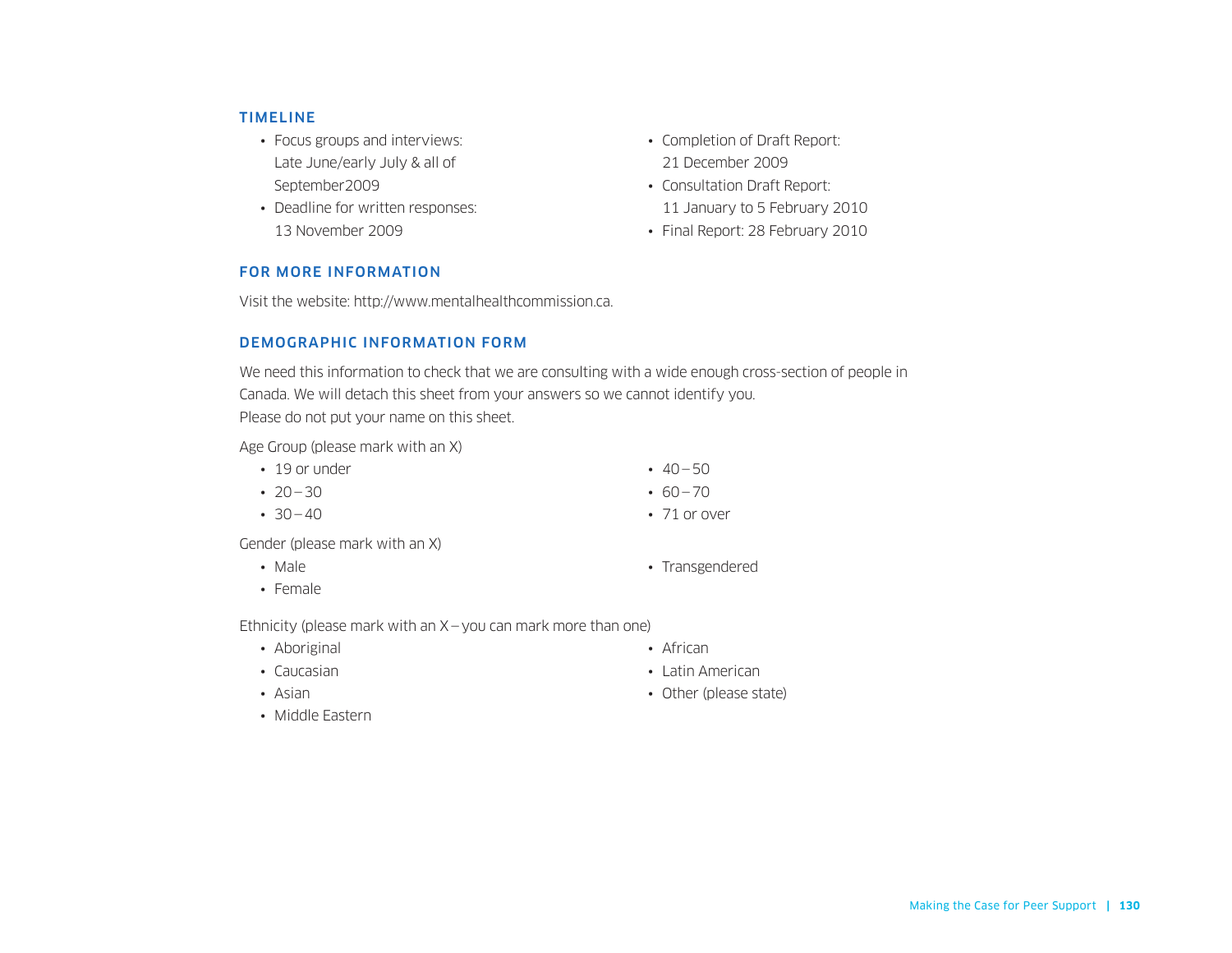Making the Case for Peer Support **| 131**

Province or Territory (please mark the province you live in now with an X)

- AB
- BC
- MB
- NB • QC
- NL
- NT
- NS

Role/s (please mark with an X—you can mark more than one)

- Peer support member/'client'
- Peer support paid staff
- Peer support volunteer
- Peer support management
- Peer support board
- Provincial/territorial official
- Planner/funder

### The Questions

#### **DEFINITIONS**

- 1. In your own words, how do you define peer support?
- 2. What are the different types of peer support initiatives that you know of? (please mark with an X)
	- Run by consumer/survivor-run organizations
	- Run by non-consumer/survivor-run organizations
	- Provided by one or two peer workers in a mental health team
- Provided by a team of peers
- Provided by volunteers
- Provided by paid staff
- Unfunded
- Funded
- Other (please state)

3. In your own words, what is your understanding of recovery in mental health?

- Mental health service provider
- Academic/researcher
- Consumer/User
- Other (please state)
- NU
- ON
- PE

• SK • YT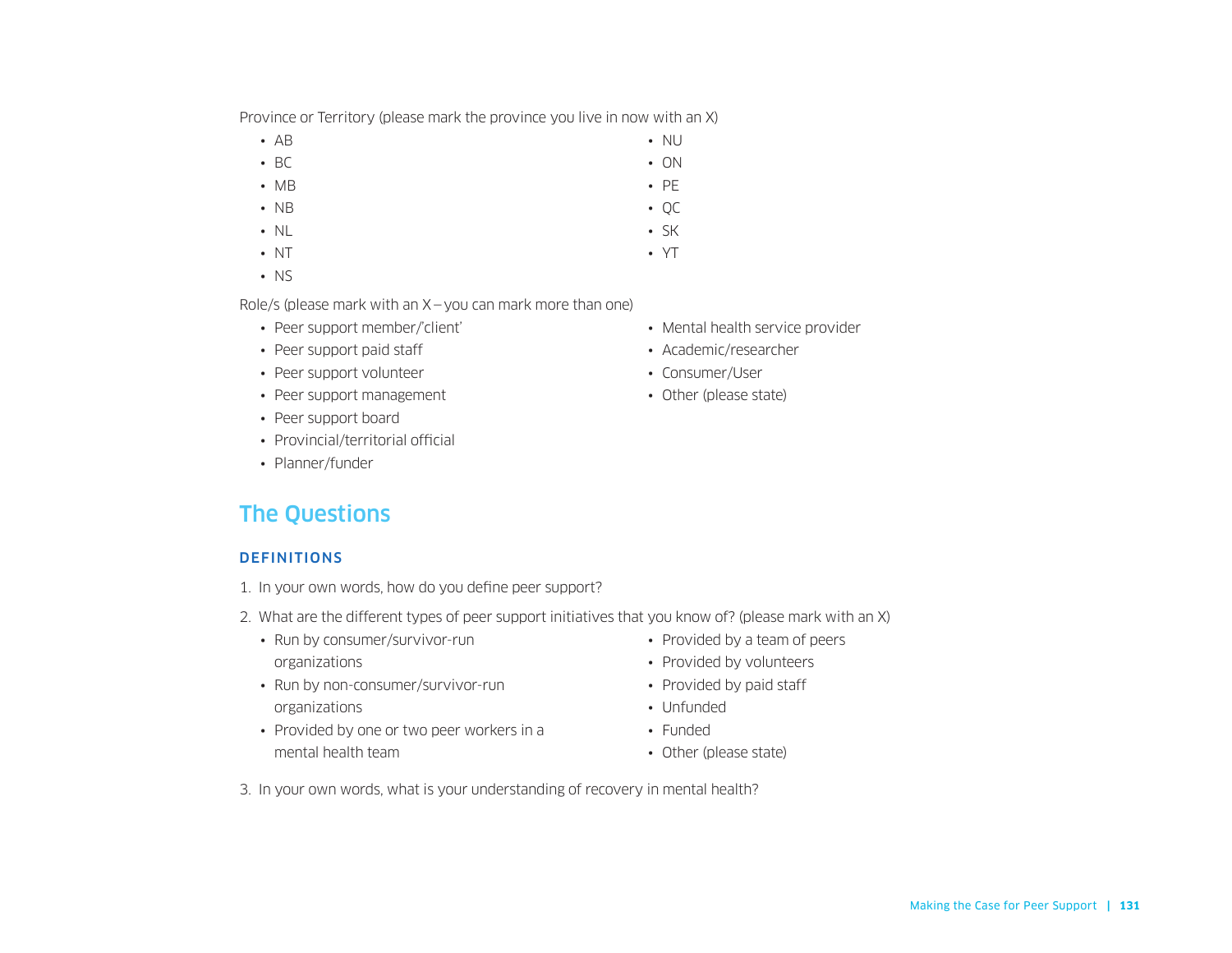#### VALUES: WHAT ARE THE VALUES THAT UNDERLIE PEER SUPPORT?

4. How are peer support values similar to or different from mental health system values?

5. What makes it easy or difficult to put peer support values into action in consumer/survivor-run services?

6. What makes it easy or difficult to put peer support values into action in organizations that are NOT consumer/survivor-run? (for instance, mental health services or family organizations.)

#### **DELIVERY**

7. What range of supports, services and resources do you know of, that are delivered in the name of peer support, mutual support, self-help, co-counselling or mutual aid? Please mark with an X.

- Self-help groups
- One-to-one support (e.g. co-counselling, harm reduction)
- Support in housing
- Support in education
- Support in employment
- Support in crisis (e.g. crisis house, emergency room)
- Social and recreation
- Material support (e.g. food, clothing, internet)
- Artistic and cultural activities
- System navigation
- Case management
- Small business
- Systemic and individual advocacy
- Education and training for consumers/ survivors
- Paper and online information development and distribution
- Research and evaluation
- Others (please state)

• Traditional Healing

8. What other supports, services and opportunities could be offered by peer support initiatives within consumer-run orgs and in mainstream orgs with peer support initiatives?

9. Are you able to estimate the proportion of consumers/survivors in your area, province or territory that have access to peer support? Why do you think access is as low or high as it is?

#### **BENEFITS**

10. What have been the benefits of being involved in peer support for you or others you know?

11. Have you, or other people you know, had negative experiences as a result of being involved in peer support?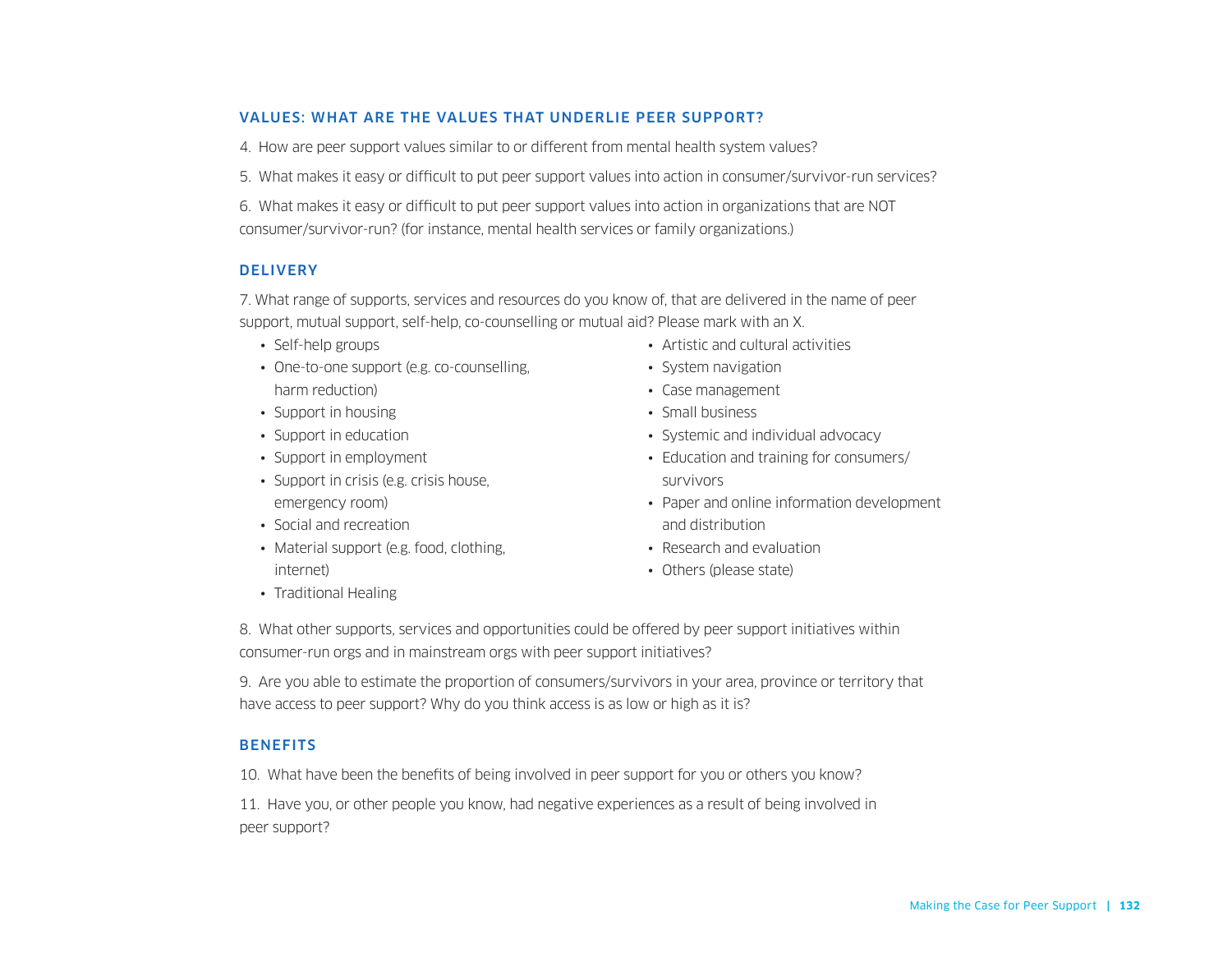12. How important has peer support been in your recovery or the recovery of others you know, compared to the importance of formal or mainstream health services?

#### MEMBERS/CLIENTS

13. What are the opportunities and barriers for members or clients to participate in delivery and decision making in the different types of peer support initiatives you know of?

#### VOLUNTEERS

14. Assuming that peer-run initiatives can afford to hire paid staff, in what circumstances is it better to use volunteers instead of paid staff?

15. What are the opportunities and barriers to using volunteers for peer support? (For instance, recruitment, retention, reimbursement for expenses, workplace accommodations, performance problems, workplace conflict and training.)

#### **STAFF**

16. Assuming that peer-run initiatives can afford to hire paid staff, in what circumstances is it better to use paid staff than to use volunteers?

17. What are the opportunities and barriers to using paid staff in peer-run initiatives? (For instance, recruitment, retention, pay, benefit abatement, workplace accommodations, performance problems, workplace conflict and training.)

#### MANAGEMENT

18. What successes or challenges do peer support initiatives run by consumer/survivor organizations have in their management? (For instance planning, budget control, management of staff relationship with membership improving the service, relationships with funder/s.)

19. What successes or challenges do support initiatives in organizations that are NOT run by consumers/ survivors have in getting support from management?

#### GOVERNANCE

20. How do peer support initiatives run by consumer/survivor organizations perform in their governance roles? (For instance, strategic planning, financial control, risk management and employment of the CEO.)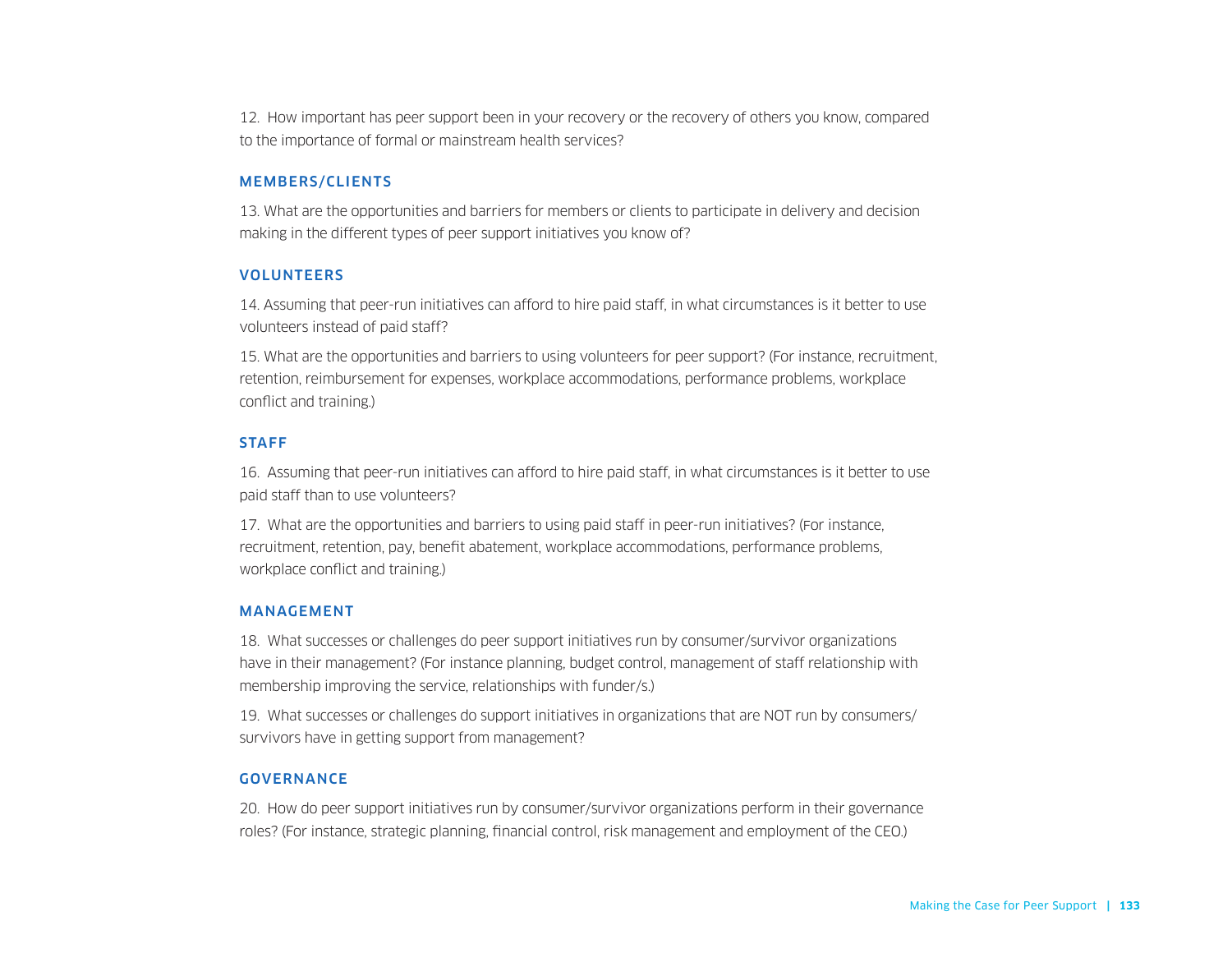21. How much influence do peer support initiatives have over the boards in organizations that are NOT run by consumers/survivors?

#### ORGANIZATIONAL STRUCTURE AND CULTURE

22. What types of organizational structures work well for peer support and why?

23. What types of organizational structures do NOT work well for peer support and why?

24. Have the peer support initiatives that you know of, that are NOT run by consumer/survivor organizations, been able to change the attitudes of the people in the organizations they work for?

#### MARGINALIZED AND MINORITY CONSUMER/SURVIVORS

25. What are the barriers and opportunities faced by the following groups when it comes to participating in and benefiting from peer support in your area, province or territory? (For instance, First Nations, Inuit, Métis, Francophone, ethnic minorities, members of the LGBTQ community, consumers/survivors in the criminal justice system, young people, rural people.)

#### **STAKEHOLDERS**

26. How successful are the relationships peer-run initiatives run by consumer/survivor organizations have with other people and organizations? (For instance, provincial and territorial governments, policy agencies, planning and funding agencies, mental health service providers, consumer/survivor movement, family organizations, MHCC.)

27. How successful are the relationships peer support initiatives that are NOT run by consumer/ survivor organizations have with other people and organizations? (For instance, provincial and territorial governments, policy agencies, planning and funding agencies, mental health service providers, consumer/ survivor movement, family organizations, MHCC.)

#### PLANNING AND FUNDING

28. How have the organizations that decide who gets the funding for mental health service delivery helped or hindered the development of peer support in your region or province? (For instance, the Regional Health Authorities in a lot of provinces or the Local Health Integration Networks in Ontario.)

29. Is the current level of funding for peer support initiatives in your region, province or territory sustainable or not and why?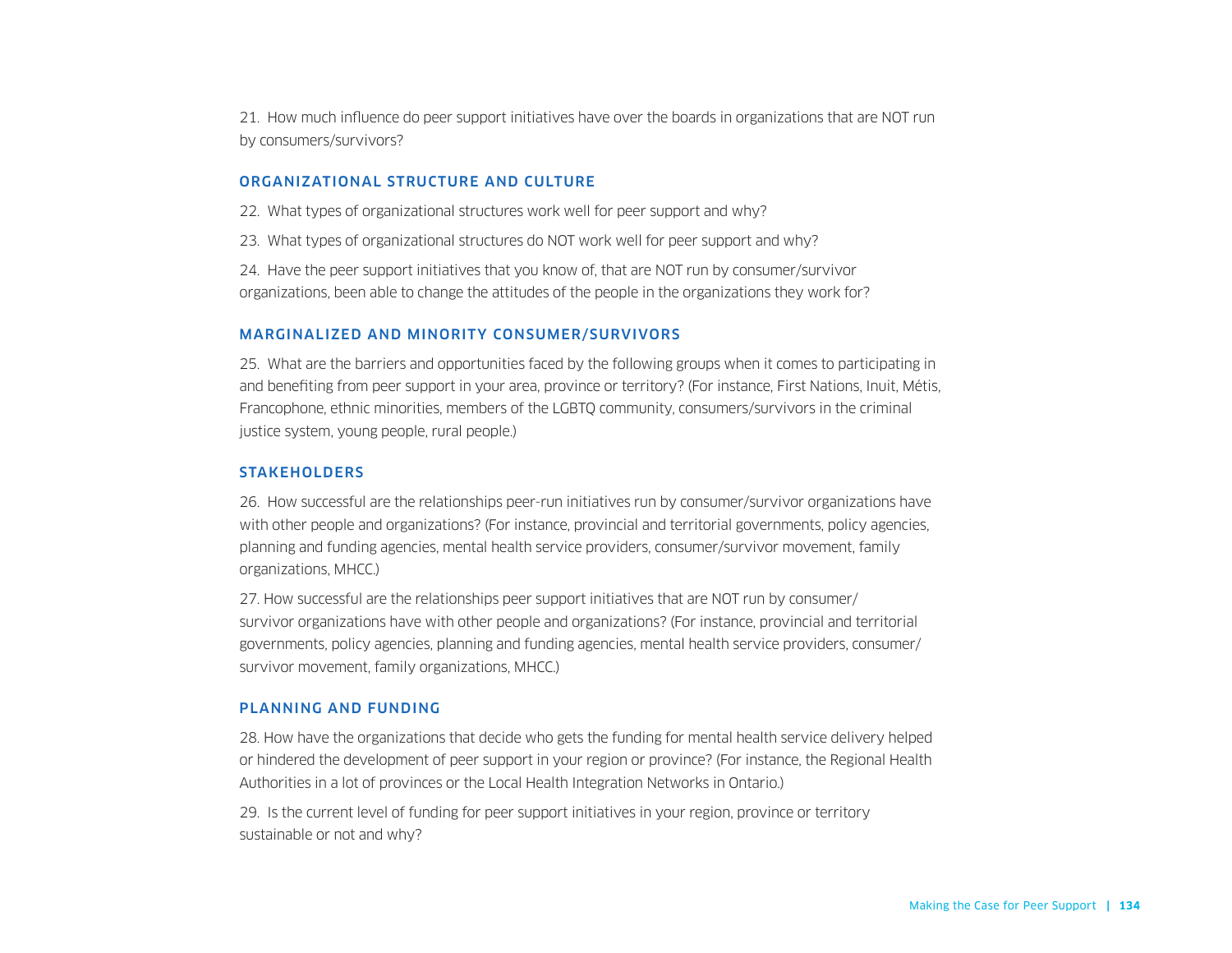#### LEGISLATION AND POLICY

30. How has the legislation in your territory or province helped or hindered the development of peer support? (For instance, health and mental health legislation.)

31. How have mental health policies, standards or guidelines in your province or territory helped or hindered the development of peer support?

#### **SUCCESS**

- 32. What are the most successful peer support initiatives you know of?
- 33. What enables them to do such a good job?
- 34. How could the opportunities for creative and innovative peer support developments be maximised?

#### EVALUATION

35. What are the opportunities and barriers to consumer/survivor-led evaluation of peer-run initiatives in your area, province or territory?

#### YOUR RECOMMENDATIONS

36. What would a strong and equitable peer support presence in the mental health system look like to you?

37. If you have not already said so, how would you recommend the following stakeholders show commitment to the development of peer support?

- Provincial or territorial government
- Policy agencies
- Planning and funding agencies
- Mental health service providers
- Other service providers (e.g. family doctors, social services)
- Consumer/survivor movement
- Families
- Mental Health Commission of Canada

38. If you have not already said so, how would you recommend the following features of peer support initiatives be better-defined, changed or developed:

- Sticking to values
- Governance performance
- Staff work conditions
- Organisation structures
- Management performance
- Volunteers work conditions
- Evaluation and promotion of benefits
- Delivery—more options to more people
- Membership diversity and participation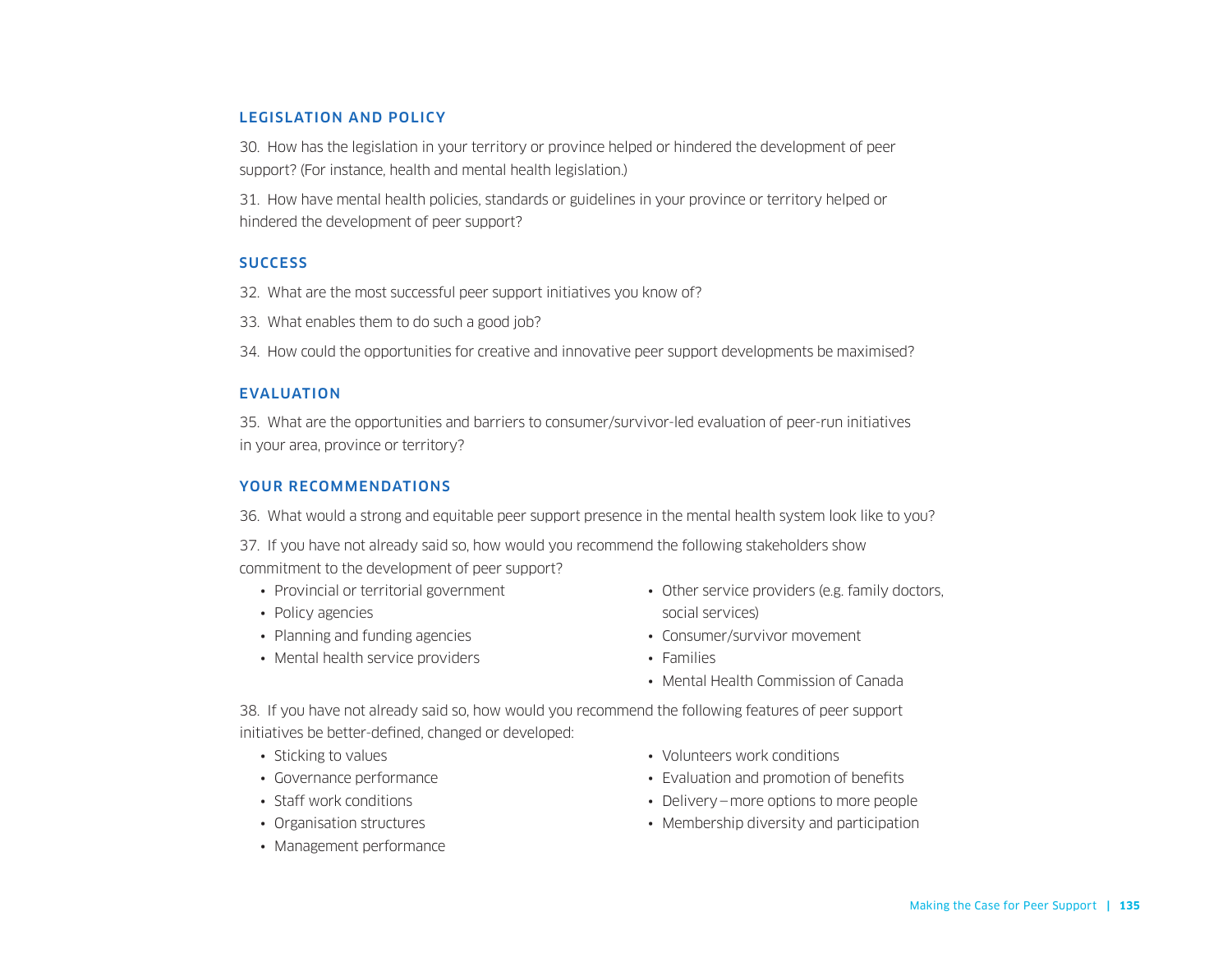39. Do you have any other recommendations?

#### KEY POINTS

40. To summarize, what are the THREE key points you have made that you would most like to see reflected in the report?

#### INFORMATION

41. Do you have or know of any paper or electronic information on peer support that we may not know about. If so, can you provide details of the information and where we can get it from?

To Finish…

#### DATABASE QUESTIONNAIRE

A reminder for those of you who run peer support initiatives: We also have a database questionnaire asking you for details about your initiative.

#### COPIES OF THE REPORT

Do you want a confidential copy of the draft report to comment on? Do you want a copy of the final report? If so, please provide us with your email address:

#### EMAIL THIS QUESTIONNAIRE

Please email this questionnaire to Mary O'Hagan no later than 13 November 2009.

Thank you for your participation. We really appreciate it.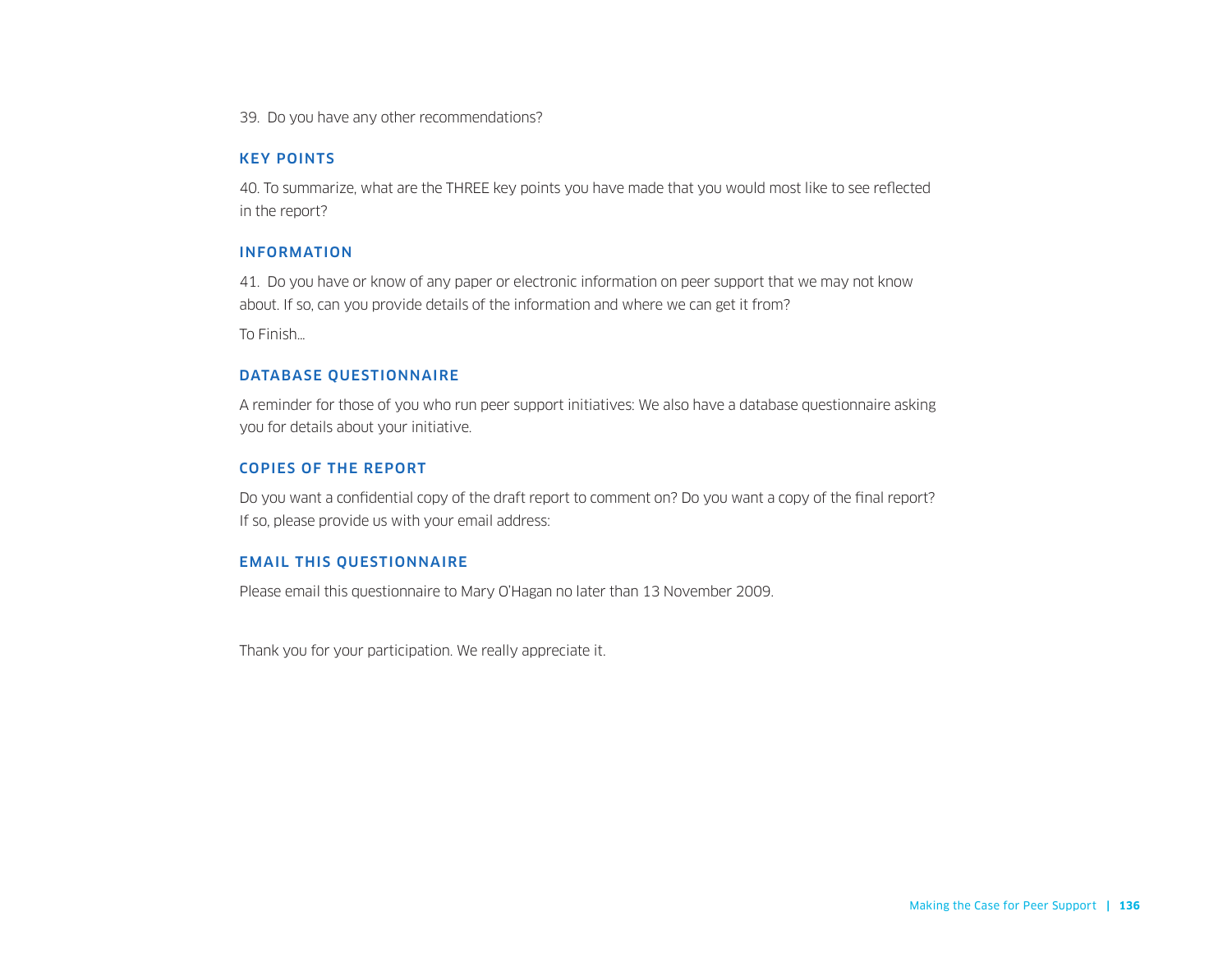# Appendix 3: Informed Consent Form

#### MENTAL HEALTH COMMISSION OF CANADA: MAKING THE CASE FOR PEER SUPPORT

#### Informed Consent Form

I give my consent for my comments to be written and recorded at this focus group or interview.

I understand:

- The consultants and staff at the Mental Health Commission of Canada (MHCC) who see or hear my comments are bound by confidentiality.
- My comments may be used in the upcoming report on peer support in Canada for the MHCC and the writers will do their best to ensure that all comments are conveyed accurately and are not traceable to me or my organization.
- The notes and recordings taken from this meeting will only be viewed or heard by the consultants on the project in their analysis and writing of the report.
- After the report is completed the notes and recordings will be placed in a locked environment at the MHCC offices. The data (without any identifying information) may be made available to other researchers if they comply with security and confidentiality requirements.

My name

My signature

\_\_\_\_\_\_\_\_\_\_\_\_\_\_\_\_\_\_\_\_\_\_\_\_\_\_\_\_\_\_\_\_\_\_\_\_\_\_\_\_\_\_\_\_\_\_\_\_\_\_\_\_\_\_\_\_\_\_\_\_\_\_\_\_\_\_\_

\_\_\_\_\_\_\_\_\_\_\_\_\_\_\_\_\_\_\_\_\_\_\_\_\_\_\_\_\_\_\_\_\_\_\_\_\_\_\_\_\_\_\_\_\_\_\_\_\_\_\_\_\_\_\_\_\_\_\_\_\_\_\_\_\_\_\_

\_\_\_\_\_\_\_\_\_\_\_\_\_\_\_\_\_\_\_\_\_\_\_\_\_\_\_\_\_\_\_\_\_\_\_\_\_\_\_\_\_\_\_\_\_\_\_\_\_\_\_\_\_\_\_\_\_\_\_\_\_\_\_\_\_\_\_

\_\_\_\_\_\_\_\_\_\_\_\_\_\_\_\_\_\_\_\_\_\_\_\_\_\_\_\_\_\_\_\_\_\_\_\_\_\_\_\_\_\_\_\_\_\_\_\_\_\_\_\_\_\_\_\_\_\_\_\_\_\_\_\_\_\_\_

Date

Consultant signature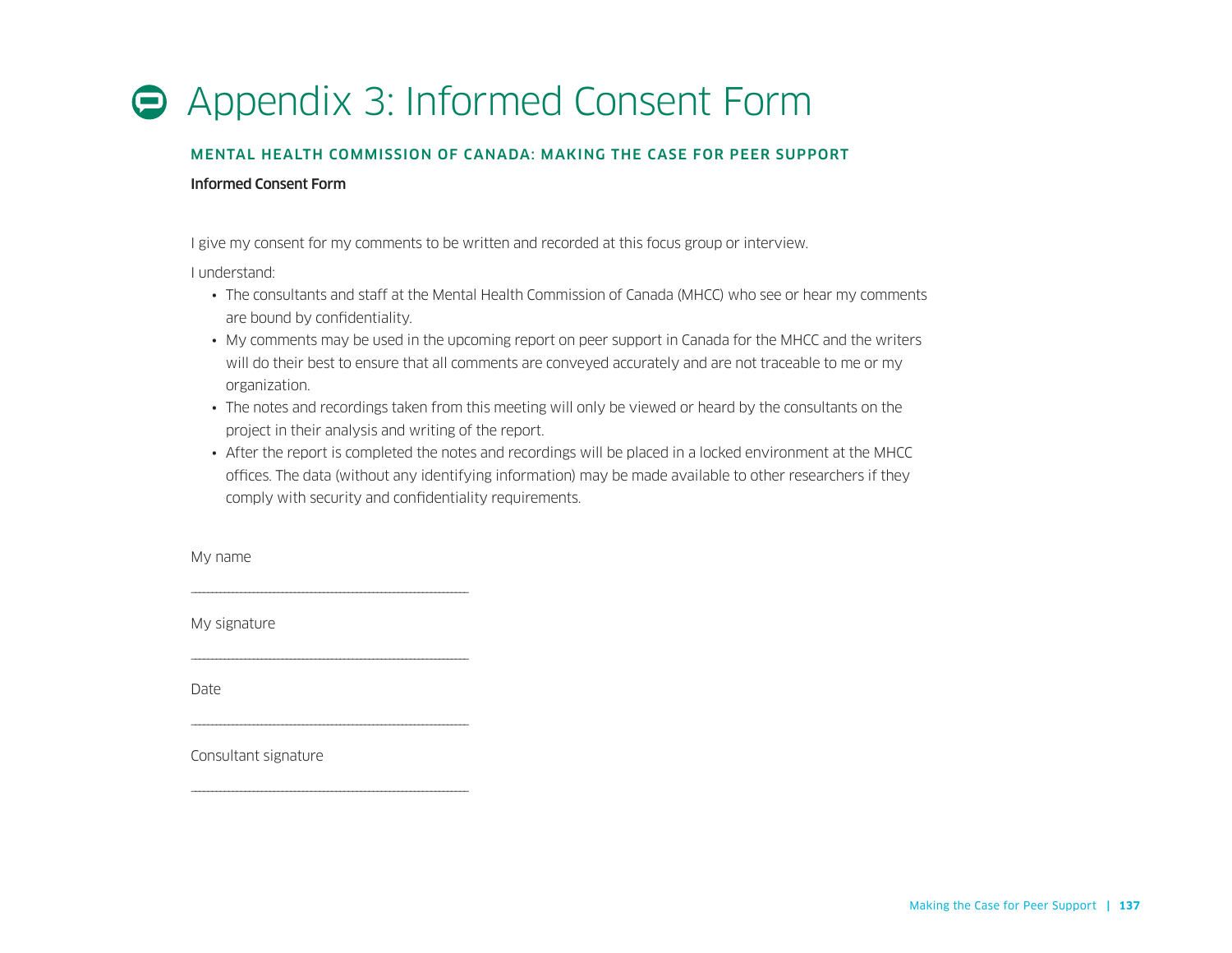

#### OUR RESPONDENTS: DEMOGRAPHIC INFORMATION

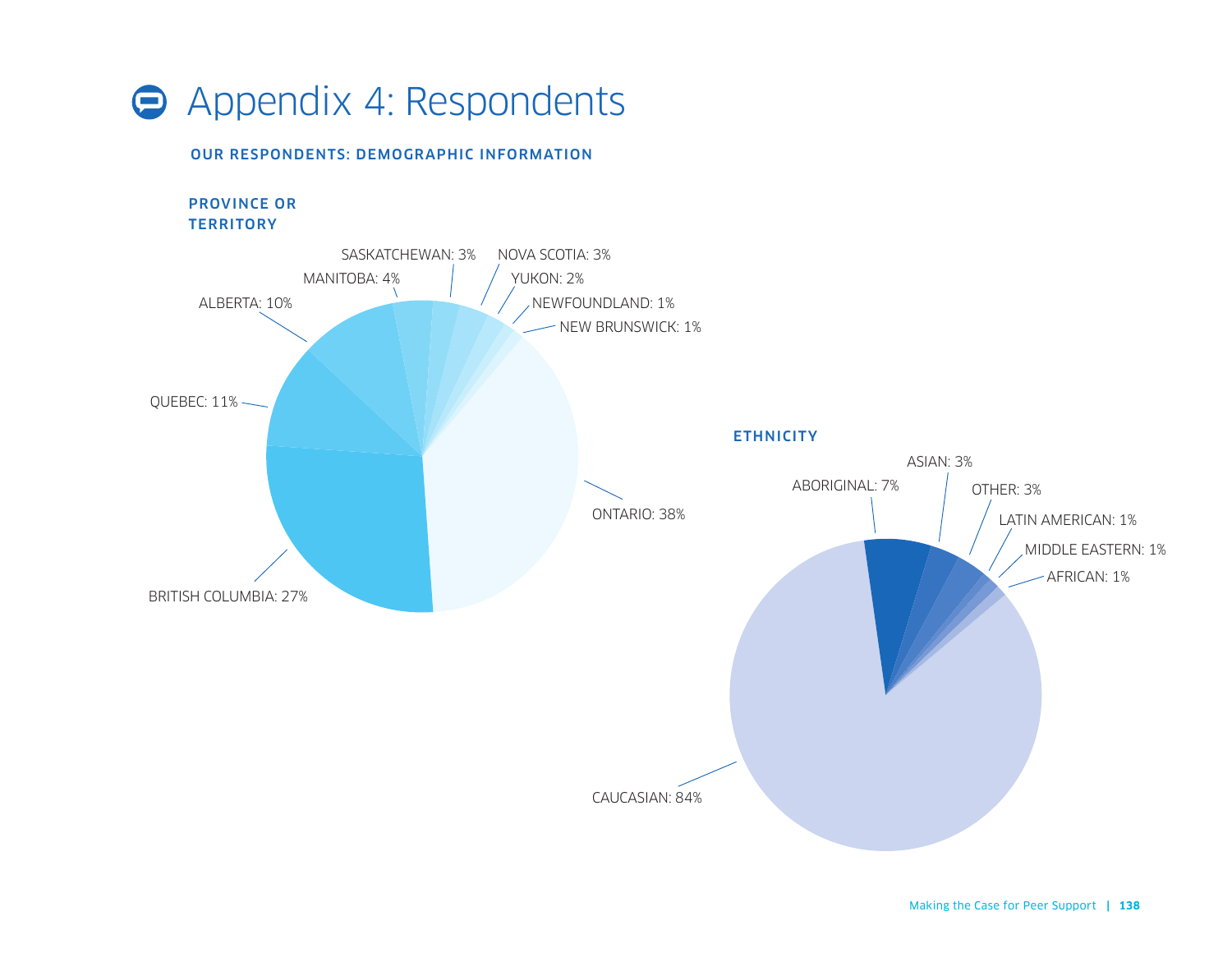

AGE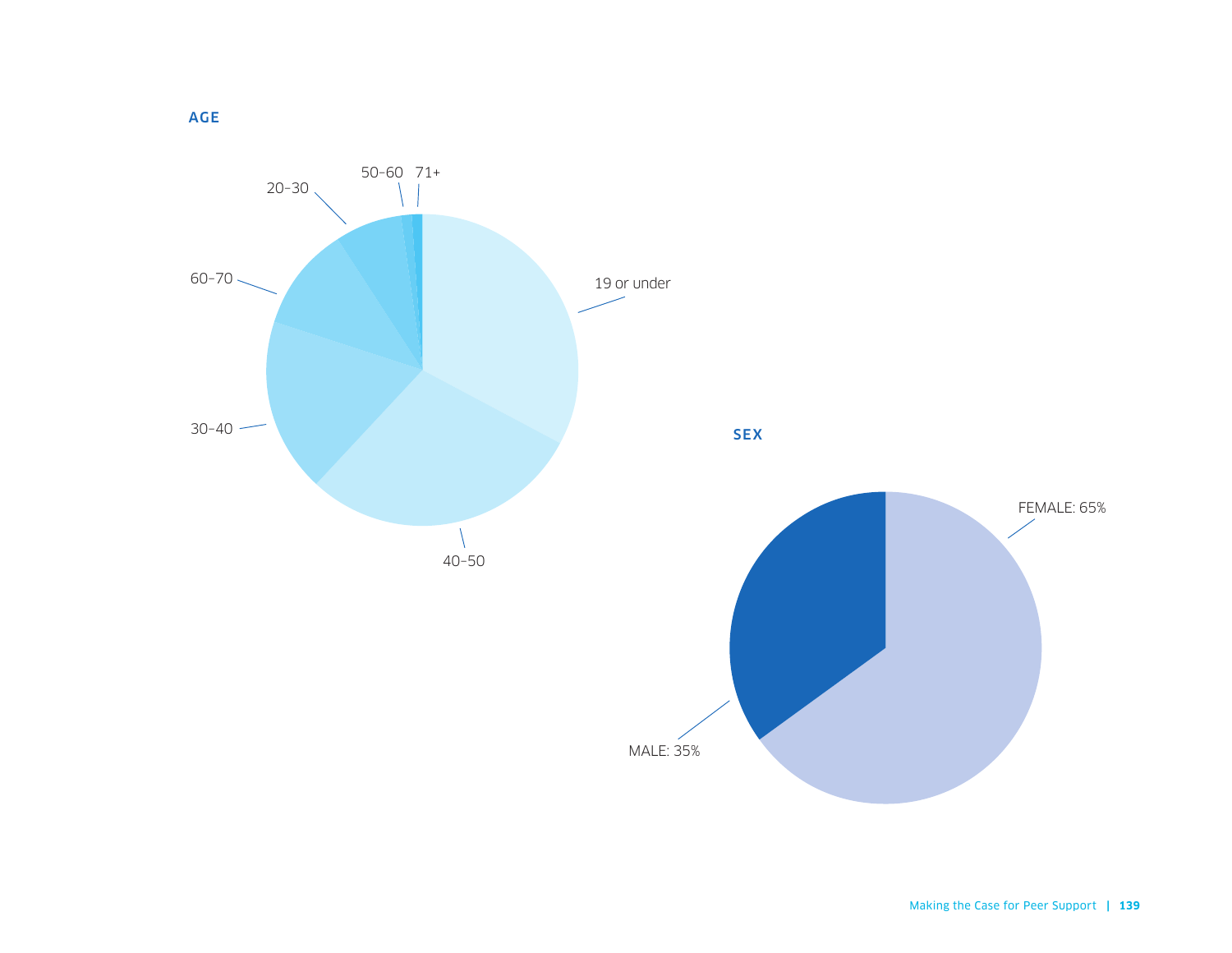# Appendix 5: Schedule of Consultations

| <b>DAY &amp; DATE</b>   | <b>PLACE</b>                                   | <b>TIME</b>                                                                        |
|-------------------------|------------------------------------------------|------------------------------------------------------------------------------------|
| Sunday, June 28         | Newfoundland & Labrador                        | 6:30 pm to 9:30 pm (teleconference)                                                |
| Monday, June 29         | Newfoundland & Labrador                        | <b>TBA</b>                                                                         |
| Tuesday, June 30        | New Brunswick (both French & English groups)   | 1:30 pm to 4:30 pm                                                                 |
| Thursday, July 2        | Prince Edward Island                           | <b>TBA</b>                                                                         |
| Friday, July 3          | Nova Scotia                                    | 10:00 am to 1:00 pm, 1:30 pm to 4:30 pm                                            |
| Monday, August 31       | Ottawa, Ontario                                | 10:00 am to 1.00 pm OR 1:30 pm to 4:30 pm                                          |
| Tuesday, September 1    | Smiths Falls, Ontario                          | 9:30 am to 12:30 pm                                                                |
| Tuesday, September 1    | Lindsay, Ontario                               | 4:30 pm to 7:30 pm                                                                 |
| Wednesday, September 2  | Burlington, Ontario                            | 9:30 am to 12:30 pm                                                                |
| Wednesday, September 2  | London, Ontario                                | 3:00 pm to 6:00 pm OR 6:00 pm to 9:00 pm                                           |
| Thursday, September 3   | Central Toronto, Ontario                       | 10:00 am to 1:00 pm                                                                |
| Thursday, September 3   | Richmond Hill, Ontario                         | 3:00 pm to 5:30 pm (CANCELLED)                                                     |
| Thursday, September 3   | Toronto, Ontario to business services          | 7:00 pm to 10:00 pm                                                                |
| Friday, September 4     | North Bay, Ontario                             | 10:00 am to 1:00 pm OR 1:30 pm to 4:30 pm<br>4:30 pm to 6:30 pm (Aboriginal group) |
| Tuesday, September 8    | Collingwood, Ontario                           | 10:00 am to 1:00 pm                                                                |
| Wednesday, September 9  | Toronto, Ontario                               | 2:30 pm to 5:00 pm                                                                 |
| Friday, September 11    | Brantford, Ontario                             | 9:30 am to 12:30 pm                                                                |
| Friday, September 11    | Milton, Ontario                                | 2:00pm to 5:00pm                                                                   |
| Tuesday, September 15   | Winnipeg, Manitoba                             | 9:00 am to 12 noon, 12:30 pm to 3:30 pm                                            |
| Wednesday, September 16 | Regina, Saskatchewan (First Nations and Métis) | <b>TBA</b>                                                                         |
| Thursday, September 17  | Edmonton, Alberta                              | 9:00 am to 12.00 OR 1:00 pm to 4:00 pm                                             |
| Monday, September 21    | Calgary, Alberta                               | 10:00 am to 1:00 pm OR 5.15pm to 8.15pm                                            |
| Thursday, September 24  | Kelowna, British Columbia                      | 9:30 am to 12:30 pm                                                                |
| Thursday, September 24  | Penticton, British Columbia                    | 2:00 pm to 5:00 pm                                                                 |
| Friday, September 25    | Surrey, British Columbia                       | 2:00 pm to 5:00 pm                                                                 |
| Monday, September 28    | Courtenay, British Columbia                    | 10:00 am to 1:00 pm                                                                |
| Monday, September 28    | Victoria, British Columbia                     | 4:00 pm to 7:00 pm                                                                 |
| Tuesday, September 29   | Richmond, British Columbia                     | 9:30 am to 12:30 pm                                                                |
| Tuesday, September 29   | East Vancouver, British Columbia               | 6:30 pm to 9:30 pm                                                                 |
| Wednesday, September 30 | Vancouver, British Columbia                    | 9:30 am to 12:30 pm                                                                |
| Thursday 1st October    | Whitehorse, Yukon Territory                    | 1:00 pm to 4:00 pm                                                                 |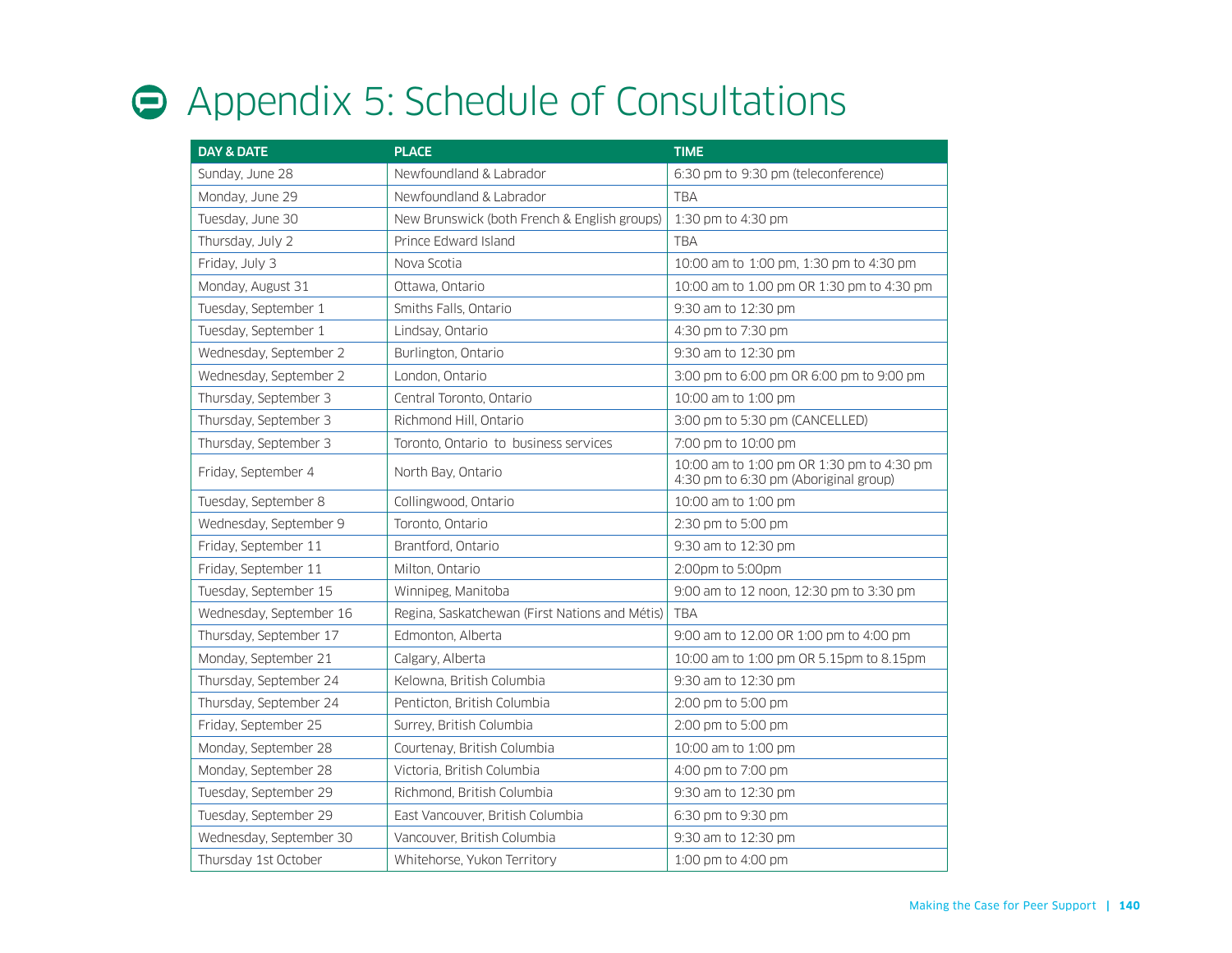#### THANK YOU TO THE FOLLOWING PEOPLE WHO HELPED ORGANIZE THE FOCUS GROUPS:

| • Newfoundland and Labrador          | Karan Ann Parsons - CHANNAL                                                                       |  |
|--------------------------------------|---------------------------------------------------------------------------------------------------|--|
| • New Brunswick                      | Eugene LeBlanc                                                                                    |  |
| • Prince Edward Island               | Roma Arsenauet - CMHA PEI                                                                         |  |
| • Nova Scotia                        | Andy Cox - IWK Health Centre                                                                      |  |
| • Ottawa                             | Denise Linnay - PSO                                                                               |  |
| • Smiths Falls                       | Halina Shannon - Mental Health Support Project                                                    |  |
| • Lindsay                            | Paul Orchard - SPAN                                                                               |  |
| • Burlington                         | Debbie Jones - TEACH                                                                              |  |
| • London                             | Michelle Solomon - CONNECT                                                                        |  |
| • Central Toronto                    | Laurie Hall - AWAY Couriers                                                                       |  |
| • Toronto (cancelled session)        | Tanya Shute - Krasman Centre                                                                      |  |
| • Toronto Business Services          | Laurie Hall - AWAY Couriers                                                                       |  |
| • North Bay                          | Sandra Barberi, Garry Fay - NEMHC                                                                 |  |
| • Collingwood                        | Kelly Potvin - Mental Health Consumer Project                                                     |  |
| • Toronto                            | Greg Kim - CMHA Toronto                                                                           |  |
| • Brantford                          | Martha Rybiak – Brantford Vocational Training Association                                         |  |
| • Milton                             | Debbie Jones - TEACH                                                                              |  |
| • Winnipeg                           | Tara Brousseau - MDO                                                                              |  |
| • Regina                             | Dorothy Lloyd, Harry Desmonie - Eagle Moon                                                        |  |
| • Edmonton                           | Komala Pepin - Alberta Health Service                                                             |  |
| • Calgary                            | Eva Pettinato/Beth Henry - Opportunity Works, Debbie Wiebe - Peer Options CMHA Calgary            |  |
| • Kelowna                            | Charly Sinclair - CMHA Kelowna                                                                    |  |
| • Pentiction                         | Sharon Evans Schizophrenia Society, Lisa Eccelstone - South Okanagan Adult Mental Health Services |  |
| • Surrey                             | Peter Andres - Communitas, Debbie Sesula Fraser Health                                            |  |
| • Courtenay                          | Christopher Bates - Eureka Clubhouse                                                              |  |
| • Victoria                           | Wendy Mishkin - BC Schizophrenia Society                                                          |  |
| • Richmond                           | Barbara Bawlf - Richmond Mental Health Consumers & Friends Society                                |  |
| • Vancouver                          | Ron Careton - West Coast Mental Health Network                                                    |  |
| • Whitehorse                         | Leslie Robert - Second Opinion Society                                                            |  |
| • Ontario Patients Council telephone | Theresa Claxton - Ontario Patients Council focus group                                            |  |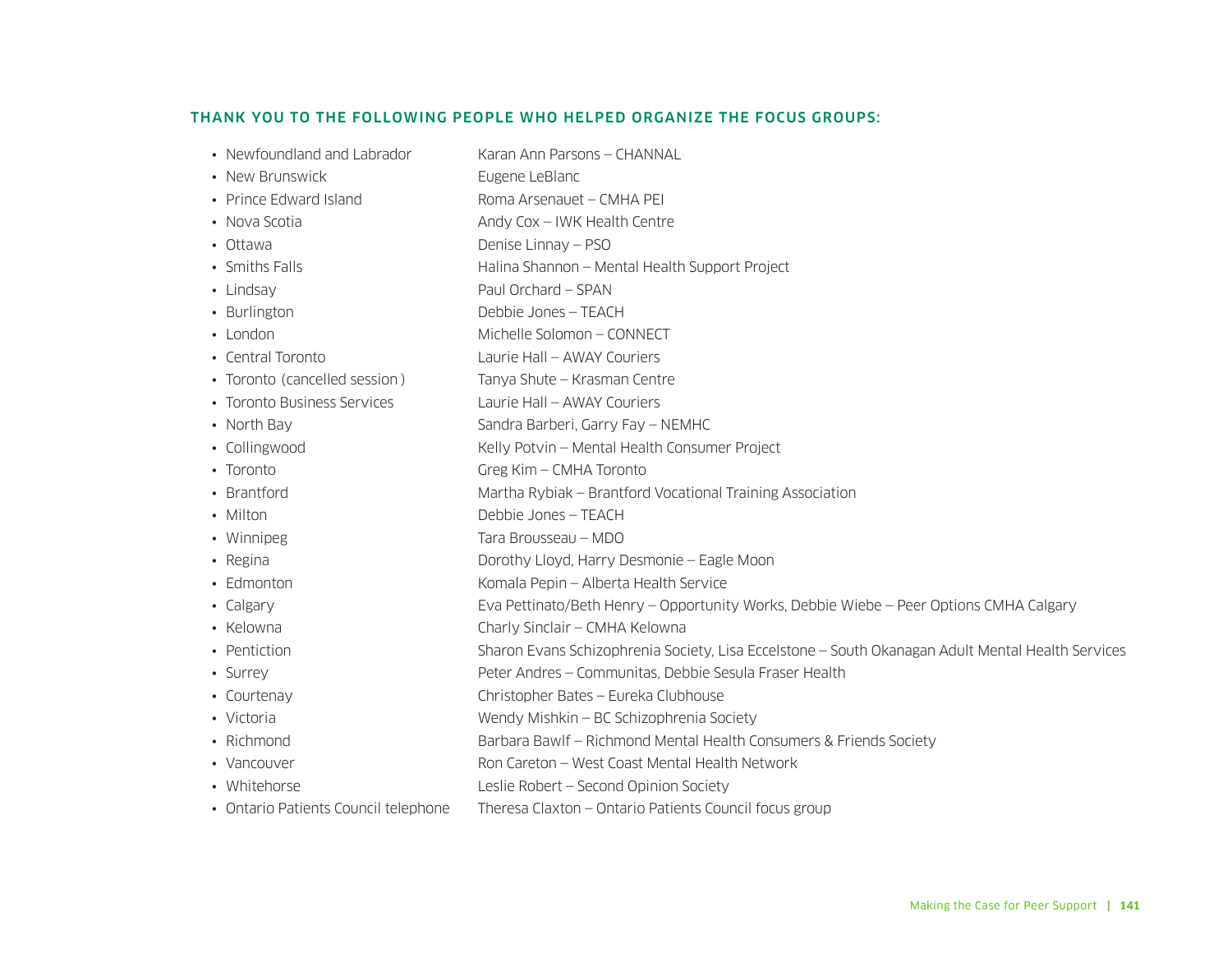# Appendix 6: Description of Literature Review

This is a review of academic, grey literature, policy reports and other material on peer support by people with lived experience of mental health problems and illnesses and the mental health system.

The review includes materials developed by peer support groups and individual consumers such as newsletters, policy and project reports, personal accounts, annual reports and other sources.

English-language literature has been collected from Canadian national and provincial, territorial and regional mental health systems. The work of consumers/survivors from American, British, Scottish, European Union, Australian, New Zealand and other mental health systems has been examined for theoretical contributions to peer support as well as for comparison. The focus is on material dated from 2000 onwards, with the inclusion of some earlier articles which have been referenced as key documents. French language material from Canadian, French and other Francophone peer support networks has been reviewed, with some translations by Céline Cyr.

Academic articles were acquired using several social science and medical databases including MedLine, PsycInfo, CINAL, PubMed, Google Scholar, and Health Business Full Text Elite. Search terms included variations on peer support, self-help, consumer/user run services, alternative businesses, involvement, participation, mutual aid. Various terms for people with mental illness and mental illness were used including mental patient, consumer, peer, peer specialist consumer-provider, peer-provider, patient, user, mental disorder, mental health.

### 血

Some materials come from the personal collections of the consulting and project team, based on their personal and professional involvement in the consumer/survivor/user movements in Canada, New Zealand, Australia and internationally over the past decades.

The literature that was collected was reviewed for contribution to key conceptual themes developed by the MHCC Project Committee at the beginning of the process, with additional themes emerging from the literature. These include,

- Definitions, types and frameworks for peer support processes and models;
- Values and philosophies of peer support and the consumer/survivor movement;
- Evidence of effectiveness and outcomes ;
- Involvement of consumers from marginalized and minority communities;
- Organizational development, including governance, management, employee, volunteer and member human resources;
- Relationships with traditional mental health services and other stakeholders; and
- Areas for further research.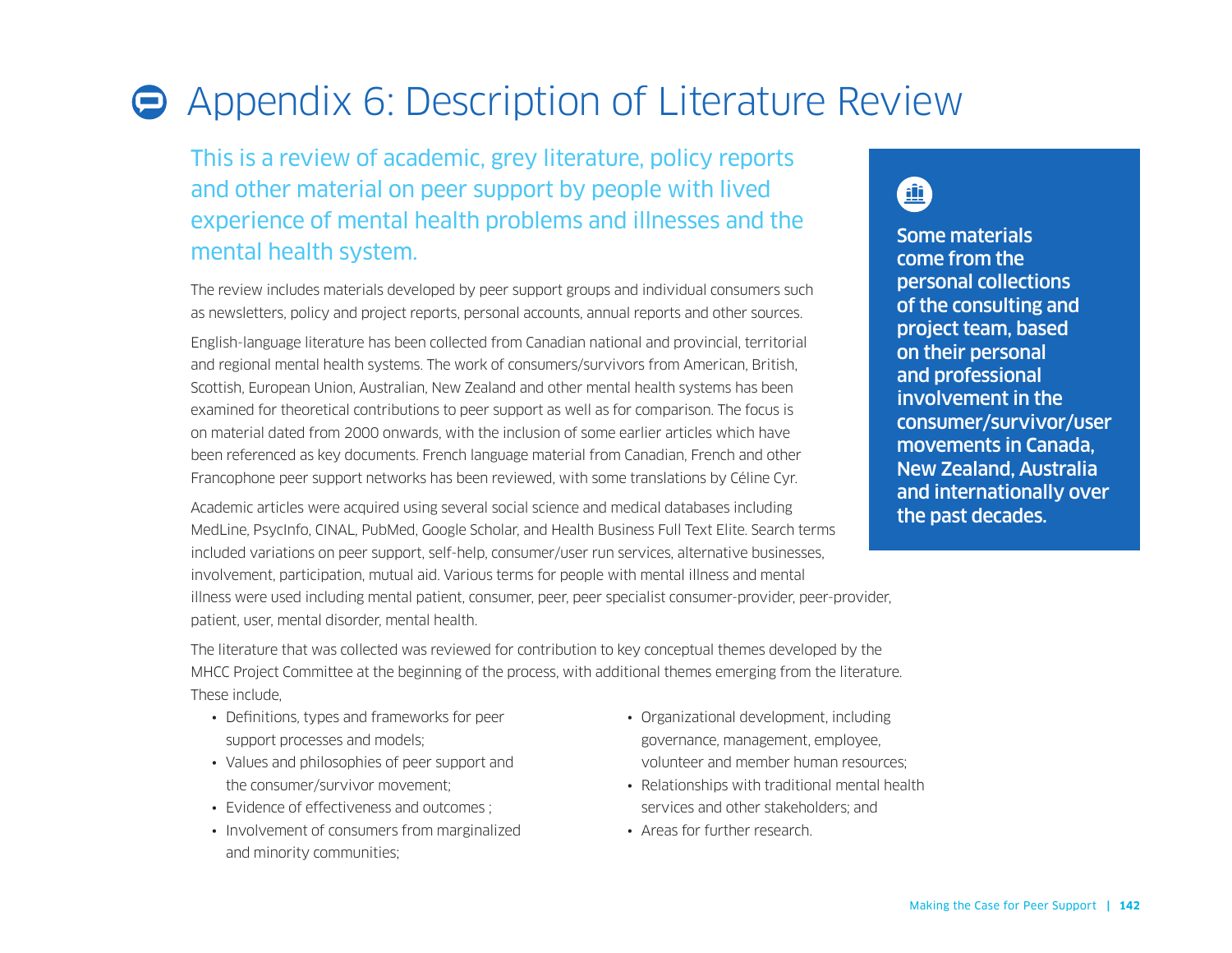The current literature review builds upon a previous one conducted for the Consumer/Survivor Initiatives Builder Project in 2008-2009. Funded by the Ontario Ministry of Health and Long Term Care, administered by the Ontario Federation of Community Mental Health and Addiction Programs and led by a steering committee of consumer and peer support advocates, the goal of the Builder project was to review current issues of consumer-run agencies in groups and propose recommendations to ensure their continued relevancy in a reformed mental health system. With some unique features, these consumer-run organizations had been funded through provincial government health funding since the early 1990s and were run on the basis of the principles and processes of peer support (O'Hagan, McKee, & Priest, 2009).

In contrast to the Ontario project, the current review focuses on peer support and where it takes place in different organizational structures and locations. While the Ontario review was limited to a few models of consumer-run organizations, these are models which provide a broad range of services, including, but not limited to peer support.

#### LIMITATIONS OF THE REVIEW

While the aim of this review is to include much of the significant literature related to peer support for mental health problems and illnesses, many gaps may exist. Articles were not selected using consensus processes, nor were they evaluated for quality or organized according to levels of evidence as might be done for a focused clinical question.

Instead recent materials from the search, supplemented from material collected by the consultants during their years in the movement, were used to produce a narrative summary of the topic, as was feasible for the broader subject matter to be covered in this report.

Despite these limitations, this review attempts to provide a comprehensive overview of many essential themes found in the literature on the nature and meaning of peer support. As such, it is hoped that this will contribute to the overall goal of the project to increase understanding of the values, philosophy, models, outcomes and future opportunities of peer support and the important role peers play in the process of recovery. It provides a context and foundation for a focused systematic review of reviews on any peersupport-related specific question.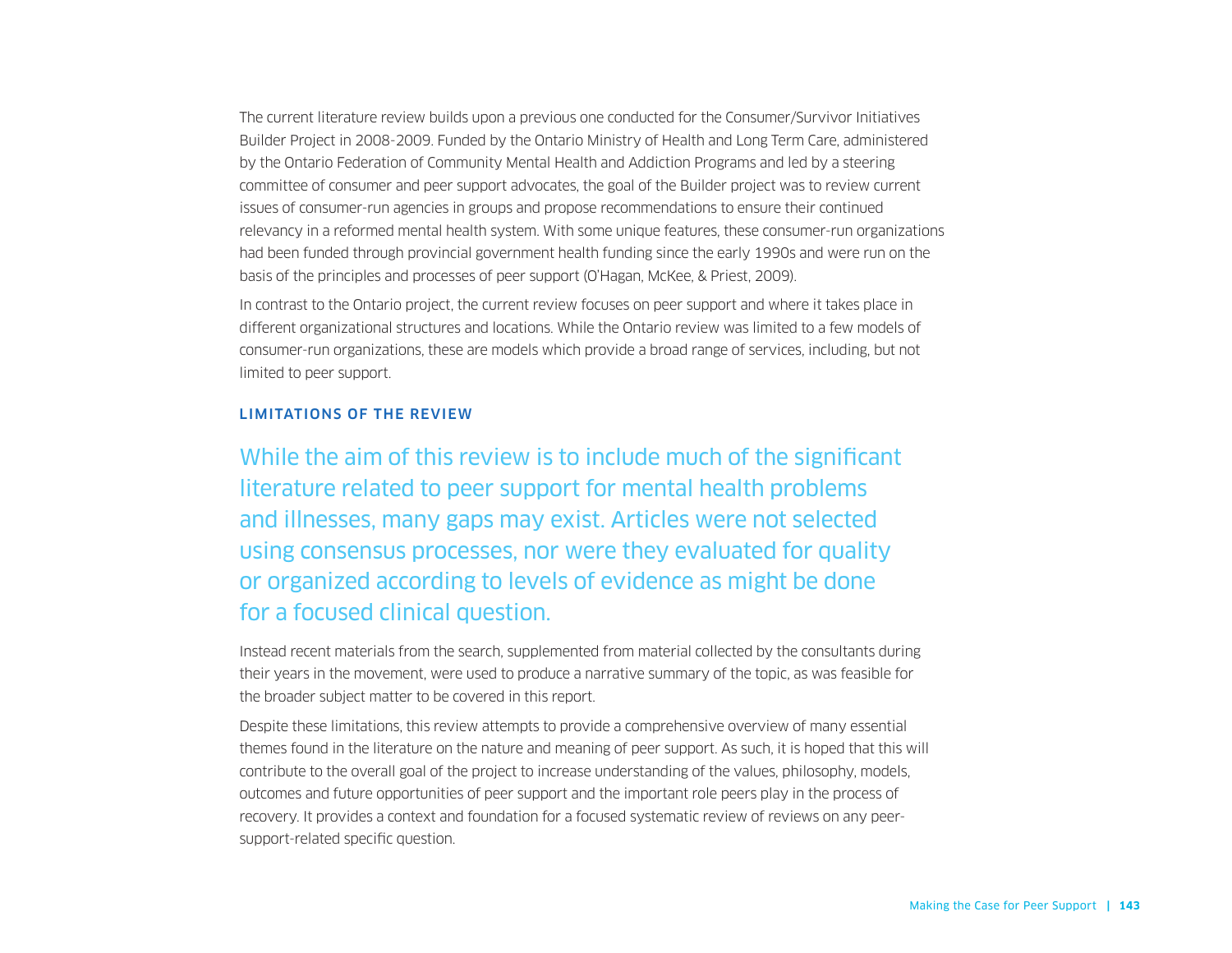#### A NOTE ABOUT THE TERMS USED IN THE REVIEW

We use a variety of terms to refer to individuals who experience mental health problems and illnesses and/or the mental health system. These terms include consumer, consumer/survivor, client, user, person with lived experience, people with mental health problems and illnesses. We recognize and respect that different terms may have different meaning for readers. The use of specific terms is not meant to indicate a preference for some values or approaches over others, but to demonstrate respect for people's right to define and name their own experiences. Also, some terms are more commonly used in certain countries and regions (e.g. "consumer/survivor" in Ontario, "user" in England).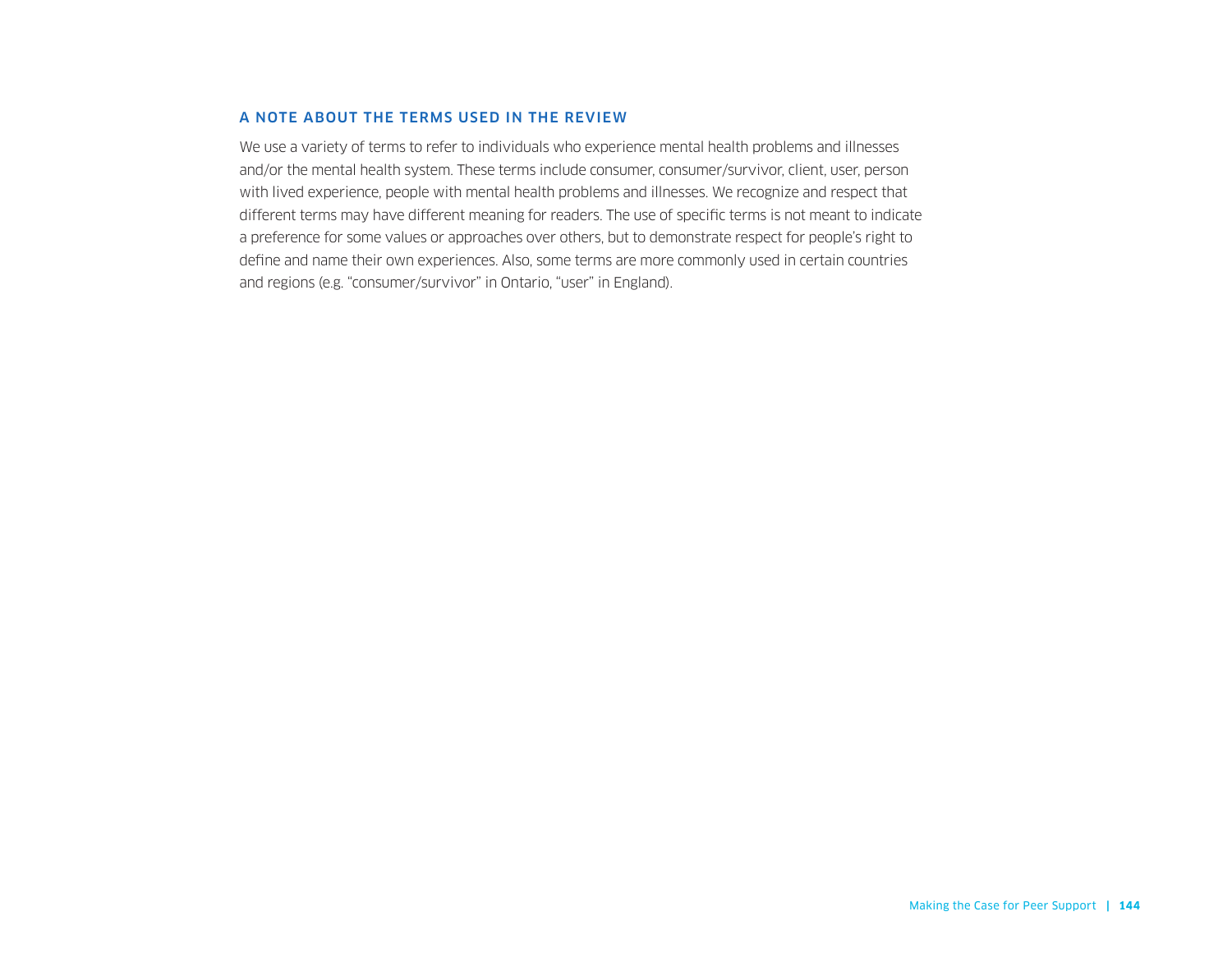# Appendix 7: The Consultants

## CÉLINE CYR

Céline Cyr, both a "lived-experience" expert and knowledge expert, has been involved in the service user movement in Quebec for over 15 years. She is well connected to the agencies in her province and has taught and trained service users and service providers from Abitibi to Outaouais and from Gaspésie to Montréal—her home base. Her "calling" to transfer knowledge has led Céline from Quebec to the rest of Canada. Peer support continues to enrich her life. She is presently completing her master's thesis in social work.

## HEATHER McKEE

Heather has been involved in the consumer/survivor movement at local, provincial and national levels for the past 15 years as a member of self-help groups, a board member and as a staff member of several consumer/survivor initiatives. She managed several projects at the national office of the Canadian Mental Health Association and has worked in knowledge transfer, research, policy and evaluation activities. She has a M.A. in political science.

## MARY O'HAGAN

Mary O'Hagan was a key initiator of the mental health service user movement in New Zealand in the late 1980s and was the first chairperson of the World Network of Users and Survivors of Psychiatry between 1991 and 1995. She was one of three full-time Mental Health Commissioners in New Zealand, between 2000 and 2007. Mary is now an international consultant. She has written and spoken extensively on user and survivor perspectives in many countries, including on participatory action research. Mary has been an international leader in the development of the recovery approach, including peer-run services; she has developed and managed peer-run services. Mary has also written a book on peer-run initiatives, based on her international Winston Churchill Fellowship. She wrote New Zealand's first service user workforce development strategy in 2005.

#### ROBYN PRIEST

Robyn's Post Graduate Diploma involved majoring in Social Research Methods and Public Policy and Health. She has been involved in the consumer movement within New Zealand and Australia. She also has many connections overseas within the movement. She has worked in peer/consumer dedicated positions for both Government organizations and not-for-profit organizations, as well as holding senior management positions in both types of organizations. She has recently been the Project Manager for a world first community-based acute service alternative encompassing cultural, peer and clinical approaches working together in an equitable way. Robyn has a passion for sustainability and quality management within the sector and is committed to providing high quality reporting with realistic recommendations.